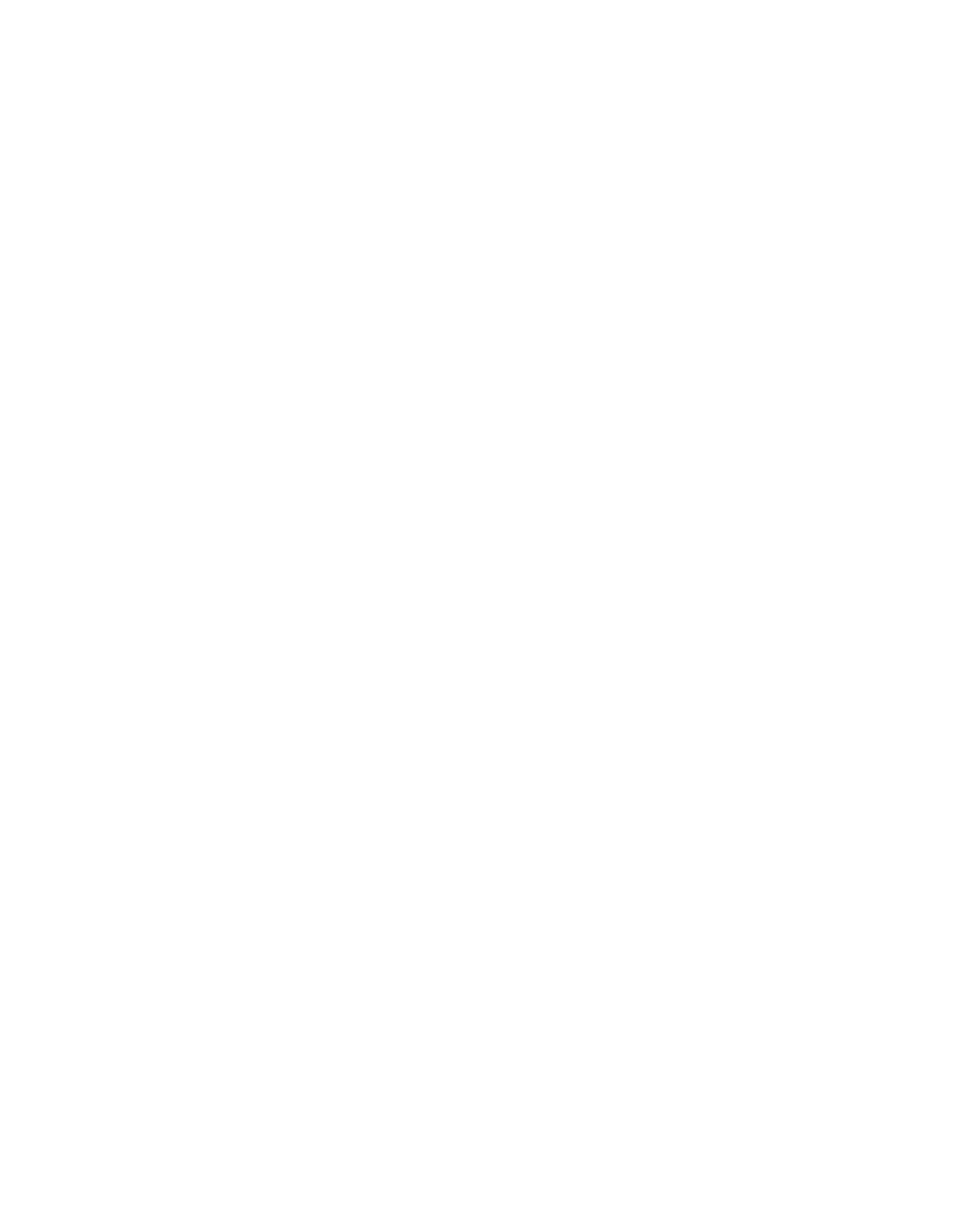## **Table of Contents**

| <b>Student Code of Conduct</b>                                                           | 4  |
|------------------------------------------------------------------------------------------|----|
| <b>Mental Health Emergencies: Suicide Attempts</b>                                       | 34 |
| <b>Endangering or Disruptive Behavior</b>                                                | 34 |
| <b>Alcohol Consumption Regulations (On and Off Campus)</b>                               | 35 |
| <b>Guidelines for Campus Alcohol Advertising</b>                                         | 44 |
| <b>Drug and Alcohol Policy</b>                                                           | 46 |
| <b>Racial Harassment Policy</b>                                                          | 59 |
| <b>Gender Discrimination Policy</b>                                                      | 61 |
| <b>Americans with Disabilities Act</b>                                                   | 63 |
| <b>Hazing Policy</b>                                                                     | 64 |
| <b>Sexual Misconduct Policy and Procedure</b>                                            | 68 |
| <b>Registration of Activities Policy</b>                                                 | 84 |
| University Policy On Public Speech, Assembly and Demonstrations                          | 87 |
| <b>Sign Posting Policy</b>                                                               | 90 |
| <b>Selling or Soliciting on Campus Policy</b>                                            | 90 |
| <b>Credit Card Solicitation Policy</b>                                                   | 90 |
| <b>Student Newspaper Distribution Bin Policy</b>                                         | 90 |
| <b>Tobacco Free Policy</b>                                                               | 91 |
| Food Policy and Procedures for Student Organizations and Departmental Units              | 92 |
| Policy on Skateboards, Roller Skates, Rollerblades, Scooters, and Other Coasting Devices | 95 |
| <b>Anti-Litter Policy</b>                                                                | 96 |
| <b>Annual Fire and Safety Report</b>                                                     | 97 |
| <b>Academic Calendar</b>                                                                 | 98 |
|                                                                                          |    |

The information, policies, and procedures outlined in this handbook are accurate at the time of publication, but subject to change at any time without prior notification. For accurate and up-to-date information visit Southeastern's website at www.southeastern.edu, contact the Office of Public Information, watch The Southeastern Channel, listen to KSLU 90.9FM, or read The Lion's Roar newspaper.

This handbook is designed and published by the Department of Student Publications, a part of the Division of Student Affairs at Southeastern Louisiana University.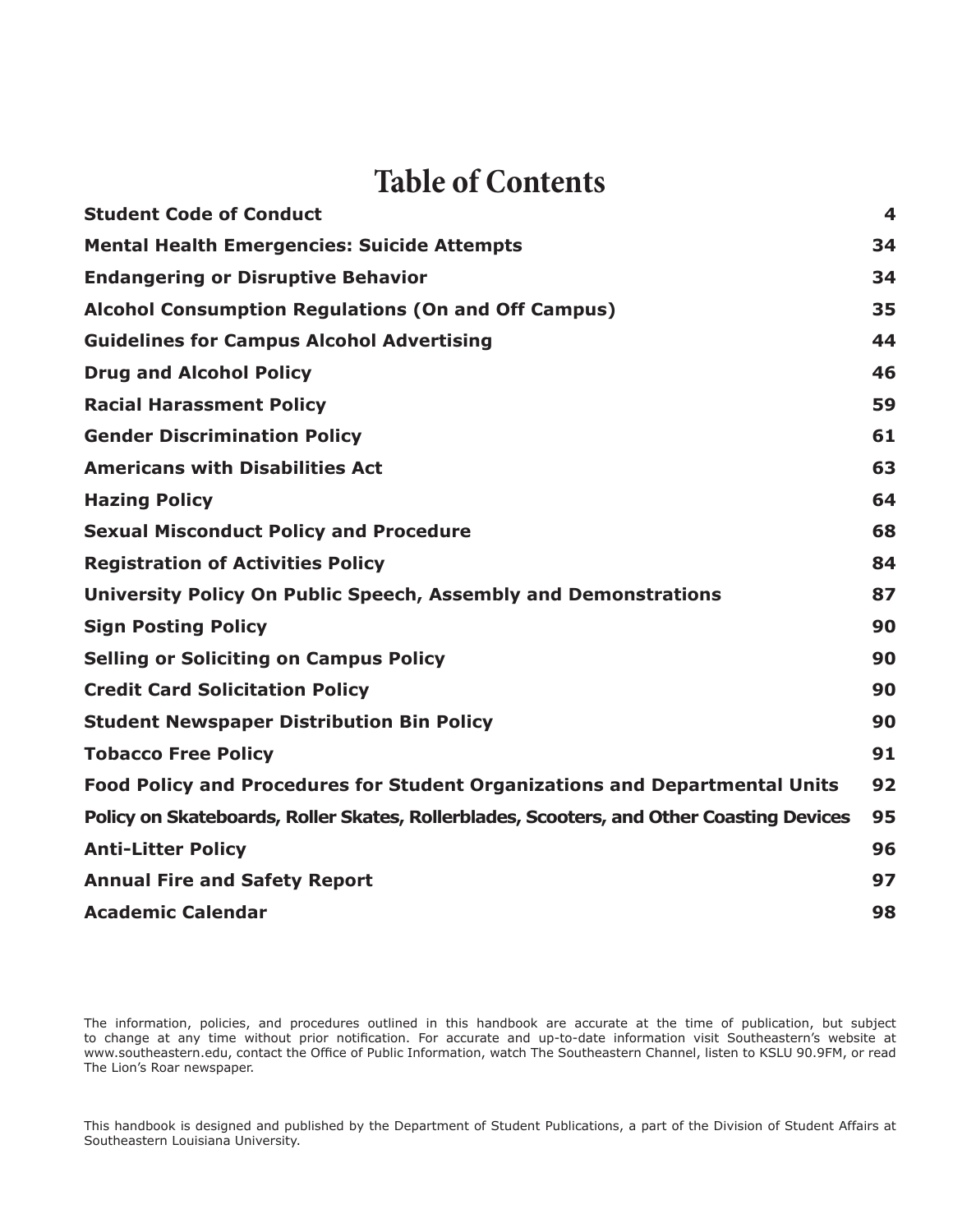## <span id="page-3-0"></span>**Student Code of Conduct**

#### **ARTICLE I: PURPOSE**

Southeastern Louisiana University, in pursuit of its educational mission, seeks to teach students citizenship, to value others and respect community. The University affirms that students, upon enrollment, do not lose the rights of, nor are they exempted from, fulfilling the obligations and duties of citizens. Students have the responsibility to familiarize themselves with the Student Code of Conduct and with University policies including, but not limited to, those pertaining to harassment, computer use, academic dishonesty, and traffic regulations. Students are expected to conduct themselves in a manner which supports the educational mission and functions of the University, as well as to comply with all federal, state, and local laws, and all applicable University policies.

**The University reserves the right to change the Student Code of Conduct at any time during the academic year. It is each student's responsibility to keep informed and comply with the Student Code of Conduct as well as other published rules and policies. A current copy of the Student Code of Conduct can be found at [www.southeastern.edu/code.](www.selu.edu/code) For additional information regarding the Student Code of Conduct Standards contact the Southeastern Louisiana University Office of Student Conduct at (985) 549-2213.**

**Revised August 19, 2015; Updated October 21, 2015**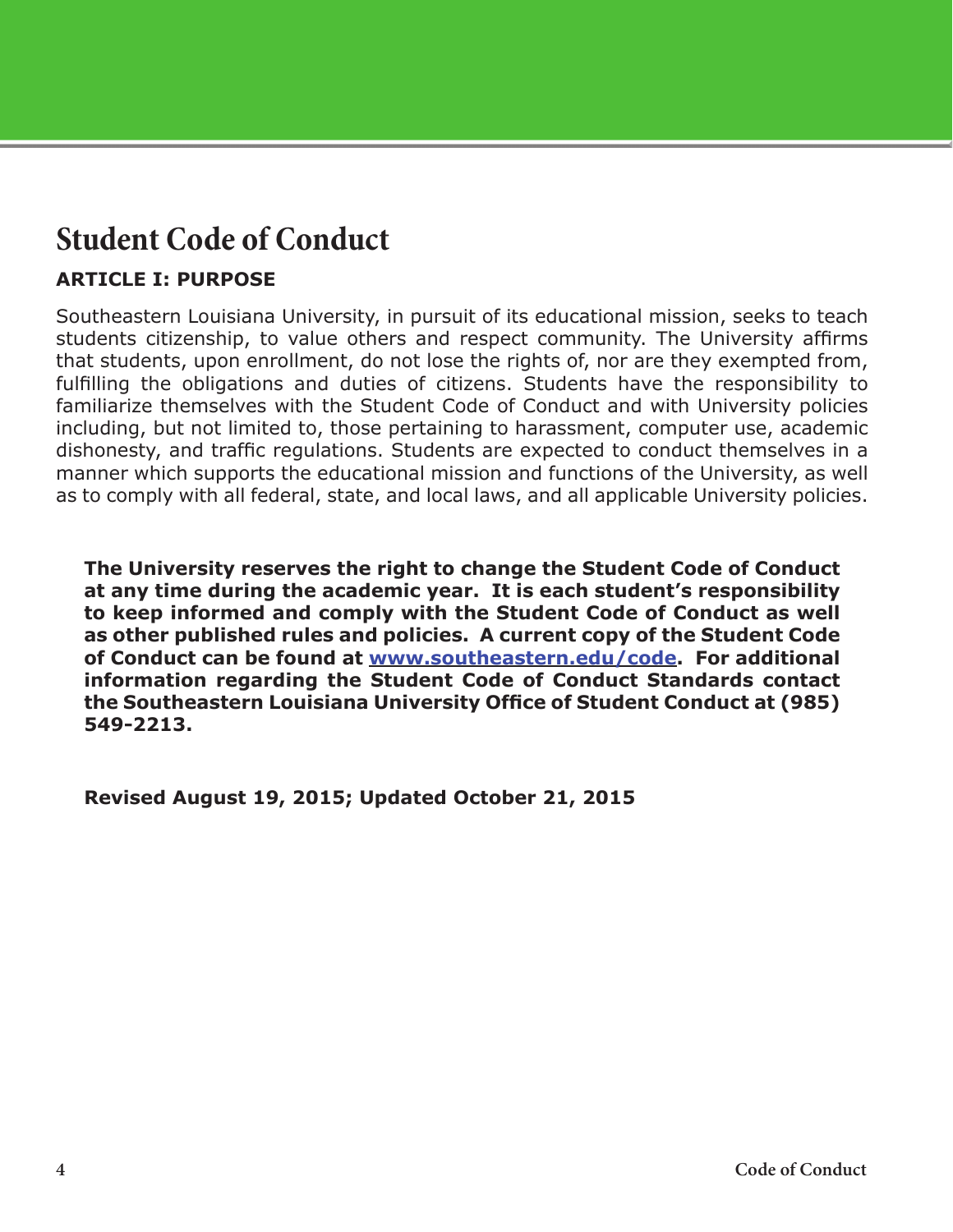#### **ARTICLE II: DEFINITIONS**

The following definitions apply to terms and or phrases used in Southeastern Louisiana University Student Code of Conduct:

- **A.** The term "University" means Southeastern Louisiana University.
- **B.** The term "student" includes all persons taking courses at the University whether full time, part-time, dually enrolled, visiting, online, or pursuing undergraduate, graduate, professional studies or non-degree seeking. Also included are those who attend post-secondary educational institutions other than Southeastern Louisiana University and who reside in University residence halls. This Student Code also applies to all persons taking courses at satellite locations of the University.
- **C.** The term "organization" and/or "student organization" means any number of persons who have complied with the formal requirements for University recognition. These terms are interchangeable with the term "student" as it relates to all areas of the Student Code of Conduct unless otherwise stated. In other words, student organizations will be held responsible for abiding by the Student Code of Conduct as if they were individual students and are subject to all regulations and sanctions herein stated.
- **D.** The term "faculty member" means any person hired by the University to conduct classroom or academic activities.
- **E.** The term "staff member" means any person hired by the University to work and/ or perform administrative or other responsibilities.
- **F.** The term "University official" includes any person employed by the University, performing assigned administrative or professional responsibilities.
- **G.** The term "member of the University community" includes any person who is a student, faculty member, staff member, University official or any other person employed by or associated with the University. A person's status in a particular situation shall be determined by the Vice President for Student Affairs or the Chief Student Conduct Officer.
- **H.** The term "University premises" includes all land, buildings, facilities, and other property in the possession of or owned, used, or controlled by the University (including adjacent streets and sidewalks), either on the main campus or at satellite sites.
- **I.** The term "Conduct Authority" means those persons designated by the Vice President for Student Affairs to administer of the Student Code of Conduct. The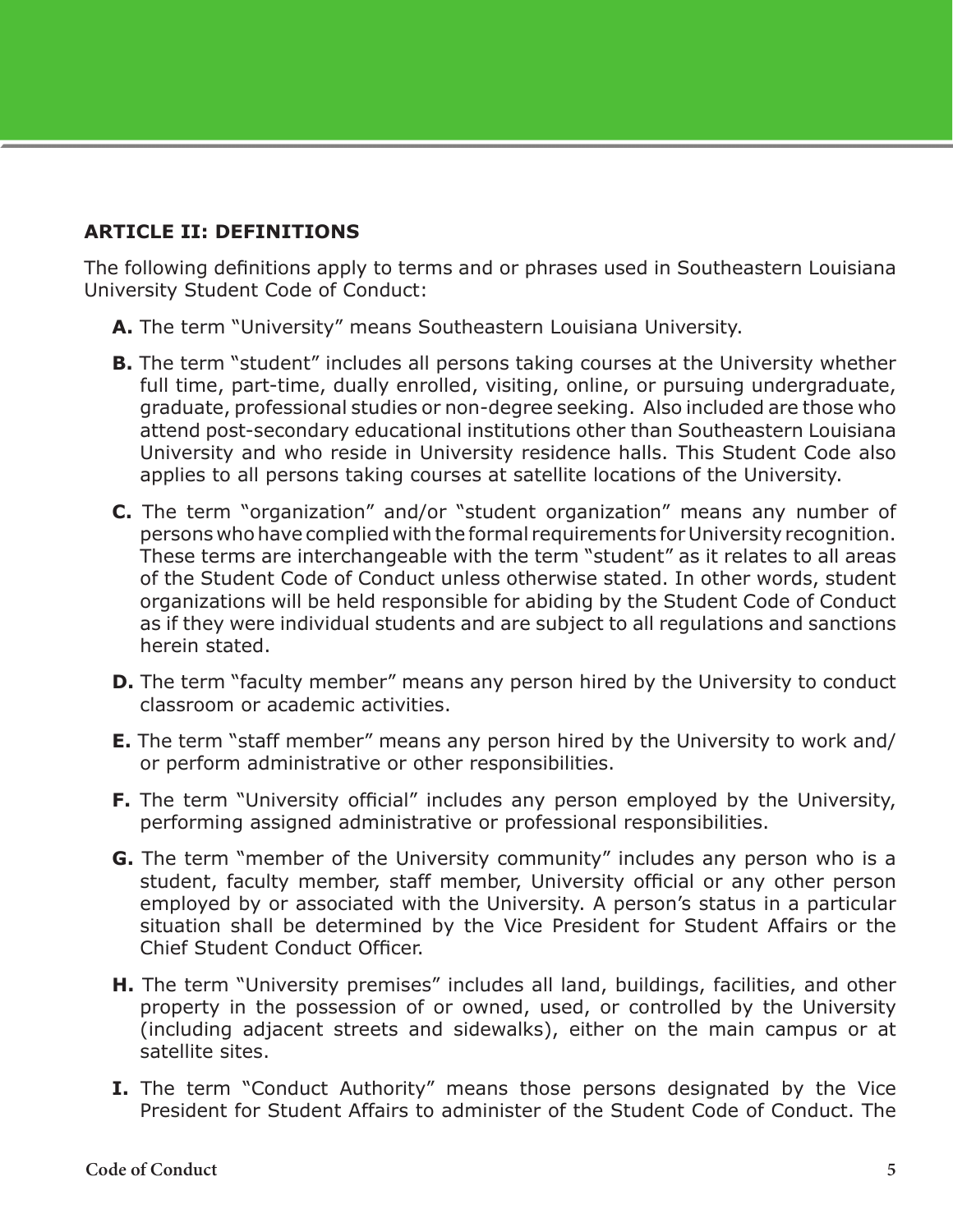Conduct Authority serves as Hearing Officers and Hearing Board Advisors. Nothing shall prevent the Vice President for Student Affairs from authorizing the Conduct Authority from imposing sanctions in all cases. The Conduct Authority consists of three types of conduct officers:

- 1. The term "Chief Student Conduct Officer" or Director for the Office of Student Conduct (OSC) means that person designated by the Vice President for Student Affairs who is primarily responsible for administration of the Student Code of Conduct.
- 2. The term "Assistant Director of OSC" means that person designated by the Vice President for Student Affairs and reports to the Chief Student Conduct Officer who is responsible for administration of the Student Code of Conduct.
- 3. The term "Residential Conduct Officer" means that person designated by the Director of University Housing who is responsible for administration of the Student Code of Conduct as it applies to on-campus residents who are involved in incidents that occur within the facilities and do not rise to the level of possible expulsion or suspension from the University.
- **J.** The term "Hearing Board Advisor" means the professional staff person designated by the Vice President for Student Affairs who serves in an advisory capacity to a hearing board.
- **K.** The term "hearing body" means any person or persons authorized by the Vice President for Student Affairs to determine whether a student has violated the Student Code of Conduct. There are two types of hearing bodies: (1) a Hearing Officer, and; (2) a Hearing Board.
	- 1. The term "Hearing Officer" or "Administrative Hearing Officer" means a University official authorized to administer the Student Code of Conduct, its corresponding administrative procedures, and to impose sanctions upon students found to have violated the Student Code of Conduct. Examples of Hearing Officers include, but are not limited to, the Chief Student Conduct Officer, the Assistant Director of OSC, the Director of University Housing, and/ or Residential Conduct Officers. Nothing shall prevent the Vice President for Student Affairs from authorizing a University Official to serve in the role of "Hearing Officer" or "Administrative Hearing Officer".
	- 2. Hearing Boards include:
		- a. Student Conduct Hearing Board: A committee of students and faculty and/or staff members who hear discipline cases. This hearing board is authorized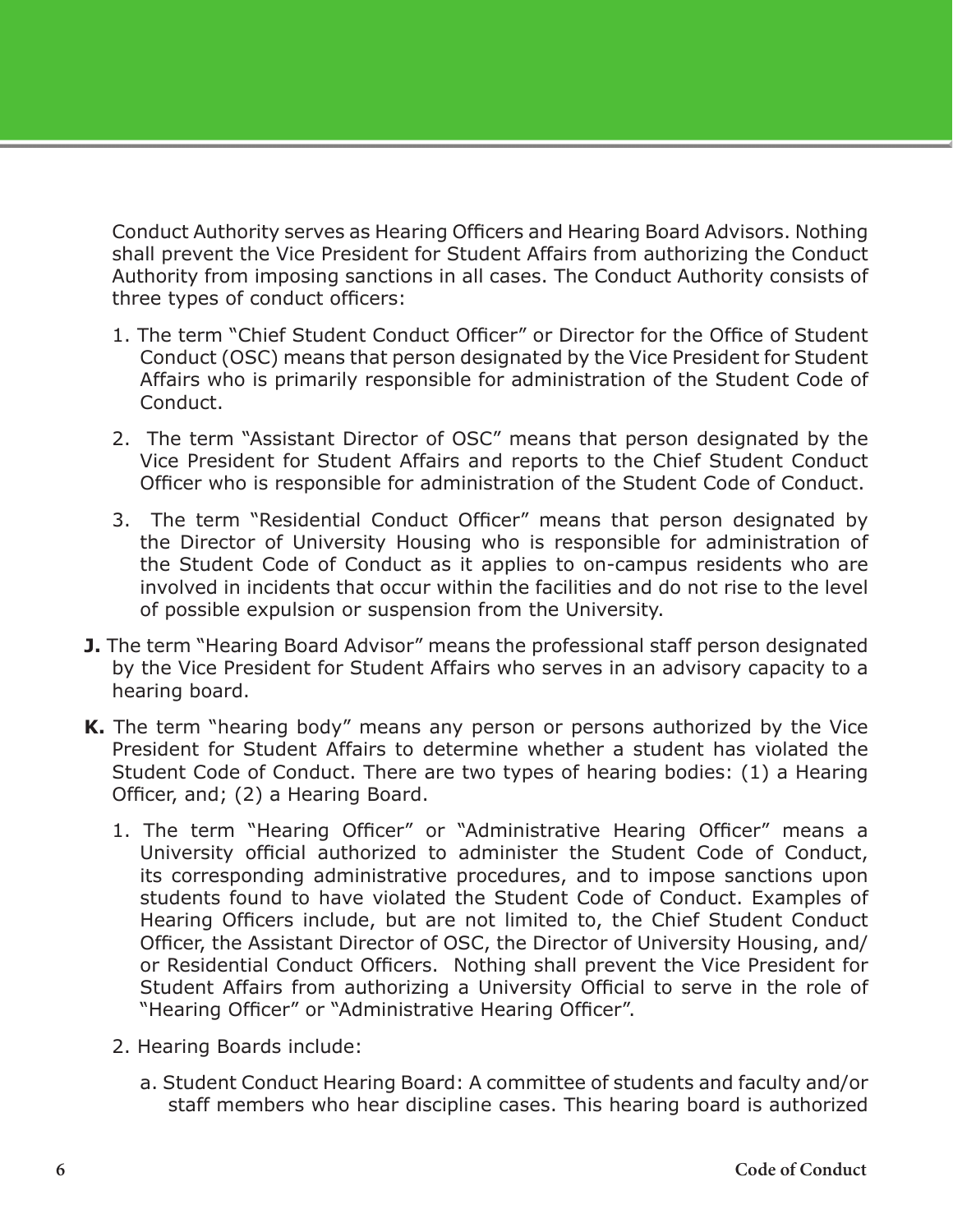to determine whether a student and/or a student organization have violated the Student Code of Conduct and to recommend the imposition of sanctions. The board consists of at least two but no more than four members and a Chairperson (who votes only in case of a tie).

- b. Administrative Hearing Board: A group of faculty and/or staff who are appointed by the Vice President for Student Affairs, the Chief Student Conduct Officer, or designee to serve as the hearing body. The board consists of at least two but no more than four members and a chairperson (who votes only in case of a tie). An Administrative Hearing Board may be used in cases including, but not limited to those involving: scheduling difficulties, such as when a hearing is scheduled between academic semesters or during final examination periods; the sensitive nature of an incident, such as cases of alleged sexual harassment where a party involved is concerned with issues of confidentiality, and/or; other cases where the Vice President for Student Affairs, the Chief Student Conduct Officer or designee determines an administrative hearing is appropriate to the incident.
- **L.** The term "Mediator" means a University official authorized on a case-by-case basis by the Vice President for Student Affairs, the Chief Student Conduct Officer or designee to conduct an alternative dispute resolution process in cases where both parties agree to work to resolve an incident in a setting less formal than a hearing.
- **M.** The term "Complainant" means any member of the University community who submits a charge alleging that a student violated the Student Code.
- **N**. The term "Respondent" means any student accused of violating this Student Code.
- **O**. The term "Sanction" means any type of corrective or restorative action intended to remediate a violation of the Student Code of Conduct.
- **P.** The term "Witness" means anyone who has first hand knowledge of an incident. Witnesses play a voluntary role and may decline any involvement in the disciplinary process. Both the Complainant and Respondent shall have the right to call witnesses. Although both the complaining and responding parties are responsible for requesting the support of their own witnesses, nothing shall prevent the Chief Student Conduct Officer, the Assistant Director of OSC, the Director of University Housing, the Residential Conduct Officer or designee from calling witnesses.
- **Q**. The term "Administrative Discipline Conference" or "Discipline Conference"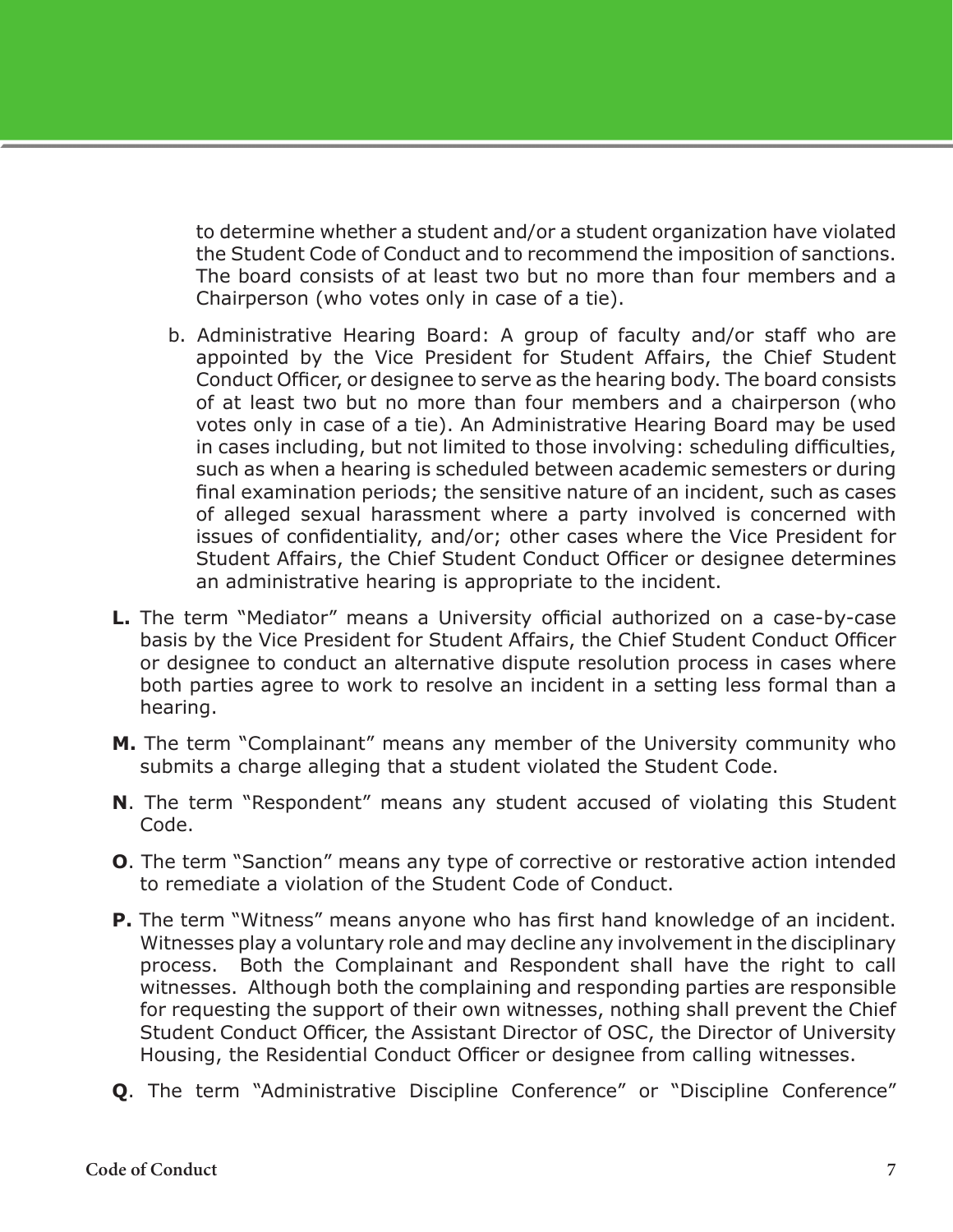means a meeting between the student and the appropriate hearing officer. At that conference the Student Code of Conduct and applicable administrative procedures are discussed.

- **R.** The term "shall" is used in the imperative/mandatory sense.
- **S.** The term "may" is used in the permissive sense.
- **T.** The term "policy" is defined as all written regulations of the University.
- **U.** The term "cheating" includes, but is not limited to: (1) use of any unauthorized assistance in taking quizzes, tests, or examinations; (2) dependence upon the aid of sources beyond those authorized by the instructor in writing papers, preparing reports, solving problems, or carrying out other assignments; (3) the acquisition, without permission, of tests or other academic materials belonging to a member of the University faculty or staff; (4) engaging in any behavior specifically prohibited by a faculty member in the course syllabus or class discussion; (5) and/or other violations as defined by University policies.
- **V.** The term "plagiarism" includes, but is not limited to, the use, by paraphrase or direct quotation, of the published or unpublished work of another person without full and clear acknowledgment. It also includes stealing and passing off the ideas and/or words of another as one's own; using a created production without crediting the source; the unacknowledged use of materials prepared by another person or agency engaged in the selling of term papers or other academic materials; and/ or other violations as defined by University policies.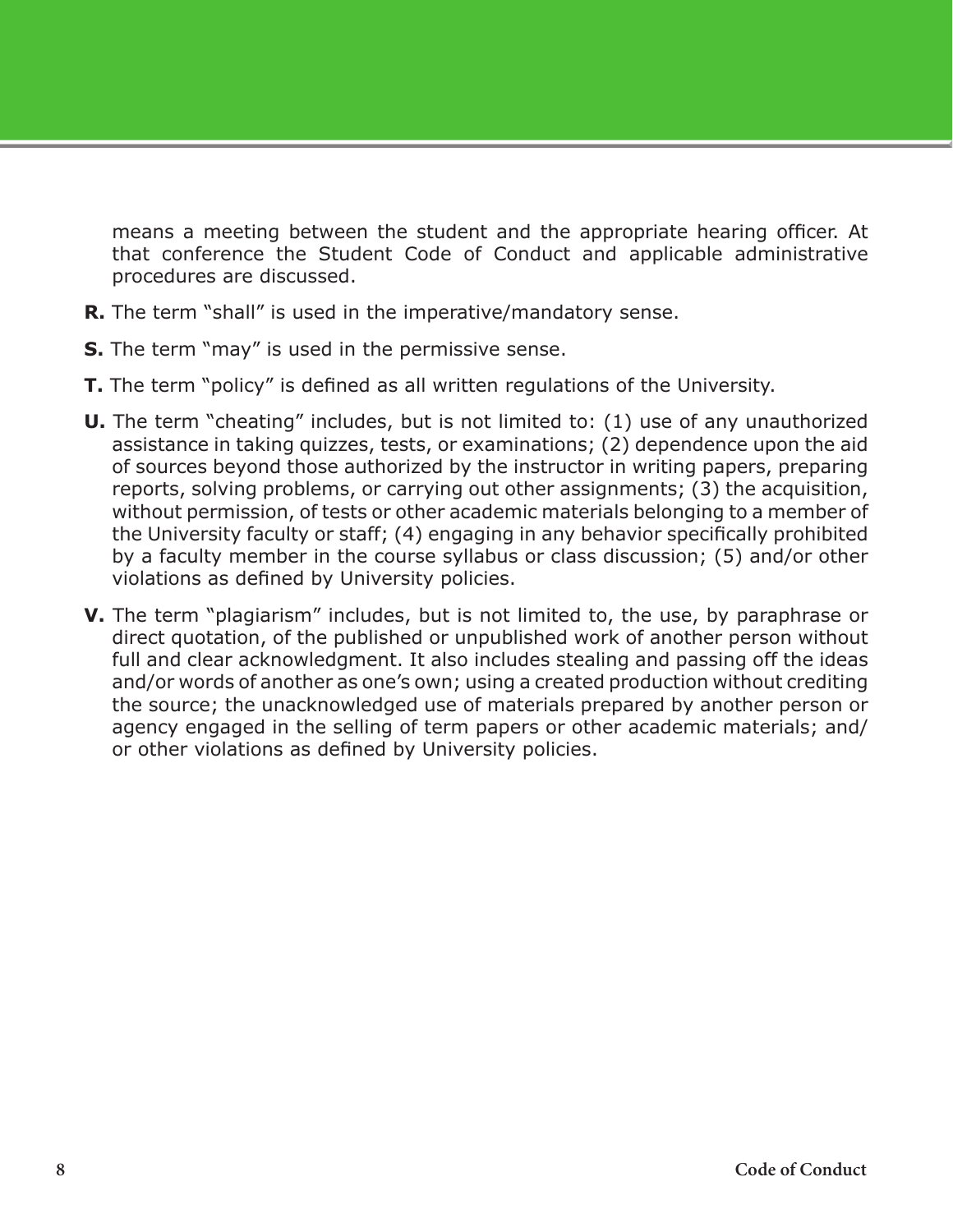#### **ARTICLE III: CONDUCT AUTHORITY**

- **A.** The Conduct Authority shall determine the composition of hearing bodies.
- **B.** The Vice President for Student Affairs and the Conduct Authority shall develop policies for the administration of the conduct program and procedural rules for the conduct of hearings which are consistent with provisions of the Student Code of Conduct.
- **C.** An Administrative Hearing Officer, Residential Conduct Officer, and/or a Hearing Board determines if a student or student organization is responsible for a breach of the Student Code of Conduct and any other University policy regarding student behavior. Hearing Boards recommend sanctions to the Conduct Authority. The only authority who can determine sanctions (as opposed to recommending those sanctions) is the Conduct Authority, and/or the administrator who hears the appeal.
- **D.** As a rule, all incidents which may result in suspension or expulsion from the University will be referred, after an initial disciplinary conference, to a Student Conduct Hearing Board or an Administrative Hearing Board. However, should the accused take responsibility for the alleged violation and choose not to proceed to a hearing board or panel, the Vice President for Student Affairs, the Conduct Authority, or designee may choose to honor the request. The request must be in writing and signed by the respondent.
- **E.** Decisions made by a hearing board and/or hearing officer shall be final, pending normal appeal procedures.
- **F**. After an initial contact with an administrative hearing officer, a mediator may be designated as arbitrator of a dispute within the campus community in cases where both parties agree to this alternative resolution. Both parties must agree to mediation and to be bound by the decision with no right of appeal. If the parties do not uphold the mediated agreement; if the parties do not appear at the designated mediation session; or, if the incident cannot be resolved in the mediation, the case may be resolved through a hearing. No case involving sexual misconduct or an act of violence shall be resolved through mediation.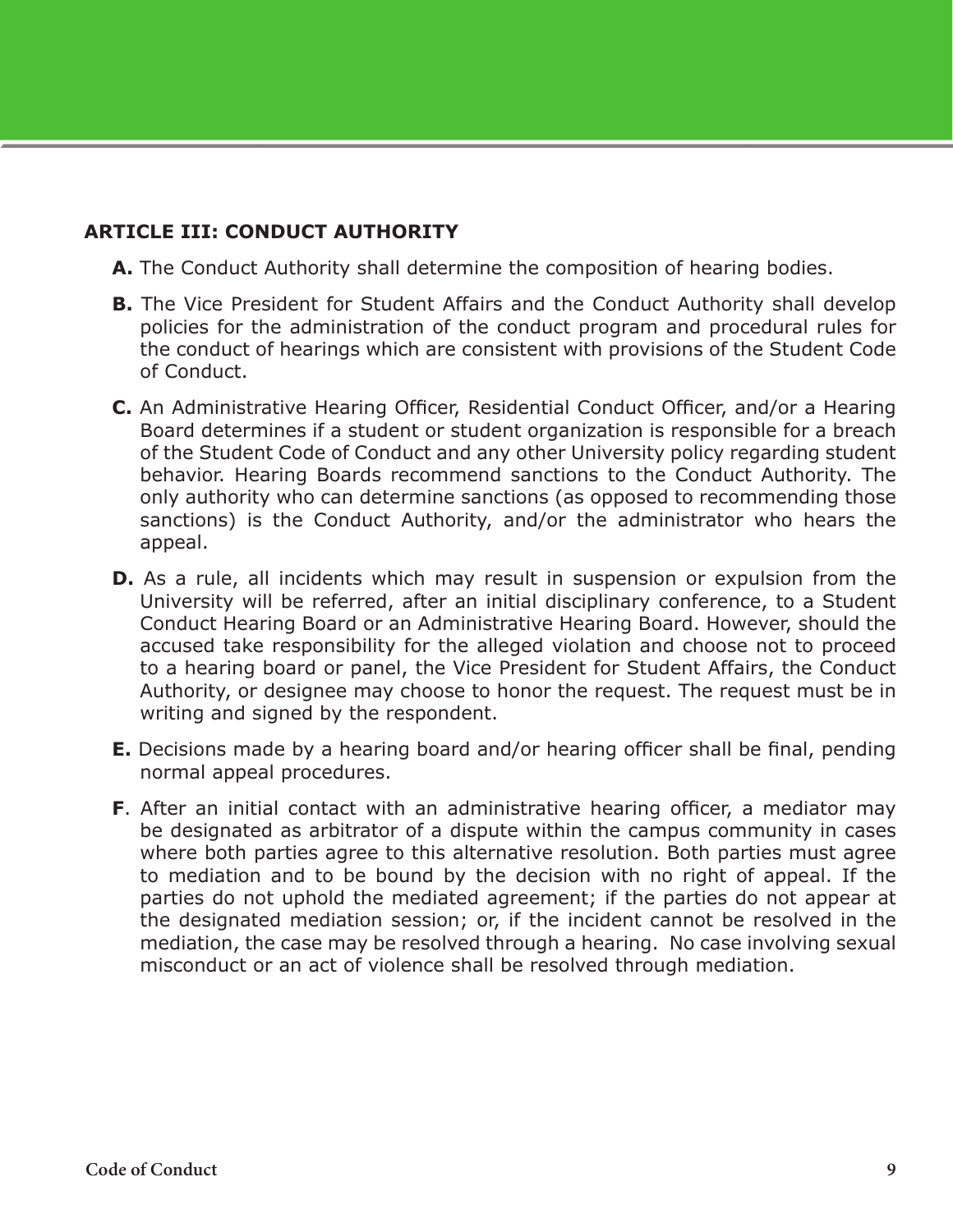#### **ARTICLE IV: PROSCRIBED CONDUCT**

#### **A. Jurisdiction of the University**

Generally, University jurisdiction and discipline shall be limited to conduct which occurs on University premises, at University sponsored activities, or off-campus conduct that adversely affects the University Community and/or has a detrimental impact on the University's educational function.

#### **B. Conduct - Standards and Regulations**

Any student found to have committed an act of misconduct, including but not limited to the following illustrations of misconduct, is subject to disciplinary action:

**1. Acts of dishonesty.** Acts of dishonesty are any form of fraudulent behavior.

Acts of dishonesty includes but is not limited to: •all other forms of academic dishonesty such as cheating or plagiarism; •furnishing false information; •forgery, alteration, unauthorized possession, or misuse of University documents, records, or instruments of identification (including faculty materials related to the educational process); •tampering with the election of any University-recognized student organization or University-recognized event; •ineligible association in a student organization or University-recognized event; •collusion; •writing checks to the University on a closed account or on accounts with insufficient funds.

**2. Disorderly conduct.** Disorderly conduct is disruptive, lewd, indecent behavior or conduct which disrupts University functions.

Disorderly conduct includes all unruly behavior including but not limited to: •conduct which is a breach of peace; •obstructing the flow of pedestrian or vehicular traffic; •conducting a campus demonstration which disrupts the operations of the University and infringes on the rights of other members of the University community; •creating excessive noise or aiding, abetting, or procuring another person to breach the peace; •interfering with the duties of a student, faculty/staff member or university official; •smoking in nondesignated areas; •bringing a guest, to any classroom setting without the prior authorization; •withholding information vital to any investigation carried out by an authorized agent of the University; •malfeasance of office in a student organization; •any unauthorized use of devices to make an audio or video record of any person without his or her prior knowledge or consent.

**3. Abusive conduct.** Abusive conduct includes all forms of harassment, abusive,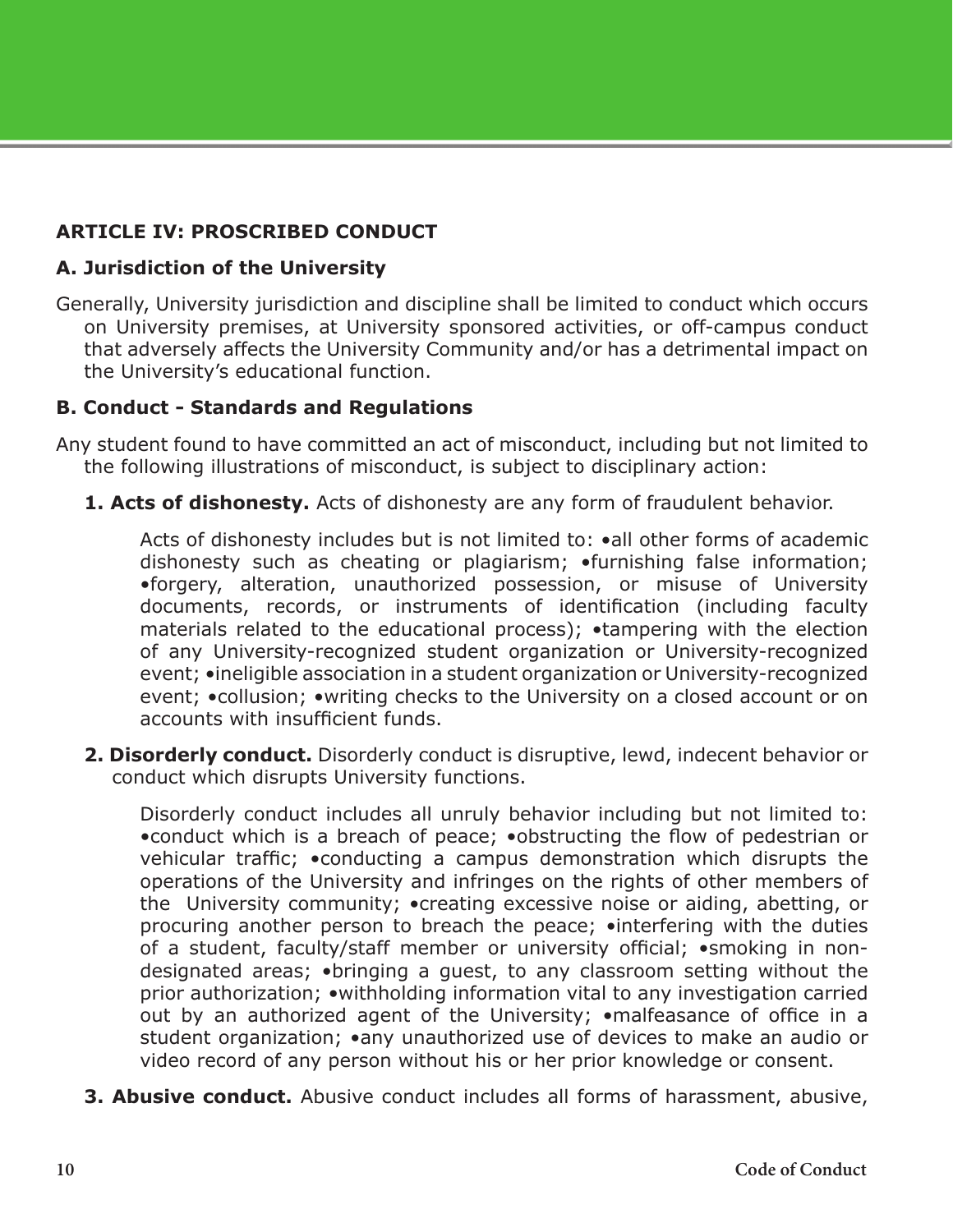and violent behavior.

Abusive conduct includes all offenses which create an intimidating or offensive academic, work, or campus environment including but not limited to: •engaging in, attempting any form of physical abuse injurious to oneself, to another or to a group of people; •threatening, intimidating, humiliating, coercing, and/ or harassing in a manner which causes another person or group of people to be reasonably apprehensive; •endangering the health or safety of oneself or another person; •stalking; •bullying; •acts of bias; •abuse or harassment involving the use of telecommunications, computer equipment, and/or social media; •hazing as defined by Hazing Policy in the Student Handbook.

**4. Sexual misconduct.** Sexual misconduct is sexual harassment, abuse, assault; and/or any form of sex discrimination prohibited by Title IX.

Sexual misconduct is physical or non-physical conduct of a sexual nature in the absence of clear consent, including but not limited to: •committing any sexual act, including but not limited to sexual intercourse against another person which forces, attempts to force, and/or acts against another person's will to engage in sexual activity; • sexual acts committed when the victim is incapable of giving consent or when the act is committed in an unlawful, forcible, non-forcible or coercive manner; •illicit, illegal, or obscene sexual conduct; •such behavior includes, but is not limited to conduct involving the use of telecommunications and/or computer equipment; •unsolicited and unwelcome sexual overtures or conduct verbal, physical, or written; •any other violation of the University's policy on Sexual Misconduct.

**5. Endangerment.** Endangerment involves endangering another's or one's own physical well-being.

Endangering behavior includes, but not limited to: •conduct that threatens or endangers the health or safety of oneself, another, or a group of people; •compromising the security of a residence hall or other university facility; •unsafe operation of a motor vehicle on University premises; •unsafe behavior including, but not limited to riding bicycles, skateboards, roller blades, paintball games/wars, and/or kicking or playing ball unsafely and/or in unauthorized areas on campus.

**6. Use of drugs.** Use of drugs is the use, consumption, possession, manufacture, furnishing, procuring, purchasing, sale, and/or distribution of any form of drugs except as expressly permitted by law.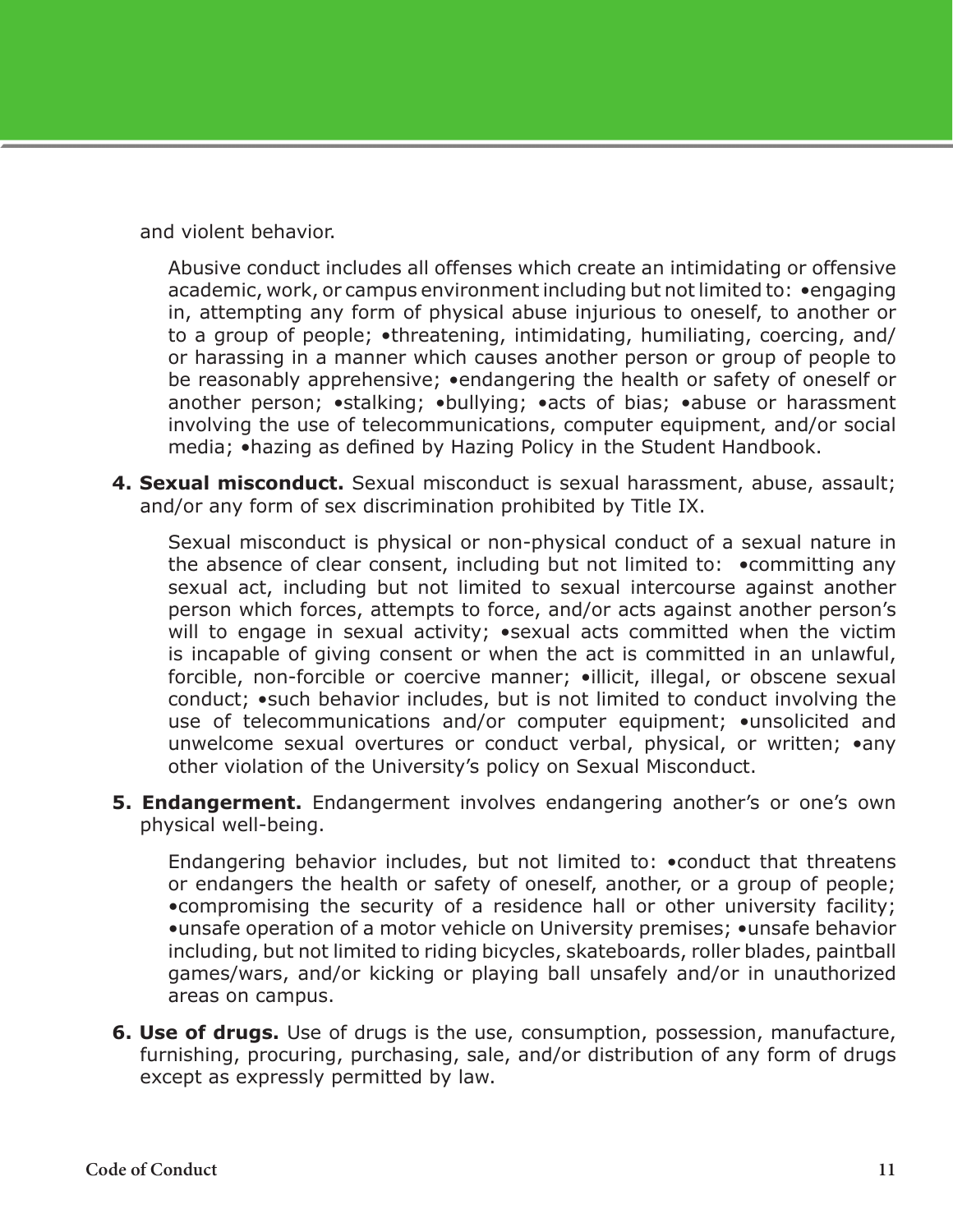Use of drugs includes but not limited to: illicit drugs, narcotics, or other controlled substances; •synthetic drugs (including but not limited to marijuana, incense, bath salts, and other manufactured drugs); •drug paraphernalia (including but not limited to hookahs and other smoking devices, weights, scales, and rolling papers); •operating or attempting to operate a motor vehicle while under the influence of drugs.

**7. Use of alcohol.** The use of alcohol is the use, consumption, possession, manufacture, purchasing, sale, furnishing and/or distribution of alcoholic beverages on University property or at any of its activities (whether on or offcampus) except as expressly permitted by University regulations and the law.

The use of alcohol includes but not limited to:  $\bullet$ unauthorized use, consumption, possession; •use, consumption, possession and/or purchasing of alcoholic beverages by persons under twenty-one (21) years of age either through action or inaction; •furnishing, serving, and/or otherwise providing alcoholic beverages to persons under twenty-one (21) years of age; •operating or attempting to operate a motor vehicle while under the influence of alcohol; •public intoxication on University property; •failure to properly register events involving alcohol, as required by the University Alcohol and Drug Policy; • violations as noted in the University Alcohol and Drug Policy.

**8. Abuse of property.** The abuse of property includes all forms of property abuse.

Abuse of property includes but not limited to: •attempted or actual theft, unauthorized possession; •malicious misuse, or destruction of property; •damaging and/or vandalizing property; •unauthorized possession, duplication, or use of keys to any University premises; •unauthorized use of University premises; •unauthorized use of University names and images; •unauthorized possession of animals on campus; •smoking on campus; •unauthorized chalking; •littering, dumping, posting, and/or distribution of unauthorized materials.

- **9. Trespassing.** Trespassing is unauthorized presence on, in, or within any building or property owned or operated by the University; and/or, unauthorized visitation in a University residence hall including violations of established open house and/ or closing hours.
- **10. Weapons violation.** A weapons violation includes the possession or use of weapons.

Weapons violations include but are not limited to: . possession or use of guns, and other firearms and knives with blades longer than five inches on University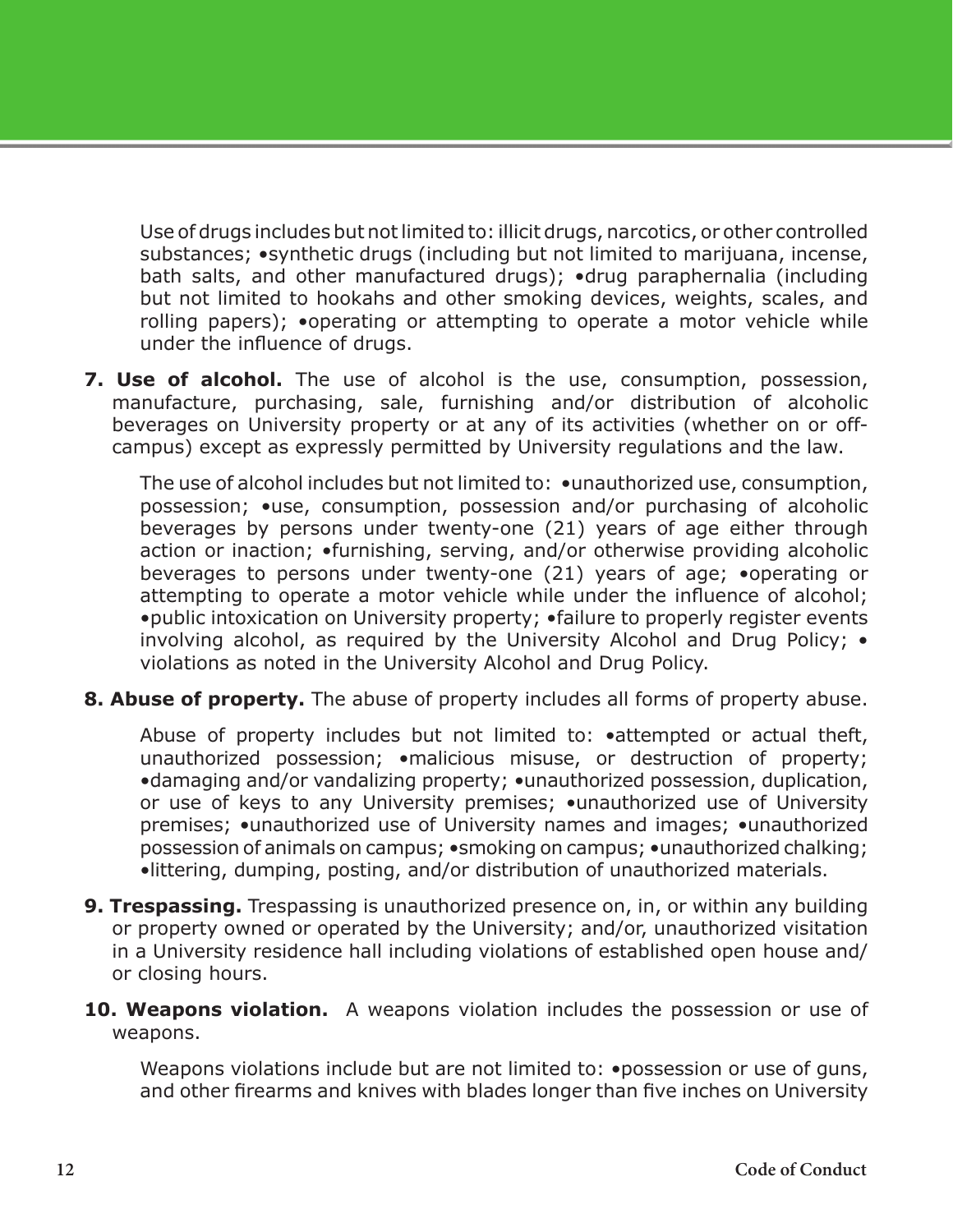property; •any illegal or unauthorized possession, use, or threatening the use of firearms, knives, other weapons, or dangerous chemicals; •other violations in weapon policy or as defined by the Board of Supervisors of the University of Louisiana System Policies and Procedures.

- **11. Explosives violation.** An explosives violation includes the possession or use of explosives is any unauthorized possession or use of explosives including but not limited to: •threatening the use of explosives, bombs or incendiary devices, except as required for classroom instruction; •and/or, use of ammunition, fireworks and/ or firecrackers without official University permission.
- 12. Abuse of computers and other technology. Abuse of computers and other technology is all forms of technology abuse.

Abuse of computers and other technology includes but is not limited to: •sending or posting obscene or abusive messages through electronic means; •unauthorized entry into a file, to use, read, change the contents, transfer, or for any other purpose; •misrepresentation of self or a student organization through computer or electronic means; •unauthorized use of another individual's identification and/or password; •use of computers and other technology to interfere with normal operation of the University computing system, the work of another member of the University community, or to harm a member of the University community; •all other violations as noted in the University policy on computer use.

**13. Safety violation.** A safety violation involves interfering with safety regulations, emergency evacuations, and/or equipment.

Safety violations include but are not limited to: •failing to leave a building or area during emergency evacuation, hindering another's exit during an alarm or evacuation; •tampering, or attempting to tamper with fire/safety equipment; •intentionally aiding, encouraging or starting a fire unless approved for academic purposes by the Vice President for Student Affairs or designee; •causing a fire on campus because of negligence; •possessing flammable liquids, burning candles, oil lamps, incense or other flammable items or substances that produce an offensive odor, in any building owned by the University, except as required for classroom instruction; •failing to park bicycles in designated bike areas; •possession and/or use of any equipment not approved for use in your residential facility.

**14. Violation of other published University policies, rules, or regulations.** Violation of other published University policies, rules, or regulations includes any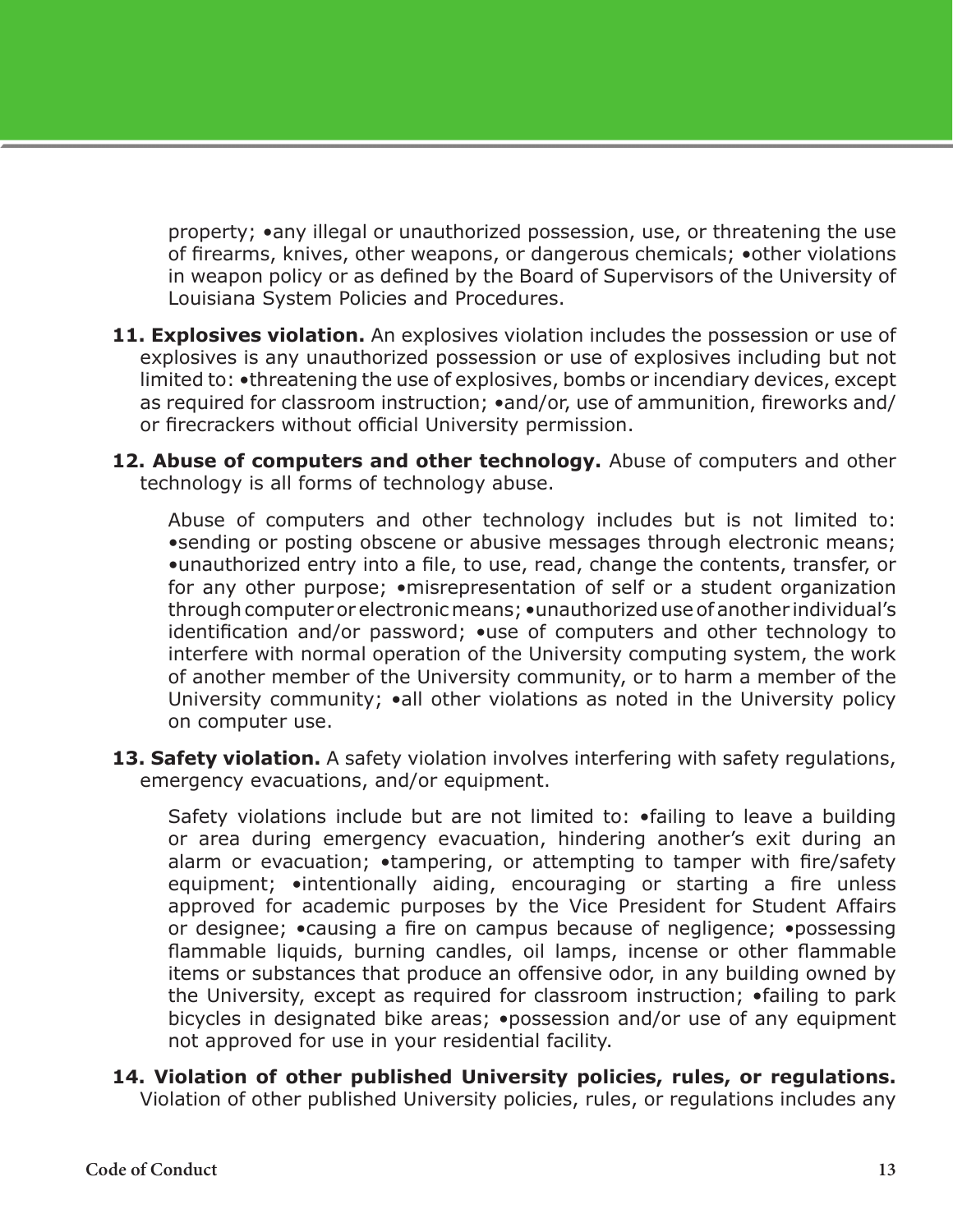failure to adhere to any published University policy.

- **15. Violation of federal, state, and/or local laws.** A Violation of federal, state, and/or local laws involves any conduct on University premises or at Universitysponsored or supervised functions which constitutes a violation of a federal, state, or local law; •and/or, illegal activity occurring away from campus resulting in arrest, prosecution, or the imposition of the penalty prescribed by the federal, state, or local law where such violations have an adverse effect on the educational mission of the University.
- **16. Failure to comply.** Failure to comply is any refusal to comply with the directions of a University official in the performance of his/her duties.

Failure to comply includes but is not limited to:  $\bullet$  failing to identify one's self; •failing to respond to a disciplinary conference and/or a hearing summons; •failing to complete any sanction given by a hearing body or University official; •failing to meet financial obligations incurred by the student to the University.

**17. Abuse of the campus discipline system.** Abuse of the campus discipline system involves interfering with the disciplinary process.

Abuse of the campus discipline system includes but is not limited to: •attempting to discourage an individual's proper participation in, or use of, the campus discipline system; •falsification, distortion or misrepresentation of information before a hearing body; •disruption or interference with the orderly conduct of a campus disciplinary proceeding; •knowingly initiating campus discipline procedures without cause; •attempting to influence the impartiality of a member of a hearing body prior to, and/or during the course of a campus disciplinary proceeding; •harassment (verbal or physical) and/ or intimidation of a member of a hearing body prior to, during, and/or after a campus disciplinary proceeding; •influencing or attempting to influence another person to commit an abuse of the campus discipline system.

#### **C. Violation of Law and University Discipline**

- 1. If a student is charged only with an off-campus violation of federal, state, or local laws, but not with any other violation of this code, disciplinary action may be taken and sanctions imposed for grave misconduct which has a detrimental impact on the University's educational function.
- 2. Students may be accountable to both external authorities and to the University for acts that constitute violations of federal, state, or local laws and this code. At the discretion of the Vice President for Student Affairs or the Chief Student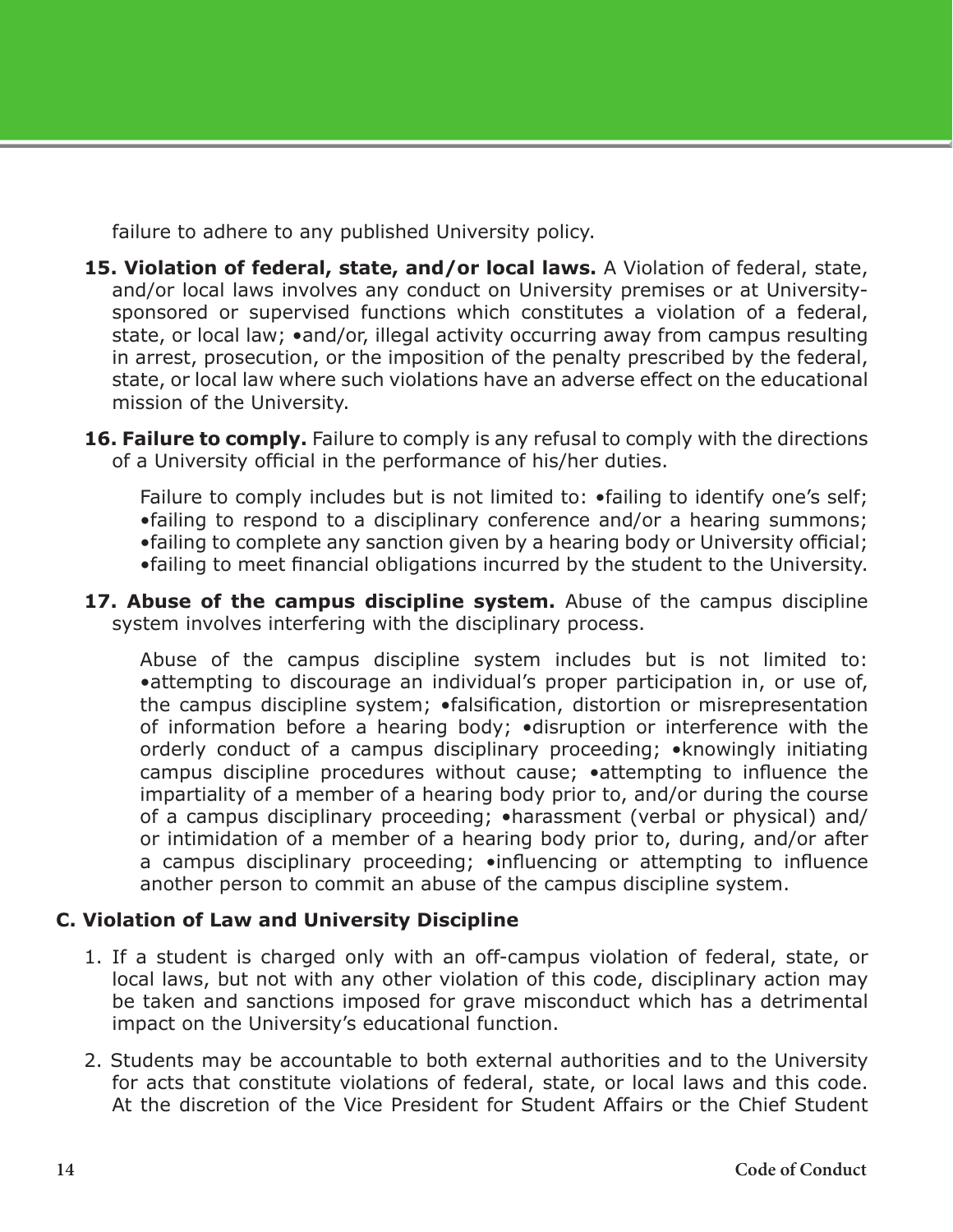Conduct Officer disciplinary proceedings will continue normally regardless of pending administrative, civil or criminal proceedings arising out of the same or other events. The outcomes of disciplinary proceedings will not be subject to challenge on the ground that criminal charges involving the same incident have been dismissed, reduced, or are pending.

3. When a student is charged by federal, state or local authorities with a violation of law, the University will not request or agree to special consideration for that individual because of his or her status as a student. If the alleged offense is also the subject of a proceeding before a hearing body under the Student Code of Conduct, however, the University may advise off-campus authorities of the existence of the Student Code of Conduct and of how such matters will be handled internally within the University community. The University will cooperate fully with law enforcement and other agencies in the enforcement of criminal law on campus and in the conditions imposed by criminal courts for the rehabilitation of student violators. Individual students and faculty/staff members, acting in their personal capacities, remain free to interact with governmental representatives as they deem appropriate.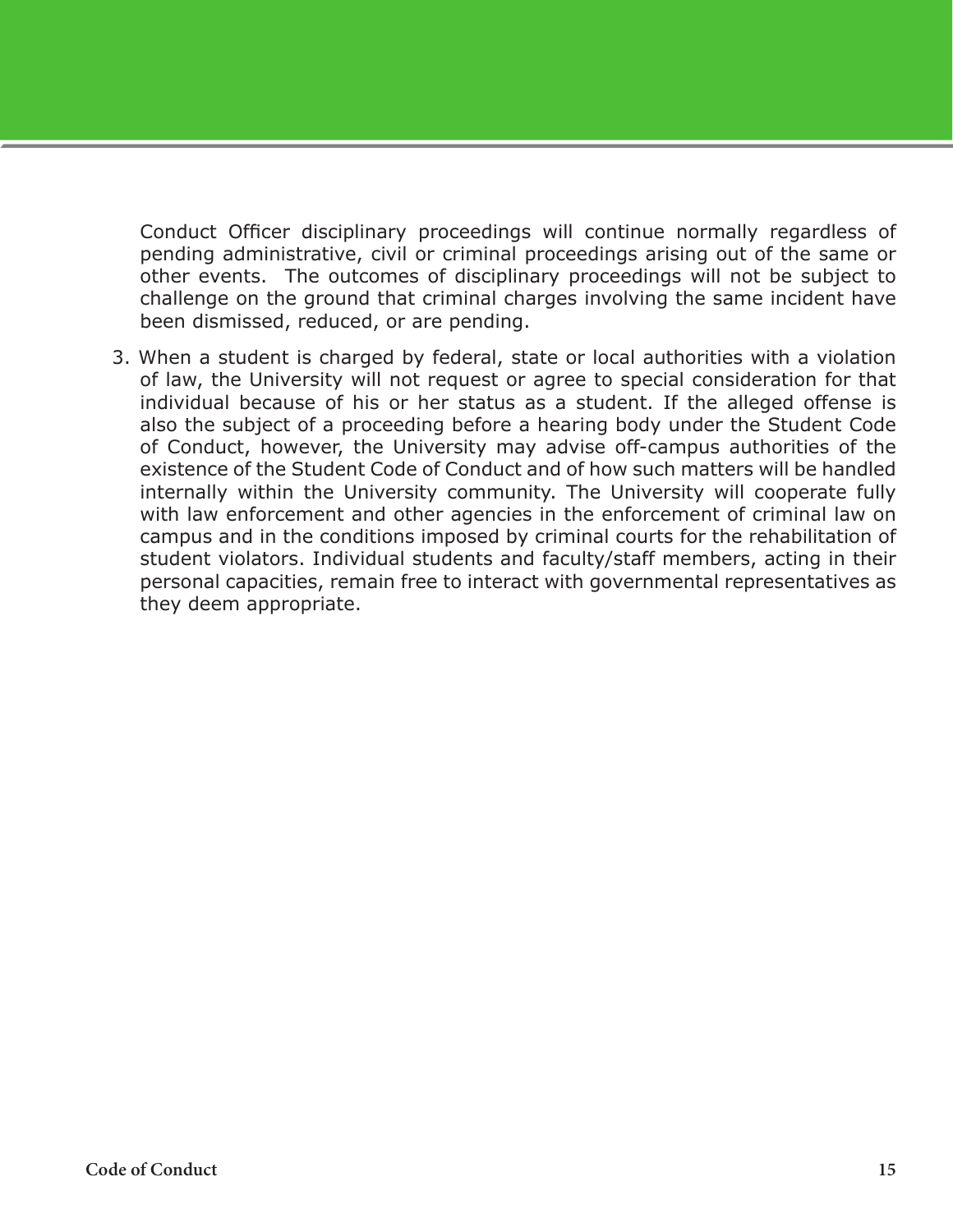#### **ARTICLE V: STUDENT RIGHTS AND RESPONSIBILITIES**

#### **A. Student Rights**

#### **The University affirms the following student rights and privileges in disciplinary proceedings:**

- 1. To be informed of the Student Code of Conduct and its corresponding procedures;
- 2. To petition for redress of a grievance arising from an incident which violates University policy and/or the Student Code of Conduct. Any member of the University community may file a discipline charge or complaint against a student when that person believes the student has violated any University policy;
- 3. To receive notice of any alleged violations of University policy and/or breaches of the Student Code of Conduct;
- 4. To have the benefit of an opportunity to be heard by an impartial Hearing Board or Hearing Officer in addressing an allegation/s of a violation of University policy;
- 5. To have an advisor, including an attorney, present in a disciplinary conference and/ or hearing. Advisors may not participate directly in a disciplinary conference and/ or hearing process nor may an advisor address any participant in the disciplinary conference and/or hearing process other than the student the advisor represents;
- 6. To examine evidence to be used against him or her at the administrative discipline conference or prior to a formal hearing;
- 7. To view the list of witnesses against him or her at the administrative discipline conference or prior to a formal hearing.

#### **B. Victim's Rights**

#### **The University affords additional rights to student victims of crimes of violence and harassment (i.e. such as sexual assault, rape, physical assault, hazing, sexual harassment, and stalking) in disciplinary proceedings:**

- 1. To be informed of available accommodations both on and off campus (i.e. notified of available counseling, changing academic and living arrangements);
- 2. To have a campus no contact order against the alleged student;
- 3. To have a hearing board comprised of representatives of both genders;
- 4. To have unrelated past behavior excluded from the hearing (i.e. irrelevant prior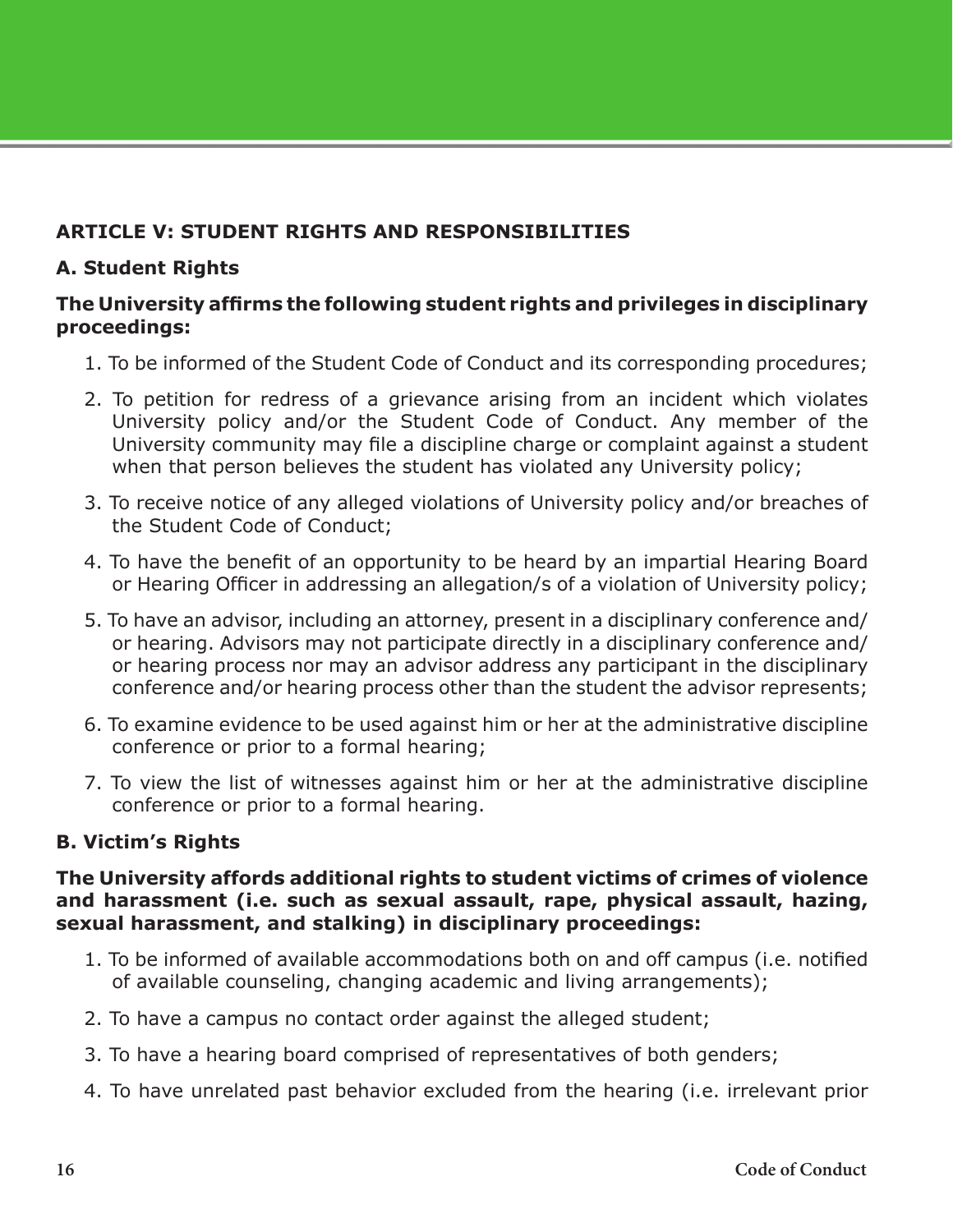sexual history);

- 5. To testify with special accommodations (i.e. by phone, behind a screen, video, etc.);
- 6. To have no direct contact with the accused student during the hearing (i.e. questions from the accused student would be posed through the Board Chairperson and then relayed to the victim);
- 7. To provide questions to the Board Chairperson prior to or during the hearing that she/he may incorporate those into questioning the accused student;
- 8. To be informed of the names of all witnesses who will be called to give testimony;
- 9. To have an advisor present at all proceedings;
- 10. To request a recess during the hearing;
- 11. To be informed of outcome of the discipline process, simultaneously with the responding party;
- 12. To appeal the Hearing Board's decision as defined in Article VII, Section A of the Code of Student Conduct.

#### **C. Student Responsibilities**

The following responsibilities represent the standard of conduct at the University:

- 1. To maintain a level of behavior consistent with the mission of the University;
- 2. To observe the laws of local, state, and federal government;
- 3. To read, become familiar with, and adhere to University policies;
- 4. To respect the personal and property rights of others;
- 5. To stay informed by reading communications from the University.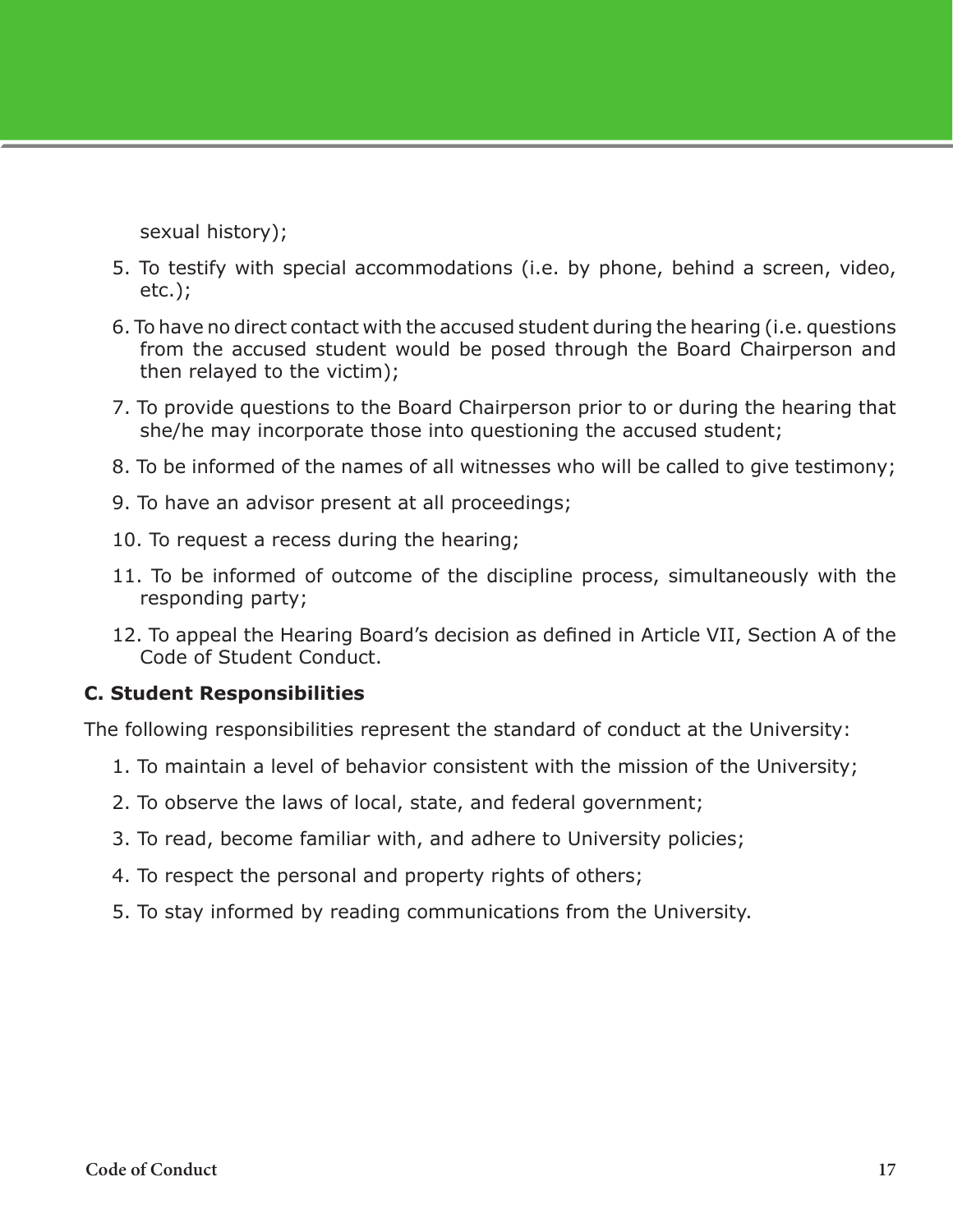#### **ARTICLE VI: DISCIPLINARY PROCEDURES**

#### **A. Charges**

- 1. Complaints of misconduct against a student may be filed online at www. southeastern.edu/reportit by any member of the University community. Always, call 911 or University Police at 985-549-2222 in the case of an emergency. Complaints shall be prepared in writing and directed to the Office of Student Conduct, or, in violations occurring in the University residential facilities, to the Residential Conduct Officer or designee. In the disciplinary hearing, the complainant (person filing charges) bears the burden of proof. Persons considering filing complaints are encouraged to arrange for a meeting with a Conduct Officer prior to filing complaints to discuss filing and hearing procedures.
	- a. The written complaints should include:
		- 1. Full name, local address, and phone numbers of the complainant, accused, and witnesses, (and whenever possible, "W" numbers);
		- 2. The specific conduct standard, policy, and/or rule allegedly violated (this may be determined by the conduct officer);
		- 3. The date, time, location and persons involved in the incident under investigation;
		- 4. A narrative of the incident describing what occurred;
		- 5. Copies of pertinent witness statements, police and/or housing reports, along with a list of any other physical evidence (photographs, written documents, items, etc.), to be presented at the hearing; and,
	- b. Complaints should be submitted as soon as possible after the incident, preferably within ten (10) working days. Barring unusual or extenuating circumstances, such as sexual misconduct and acts of violence, complaints may not be accepted for incidents which occurred more than 30 working days prior to filing.
- 2. Students may not avoid campus disciplinary action by withdrawing or graduating from the University. Any complaints/charges or sanctions pending when a student leaves the University must be properly disposed of prior to releasing the student's records or the matter may be adjudicated without the respondent being present. The University may withhold awarding a degree otherwise earned until the completion of the process set forth in this Student Conduct Code, including the completion of all sanctions imposed, if any. Students who receive a disciplinary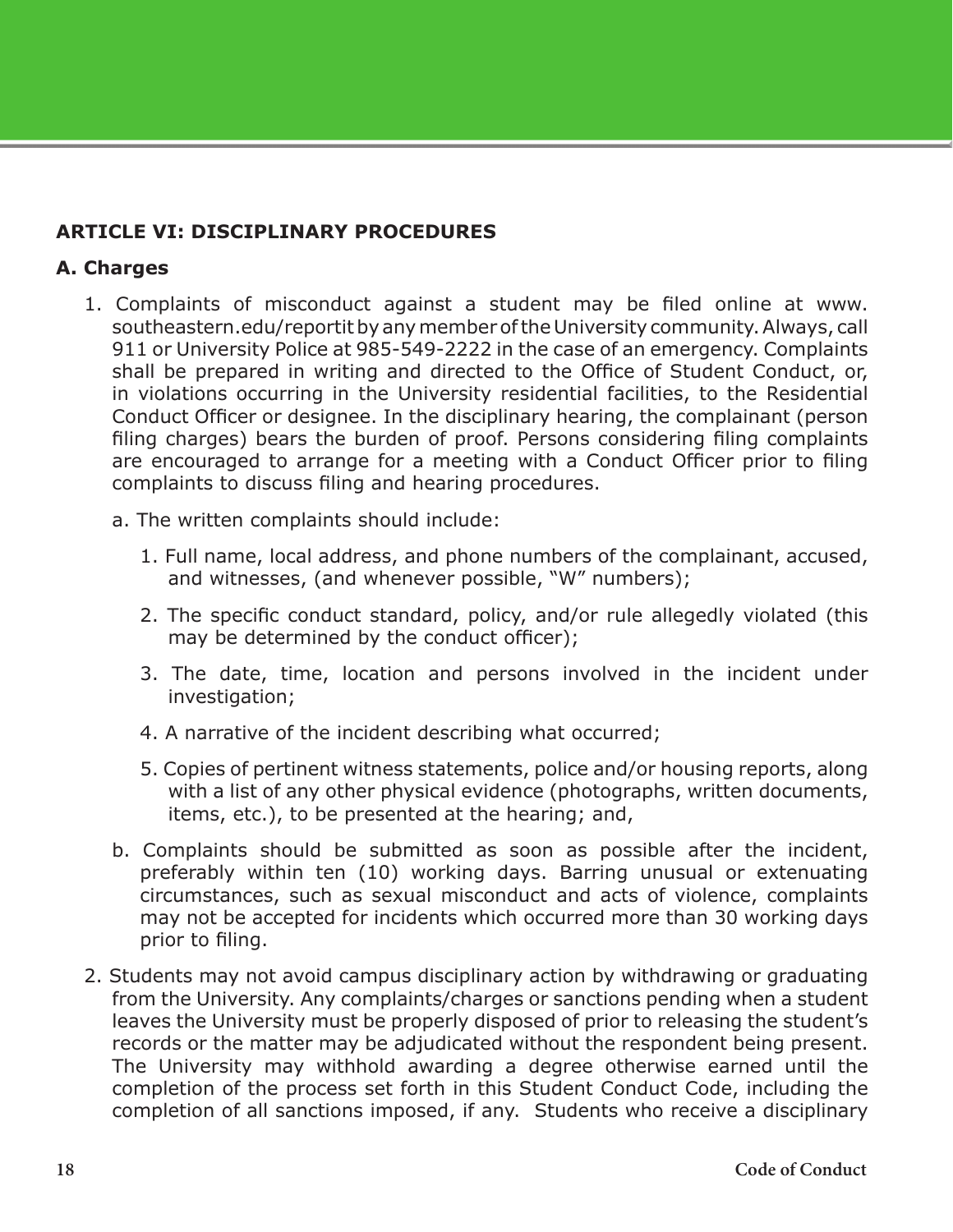sanction involving separation from the University, and/or University housing are reminded that the University's normal refund policy will apply.

3. The Hearing Officer may conduct an investigation to determine if the complaint has merit and/or if the complaint can be disposed of administratively by mutual consent of the parties involved on a basis acceptable to the Hearing Officer.

#### **B. Preliminary Administrative Disciplinary Conference**

- 1. Upon receipt of a properly filed complaint, a staff member of the appropriate conduct office shall notify the accused student by e-mail, regular mail or hand delivery that proceedings have been initiated. The letter indicates a scheduled meeting time with a Hearing Officer, or directs the student to schedule a preliminary/ administrative discipline conference within a specified amount of time. The letter also lists the alleged violation with which the student is being charged. Failure to comply with this directive may result in a full hearing board being scheduled.
- 2. The purpose of the preliminary administrative disciplinary conference is to provide the student an opportunity to review the alleged offense/s with the Hearing Officer, to examine evidence, to discuss the Student Code of Conduct and the discipline process. Students who do not have a copy of the Student Code of Conduct will be given one in this preliminary meeting or will be directed to an on-line copy. Further, the student and the Hearing Officer will determine if the matter can be resolved through mutual agreement, including, but not limited to, the charges/complaints being rendered null and void; an administrative agreement being signed which indicates the student assumes responsibility for a violation/s of the Student Code of Conduct; or, a referral to mediation. If at the administrative disciplinary conference, the respondent assumes responsibility for an infraction, the student may sign an administrative agreement and waive any further proceedings and/or appeals. If the complaint cannot be disposed of by mutual consent, the matter will be referred to a hearing involving a Student Conduct Hearing Board, an Administrative Hearing Board, or a Hearing Officer.

#### **C. Hearings involving a Hearing Board**

In cases which cannot be resolved in an Administrative Disciplinary Conference, and in those incidents which rise to the level of expulsion or suspension from the University or University Housing, the matter will be referred to a Student Conduct Hearing Board, or an Administrative Hearing Board. Hearings involving a hearing board are designed for both the complainant and respondent to present their accounts of an incident.

1. The accused student shall be given written notice of the hearing to inform him/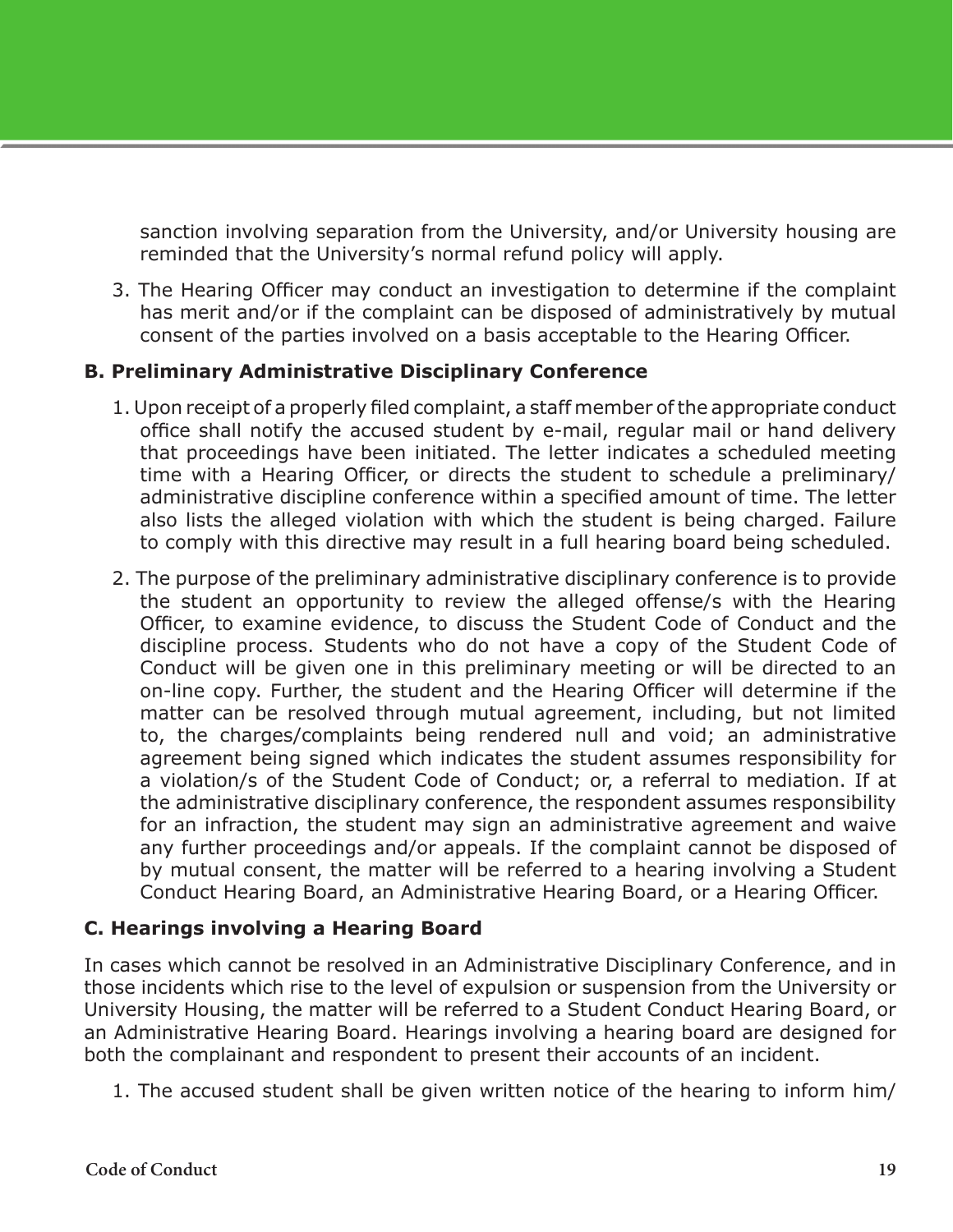her of the specific charge(s), of his/her rights as a student, and the date, time, and location of the hearing.

- a. Generally, a time set for a hearing will be no fewer than two or more than 15 working days after the student has been notified of the hearing. However, due to the nature of the academic year, if the incident occurs close to the end of a semester, or if the appropriate hearing body cannot be scheduled, the student's case will be heard as soon as a hearing can be scheduled.
- b. Maximum time limits for scheduling hearings may be extended at the discretion of the Vice President for Student Affairs and the Conduct Authority.
- c. Notice shall be sent/delivered to the last local/mailing address and/or E-mail account identified on the student's official records, and shall be considered delivered two working days after the letter has been posted.
- d. Students are responsible for notifying the University of their current contact information including physical/mailing/electronic addresses. Address changes must be made through the Office of Records and Registration. Failure to notify the University of the current local address, to collect one's mail from one's address, and/or to receive or sign for a discipline mailing does not void the fact that a notice was delivered.
- e. Hand delivered notices are considered to be delivered on the date they are given to the student.
- 2. The purpose of a disciplinary hearing is to determine if the accused student is responsible for violating one or more standards of the Student Code of Conduct, and to recommend any appropriate sanctions. A student is presumed to be not responsible until proven responsible in a disciplinary hearing. The burden of proof shall rest on the complainant.
- 3. Order of the Hearing

The hearing is structured such that the discussion proceeds in an orderly manner.

Below is the order that the hearing follows:

- The reading of the complaint/charges by the hearing chairperson;
- The entering of pleas by each respondent.
- There are three pleas: Responsible, Not Responsible, and No Plea, which indicates that the student does not know whether or not she/he is responsible, or means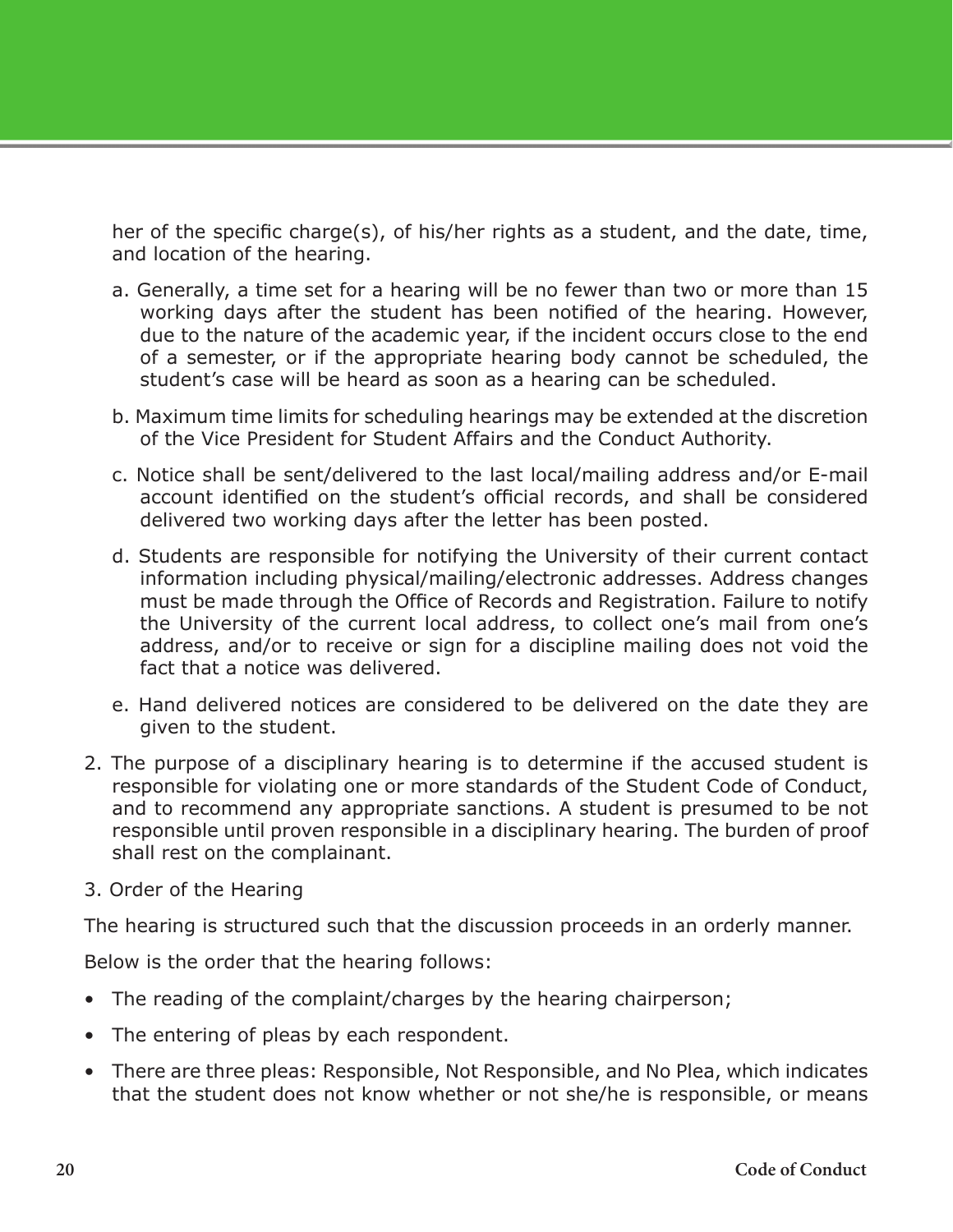the student is unwilling to say and is allowing the Board to decide.

- Statement of complainant and introduction of evidence;
- Questioning by the respondent and the Board and or the Hearing Board Advisor;
- Statement of the respondent and introduction of evidence;
- Questioning by the complainant and the Board, and the Hearing Board Advisor:
- Statement of the complainant's witnesses, followed by respondent's questions, and, then those of the Board and or the Hearing Board Advisor;
- Statements of the respondent's witnesses, followed by complainant's questions, and, then those of the Board, and or the Hearing Board Advisor;
- Additional questions by the Board, the Hearing Board Advisor, complainant, and/ or respondent;
- Closing statements, first by the complainant and then by the respondent;
- Deliberation of the Board;
- Recommendation of the Board to the advisor;
- Notification of the decision and, if necessary, sanctions. Delivery of the notice may be by hand, E-mail, or through the mail.
	- a. Closing statements shall be specific to the incident involved and may include any reiteration of previously stated facts, written statements of character by a third party, and/or any other comments involving the case. Closing statements are the final opportunity for the respondent and the complainant to provide any additional information which will facilitate the Board's decision, including recommendations for sanctions. Closing statements may be limited to a specified time constraint at the Board and or the Hearing Board Advisor's discretion.
- 4. A hearing before a Hearing Board shall be conducted according to the following guidelines:
	- a. Hearings normally shall be conducted in private. Only the hearing body/officer, respondent, complainant, their designated advisors, the recorder, and persons identified with the University community as having an educational need to know, may be present for the beginning of the hearing. Each witness will be called into the hearing individually to give testimony. Subject to the approval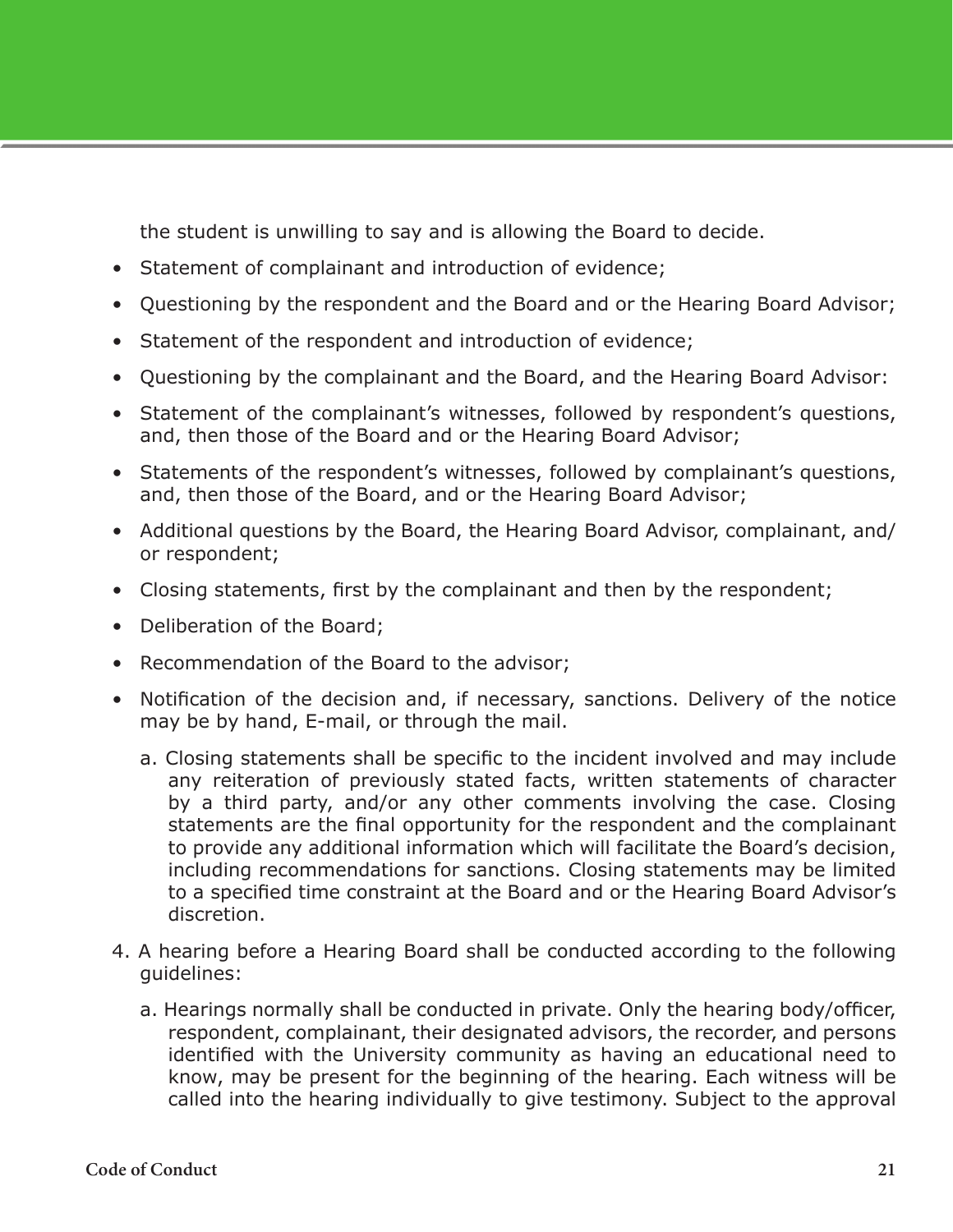of the Hearing Board Advisor and the parties involved, an observer may be admitted, but shall not have the privilege of participating in the hearing. Written requests for a waiver of rights to a private hearing, along with proper documented approval from all parties outlined above, must be submitted to the Conduct Authority at least 48 hours prior to the hearing. Admission of any person to the hearing shall be at the discretion of the hearing body and/or the Hearing Board Advisor. Only the hearing body/officer and persons identified with the University community as having an educational need to know may be present during deliberations.

- b. In hearings involving more than one respondent student, the Hearing Board Advisor, at his or her discretion, may permit the hearing concerning each student to be conducted separately.
- c. The complainant and the respondent have the right to be assisted by any advisor they choose, at their own expense. The complainant and the respondent are responsible for presenting their own cases and; therefore, advisors are not permitted to speak or to participate directly in any hearing before a hearing body. Written notification of the name and relationship of an advisor to the complainant or respondent must be submitted to the Hearing Board Advisor at least 24 hours prior to the hearing.
- d. The complainant, the respondent and the hearing body shall have the privilege of presenting witnesses, subject to questioning. All parties are responsible for notifying their witnesses of the date and time of the hearing. Written notification of the names and relationships of witnesses to the complainant or respondent must be submitted to the Hearing Board Advisor at least 24 hours prior to the hearing.
- e. Respondents have the right to remain silent, although present, at disciplinary hearings. They may refuse to answer any question or questions and shall participate in the remainder of the hearing. Remaining silent or refusing to answer questions shall not be construed as an admission of responsibility, or used against the student.
- f. Statements given in disciplinary hearings are confidential in nature and may not be discussed outside of the hearing and/or discipline process.
- g. Lying or intentionally misleading the Board/Hearing Officer will not be tolerated, and may be referred for disciplinary action.
- h. Pertinent records, exhibits and written statements may be accepted as evidence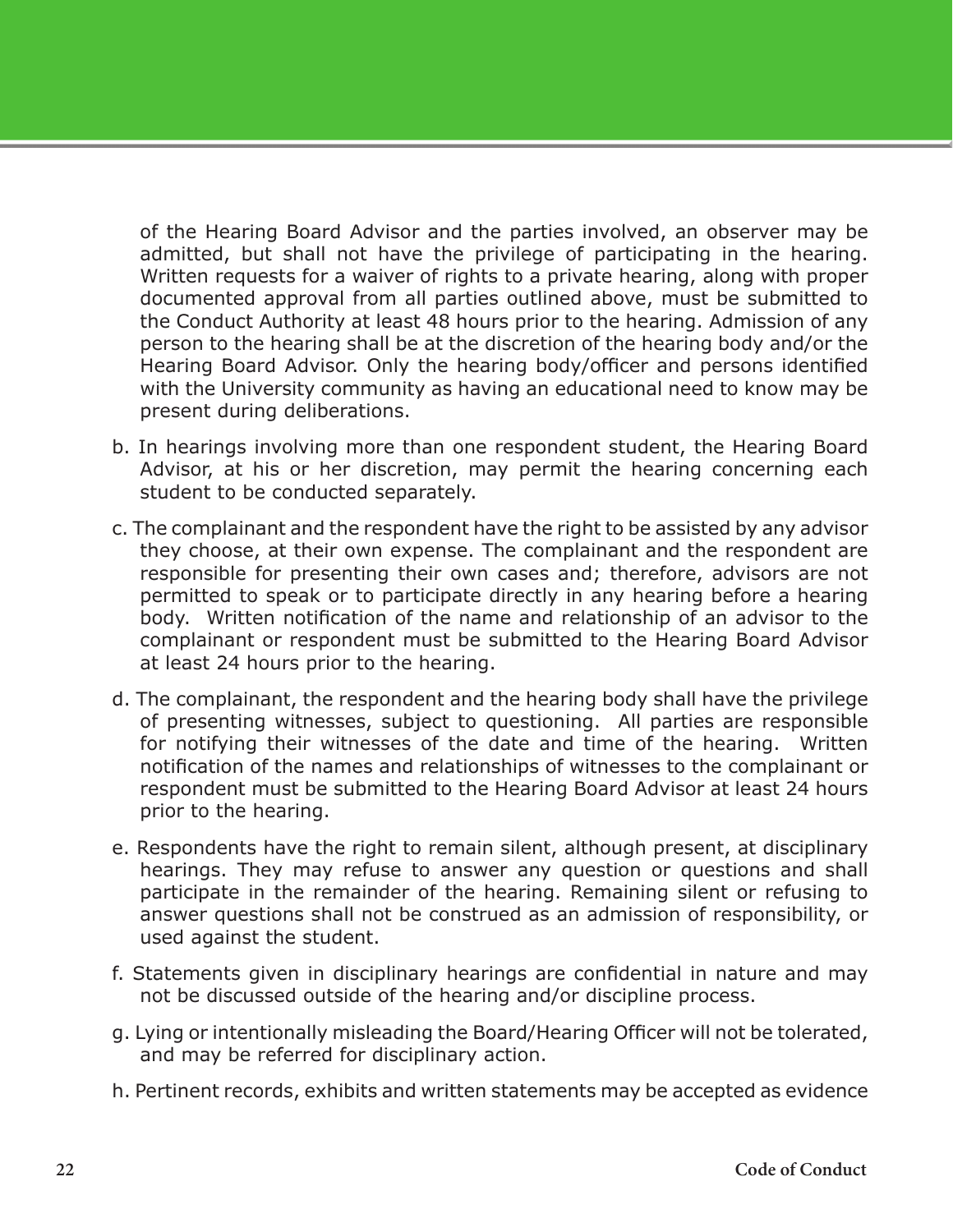for consideration by a hearing body at the discretion of the chairperson and/ or the Hearing Board Advisor.

- i. All procedural questions are subject to the final decision of the chairperson of the hearing body and/or the Hearing Board Advisor.
- j. After the hearing, the hearing body shall determine (by majority vote) whether the student violated each section of the Student Code of Conduct the student is charged with violating.
- k. Hearing body deliberations to determine responsibility shall be conducted in confidential, closed sessions, as are any sanctioning portions.
- l. The hearing body's determination of responsibility shall be made if a preponderance of the information, that is, the facts and information, presented in the hearing are such that the hearing officer or hearing board finds it more likely than not that the respondent is responsible for the offense as charged.
- m. Strict rules of evidence do not apply at campus disciplinary hearings. Although first hand testimony is preferable, written statements, hearsay testimony and other evidence are allowed, subject to the discretion of the hearing chair and/ or Hearing Board Advisor.
- n. Following the final decision of the hearing body, the respondent, will be informed of the determination and recommended sanction, if any, within ten business days. In cases of sexual assault and/or physical violence, the complainant shall also be informed simultaneously of the determination.
- 5. There shall be a record, usually an audio tape recording, of all hearings before a Hearing Board. Deliberations shall not be recorded. The official hearing record will be a transcription of the audio tape recording. An official hearing record may be made at the expense of the appellant. Students are cautioned that information contained in official hearing records is strictly confidential, and should only be used in matters of campus appeals. The record shall be the property of the University.
- 6. The Hearing Board may accommodate concerns for the personal safety, wellbeing, and/or fears of confrontation of the Complainant, Respondent, and/or other witness during the hearing by providing separate facilities, by using a visual screen, and/or by permitting participation by telephone, videophone, closed circuit television, video conferencing, videotape, audio tape, written statement, indirect questioning, or other means, where and as determined in the sole judgment of the Conduct Authority to be appropriate.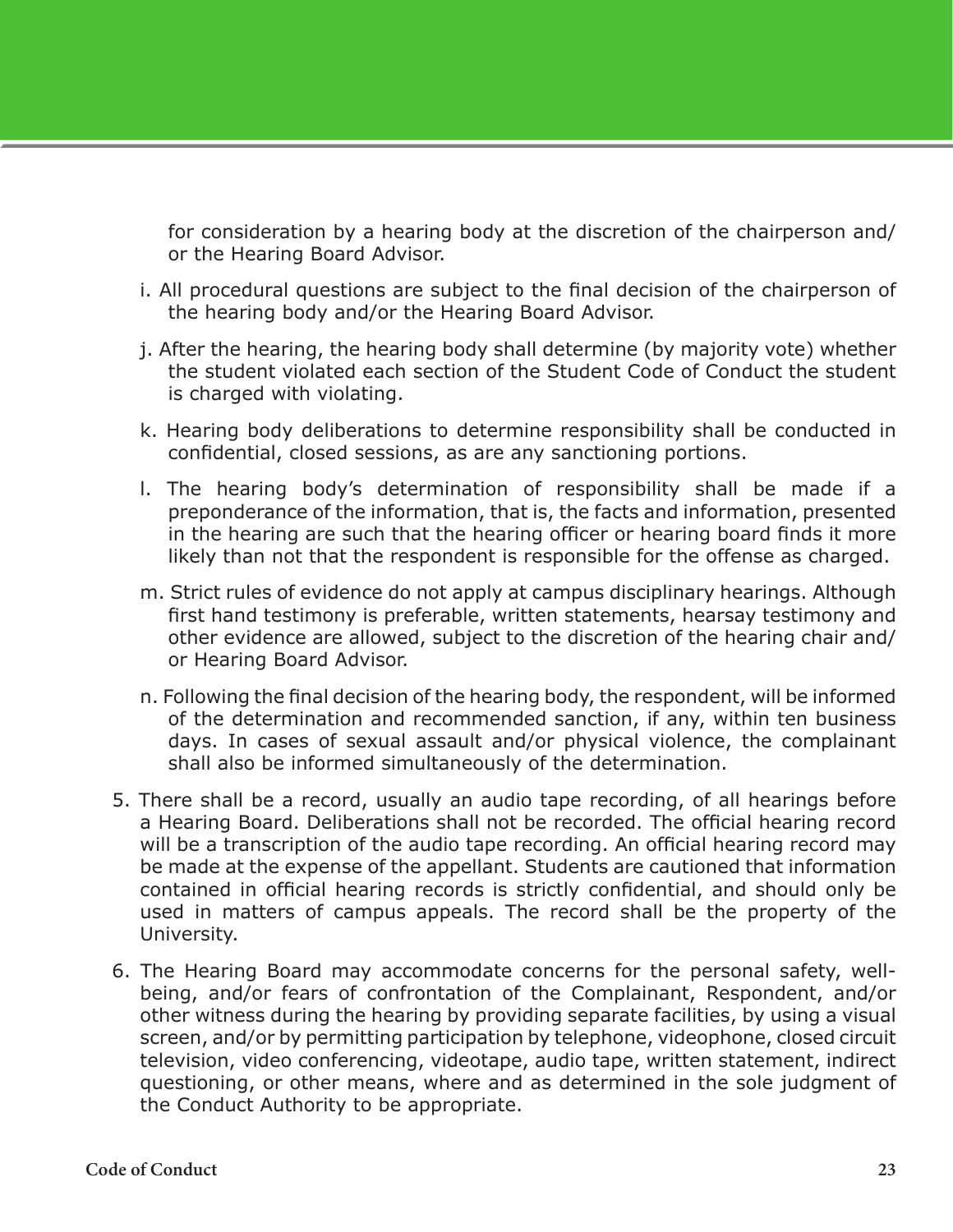- 7. Except in the case of a student charged with failing to obey the summons of a hearing body or University official, no student may be found to have violated the Student Code of Conduct solely because the student failed to appear before a hearing body. In all cases, the evidence in support of the complainant(s) charge(s) shall be presented and considered, whether or not the respondent is present.
- 8. Refer to the specific policy for further details of other University policies.

#### **D. Sanctions**

- 1. The following sanctions, individually or in combination, may be imposed upon any student found to have violated the Student code of Conduct.
	- a. Loss of Privileges removal of specified privileges for a designated period of time, including but not limited to, loss of privileges such as living in university owned housing, room/hall selection, open house, visitation, party registration, guest registration, holding elective or appointive office, pledging or initiation into campus organizations, and/or having motor vehicles, stereos or other equipment on campus. When the designated time period ends, the student is eligible for reinstatement of privileges; however, conditions for reinstatement may be specified in the original sanction.
	- b. Fines the student or group may be assessed an administrative fee at the discretion of the Vice President for Student Affairs, the Chief Student Conduct Officer, the Assistant Director of OSC, Director of University Housing, or the Residential Conduct Officer. If assessed, the following shall apply:
		- Missed Disciplinary Conferences: \$50.00
		- Missed Hearings: \$100.00
		- Alcohol: \$50.00
		- Damage to Property: Full Restitution
		- Drugs: \$100.00
		- Fire Safety: \$50.00
		- Littering: \$50.00
		- Use of Tobacco Products on Campus: \$50.00
		- Tobacco Spitting: \$50.00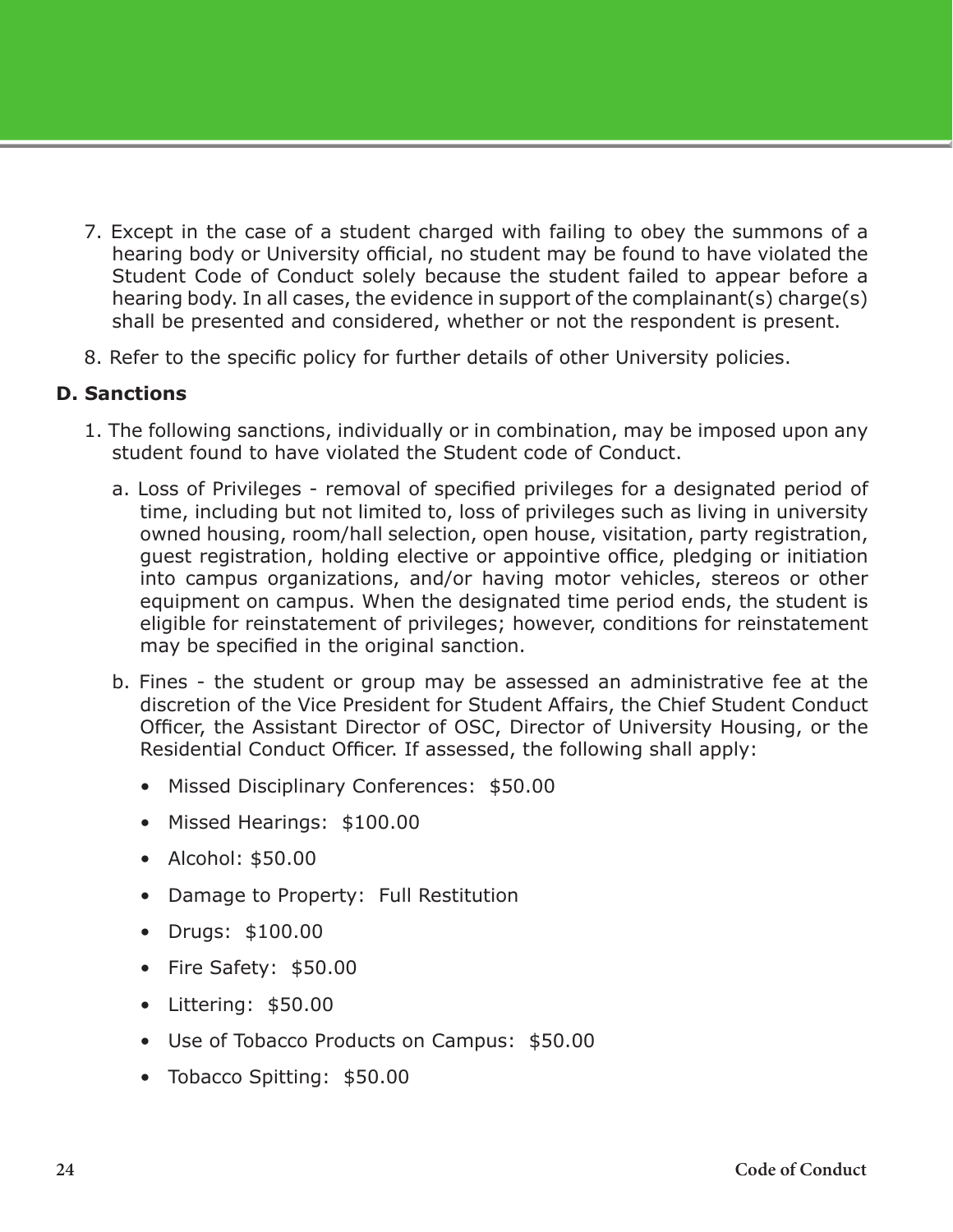- Repeat Offenses: Doubled
- Restitution compensation for loss, damage or injury. This may take the form of appropriate service and/or monetary or material replacement.
- c. Discretionary Sanctions:
	- 1. Notification of parents and/or guardians;
	- 2. Counseling conference(s);
	- 3. Educational service, courses, projects, or assignments;
	- 4. Evaluation by a member of the University Counseling Center or by a licensed mental health professional based on the review by a member of the University Counseling Center;
	- 5. Residence hall transfers and/or service to the university, the local community, or other related discretionary assignments;
	- 6. Written assignments or projects.
	- 7. No Contact Order
- d. Warning a written reprimand for violation of specified regulations. Warning is for a designated period of time and includes the probability of more severe disciplinary sanctions if the student is found to be violating any institutional regulation(s) during the warning period.
- e. University Disciplinary Probation final warning status and a written reprimand for violation of specified regulations. University Disciplinary Probation removes a student from good disciplinary standing for a designated period of time and places the student on final warning status. If the student is found to be in violation of any institutional regulation(s), particularly during the probationary period, separation from the institution may occur.
- f. Residence Hall Probation final warning status and a written reprimand for violation of specified regulations. Residence Hall Probation removes a student from good disciplinary standing within the residence halls for a designated period of time and places the student on final warning status. If the student is found to be in violation of any institutional regulation(s), particularly during the probationary period, separation from the residence halls may occur.
- g. Residence Hall Suspension separation of the student from the residence halls for a definite period of time, after which the student is eligible to return.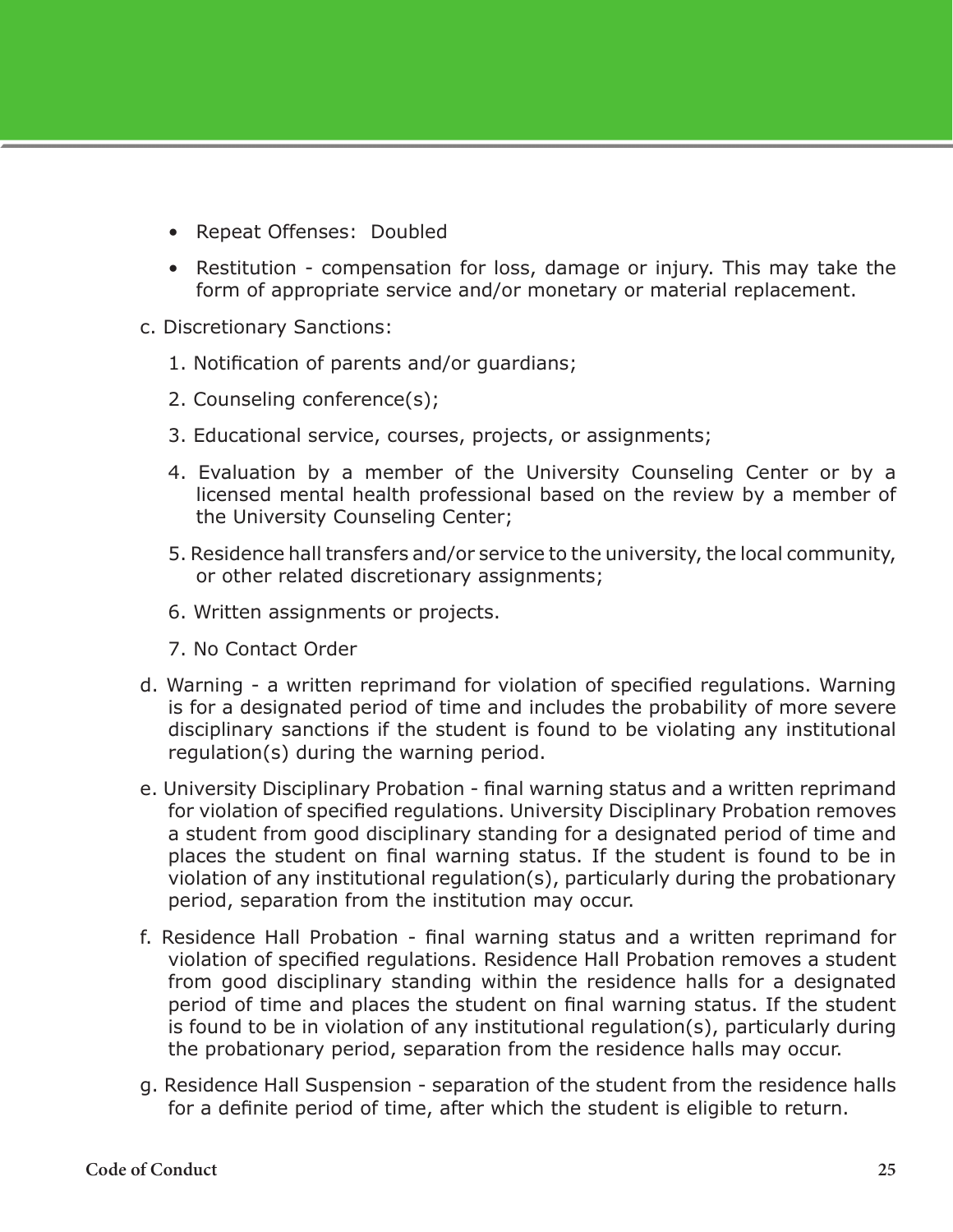Conditions for readmission may be specified. Suspended students are restricted from visiting or entering any residential facility operated by the University during the period of separation. When separated from the residence halls, students should be aware that they may forfeit their residence hall deposits and fees subject to any refund policies. Students should direct all inquiries in this matter to the Office of University Housing.

- h. Residence Hall Expulsion permanent separation of the student from the residence halls. Expelled students are restricted from visiting or entering any residential facility operated by the University during the period of expulsion.
- i. Disciplinary Suspension involuntary separation of the student from the University for a definite period of time after which the student is eligible to return assuming no intervening serious misconduct has occurred and any prerequisite conditions for readmission have been met. The student is placed on Disciplinary Probation for a definite period of time following the return to the University. Conditions for readmission may be specified. Students who are involuntarily separated from the University are restricted from visiting or entering Southeastern Louisiana University premises for the period during which their sanction is in effect without advance written authorization from the Chief Student Conduct Officer. A hold may be placed on the ability to register and or the records of students involuntarily separated from the University for the period of separation.
- j. Disciplinary Dismissal involuntary separation of the student from the University for a definite period of time after which the student may apply for readmission. There is no guarantee of readmission. Conditions for consideration of readmission may be specified. Consideration of readmission must be addressed to the Chief Student Conduct Officer and will not be considered for at least one calendar year beginning with the date of dismissal. Students who are involuntarily separated from the University are restricted from visiting or entering Southeastern Louisiana University premises for the period during which their sanction is in effect without advance written authorization from the Chief Student Conduct Officer. A hold may be placed on the ability to register and or the records of students involuntarily separated from the University for the period of separation. The student is placed on Disciplinary Probation for a definite period of time following the return to the University.
- k. Disciplinary Expulsion Permanent separation of the student from the University. Students who are involuntarily separated from the University are restricted from visiting or entering Southeastern Louisiana University premises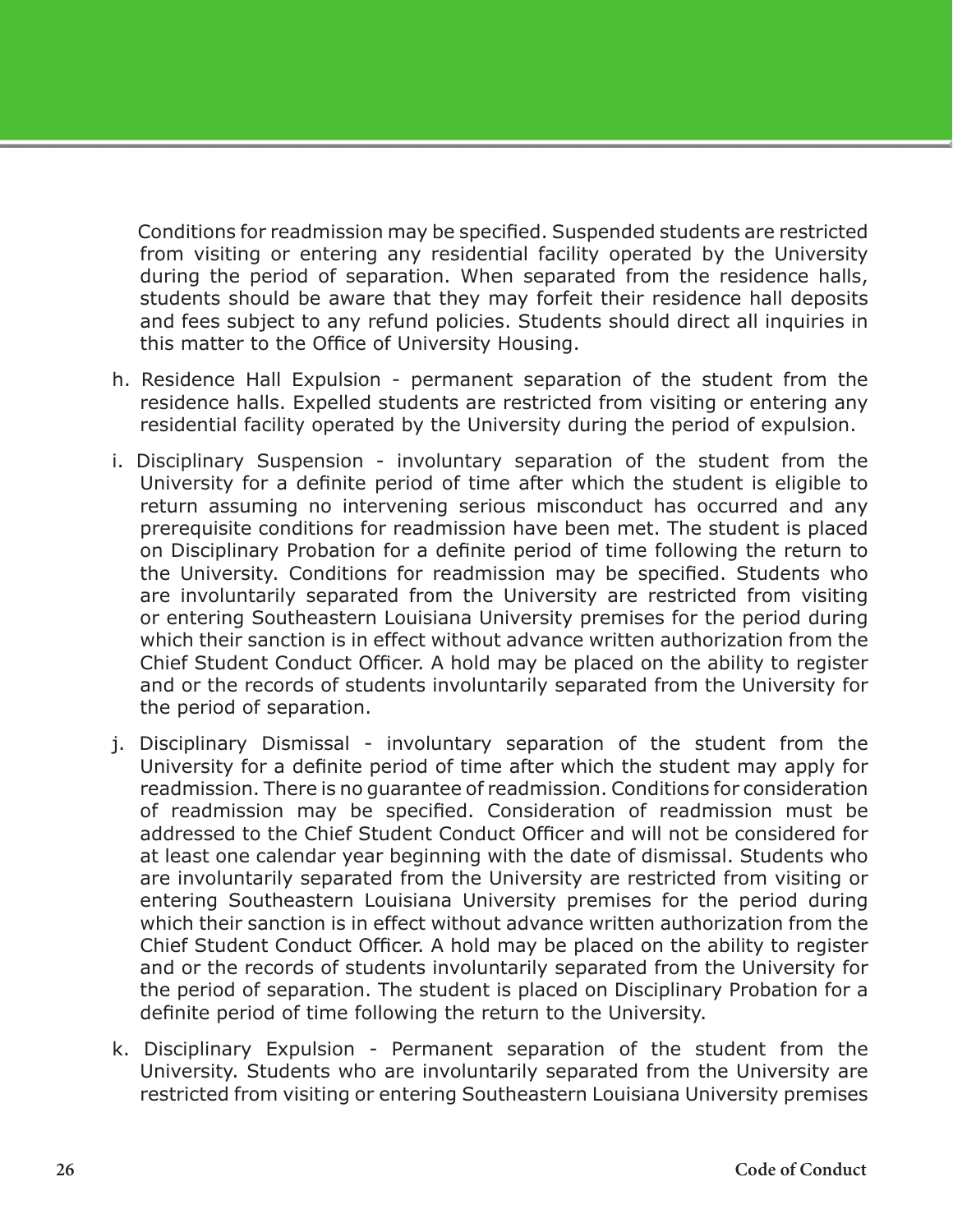without advance written authorization from the Chief Student Conduct Officer. A hold may be placed on the ability to register and or the records of students involuntarily separated from the University for the period of separation.

- l. Withholding Degree The University may withhold awarding a degree otherwise earned until the completion of the process set forth in this Student Conduct Code, including the completion of all sanctions imposed, if any.
- 2. More than one of the sanctions listed above may be imposed for any single violation.
- 3. Disciplinary sanctions shall not be made part of the student's permanent academic record, but shall become part of the student's confidential disciplinary record. Confidential disciplinary records remain on file with the Office of Student Conduct seven years after the incident date. Confidential disciplinary records may be expunged at the student's written request one year after his/her graduation from the University in minor cases that do not involve separation from the institution. Open cases that await completion of a disciplinary action shall remain part of the student's permanent disciplinary record. Confidential disciplinary records involving the imposition of sanctions entailing separation from the institution are kept indefinitely.
- 4. The following sanctions may be imposed upon groups or organizations:
	- a. Those sanctions listed above in Section D 1, a-l.
	- b. Deactivation loss of privileges, including loss of university recognition, either permanently or for a specified period of time.
- 5. In each case in which a hearing body determines that a student has violated the Student Code of Conduct, the sanction(s) shall be recommended by the hearing body but final determination will be imposed by the Hearing Board Advisor. Sanctions are not limited to those recommended by the hearing body but may be modified by the Conduct Authority.
- Following the hearing, the Hearing Board Advisor shall advise the Respondent in writing of the determination of the sanction(s) imposed, if any. In cases of sexual assault and/or physical violence, the complainant shall also be informed simultaneously of the determination.

### **E. Typical Ranges of Sanctions**

Sanctioning ranges established by the University exist for students found responsible for violating certain sections of the Student Code of Conduct.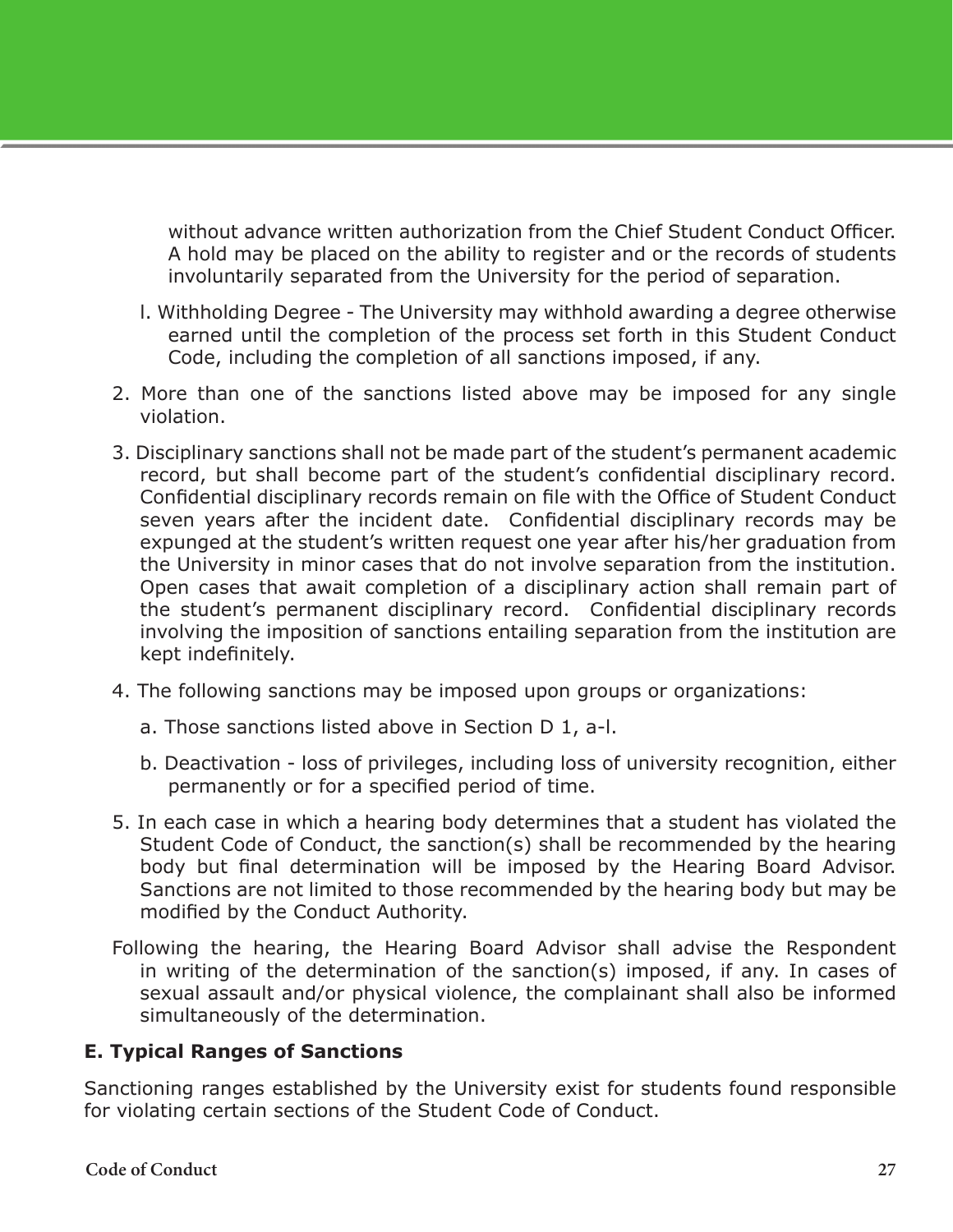However, ranges exist to provide a guide and are not mandatory as each case is determined on a case-by-case basis, taking into account intervening variables, the determination of the Hearing Officer or Board of the student's realization and understanding of his/ her actions, whether the student has been involved in past infractions of the Student Code of Conduct, and the individual circumstances of the incident. Thus, ranges may be increased, decreased or changed as needed. The following sanctioning ranges exist as follows for first-time offenses:

- 1. Alcohol Violation:
	- a. Referral to an alcohol assessment, an alcohol education program and/or mandatory counseling/treatment;
	- b. Community service hours;
	- c. Discipline Probation for up to one year;
	- d. If the student is a resident, Residence Hall Probation up to Residential Hall Suspension and;
	- e. If the student is under the age of 21, parental notification at the discretion of the Hearing Officer;
	- f. Fine/administrative assessment;
	- g. Loss of parking privileges for offences related to driving under the influence.
- 2. Incidents involving Violence to Persons:
	- a. Mandatory counseling;
	- b. Community service hours;
	- c. No Contact Order
	- d. Educational program or course;
	- e. Disciplinary Probation for one year up to Expulsion, and;
	- f. If the student is a resident, Residence Hall Probation up to Residence Hall Expulsion.
- 3. Incidents involving Disorderly Conduct:
	- a. Educational service hours
	- b. Disciplinary Probation to Discipline Suspension, and;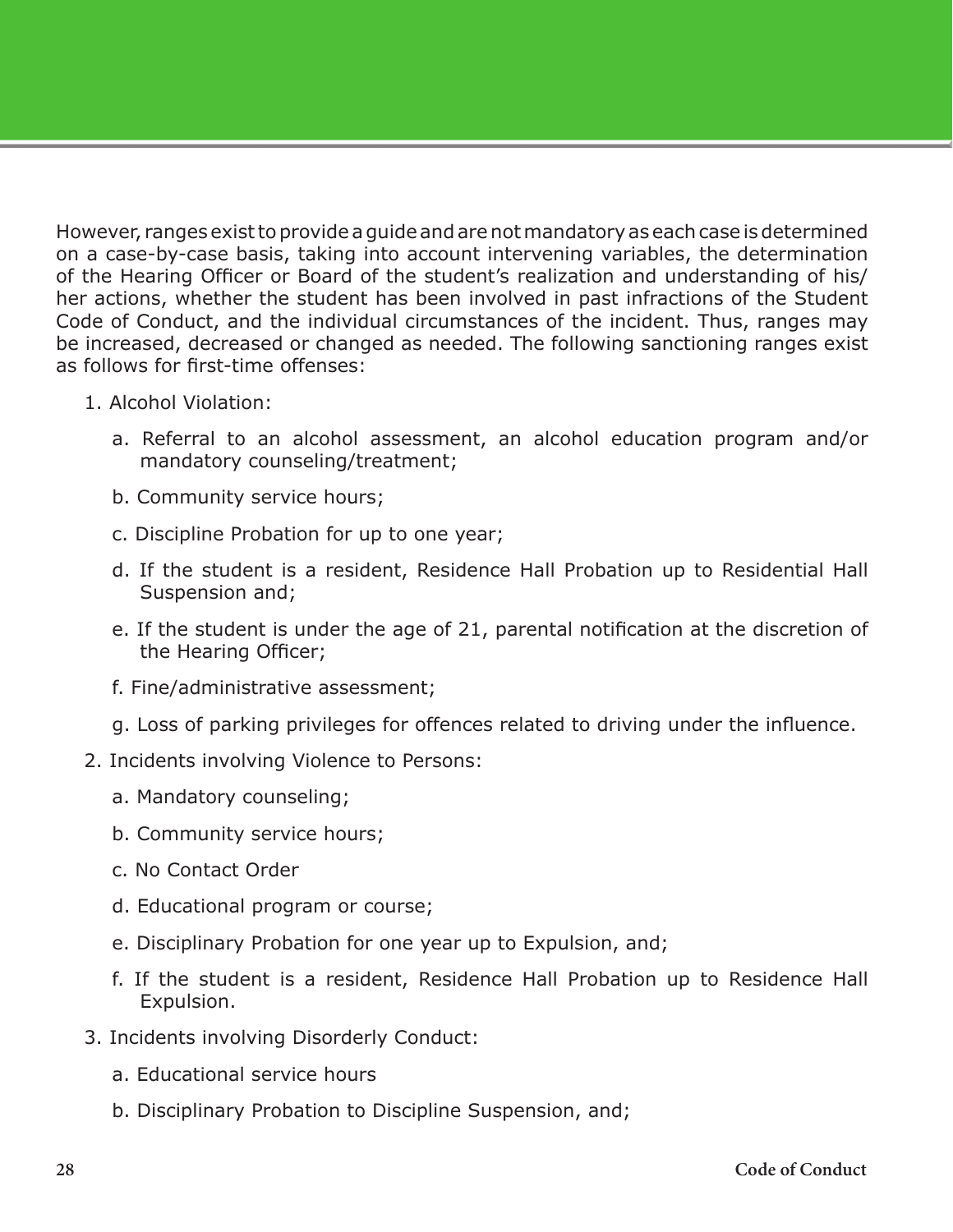- c. If the student is a resident, Residence Hall Probation up to Residence Hall Suspension.
- d. Written Assignment; i.e. reflection paper, etc.
- e. Counseling Referral
- 4. Incidents involving illegal drug use:
	- a. Referred to a substance abuse assessment and/or mandatory counseling/ treatment;
	- b. Educational program or course;
	- c. Educational service hours and/or an administrative assessment;
	- d. Disciplinary Probation for two years up to Expulsion;
	- e. If the student is a resident, Residence Hall Suspension for one year or more, and;
	- f. If the student is under the age of 21, parental notification at the discretion of the Hearing Officer.
	- g. Fine/administrative assessment. Fines double per additional violation.
	- h. Random drug testing.
- 5. Incidents involving sales or furnishing of illegal drugs:
	- a. University Disciplinary Dismissal for two years up to Expulsion;
	- b. Substance abuse counseling/treatment completion prior to return;
	- c. Educational service hours and/or an administrative assessment upon return;
	- d. Disciplinary Probation upon return;
	- e. If the student is a resident, Residence Hall Expulsion with no eligibility to reapply.
- 6. Incidents involving damage or abuse to property:
	- a. Restitution;
	- b. Disciplinary Probation for one year up to Suspension for one year or more, and;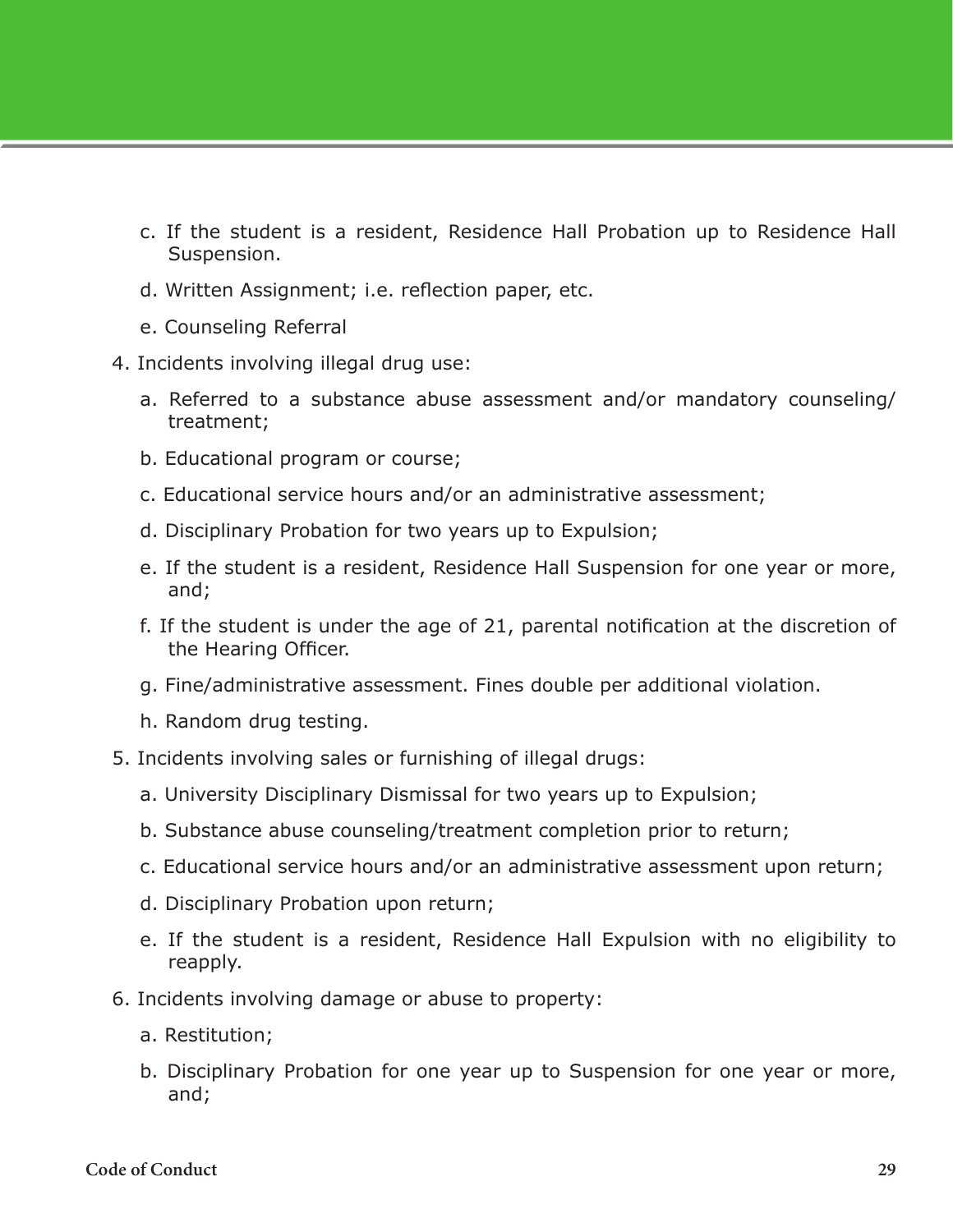- c. If the student is a resident, Residence Hall Probation for one year up to Residence Hall Expulsion.
- d. Educational service hours and/or an administrative assessment.
- 7. Incidents involving sexual assault Suspension for one year up to Expulsion.

#### **F. Interim Suspension**

- In certain circumstances, the Vice President for Student Affairs, the Chief Student Conduct Officer, the Assistant Director of OSC, or designee, may impose a University or residence hall suspension prior to the hearing before a hearing body.
- Living on campus is a privilege, not a right. The University reserves the right to terminate this privilege, at any time, for inappropriate behavior by a student.
	- 1. Interim suspension may be imposed only:
		- a. To ensure the safety and well being of members of the University community or preservation of University property;
		- b. To ensure the student's physical or emotional safety or well-being; or,
		- c. If the student poses a threat of disruption of or interference with normal University operations.
	- 2. During the interim suspension, the Vice President for Student Affairs, the Chief Student Conduct Officer, the Assistant Director of OSC or designee may deny the student access to any or all of the following: residence halls; the entire campus (including classes); designated areas of campus; contact with certain individuals; and/or, all other University activities and/or privileges for which the student might otherwise be eligible.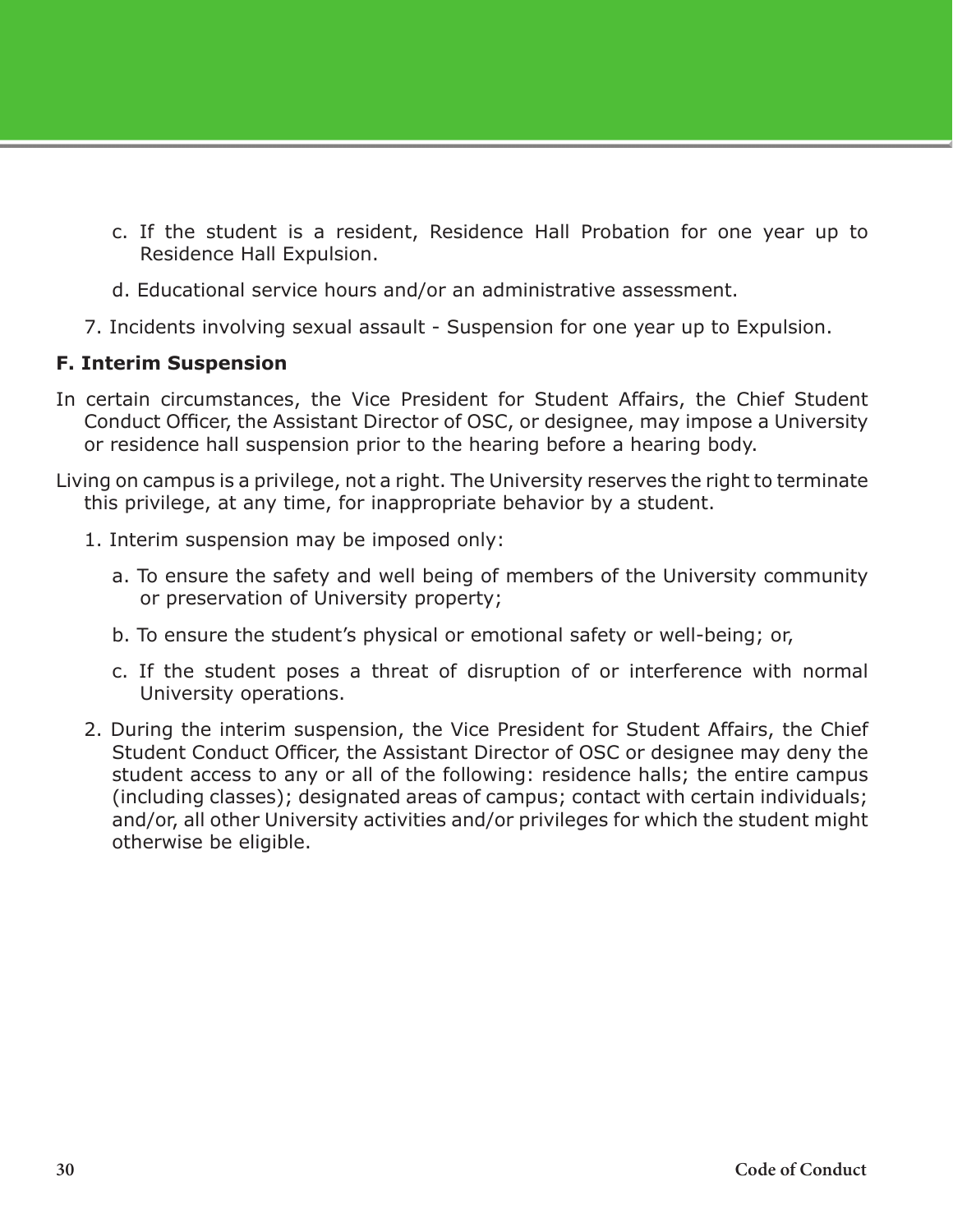#### **ARTICLE VII: APPEALS**

- A. A decision reached by the hearing body or a sanction imposed by the Conduct Authority may be appealed by accused students. A decision reached by the hearing body or a sanction may also be appealed by a complainant in cases of physical violence, sexual misconduct, or acts of harassment. An appeal must be directed to the Vice President for Student Affairs or his/her designee within ten (10) working days of being notified of the decision. If the student is notified of the decision by letter, the student has ten (10) working days from the posted dated stamped on the envelope to make an appeal. Such appeals shall be in writing and shall be delivered to the Vice President for Student Affairs and/or Chief Student Conduct Officer or his/her designee. The rendered sanction is in effect as of the date identified on the sanction letter, or until an appeal is granted. The Vice President for Student Affairs or his/her designee, may choose to suspend the outcome of a hearing while the appeal is being reviewed. Generally, a time set for an appeal response will be no more than ten (10) working days after the student has delivered the appeal. However, time limits for an appeal response may be extended at the discretion of the Vice President for Student Affairs, the Chief Student Conduct Officer, the Assistant Director of OSC, and the Director of University Housing.
	- 1. Appeals of decisions and/or sanctions involving individuals or student organizations must be submitted to the Vice President for Student Affairs.
	- 2. A student may appeal the decision of the Vice President for Student Affairs to the President of the University or his/her designee if the sanction is one of suspension from the University for a period of one academic year, or if the sanction is of greater severity. For appeals regarding less severe sanctions, the final appeal shall be at the Vice President for Student Affairs level.
	- 3. A student may appeal the decision of the University President to the Board of Supervisors for the University of Louisiana System if the sanction is one of suspension from the University for a period of one academic year, or if the sanction is of greater severity. For appeals regarding less severe sanctions, the final appeal shall be at the University level. If the student chooses to appeal to the Board of Supervisors after all administrative procedures have been exhausted at the University level, the appeal must be submitted to the President of the University of Louisiana System which refers the appeal to the Board of Supervisors for the University of Louisiana System. The appeal must be made within 30 calendar days of the University's decision. The Board's review is limited to a determination of compliance with established and appropriate procedures at the University level. The student shall be notified of the Board's decision.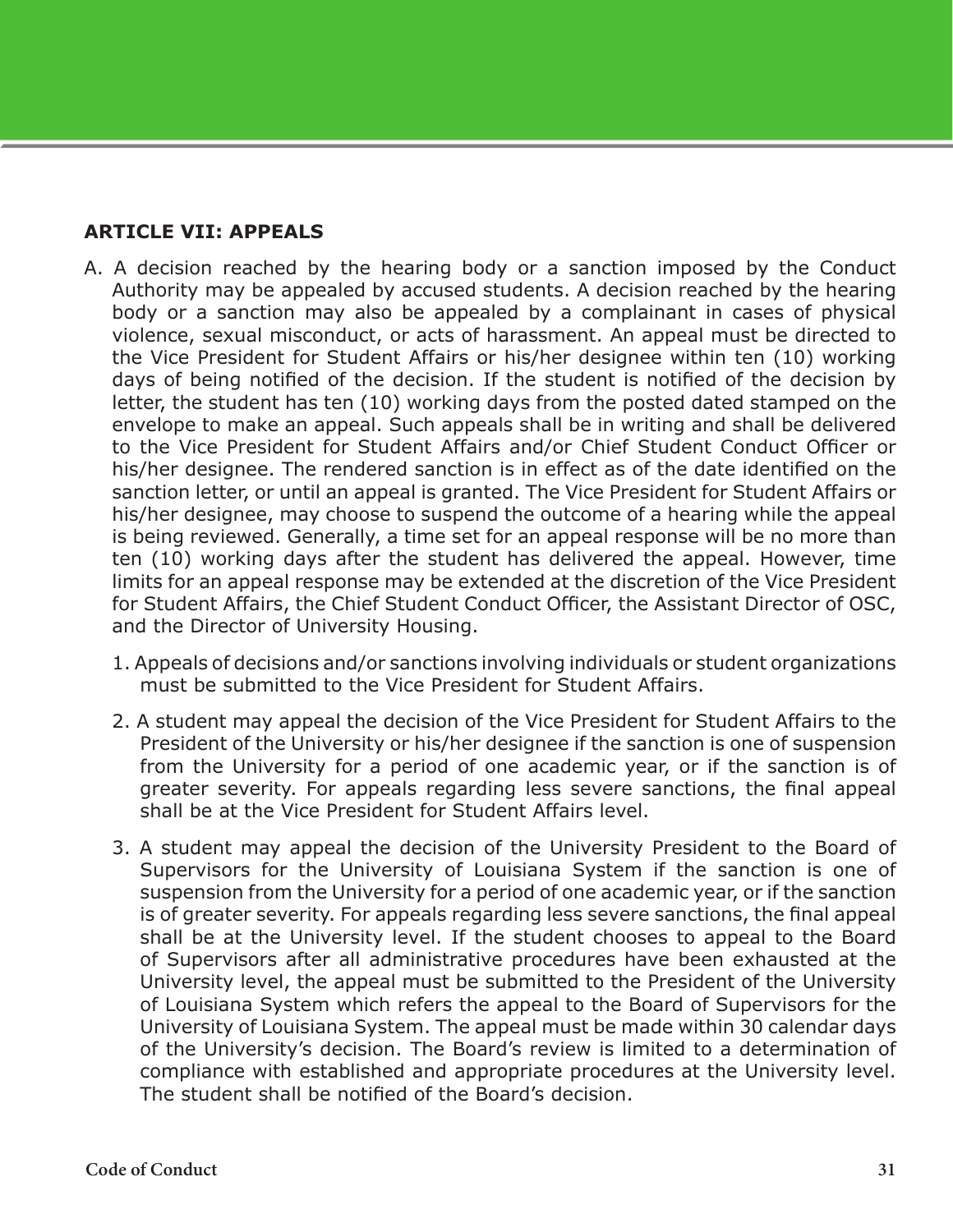- B. Except as required to explain the basis of new information, an appeal at the University level may be limited to a review of the written statement by the party requesting the appeal and/or written documents pertaining to the case. The scope of review shall be limited to consideration of the following questions:
	- 1. Whether the discipline process was conducted fairly and in conformity with the properly prescribed procedures;
	- 2. Whether to consider new information, sufficient to alter a decision, or other relevant facts not brought out in the original hearing, because such information and/or facts were not known to the person appealing at the time of the original Student Conduct Board Hearing.
	- 3. Whether the sanction or remedy imposed was in due proportion to the gravity and nature of the conduct.
- C. If an appeal is upheld in cases involving appeals by students who have been found to have breached the Student Code of Conduct, the President and Vice President for Student Affairs or his/her designee may either:
	- 1. Reduce, change, or dismiss the sanctions of the hearing body;
	- 2. Remand the case to a new hearing body although nothing shall prevent the same Student Conduct Advisor from serving as advisor to this new hearing body.
- D. It is important for students who file grievances with the University of Louisiana System Board of Supervisors to understand the following:
	- 1. The Board of Supervisors does not consider appeals for academic matters, but only matters pertaining to appeals of university rulings on conduct.
	- 2. The Board of Supervisors conducts reviews of student appeals via materials provided by the student grievant and the university.
	- 3. Review by the Board of Supervisors consists of an exhaustive examination of procedures followed by the university in regard to due process and not the specific details of the grievance matter.
	- 4. The University of Louisiana System student grievance process does not provide the benefit of a hearing by the student directly to the Board of Supervisors.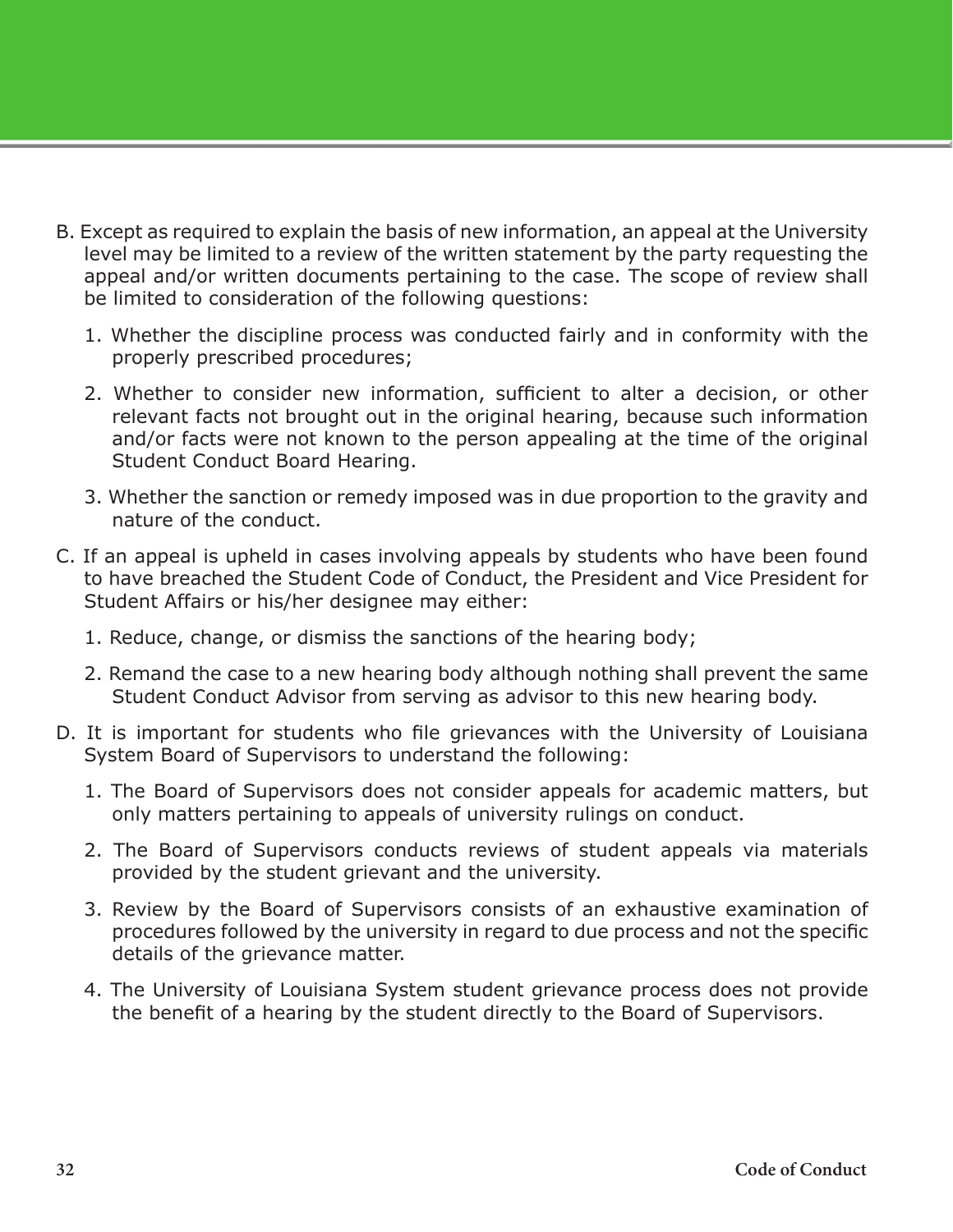#### **ARTICLE VIII: INTERPRETATION AND REVISION**

- A. Any questions of interpretation regarding the Student Code of Conduct shall be referred to the Vice President for Student Affairs, Chief Student Conduct Officer, the Assistant Director of OSC or his/her designee for final determination.
- B. The Student Code of Conduct shall be reviewed periodically under the direction of the Vice President for Student Affairs or designee.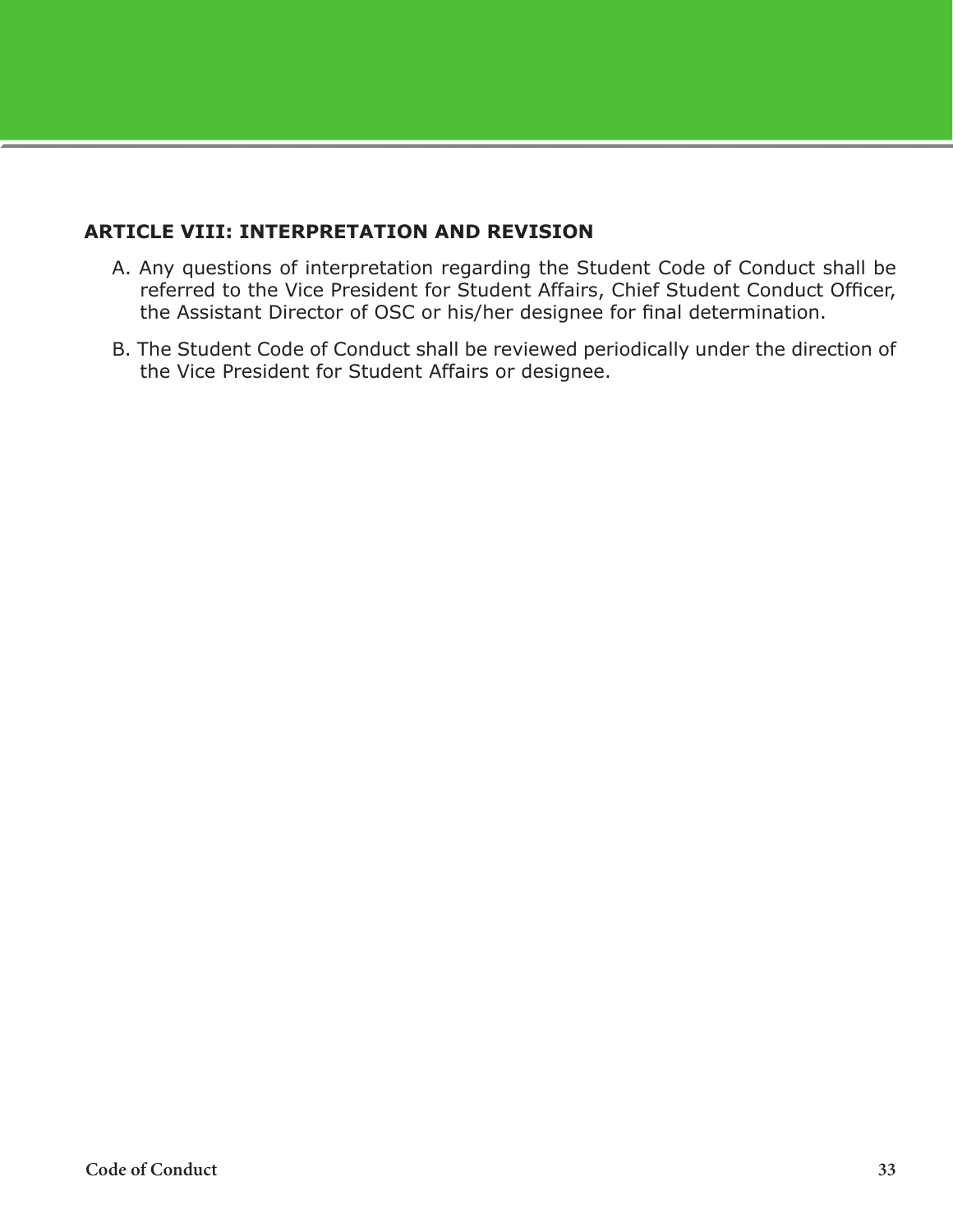## <span id="page-33-0"></span>**Mental Health Emergencies: Suicide Attempts**

- 1. Contact University Police upon observing or becoming aware of a suicide attempt. Give the location of the individual's condition to the police officer/dispatcher.
- 2. Follow the directions as given by the officer/dispatcher.
- 3. University Police, upon notification of a suicide attempt, will take action(s) as appropriate to:
	- a. Instruct the caller what to do.
	- b. Dispatch officer(s) to the scene.
	- c. Contact ambulance/medical facility.
	- d. Contact University administrators:
		- 1) University Counseling Center person on call
		- 2) Contact the Assistant Vice President for Student Affairs
		- 3) Division for Student Affairs will notify the subject's parents, significant other, or legal guardian.

## **Endangering or Disruptive Behavior**

Students who endanger their own, another, or a group of people's physical wellbeing; or, disrupt the campus community, may be suspended on an interim basis from the residence halls and/or the University. To be considered for reinstatement to the residence halls and/or the University, the student may be required to provide the Chief Student Conduct Officer with a Behavioral Assessment completed and signed by a Physician indicating that the student is not a threat to himself/herself or the campus community. This form may be obtained from the Office of Student Conduct or University Campus Police Department. Additionally, the parents, legal guardian, and/or significant other may be notified of the incident. Students are advised that endangering and/or disruptive behavior is a violation of the Student Code of Conduct and may result in disciplinary action by the University.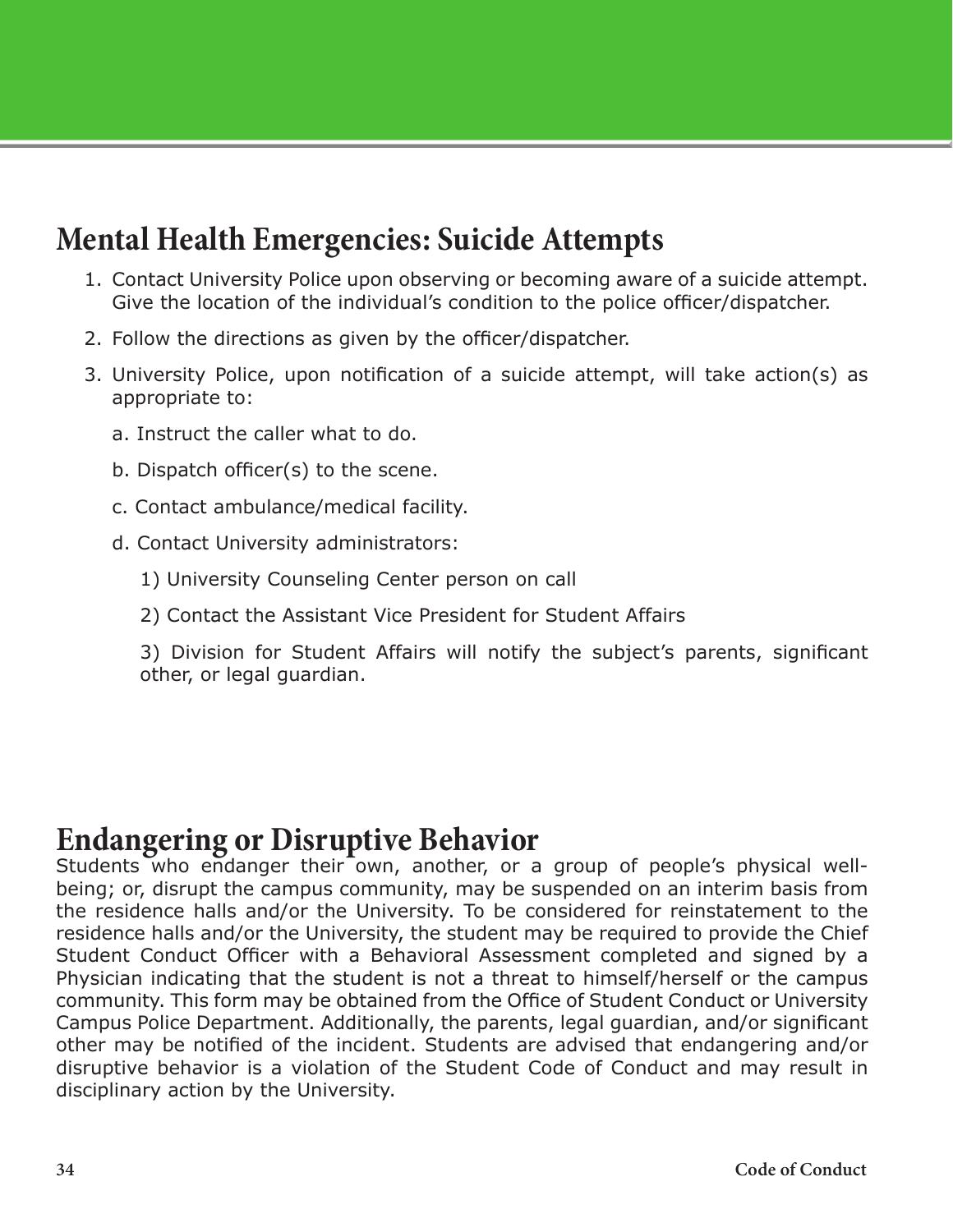## <span id="page-34-0"></span>**Alcohol Consumption Regulations (On and Off Campus) I. STUDENT ORGANIZATION ALCOHOL EVENTS & FACILITIES**

#### **A. Overview**

Alcoholic beverages may be served at registered social events sponsored by recognized campus organizations and at events sponsored by the University or a department of the University in accordance with applicable laws and the University policies on alcohol use. Southeastern Louisiana University fosters an environment free from the illicit and irresponsible use of alcohol by members of the Southeastern community. This policy has been established in an effort to maintain a balance between the interests of the individual and the University. The University realizes that it has limited resources, which makes it impossible to monitor all off-campus events where alcohol may be present; however, we are required by federal mandate to ensure that students, employees, and guests are aware of local and state laws regarding alcohol and to require adherence to these laws and the practice of responsible drinking behavior.

All members of the Southeastern community are ultimately responsible for their choices and behavior regarding alcohol. Individuals and organizations should be aware that they may be held individually and/or collectively liable for incidents resulting from the illegal or uncontrolled use of alcohol. It is the purpose of this policy, however, to help ensure that federal, state and local laws and recognized strategies designed to promote the responsible and safe use of alcohol are followed. Inappropriate behaviors and associated negative consequences of alcohol abuse or misuse will not be tolerated. All persons, regardless of their status (students, employees, and guests) must adhere to the alcohol policies herein while at Southeastern Louisiana University.

#### **B. Facilities: Sale, Possession, and Consumption**

The purpose of this section is to designate those areas on campus where legal consumption of alcohol will be allowed, and to designate under what conditions group events may involve alcohol. This policy will apply to the sale, possession, or consumption of alcohol in or at any University sponsored or registered event. State law prohibits the purchase, public possession or consumption of any alcoholic beverage by persons under the age of 21. For the purposes of this policy, all areas of the University are considered "public" places. The possession, consumption, sale or furnishing of alcoholic beverages is prohibited except in those areas where such activities are specifically allowed.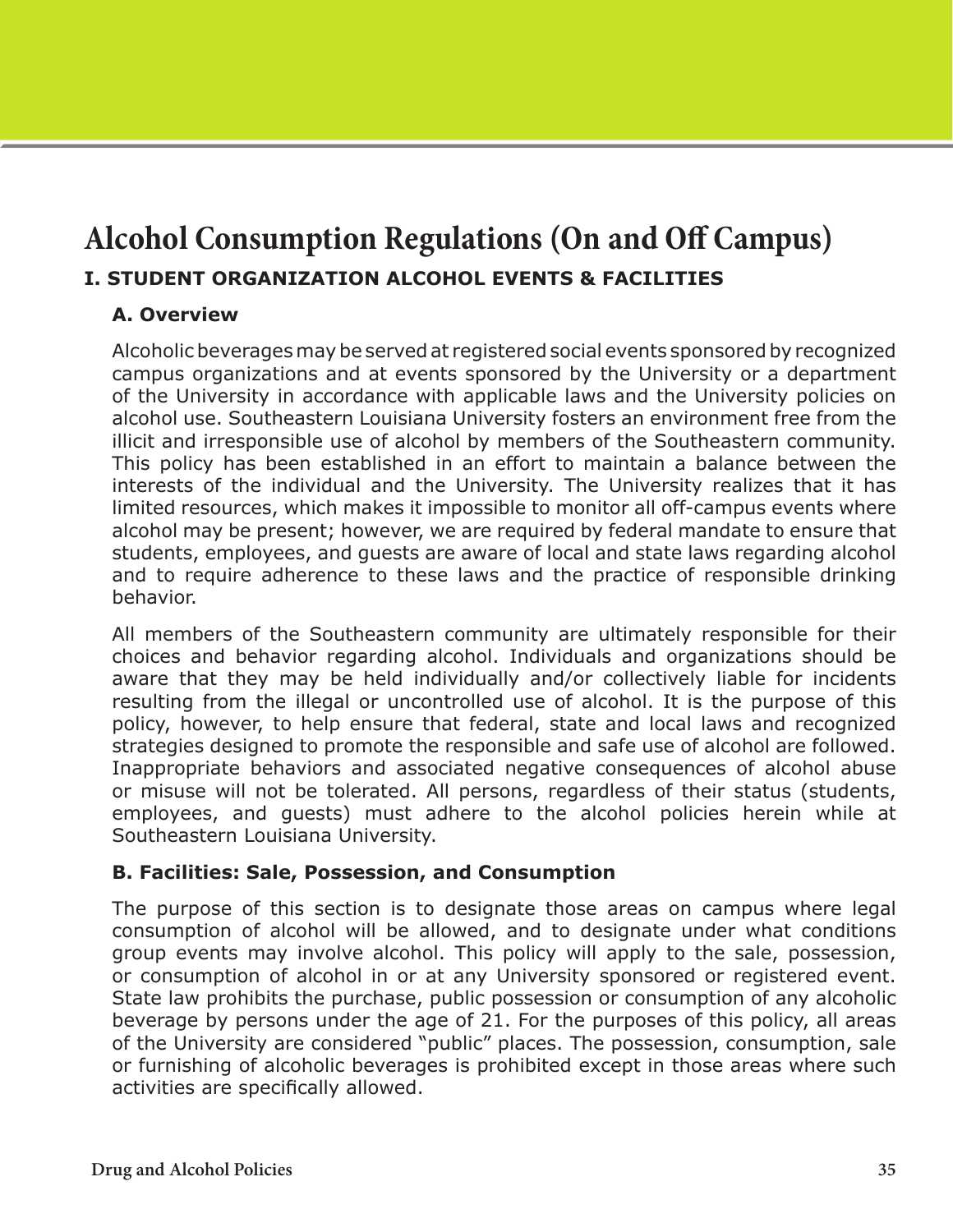Properly registered individuals, student organizations, and University departments may possess and consume alcoholic beverages in accordance with federal, state, and local law, and University regulations, in the following areas:

- **1.** Dining Facility Complex
- **2.** Student Union Building
- **3.** University Center
- **4.** Southeastern Oaks (Subject to terms of lease, only those 21 years of age or older)
- **5.** Columbia Theater
- **6.** Alumni Center
- **7.** Alumni Field
- **8.** Strawberry Stadium
- **9.** North Oak Park
- **10.** Tennis Complex
- **11.** Soccer Complex
- **12.** Track and Field Complex
- **13.** Tinsley Terrace/Patio Courts
- **14.** Other areas as specifically approved by the Vice President for Student Affairs or his/her designee.

#### **C. Student Organization Alcohol Event**

Many questions arise in conjunction with what is considered an alcohol event. While the following list is not exhaustive, it does serve as a starting point. An activity may be classified as an organization's alcohol event if it meets any of the following:

Alcohol is present and . . .

- **1.** The event lasts longer than 60 minutes.
- **2.** The event has 10 or more non-members present.
- **3.** The event has more than one organization in attendance.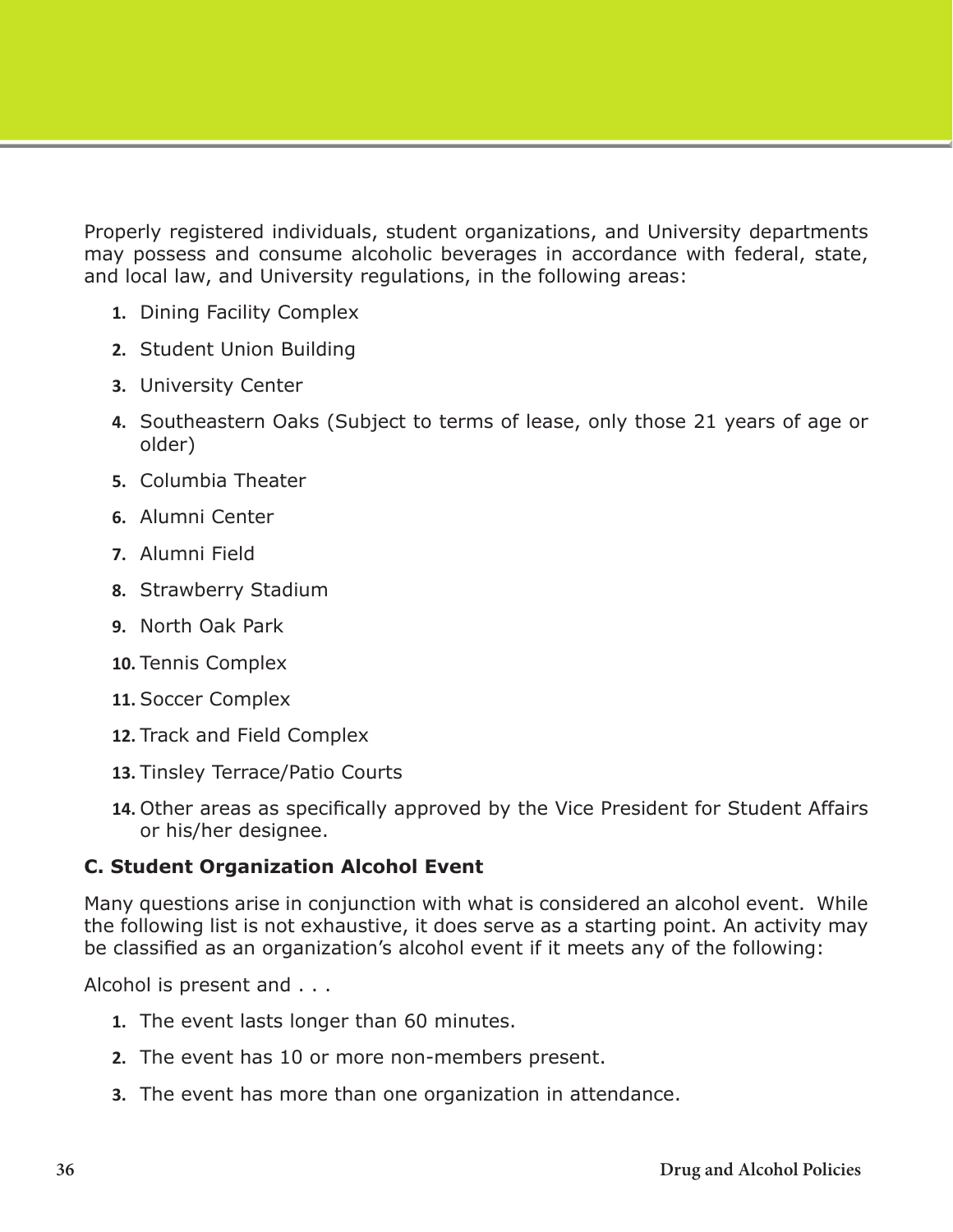- **4.** The event has more than ½ of organizations members present.
- **5.** The event has amplified sound (live music, DJ, loud stereo).

An activity may also be considered an event based on the answers to these questions:

- **1.** Would an observer associate it with the organization?
- **2.** Did the incident involve expenditure of organization funds?
- **3.** What was the purpose of the event?
- **4.** Who purchased the alcohol?
- **5.** How did the attendees learn about the party?
- **6.** What is the perception of the event?
- **7.** Who is assuming responsibility for the party?
- **8.** Was the event actively or passively endorsed by other members of the organization?
- **9.** Was the event publicized either in written form or by word of mouth as an organizational event?
- **10.** Did the event take place on the organization's property, or occur on/in a location which had been contracted by or for the organization, or in a private residence for the purpose of holding an organization sponsored event?
- **11.** Was the organization's advisor, or any of the executive officers of the organization, aware of the event before it took place?
- **12.** Were police called to quiet or shut down the event?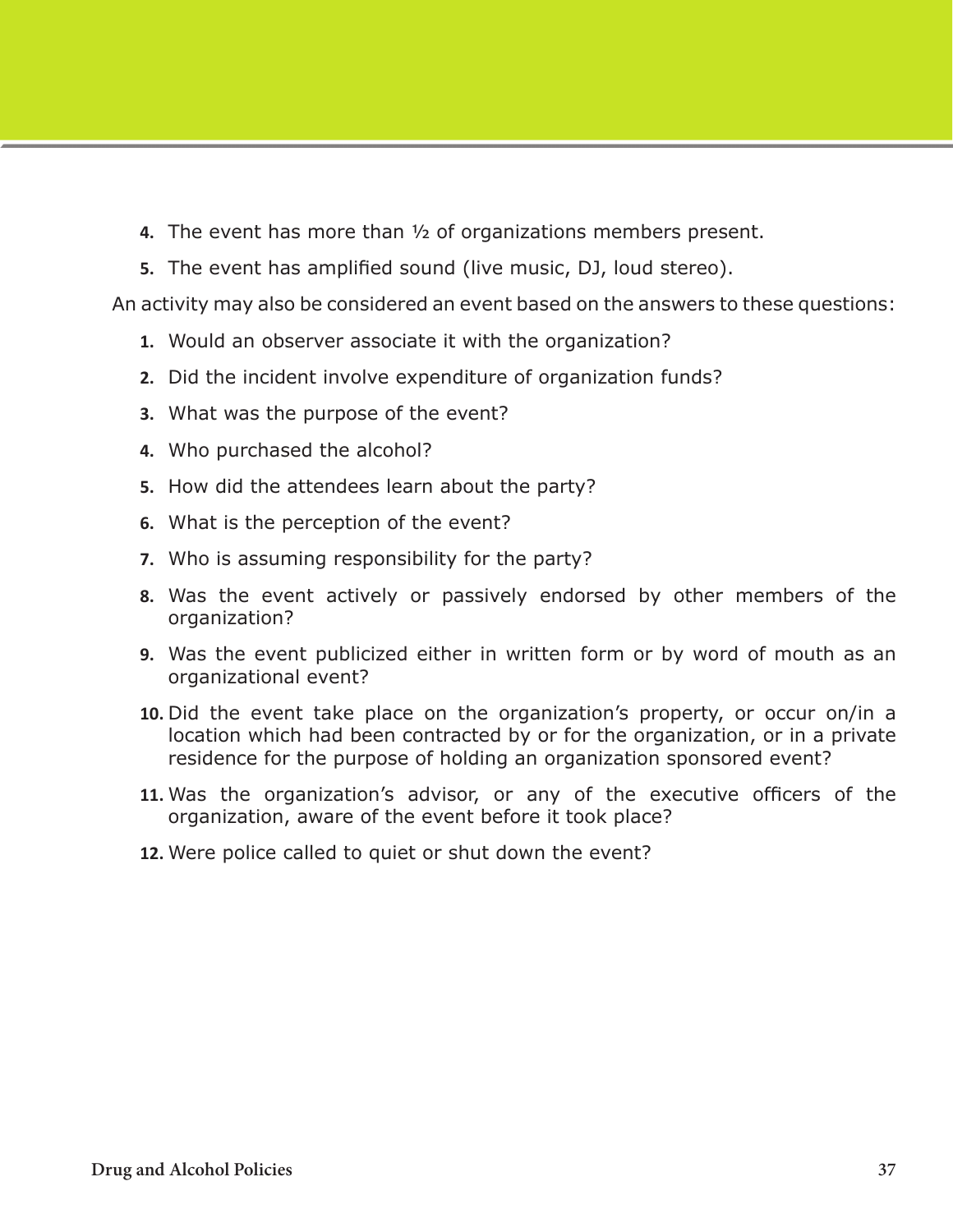## **II. POLICES & PROCEDURES FOR STUDENT ORGANIZATION ALCOHOL EVENTS**

The regulations contained in this policy are designed to meet the needs of the university and a wide range of student organizations. Some organizations with national affiliations or university councils may have additional or more stringent guidelines with which they must comply. Such organizations are expected to abide by those guidelines.

The following regulations will govern both On and Off-Campus Student Organization and Departmental Events at which alcohol will be present:

### **A. General**

- **1.** Alcohol may not be purchased with organizational or departmental funds nor may the purchase of same for members or guests be undertaken or coordinated by any member, individually, or collectively.
- **2.** Organizational or departmental funds may be used to buy food and nonalcoholic beverages.
- **3.** Alcohol on campus will be allowed only at catered Food Service events and will be sold by Campus Dining personnel or approved licensed servers.
- **4.** No organization may co-sponsor an event with an alcohol distributor, charitable organization, or tavern (establishment generating more than half of annual gross sales from alcohol) where alcohol is given away, sold, or otherwise provided to those present.
- **5.** Alcohol, bar tabs, coupons for free or reduced price drinks, etc., may not be awarded as prizes for any raffles or other events**.**
- **6.** Alcohol may not be distributed free-of-charge by an alcohol company or distributor at any University event or student organization or department event under any other circumstances on campus.
- **7.** The cost of alcoholic beverages may not be included in the cost of an admission ticket, cover charge, or any other assessment required of members or guests. No contributions or donations of alcoholic beverages can be solicited or accepted at the event.
- **8.** An organization is only allowed to register/sponsor a total of three (3) alcoholic events Monday through Thursday during each semester. All alcoholic events sponsored on Fridays, Saturdays, and Sundays are also required to be registered with the Assistant Vice President for Student Affairs.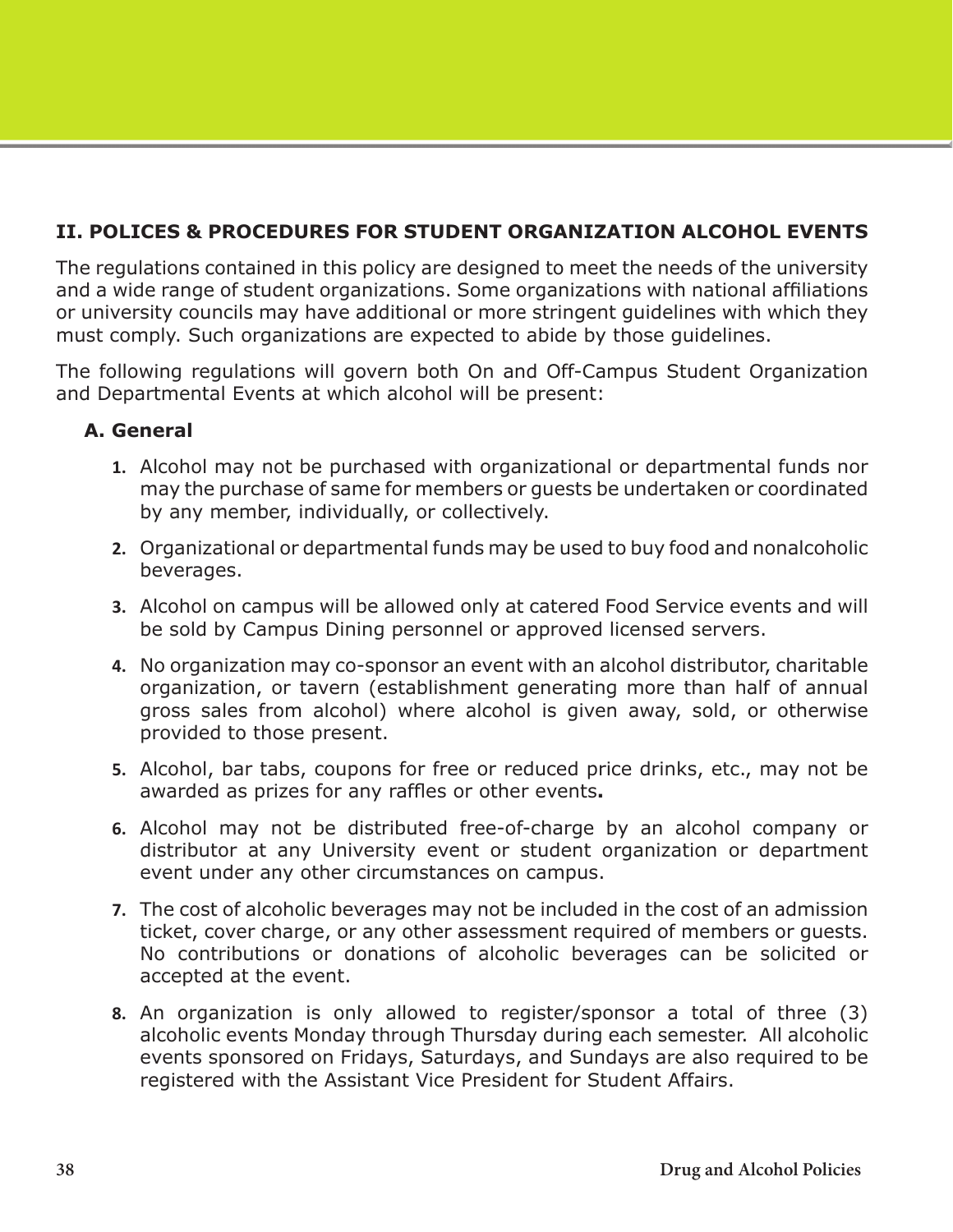- **9.** No events involving alcohol will be approved for the fourteen (14) calendar days prior to and including finals; this includes the weekend between the two weeks.
- **10.** No events involving alcohol will be approved during any university closure (including but not limited to Fall Break, Spring Break, Thanksgiving, Semester Breaks, etc.).
- **11.** BYOB events will not be allowed on campus.
- **12.** If the group is traveling by bus, no alcohol is allowed on the bus.
- **13.** Persons representing Southeastern off-campus or who reasonably could be construed as doing so (e.g., at conferences, seminars, competitions, performances, other activities/events) must behave legally and responsibly regarding the use of alcohol, abiding by the laws and policies of the states and/ or institutions where they are visiting. Additionally, all students must adhere to Southeastern's Student Code of Conduct even when at an off-campus location.

#### **B. Prior to the Event**

- **1.** All student organizations planning an event where alcohol is present must have a representative attend the semester alcohol meeting. Only those organizations who have attended the alcohol meeting will be allowed to host an event where alcohol is present.
- **2.** A Registration of Activities (ROA) Form must be completed and submitted by the organization at least ten (10) days prior to the day the event will be held. If ROA Form is approved, a meeting with the Assistant Vice President for Student Affairs (or his/ her designee) and the organization's eight (8) nondrinking monitors must occur no later than closing time the day preceding the event or on the last working day of the week if the event falls on a weekend before the event will be approved. The eight (8) non-drinking monitors must include the following individuals from the organization:
	- **a.** President
	- **b.** Vice President
	- **c.** Social Chair
	- **d.** Treasurer
	- **e.** Faculty Advisor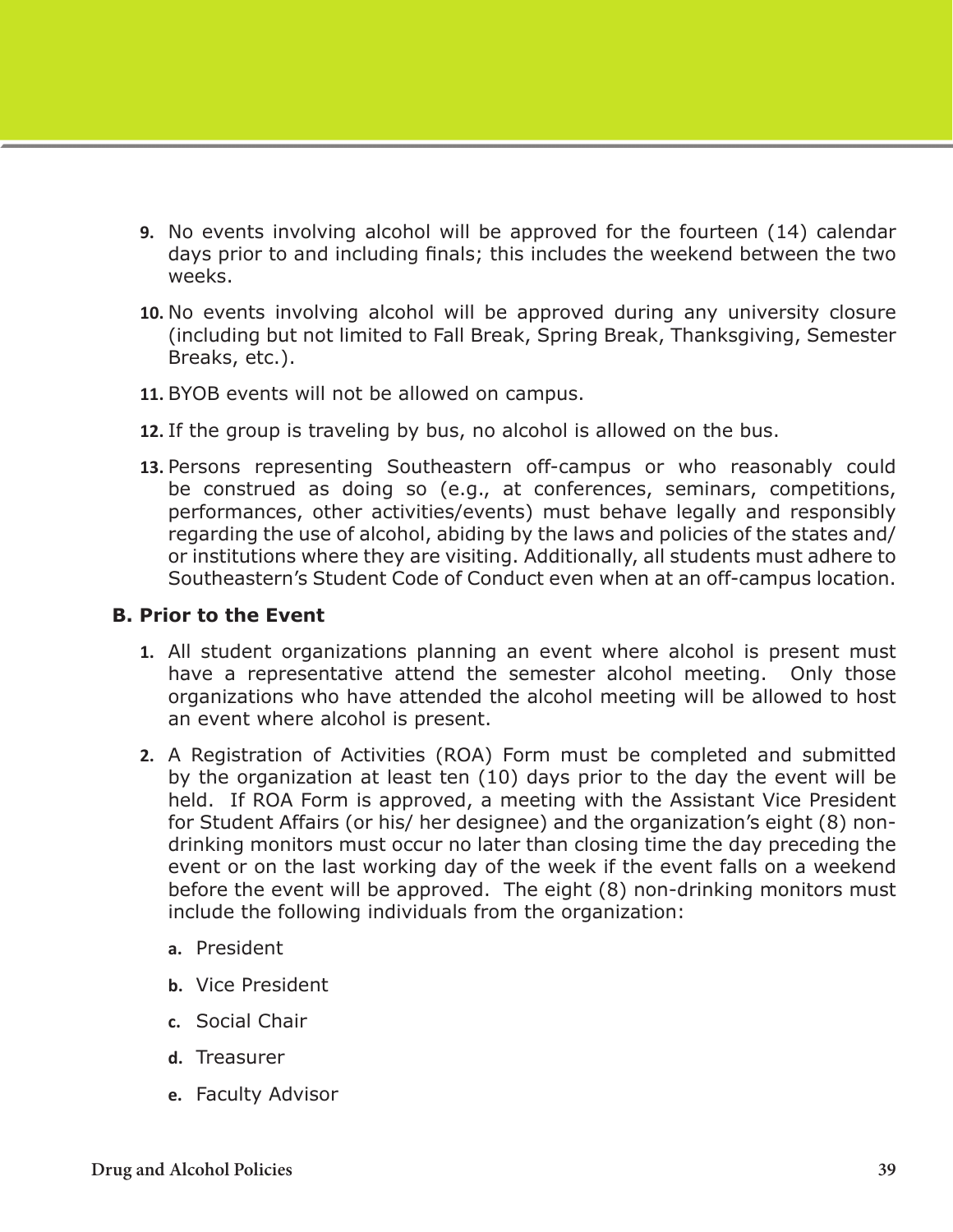- **f.** Three (3) other senior active members.
- **3.** Advertisements for a party (or event in which alcohol is present) may mention alcohol only in the following ways:
	- **a.** "Cash bar available"
	- **b.** "Alcoholic refreshments available for sale"
- **4.** Student organizations invited to Alumni events (alcoholic or non-alcoholic in nature) must register the event as if they were holding the event themselves and must adhere to all University rules and policies.
- **5.** Special circumstances may be appealed to Assistant Vice President for Student Affairs (or his/her designee) fourteen (14) days prior to the event for special consideration.
- **6.** No student organization "alcohol event" may be advertised, nor may guests be invited, until that event has been approved by the Assistant Vice President for Student Affairs (or his/her designee). See "Student Organization 'Alcohol Event'" for want may constitute an "alcohol event."
- **7.** Substitutes to the official advisor (someone who must be present at the alcohol event for its duration), may be permitted only if cleared by the Assistant Vice President for Student Affairs (or his/her designee) by closing time the day prior to the event. See "During the Event" section for additional details.
- **8.** Sponsorship (or co-sponsorship) where non-alcoholic merchandise (e.g., cups, caps, banners, etc.) is provided may be held with the approval of the Assistant Vice President for Student Affairs.
- **9.** A guest list with all attendees' names must be submitted to the Office of the Assistant Vice President for Student Affairs by closing time the day before an event or the last working day if it falls on a weekend or closed day.
- **10.** One or more commissioned University Police Officers must be present at all "alcohol events" to maintain security and assist in enforcing applicable laws and regulations. The number of officers required, or an exemption from this requirement, will be based on the nature of the event and the number of participants and will be determined by the Assistant Vice President for Student Affairs and the Chief of University Police. Organizations and/or departments are responsible for contacting and paying for the cost of such officers.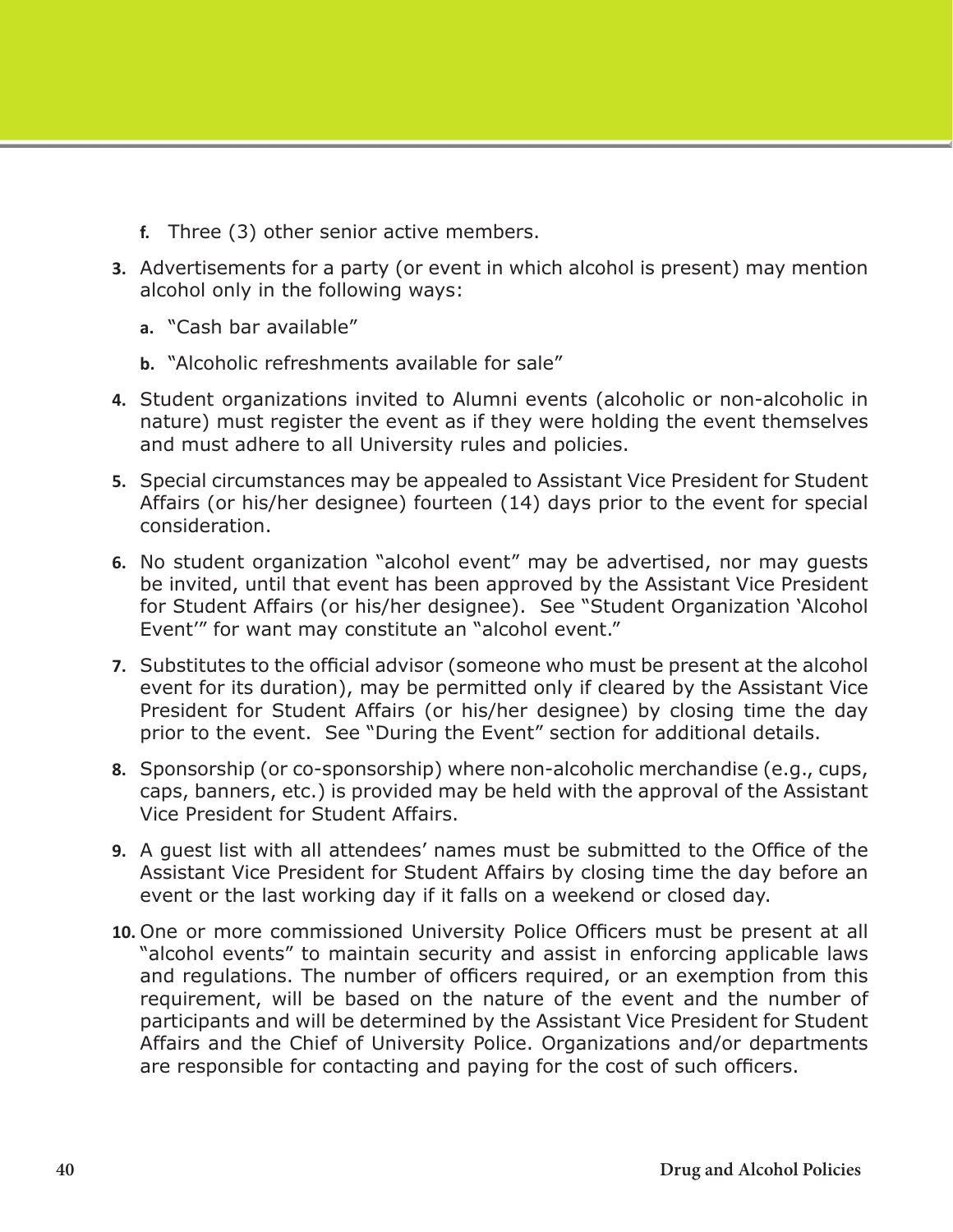## **C. During the Event**

- **1.** The organization's official advisor, who must be a full-time faculty or staff member, must be present at the event for its duration. The event will not start until the advisor arrives.
- **2.** Alcoholic beverages are to be served as an adjunct to social events and may not be the primary focus of the event. For this reason, at all functions where alcohol is served, sufficient quantities of food and non-alcoholic beverages must be provided. The food served must be substantial, e.g., cheese, sandwiches, dips. Water cannot be the only non-alcoholic beverage served.
- **3.** The sale, availability or distribution of alcohol to anyone under twenty-one (21) years of age is strictly prohibited.
- **4.** Common containers of alcoholic beverages will not be allowed. All alcohol will be stored and legally dispensed in a designated service area within the approved site. The supply of alcoholic beverages must not be accessible to anyone except the server.
- **5.** All alcohol must be consumed within the area in which it is served. No alcoholic beverages, either open or closed, may leave the event area. A trash can must be placed at the exit for this purpose.
- **6.** Events must end by 2:00 a.m.
- **7.** Drinking games are strictly prohibited.
- **8.** At all events where alcohol is served, the organization's and/or the department's eight (8) non-drinking monitors must ensure that obviously intoxicated persons are not served alcoholic beverages. The organization must also designate a means of preventing intoxicated persons from driving (e.g., designated, nondrinking drivers; shuttles; etc.).
- **9.** Open parties shall be prohibited. All guests must sign in when they arrive at the party, and the signed guest list must be turned into the office of the Assistant Vice President for Student Affairs the next working day after the event. Only individuals on the guest list are allowed entrance to the alcohol event. An exception to this will be University produced entertainment or social events, and tailgating.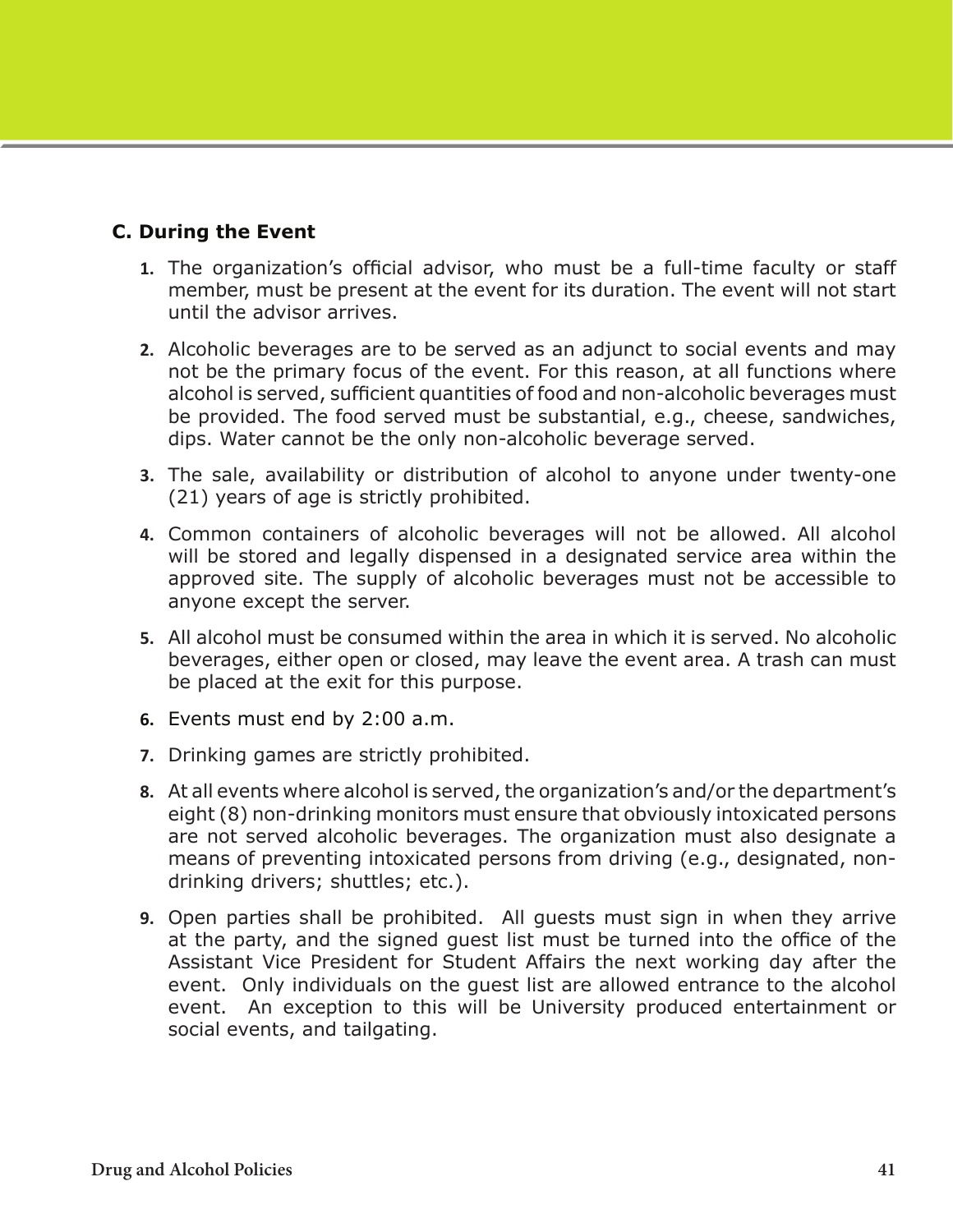## **III. ALCOHOL AT ATHLETIC EVENTS**

Public events provide an avenue for the University to meet its core values of excellence, community, diversity, and learning. In support of these values, events should be conducted in an environment that is safe and enjoyable for all. As public events have great potential to attract a variety of spectators, the following policy has been developed for these events.

### A. **General**

- **1.** Although tailgating will be permitted on campus, certain areas may be designated for specific groups.
- **2.** Consumption of alcohol will be limited to persons of legal age (21 or greater).
- **3.** Tailgating will be limited to home game days unless otherwise approved by the Assistant Vice President for Student Affairs for University sponsored events. For home games that occur during a regular school day, tailgating activities will be allowed after 5:00 p.m. For home games that occur on days when school is not session, tailgating will be allowed starting at 5:00 p.m. the night before the game.
- **4.** All glass containers of any kind and cans are prohibited. Whatever is consumed must be poured in a paper or plastic cup.
- **5.** No oversized or common source containers of any sort (including but not limited to kegs, punch bowls, beer balls, party balls) are permitted.
- **6.** Alcohol drinking games, funneling or any other activity deemed by the University as inappropriate, are prohibited.
- **7.** Individuals(s) or groups engaging in inappropriate or disruptive behavior will be directed by law enforcement personnel to cease and desist from doing so and are subject to University, local or state action.
- **8.** At home games, alcohol cannot be brought into the venue and all persons entering the venue are subject to a reasonable check/search of personal bags, purses, coats, etc. Anyone found in possession of alcoholic beverages (other than those sold in the venue) and/or other items deemed dangerous or inappropriate by the University will be refused admission to the game. Any individual found in possession of said items will be evicted from the venue and will not be allowed to reenter the venue for the remainder of the calendar day on which the game is held. Alcohol may be purchased inside the venue by those of legal age with valid identification.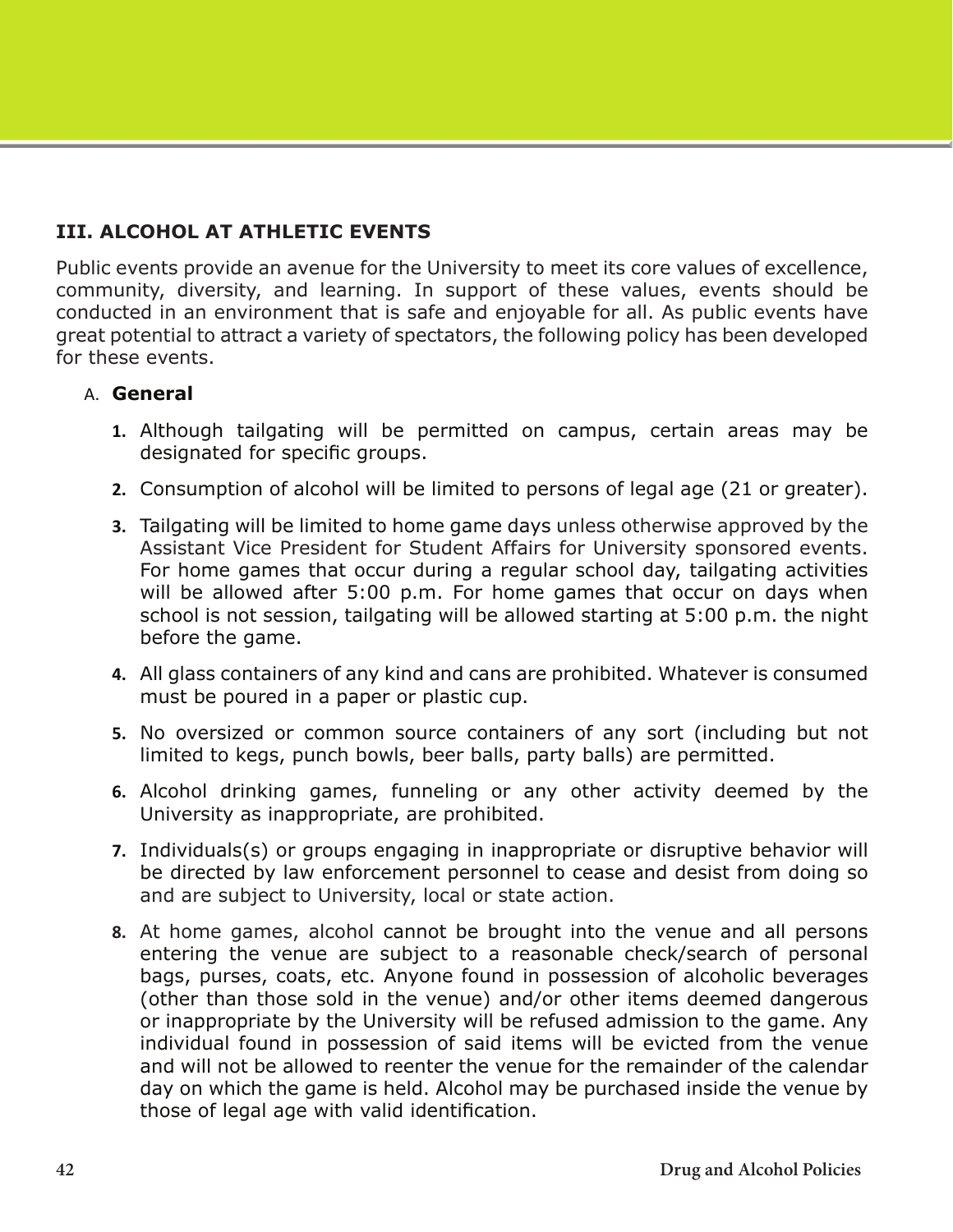- **9.** Cups, containers, ice chests, etc. may not be brought into the venue.
- **10.** Failure to follow these rules and regulations may result in eviction from campus with possible University, local, or state action to follow.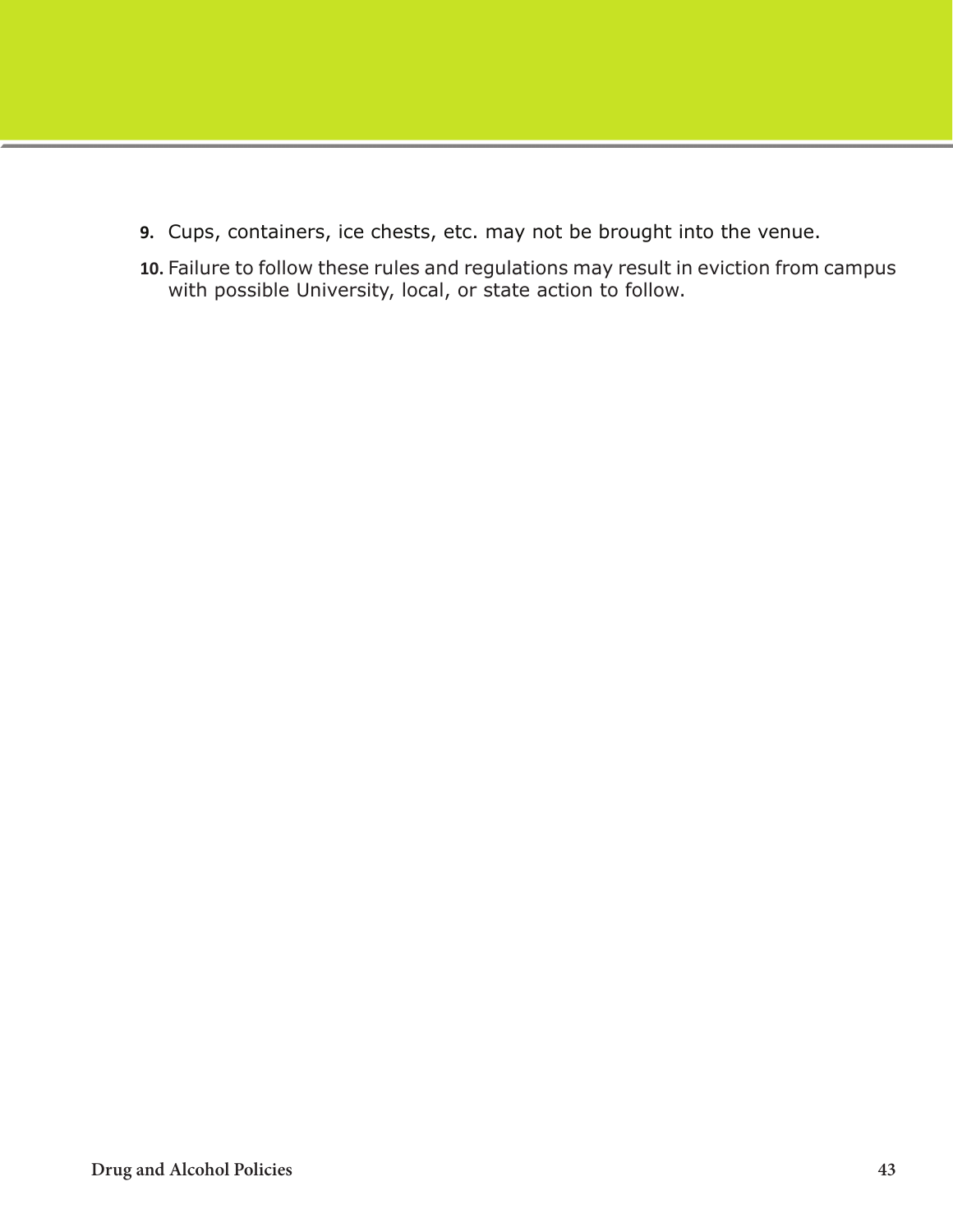## **Guidelines for Campus Alcohol Advertising**

Alcohol abuse poses a serious threat to the health and welfare of the college student population through acts of violence, vandalism, property damage, accidents, lessening of academic performance, estrangement of social relations, creation of mental and physical problems and in some cases bodily injury, illness and death. Inappropriate and irresponsible marketing and promotion of alcoholic beverages on campus can contribute to the problems of alcohol abuse.

The purpose of this policy is to assist in the protection of the health and welfare of our students. As such, Southeastern Louisiana University, in agreement with the National Association of Student Personnel Administrators (NASPA), the American College Personnel Association (ACPA), the Association of College and University Housing Officers International (ACUHO-I), BACCHUS, and the Brewing Industry has implemented the following guidelines in relation to the advertising of alcohol on our campus. These guidelines apply to all alcohol advertising and marketing materials including print, television, radio, Internet and cyberspace media.

- All signage must adhere to the Southeastern Sign Policy. (**[www.selu.edu/](http://www.selu.edu/admin/stu_dev/services/index.html) [admin/stu\\_dev/services/index.html](http://www.selu.edu/admin/stu_dev/services/index.html)**)
- Alcoholic beverage marketing programs on campus must conform to the code of student conduct and should avoid demeaning sexual or discriminatory portrayal of individuals.
- Alcoholic beverage marketing should not portray, encourage or condone drunk driving.
- Alcoholic beverage marketing should not portray persons in a state of intoxication or in any way suggest that intoxication is acceptable conduct.
- Advertising of this type should not portray or imply illegal activity of any kind.
- Advertising and marketing materials should not portray sexual passion, promiscuity or any other amorous activity as a result of consuming alcohol.
- Advertising and marketing materials should not employ any symbol, language, music, gesture, or cartoon character that is intended to appeal primarily to persons below the legal purchase age. This includes the use of Santa Claus in any promotion.
- Alcohol advertising and marketing materials should not employ religion or religious themes.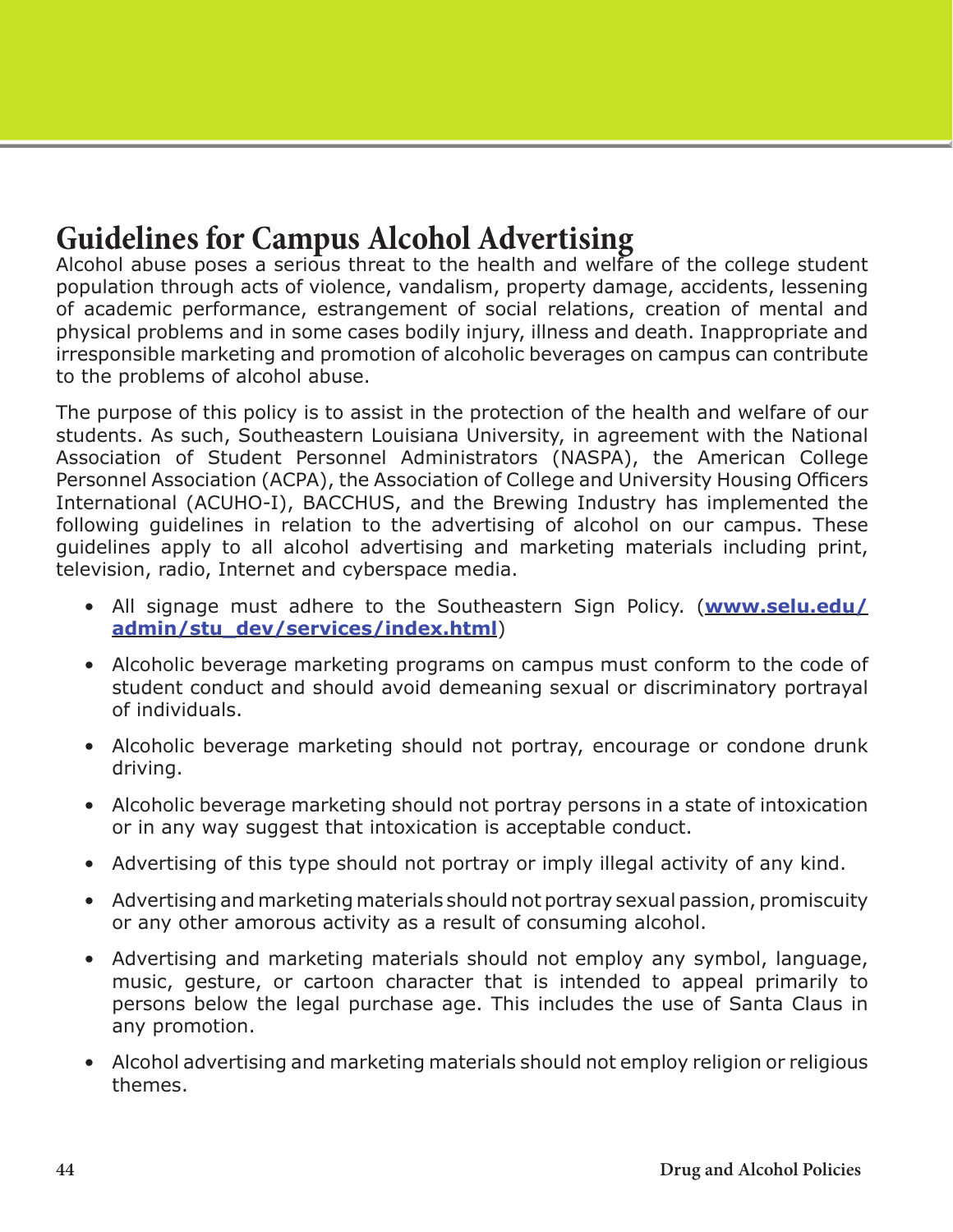- Promotion of alcoholic beverages must not encourage any form of alcohol abuse nor should it place emphasis on quantity and frequency of use or its intoxicating effect. This includes the listing of free drinks.
- Advertising should not portray drinking as a solution to personal or academic problems of an individual or as necessary to social, financial, sexual or academic success. It should also not associate or portray drinking before or during activities that require a high degree of alertness or coordination.
- Alcohol advertising shall not directly or indirectly degrade studying.
- Advertising and marketing materials may not contain any lewd or indecent language or images, including depicting the act of drinking.
- Advertising cannot disparage competitive brands or venues.
- Alcohol, bar tabs, coupons for free or reduced drinks, etc. may not be awarded as prizes and may not be advertised as such on flyers, posters, or any signage to be used on the campus.
- No uncontrolled sampling as part of a campus-marketing program is permitted. No sampling will include any drinking contests. If sampling is allowed, it will be limited as to time and quantity and principles of good hosting should be observed including alternate beverages, food and planned programs. The consumption of the alcohol cannot be sole purpose of the activity.
- Display and availability of promotional materials must be cleared with the Assistant Vice President for Student Affairs prior to the event.
- Informational marketing programs should have educational value and subscribe to the philosophy of responsible and legal use of the products represented.
- Promotional activities must not be associated with otherwise existing campus events or programs without the prior knowledge and consent of appropriate university officials.
- Alcohol should not advertise or market at any event where most of the audience is reasonably expected to be below the legal purchase age. This includes the marketing of clothing, toys, games and/or game equipment, or other materials used primarily by persons below the legal purchase age.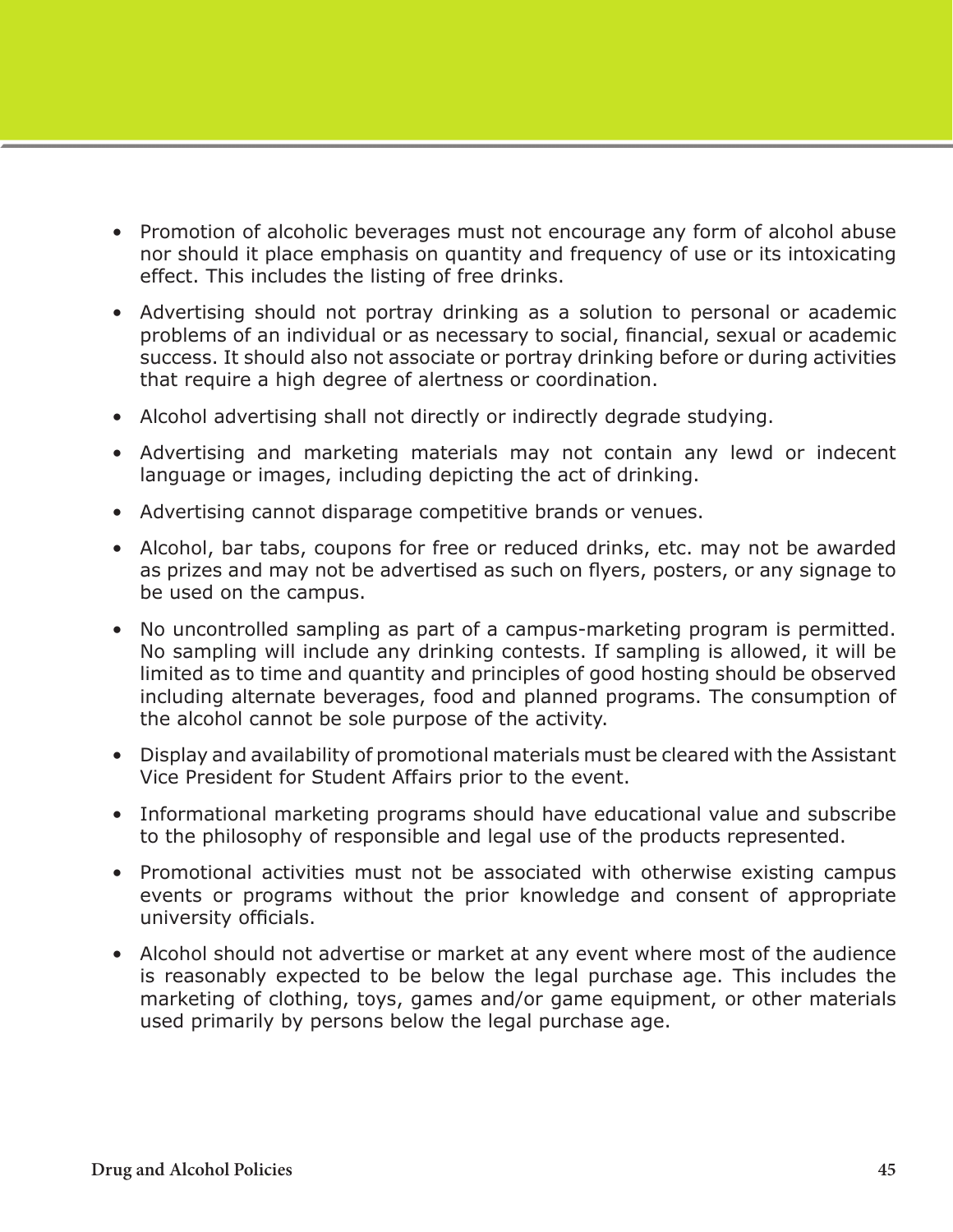# **DRUG AND ALCOHOL POLICY**

As required by the Drug-Free Schools and Communities Act Amendment of 1989, Public Law 101.226. Sec. 22, Drug-Free Schools and Campuses, this document has been prepared and is published and distributed to all students and employees in compliance with title 34 of the code of Federal Regulations Part 86.

## **Preamble**

Southeastern Louisiana University strives to provide a safe, productive, healthy and supportive environment for students, faculty, staff, and guests. Recognizing that the abuse of alcohol and other drug use is a major societal concern and health problem, Southeastern sets forth this policy to guide community members in making knowledgeable choices, which foster ethical, healthy, and responsible lifetime behaviors. It is the purpose of this policy to establish a comprehensive program to address these issues.

### **I. Standards of Conduct**

This policy will apply to all University students, employees, and guests. All students, employees, and guests are strictly prohibited from the unlawful possession, manufacture, use, or distribution of illicit drugs and alcohol on University property or as part of any University activity, whether on or off campus. This policy will extend to any other sites, which the University might operate or be in attendance.

The following conduct is prohibited except as permitted by University regulations and the law: the use, consumption, possession, manufacture, furnishing, sale and/or distribution of illicit drugs, narcotics, or other controlled substances, including marijuana; the use, possession, manufacture, purchase, sale, furnishing, and/or distribution of drug paraphernalia; the use, consumption, possession, manufacture, purchase, sale, furnishing, and/or distribution of alcoholic beverages (any beverage containing 1% or more alcohol by volume) on University property, or at any of its activities (whether on or off campus); the use, consumption, possession and/or purchase of alcoholic beverages by persons under 21 years of age; operating or attempting to operate a motor vehicle while intoxicated; public intoxication on University property; furnishing, serving, and/or otherwise providing alcoholic beverages to persons under 21 years of age; failure to properly register events involving alcohol, as required by the University Alcohol Policy; reporting to work, class, or performing work for the State while under the influence of and impaired by illegal drugs or alcohol; the illegal use, or possession, distribution, manufacture, or sale of controlled substances by employees at the work site, or while the employee is on official state business, on duty or on call for duty; and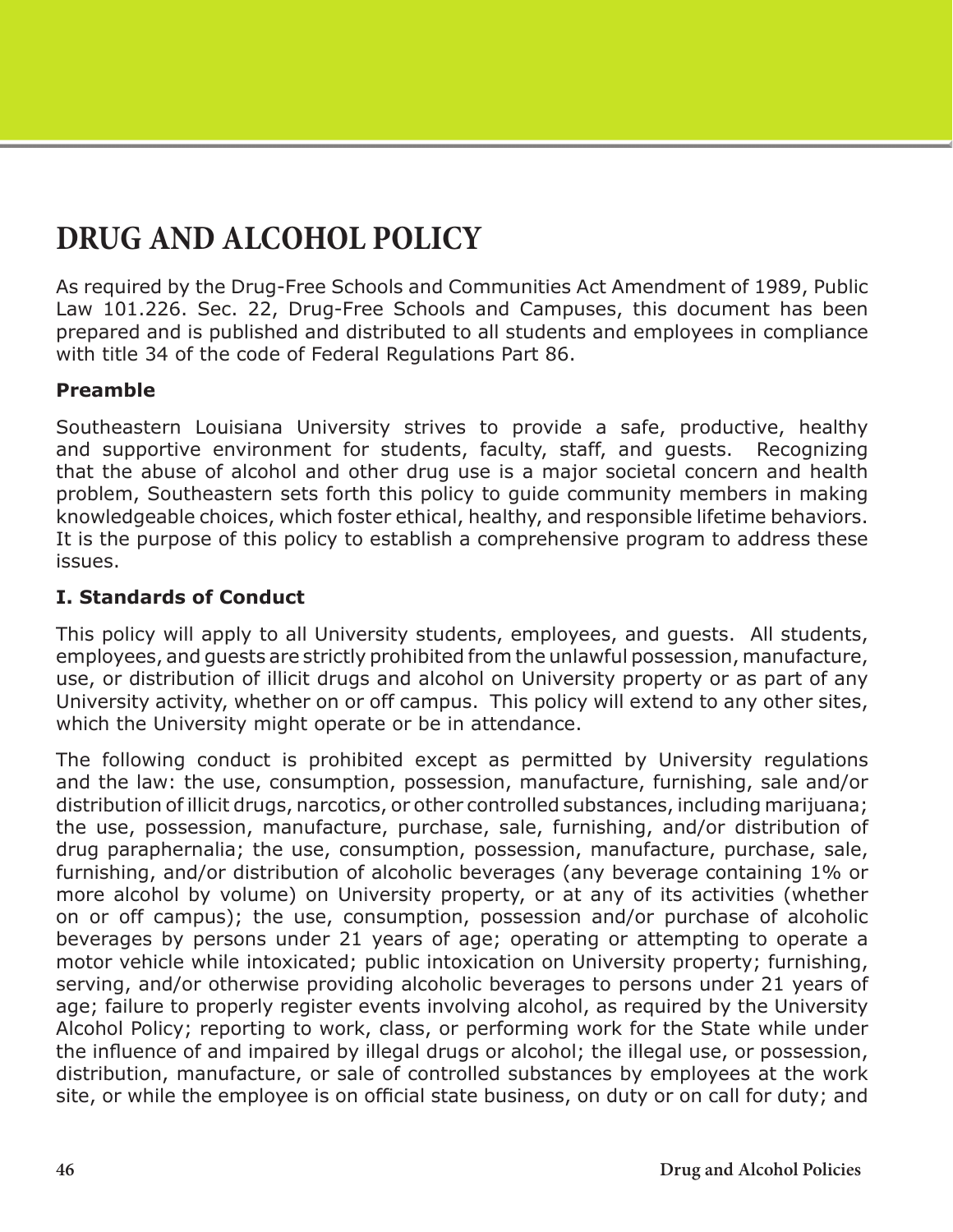other violations as noted in the University Alcohol Policy.

Students and employees who violate the provisions of this policy will be subject to sanctions which could include, but is not limited to, criminal prosecution, suspension, termination and/or expulsion. Students and employees should refer to the following for additional information: Student Handbook, Classified Handbook, Faculty Handbook and the Graduate Assistant Handbook; Drug-Free Schools and Community Act Amendment of 1989; and State and Federal Drug-Free Workplace Policies.

## **II. Alcohol**

The following statutes are cited to provide information concerning certain laws and penalties pertaining to the unlawful use of alcohol. This list is not intended to be exhaustive and failure to include any statute will not excuse behavior which violates that or any other statute.

### **A. Local Law**

Hammond Code Ord. No. 936 Sec. 21-66: Makes it unlawful to possess any open container containing alcohol in or upon the parking lot or other property of any premises licensed to sell alcohol. Violations of this Code provides for a fine not exceeding \$200, or imprisonment for not more than 60 days or both.

Hammond Code Ord. No. 936 Sec. 21-67: Makes it unlawful for any person to remove an open container containing alcohol from any business, lounge, restaurant, or establishment. Violations of this Code provides for a fine not to exceed \$200, or imprisonment for not more than 60 days or both.

## **B. State Law**

Act 639 - House Bill #716

To prohibit the sale of alcoholic beverages to persons under 21 years of age; to prohibit the purchase of alcoholic beverages on behalf of persons under 21 years of age; to increase the fine for the unlawful purchase of alcoholic beverages by an adult on behalf of a minor, and to provide for related matters.

#### LA. R.S. 14:93.10 Definitions

**"Purchase**" means acquisition by the payment of money or other consideration.

"**Public possession**" means the possession of any alcoholic beverage for any reason, including consumption, on any street or highway or in any public place or any place open to the public, including a club, which is de facto open to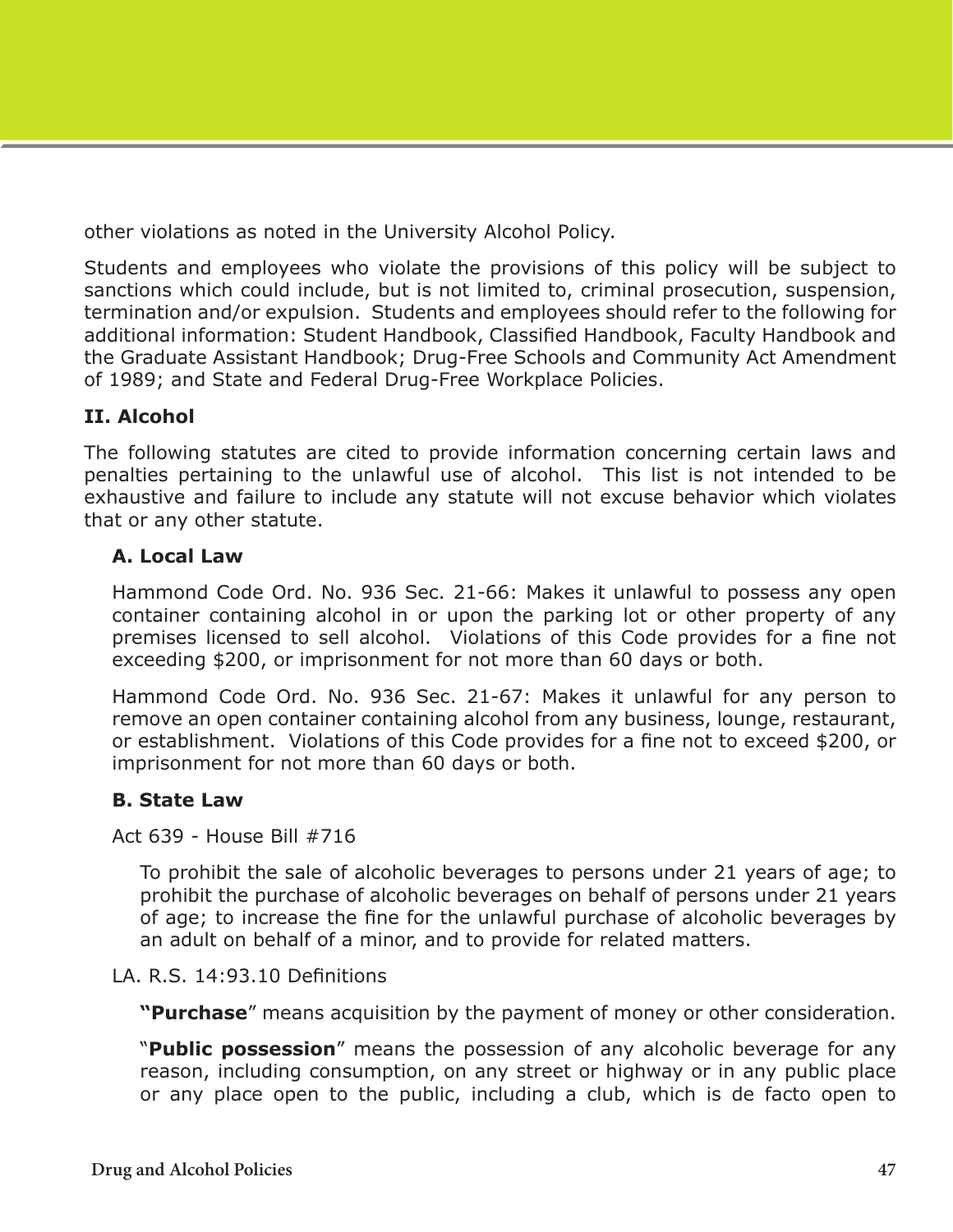the public. "Public possession" does not include the following: the possession or consumption of any alcoholic beverage for an established religious purpose; at a function sponsored by a bona fide nonprofit organization under 26 U.S.C 501c where an individual had received or purchased a ticket for admittance; when a person under 21 years of age is accompanied by a parent or legal guardian 21 years of age or older; for medical purposes when prescribed or administered by a licensed physician, pharmacist, dentist, nurse, hospital, or medical institution; in private residences; and the sale, handling, transport, or service in dispensing of alcoholic beverages pursuant to lawful employment of a person under 21 years of age by a duly licensed manufacturer, wholesaler, or retailer of beverage alcohol.

**Alcoholic beverage**" means beer, distilled spirits, and wine containing 1/2 of 1% or more alcohol by volume. Beer includes but is not limited to ale, lager, porter, stout, sake, and similar fermented beverages brewed or produced from malt wholly or in part or from any substitute thereof. Distilled spirits include alcohol, ethanol, or spirits or wine in any form, including all dilutions and mixtures thereof from whatever process produced.

- LA. RS 14:93.11: Unlawful sales to persons under 21 is selling or otherwise delivering for value of any alcoholic beverage to any person under 21 years of age. Lack of knowledge of the person's age shall not be a defense. Whoever violates the provisions of this Section shall be fined not more than \$100 or imprisoned for not more than 6 months, or both.
- LA. RS 14:93.12: It is unlawful for any person under 21 years of age to purchase or have public possession of any alcoholic beverage. Whoever violates the provisions of this Section shall be fined not more than \$100 or imprisoned for not more than 6 months, or both.
- LA. RS 14:93.13: It is unlawful for any person, other than a parent or legal guardian as specified in RS 14:93.10, to purchase on behalf of a person under 21 years of age any alcoholic beverage. Whoever violates the provision of this Section shall be fined not more than \$500 or imprisoned for not more than 30 days, or both.
- LA. RS 14:98: Prohibits operating any motor vehicle, aircraft, watercraft, vessel, or other means of conveyance when: the operator is under the influence of alcoholic beverages; or the operator's blood alcohol concentration is 0.08 percent or more for persons over 21 years of age, or 0.02 percent or greater for persons under 21 years of age; or the operator is under the influence of any controlled dangerous substance as set forth in RS 40:964. Whoever violates the provisions of this Section shall upon first conviction receive a fine of not less than \$125 nor more than \$500 and imprisonment for not less than 10 days nor more than 6 months;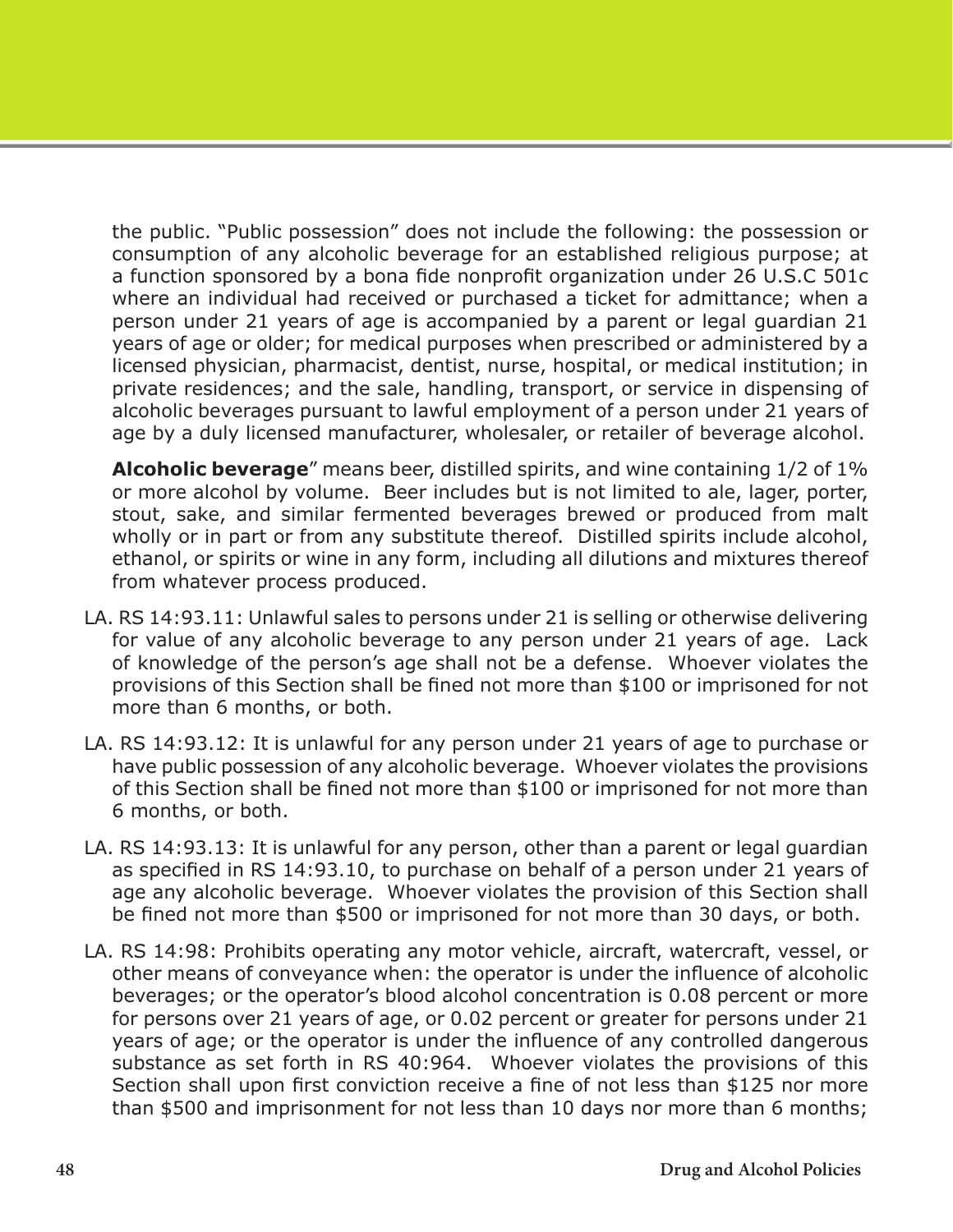license suspended for 90 days. For second conviction within 5 years - a fine of not less than \$300 and not more than \$1000 and imprisonment for not less than 30 days nor more than 6 months; license suspended for one year. For a third conviction within five years - imprisonment with or without hard labor for not less than 1 year nor more than 5 years and may be fined not more than \$2000; license suspended for two years and it also becomes a felony. For a fourth conviction within five years - imprisonment at hard labor for not less than 10 nor more than 30 years.

Underage Driving Under the Influence, the maximum penalties for persons under the age of 21 include a criminal record, a loss of driver's license for 6 months, a fine of \$100-\$250, and participation in substance abuse and driver improvement programs. Penalties increase with subsequent violations to include jail time and vehicle seizure.

LA. R.S.49:1015: Provides a public employer may require, as a condition of continued employment, samples from his employees to test for the presence of drugs following an accident during the course and scope of his employment, under other circumstances which result in reasonable suspicion that drugs are being used, or as part of a monitoring program established by the employer to assure compliance with terms of a rehabilitation agreement. A public employer may require samples from prospective employees, as a condition of hiring, to test for the presence of drugs. A public employer may implement a program of random drug testing of those employees who occupy safety-sensitive or securitysensitive positions. Any public employee drug testing shall occur pursuant to a written policy, duly promulgated, and shall comply with the provisions of this chapter.

#### **III. Controlled Dangerous Substances - Relevant State and Federal Statutes and Penalties**

#### **A. Federal Law**

34 CFR Part 86 RIN 1880-AA46 Drug-Free Schools and Campuses - The Drug-Free Schools and Communities Act Amendments of 1989, Public Law 101-226

Require that as a condition of receiving funds or any other form of financial assistance under any Federal program, an institution of higher education (IHE), State educational agency (LEA) must certify that it has adopted and implemented a program to prevent the unlawful possession, use, or distribution of illicit drugs and alcohol by students and employees. The regulations specify the content of the drug prevention program to be adopted and implemented;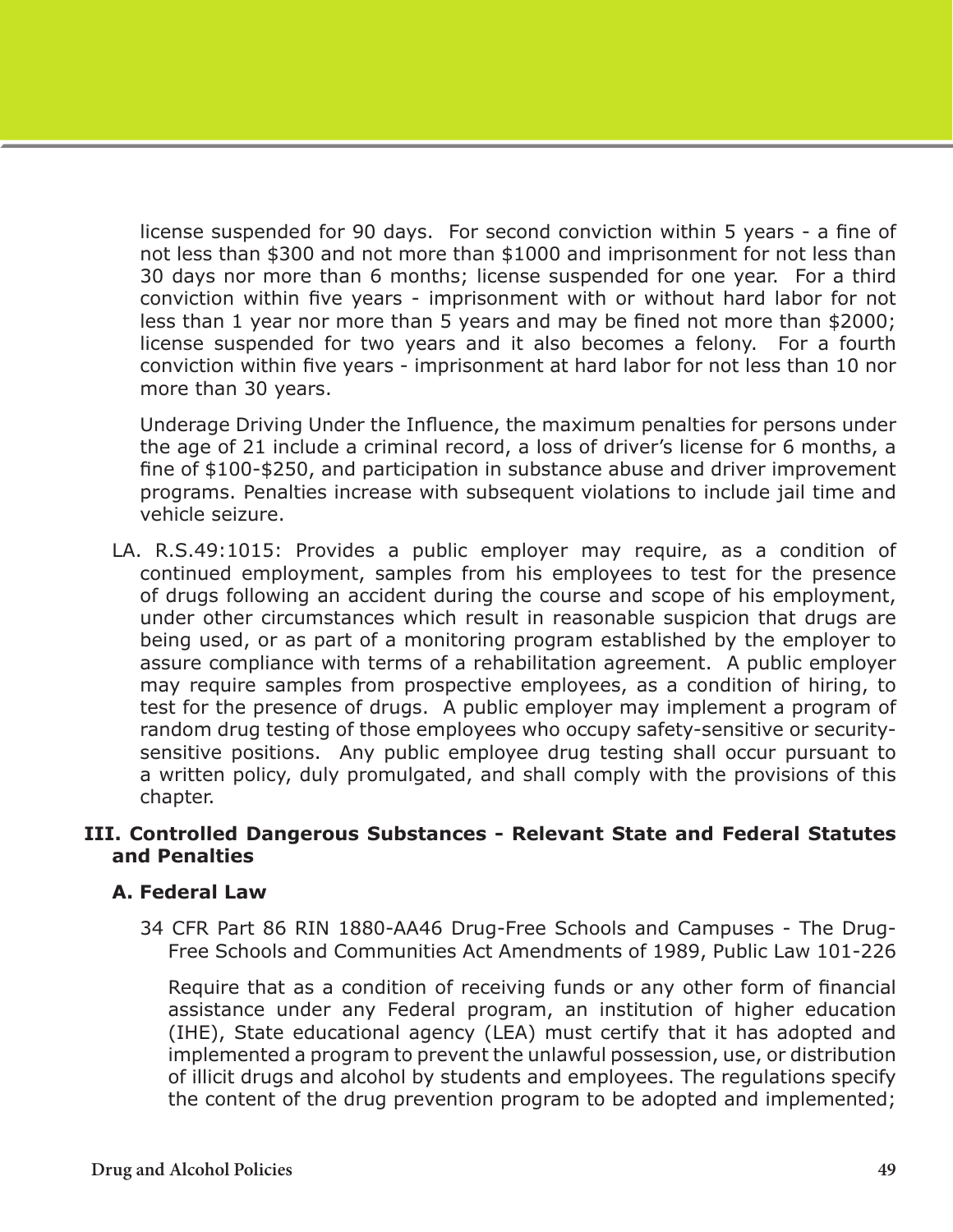the nature of the certification requirements; the response and sanctions to be applied for failure to comply with the requirements of this part; and the appeal process.

102 STAT 4304 PUBLIC LAW 100-690-Drug-Free Workplace

No person, other than an individual, shall receive a grant from any Federal agency unless such a person has certified to the granting agency that it will provide a drug-free workplace by publishing a statement notifying employees that the unlawful manufacture, distribution, dispensation, possession, or use of a controlled substance is prohibited in the grantee's workplace and specifying the actions that will be taken against employees for such violation of such prohibition; and by establishing a drug-free awareness program to inform employees about the dangers of drug abuse in the workplace, the grantee's policy of maintaining a drug-free workplace, any available drug counseling, rehabilitation, and employee assistance programs; and the penalties that may be imposed upon employees for drug abuse violations. It a requirement that each employee to be engaged in the performance of such grant be given a copy of the statement required by subparagraph (a) that notifies them that as a condition of employment in such grant, the employee will: abide by the terms of the statement; and notify the employer of any criminal drug statute conviction for a violation occurring in the workplace no later than 5 days after such conviction. The granting agency must also be notified within 10 days after receiving notice of a conviction under subparagraph (d)(ii) from an employee or otherwise receiving actual notice of such conviction; and by imposing a sanction on, or requiring the satisfactory participation in a drug abuse assistance or rehabilitation program by any employee who is convicted, as required by section 5154.

No Federal agency shall make a grant to any individual unless such individual certifies to the agency as a condition of such grant that the individual will not engage in unlawful manufacture, distribution, dispensation, possession, or use of a controlled substance in conducting any activity with such grant. Grounds for suspension, termination, or debarment - each grant awarded by a Federal agency shall be subject to suspension of payments under the grant or termination of the grant, or both, and the grantee thereunder shall be subject to suspension or debarment, in accordance with the requirements of this section if the agency head of the granting agency or his official designee determines, in writing, that such a number of employees of such grantee have been convicted of violations of criminal drug statutes for violations occurring in the workplace as to indicate that the grantee has failed to make a good faith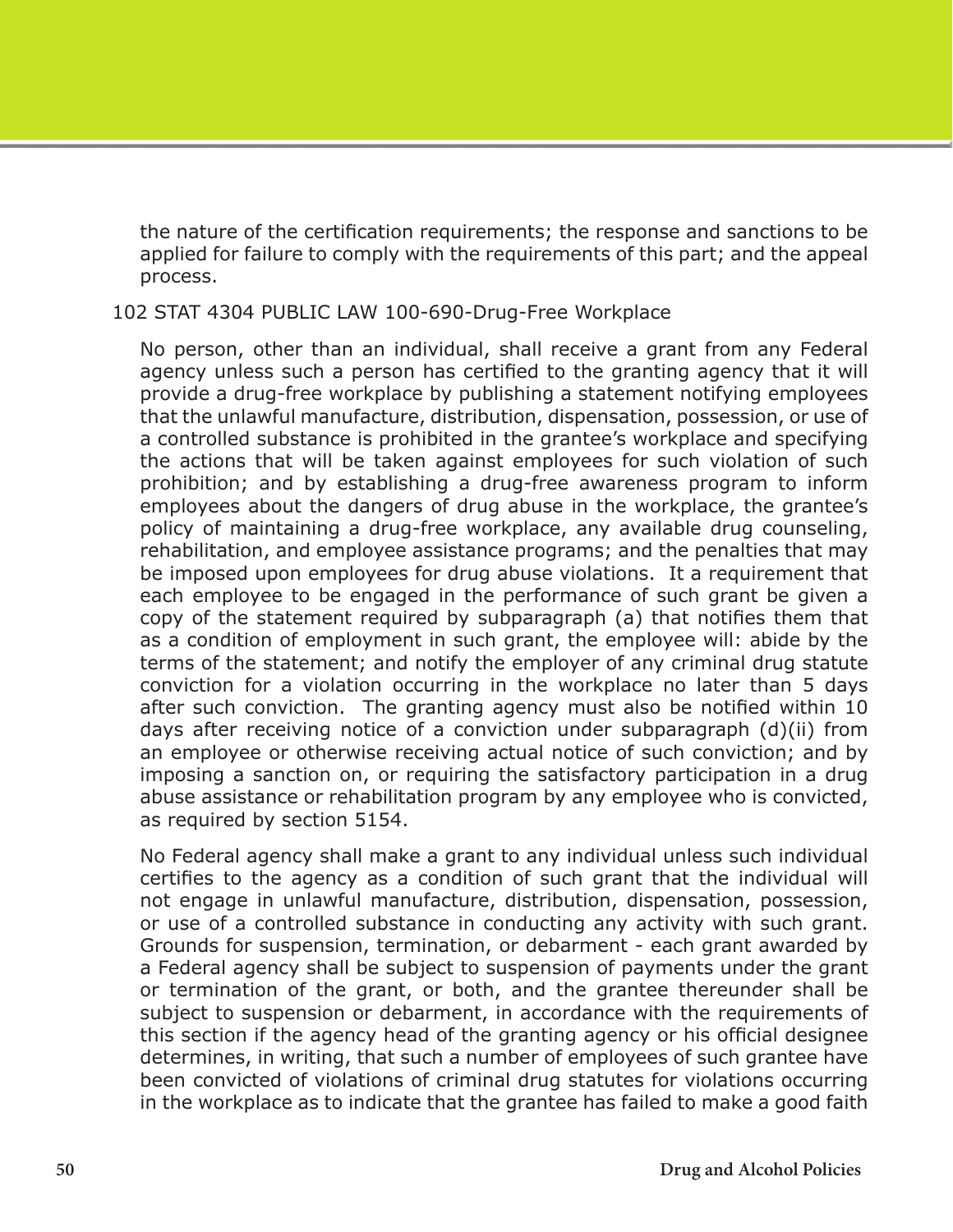effort to provide a drug-free workplace as required in subsection (a) (i). A suspension of payments, termination, or suspension or debarment proceedings subject to this subsection shall be conducted in accordance with applicable law, including Executive Order 12549 or any superseding Executive Order and any regulation promulgated to implement such law or Executive Order.

Upon issuance of any final decision under this subsection requiring debarment of a grantee, such grantee shall be ineligible for award of any grant from any Federal agency and for participation in future grant from any Federal agency for a period specified in the decision, not to exceed 5 years.

Sec. 5154. Employee Sanctions & Remedies

A grantee or contractor shall, within 30 days after receiving notice from an employee of a conviction will: take appropriate personnel action against such employee up to and including termination; or require such employee to satisfactorily participate in a drug abuse assistance or rehabilitation program approved for such purposes by a Federal, State, or local health, law enforcement, or other appropriate agency.

## **Sec. 5157 Definitions**

**Drug-free workplace** means a site for the performance of work done in connection with a specific grant or contract described in section 5152 or 5153 of an entity at which employees of such entity are prohibited from engaging in the unlawful manufacture, distribution, dispensation, possession, or use of a controlled substance in accordance with the requirements of this Act.

**Employee** means the employee of a grantee or contractor directly engaged in the performance of work pursuant to the provision of the grant or contract described in section 5152 or 5153.

**Controlled substance** means a controlled substance in schedule I through V of section 202 of the Controlled Substances Act (21 U.S.C. 812);

**Conviction** means a find of guilt (including a plea of nolo contendere) or imposition of sentence, or both, by any judicial body charged with the responsibility to determine violations of the federal or state criminal drug statutes;

**Criminal drug statute** means a criminal statute involving manufacture, distribution, dispensation, use, or possession of any controlled substance;

**Grantee** means the department, division, or other unit of a person responsible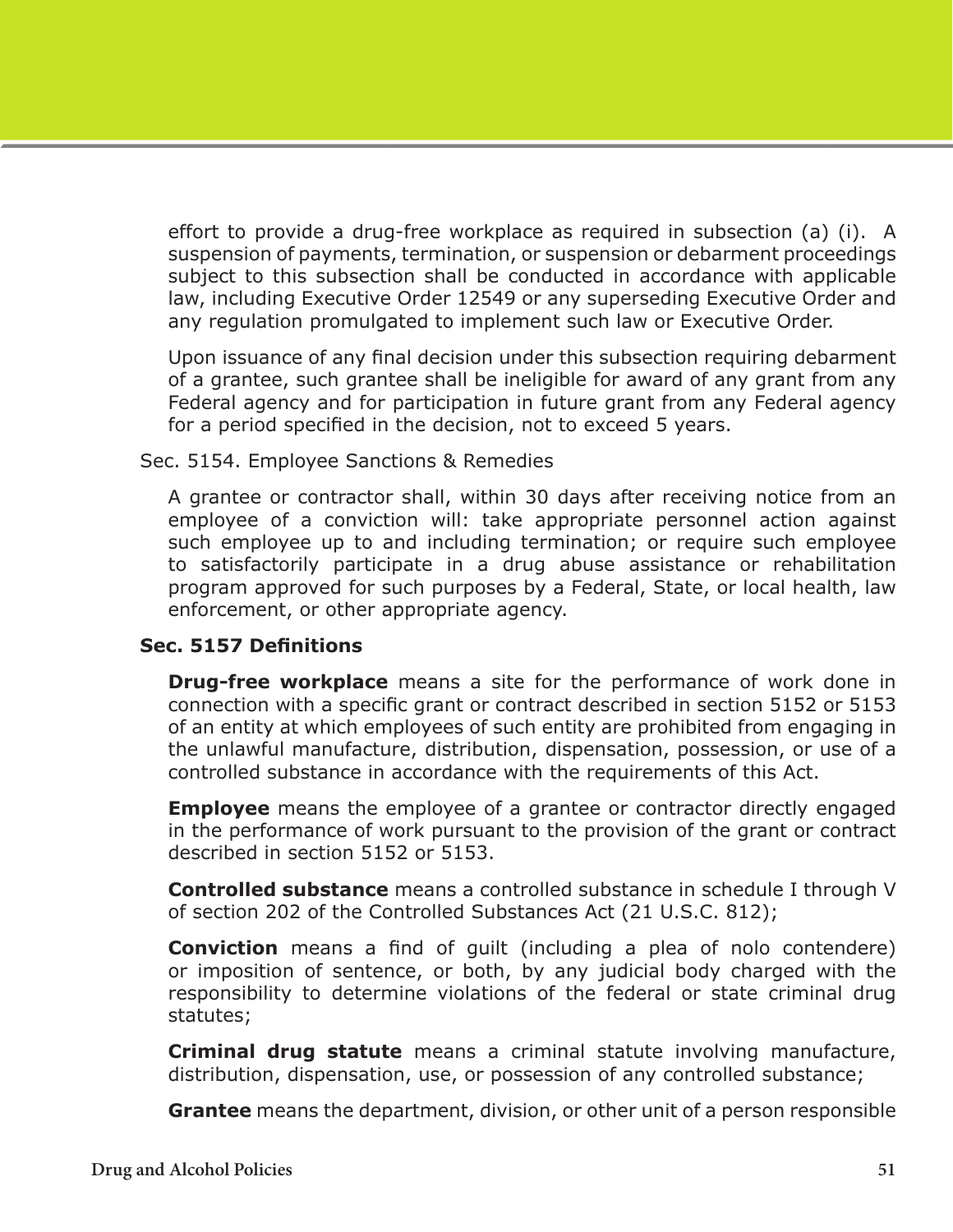for the performance under the grant;

**Contractor** means the department, division, or unit of a person responsible for the performance under the contract; and

**Federal Agency** means an agency as that term is defined in section 552(f) of title 5, United States Code.

### **Controlled Substance & Alcohol Use and Testing**

This rule requires employers to test drivers who are required to obtain commercial driver's licenses (CDLs) for the illegal use of alcohol and controlled substances.

#### **The Louisiana Uniform Controlled Dangerous Substance Law (LA RS 40:961-100)**

Establishes five schedules of illicit drugs, which may not be manufactured, distributed or possessed without legal authority to do so, e.g., pharmacists, physicians, etc. While the composition of the schedules is too lengthy to report here, that information is available in the Office of the Assistant Vice President for Student Affairs. Listed below are the penalties for manufacture, distribution, and/or possession of drugs in each schedule.

### **Louisiana Uniform Controlled Dangerous Substance Law LA RS 40:966 Manufacture; Distribution**

## **Schedule I**

LA. RS 40:966 - For narcotic drugs; life imprisonment at hard labor. Maximum fine of \$15,000. For other drugs in Schedule I: 5 to 30 years at hard labor. Maximum fine of \$15,000.

#### **Schedule II**

LA. RS 40:967 - For narcotic drugs, amphetamines or methamphetamines: 5 to 30 years at hard labor. Maximum fine of \$15,000. For pentazocine: 7 to 10 years at hard labor. Maximum fine of \$15,000. Production of amphetamines, methamphetamines, or cocaine: 20 to 50 years at hard labor. Maximum fine of \$500,000. For other Schedule II drugs: Maximum of 10 years at hard labor. Maximum fine of \$15,000.

## **Schedules III & IV**

LA. RS 40:968-969 - Maximum of 10 years at hard labor. Maximum fine of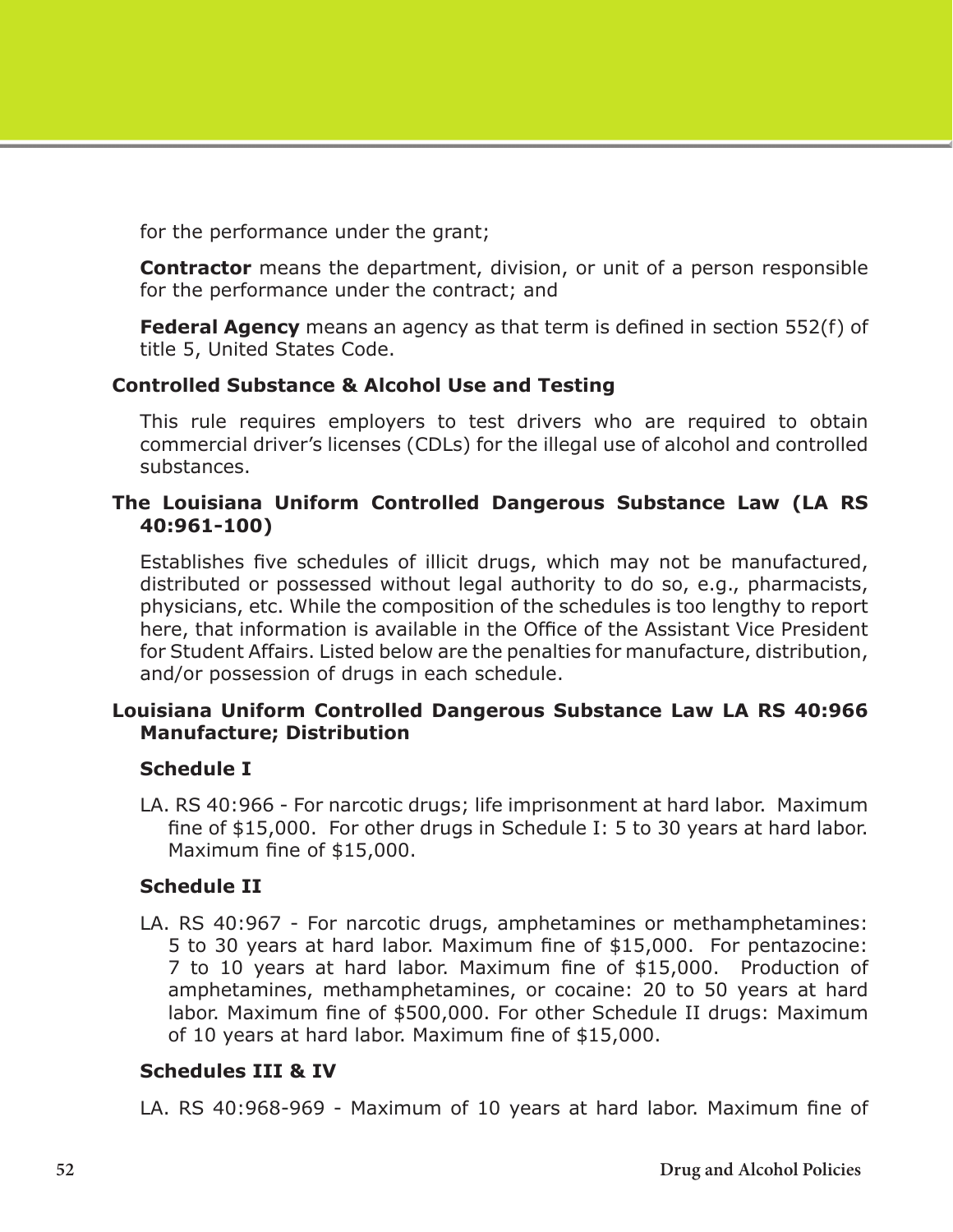\$15,000.

### **Schedule V**

LA. RS 40:970 - Maximum of 5 years at hard labor. Maximum fine of \$5000. For second or subsequent offenses, the penalties are twice those applicable for first offenses.

## **LA. RS 40:980: Distribution to Persons Under the Age of 18**

Persons over 25 to person under 18: For distribution of narcotic drugs in Schedule I and II the sentence is life at hard labor. Persons at least 18 to persons under 18 and at least 3 years their junior: for distribution of narcotic drugs in Schedules I and II the penalty is imprisonment for up to twice that authorized in RS 40:966-967 or not more than twice the fine, or both. Persons at least 18 to persons under 18 and at least 3 years their junior: for distribution of any other controlled substance in Schedules I - IV, the penalty is imprisonment for up to twice that authorized in RS 40:966-967, or not more than twice the fine, or both.

## **LA. RS 40:981.1: Distribution to a Student**

Distributing any drug in Schedules I-V will be punished by a term of imprisonment of not more than twice that authorized in RS 40:966-970, or by payment of not more than twice the fine, or both.

### **LA. RS 40:981.3: Violation of Controlled Dangerous Substance Law On or Near School Property**

Any person who violates a felony provision of RS 40:966-970 on or within 1,000 feet of school property, or on a school bus shall be punished as follows: first conviction - maximum fine and not less than half nor more than the maximum term of imprisonment in RS 40:966-970; and second conviction maximum fine and maximum term of imprisonment in RS 40:966-970.

#### **Possession**

LA. RS 40:966: For narcotic drugs: four to 10 years at hard labor. Maximum fine of \$5,000. For phencyclidine: four to 20 years with or without hard labor. Maximum fine of \$5,000. For other drugs in Schedule I except marijuana: Maximum of five years at hard labor. Maximum fine of \$5,000.

Possession of Marijuana Under 60 pounds: First conviction: Fine of not more than \$500, imprisonment of not more than six months, or both. Second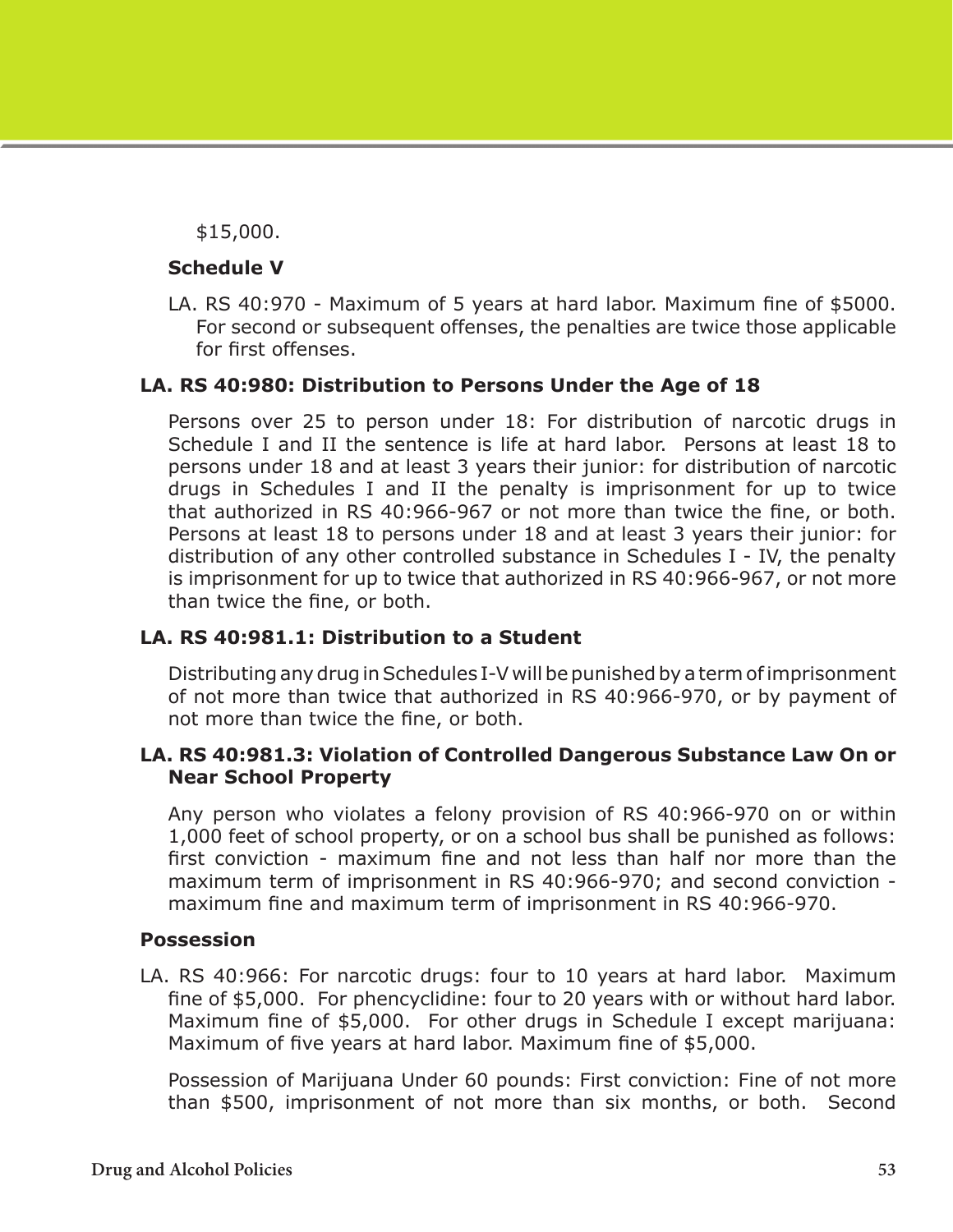conviction: Fine of not more than \$2,000, imprisonment with or without hard labor of not more than five years, or both. Third or subsequent conviction: Imprisonment with or without hard labor for not over 20 years.

Possession of Marijuana over 60 pounds: For 60 pounds or more but less than 2,000 pounds: Imprisonment at hard labor for not less than five years, nor more than 15 years and a fine of not less than \$25,000 nor more than \$50,000. For 2,000 pounds or more but less than 10,000 pounds: Imprisonment at hard labor for not less than 10 years, nor more than 40 years and a fine of not less than \$50,000 nor more than \$200,000. For 10,000 pounds or more: Imprisonment at hard labor for not less than 25 years, nor more than 40 years and a fine of not less than \$200,000 nor more than \$500,000.

### **Schedule II**

LA. RS 40:967

For pentazocine: two to five years with or without hard labor. Maximum fine of \$5,000.

For cocaine, amphetamines and methamphetamines: 28-199 grams: 5 to 30 years at hard labor. Fine of \$50,000 to \$150,000. 200-399 grams: 10 to 30 years at hard labor. Fine of \$100,000 to \$250,000. 400 or more grams: 15 to 30 years at hard labor. Fine of \$250,000 to \$600,000.

For other drugs in Schedule II: Maximum of five years with or without hard labor. Maximum fine of \$5,000.

## **Schedules III, IV, V**

LA. RS 968-970

Maximum of five years with or without hard labor. Maximum fine of \$5,000. Except as otherwise stated, penalties for second or subsequent convictions are twice those for a first conviction.

### **IV. Prevention, Intervention, Education, Mental Health Counseling, and Rehabilitation Programs for Students and Employees**

It is the policy of the University Counseling Center to treat chemical dependency from a "disease concept" approach with abstinence of major mood altering chemicals (alcohol and other drugs) as the basic premise of this approach. The Center recognizes that recovery from chemical dependency is a lifelong process and that involvement in ongoing support programs, such as Alcoholics Anonymous, is an essential element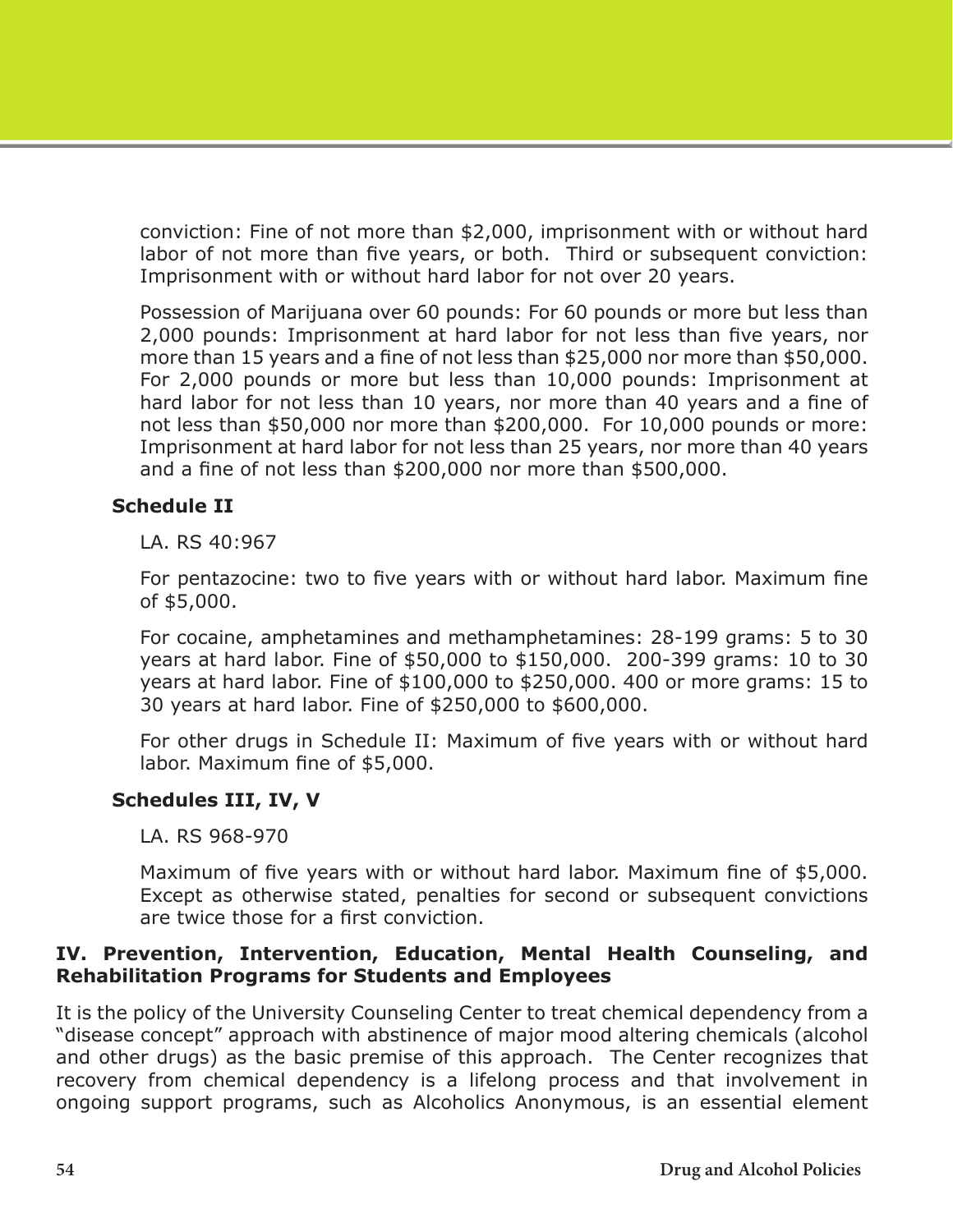in maintaining recovery. When appropriate and feasible, clients may be referred to chemical dependency treatment centers.

The following services can be provided through the University Counseling Center: education and intervention training; evaluation and assessment; individual therapy; referral to appropriate treatment milieu including individual and/or group counseling at the University Counseling Center, 12-Step Meetings such as Alcoholics Anonymous or Narcotic Anonymous, inpatient and outpatient chemical dependency treatment referral information available, tracking of individual's progress if treated other than at the University Counseling Center; follow-ups such as aftercare counseling (individual and group), family counseling for co-dependents (individual and group); referral to adjunct services such as ALANON, Co-dependency Support Groups, Adult Children of Alcoholics, Spouse Abuse or other support groups and/or treatment programs for Adult Children of Alcoholics and for Codependents; consultation services - The University Counseling Center maintains contact with a number of treatment centers.

### **Sanctions**

Southeastern Louisiana University will impose sanctions on any student, employee, or guest who violates any university, local, State, or Federal regulation concerning the unlawful possession, consumption, distribution or manufacture of drugs or alcohol. If the university does not take action and the individual is later convicted in criminal court, the university reserves the right to impose sanctions as described in this policy. In all cases individuals will be afforded their rights of due process as defined by statute and/or court decisions.

#### Employees

In accordance with the State of Louisiana Substance Abuse and Drug-free Workplace Policy, Southeastern Louisiana University will strive to maintain a drugfree workplace and a work force free from other substance abuse. Employees are required by federal law to notify the employing state agency head or designee within five working days of conviction under any criminal drug statute where such conviction occurred in the workplace, while on official business, during work hours, when on call for duty, or any activities or class. Southeastern Louisiana University personnel are to notify the Human Resource Office. The following sanctions or other actions may be imposed on employees who violate this policy: referral to a rehabilitation program; suspension from duty and pay; termination of employment; referral for criminal prosecution; and restrictions of use of any motorized vehicle(s) on campus.

#### **Students**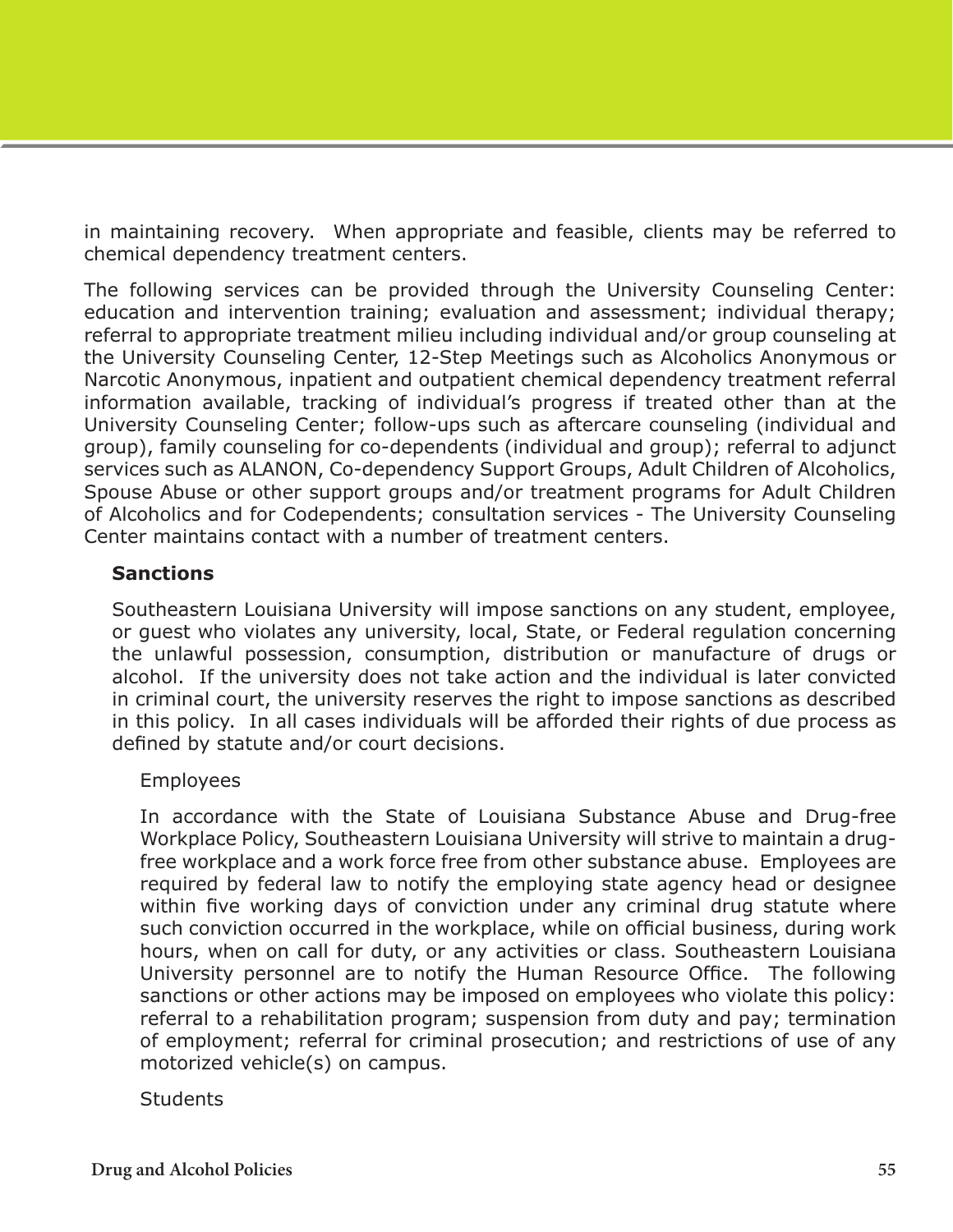Students and/or organizations who violate any of the provisions of this policy are subject to sanctions as outlined in the Student Code of Conduct. In addition the following sanctions may be added: loss of financial aid and possible repayment of any aid received after the violation occurred; completion of an approved rehabilitation program; counseling; restriction of use of any motorized vehicle(s) on campus; removal from elective or appointive office or standing committee and/or membership in recognized university organizations; community Service; parental notification - while the University recognizes that students are adults who must make their own decisions and assume responsibility for their actions, it also promotes partnerships between parents/guardians and students to facilitate development, learning, and a more successful university life. Therefore, Southeastern may send written notification and/or make phone contact to parents/ guardians of students under the age of 21 who have been found responsible for violating the University's Drug and Alcohol Policy; and other actions may be approved by the university disciplinary committee or the Vice President for Student Affairs or his/her designee.

Guests

Guests may be barred from campus and turned over to the District Attorney for further actions.

## **VI. Health Risks Associated with Alcohol and Substance Abuse**

Alcohol and substance abuse lead to health problems, decreased productivity and crime. Alcohol and substance abuse are especially destructive to education and learning, inhibiting educational, social and interpersonal development. Alcohol consumption causes a number of marked changes in behavior. Even low doses significantly impair the judgment and coordination required to drive a car safely, increasing the likelihood that the driver will be involved in an accident. Low to moderate doses of alcohol also increases the incidence of a variety of aggressive acts, including, spouse and child abuse. Moderate to high doses of alcohol cause marked impairments in higher mental functions, severely altering a person's ability to learn and remember information. Very high doses cause respiratory depression and death. If combined with other depressants of the central nervous system, much lower doses of alcohol will produce the effects just described.

Repeated use of alcohol can lead to dependence. Sudden cessation of alcohol intake is likely to produce withdrawal symptoms, including severe anxiety, tremors, hallucinations, and convulsions. Alcohol withdrawal can be life threatening. Long-term consumption of large quantities of alcohol, particularly when combined with poor nutrition, can also lead to permanent damage to vital organs such as the brain and liver.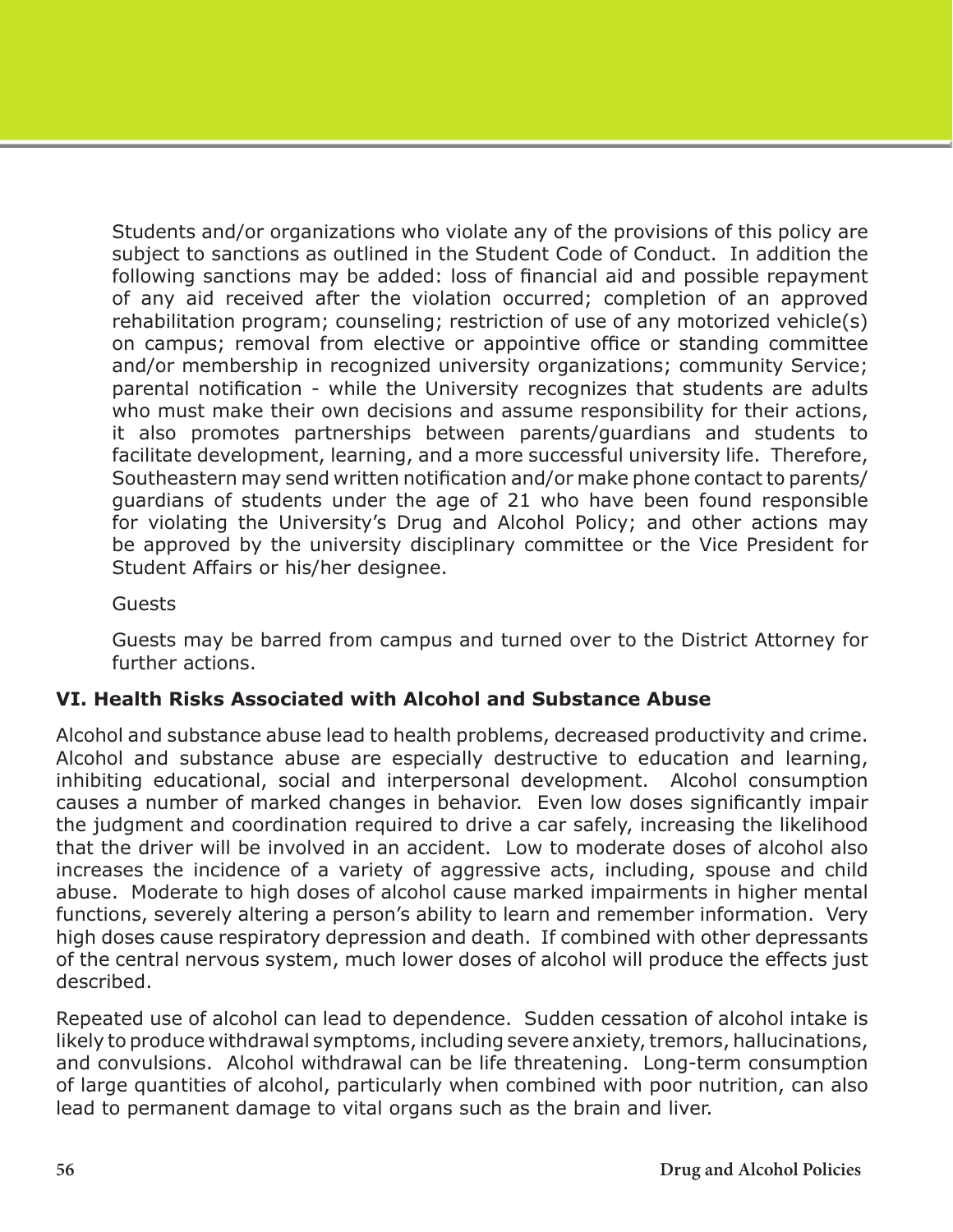Mothers who drink alcohol during pregnancy may give birth to infants with fetal alcohol syndrome. These infants have irreversibly physical abnormalities and mental retardation. In addition, research indicated that children of alcoholic parents are at greater risk than other youngsters of becoming alcoholics. Use and/or abuse of controlled substances have the potential to cause psychological and/or physical dependence. The health risks associated with substances covered by the "Controlled Substances Act are described in the Table's Controlled Substances-Uses and Effects."

### **Controlled Substances - Uses & Effects**

#### **Narcotics**

- Possible Effects: euphoria, drowsiness, respiratory, depression, constricted pupils, nausea.
- Effects of Overdose: slow and shallow breathing, clammy skin, convulsions, coma, possible death.
- Withdrawal Syndrome: watery eyes, runny nose, yawning, loss of appetite, irritability, tremors, panic, cramps, nausea, chills and sweating.
- Duration: 3 to 6 hours for most. Dependence: most high physical and high psychological

Drugs: Opium, Morphine, Codeine, Heroin, Methadone, Meperidine, Hydromorphone

#### **Depressants**

- Possible Effects: slurred speech, disorientation, drunken behavior without odor of alcohol.
- Effects of Overdose: shallow respiration, clammy skin, dilated pupils, weak and rapid pulse, coma, possible death.
- Withdrawal Syndrome: anxiety, insomnia, tremors, delirium, convulsions, possible death.

Duration: Varies from 1 to 16 hours for barbiturates, to 4 to 8 for most others.

Dependence: Varies from low on Benzodiazepines to high on Quaaludes.

Drugs: Chloral Hydrate, Barbiturates, Benzodiazepines, Quaaludes.

#### **Stimulants**

Possible Effects: increased alertness, excitation, euphoria, increased pulse rate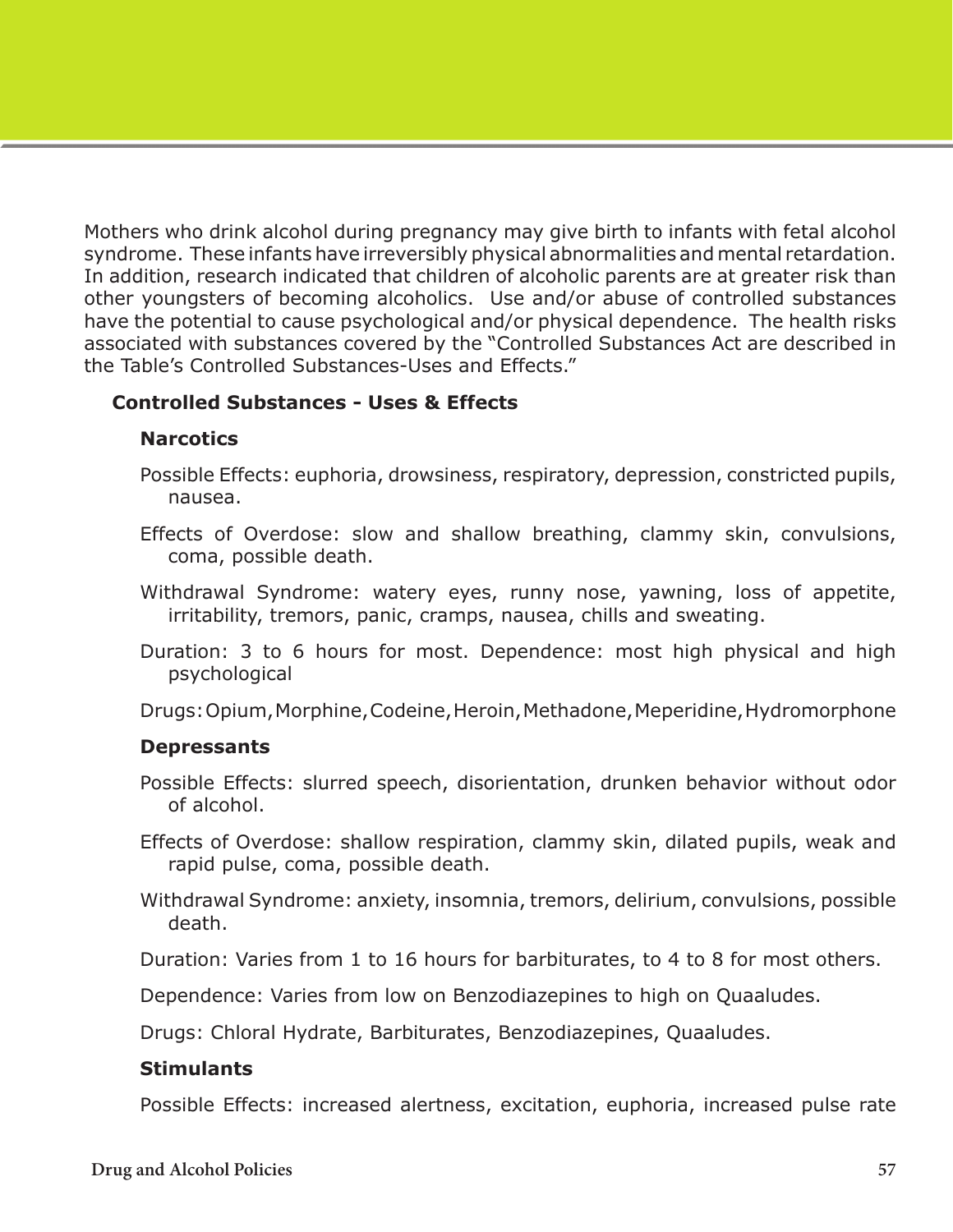and blood pressure, insomnia, loss of appetite.

Effects of Overdose: agitation, increase in body temperature, hallucinations, convulsions, possible death.

Withdrawal Syndrome: apathy, long periods of sleep, irritability, depression, disorientation.

Duration: 1 to 4 hours

Dependence: Physical possible, psychological mostly high.

Drugs: Cocaine, Amphetamines, Phenmetrazine, Methylphenidate.

#### **Hallucinogens**

Possible Effects: illusions and hallucinations, poor perception of time and distance.

Effects of Overdose: longer more intense "trip" episodes, psychosis, possible death.

Withdrawal Syndrome: Not reported Duration: varies from 8 to 12 hours to days.

Dependence: none to unknown physically, unknown to high psychologically.

Drugs: LSD, Mescaline and Peyote, PCP, Phencyclidine Analogues, Amphetamine Variants.

## **Cannabis**

Possible Effects: euphoria, increased appetite, relaxed inhibitions, disoriented behavior.

Effects of Overdose : fatigue, paranoia, possible psychosis.

Withdrawal Syndrome: insomnia, hyperactivity and decreased appetite mentioned.

Duration: 2 to 4 hours Dependence: unknown physically, moderate psychologically.

Drug: Marijuana, Hashish, Hashish Oil.

#### **VII. REVIEW**

This policy will be reviewed biennially by a university appointed committee to determine effectiveness and implement changes to the program if they are needed and to ensure that the sanctions described in Part V are consistently enforced.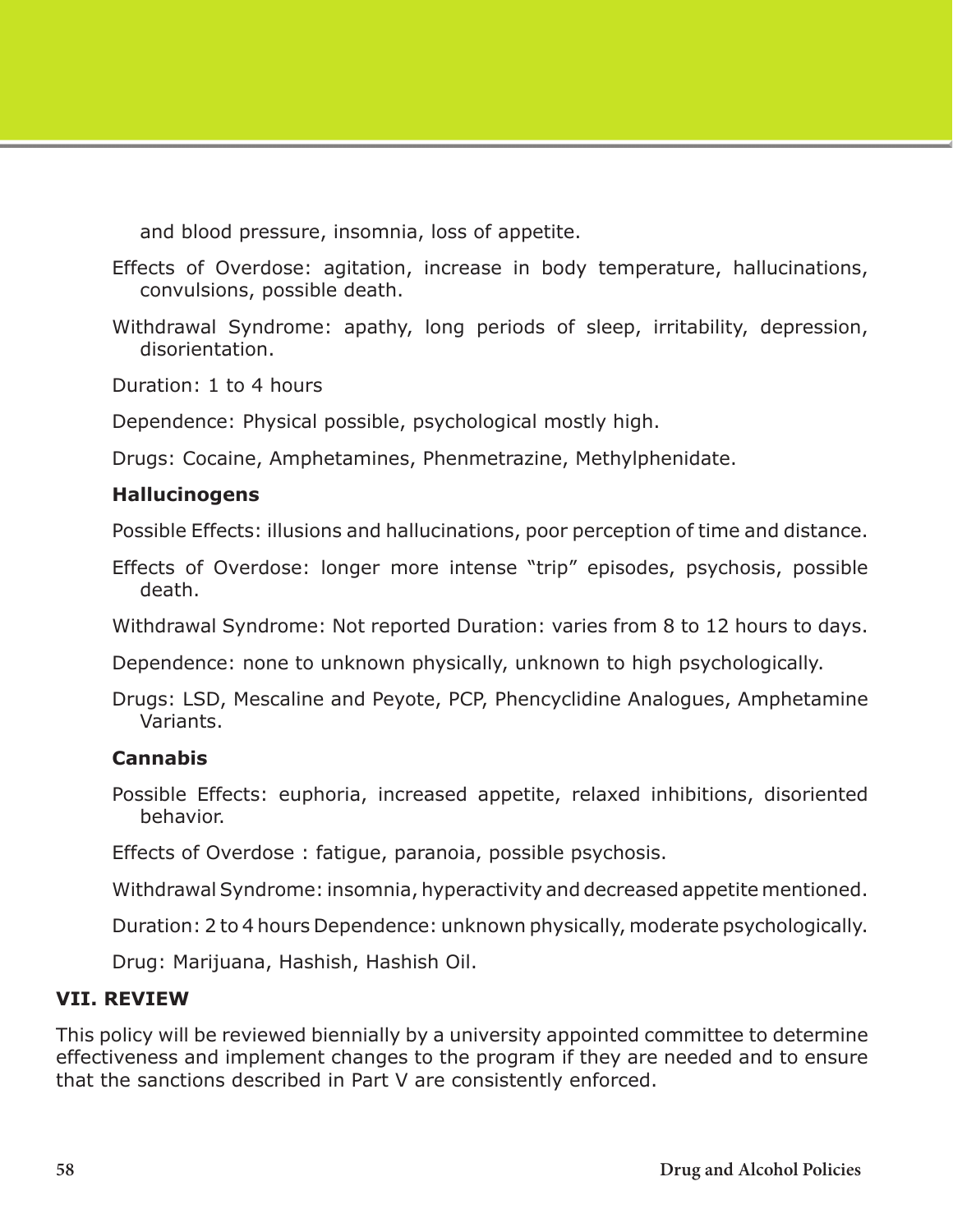# **RACIAL HARASSMENT POLICY**

Southeastern Louisiana University has a tradition of providing a caring and nurturing environment in which students and employees can pursue excellence. Politeness and friendliness are virtues, which members of the University community seek to demonstrate in their day-to-day interactions. Rude and/or hostile behavior, on the other hand, not only violates the University's tradition of friendliness, but also undermines rational discourse and interferes with the educational process. Therefore, it is the policy of Southeastern Louisiana University that all employees, students and authorized users of University facilities be able to enjoy a campus environment free from all forms of discrimination, including racial or ethnic harassment.

### **DEFINITION:**

- For the purposes of University policy, the term "racial harassment" refers to any behavior, verbal or physical, that stigmatizes or victimizes individuals on the basis of race, ethnic origin and that:
	- 1. Involves a stated or implicit threat to the victim's academic or employment status and/or
	- 2. Has the purpose or result of interfering with an individual's academic or work performance and/or
	- 3. Creates an intimidating or offensive academic, work or campus environment.
- The University regards such behavior as a violation of the standards of conduct required of all persons associated with the institution. The prohibition against racial harassment applies to all interactions including, but not limited to those occurring on campus, in University facilities, in conjunction with University-related activities or within the context of recognized student organizations.

#### **COMPLAINT PROCEDURE:**

- Any University employee, student or other member of the University community who believes he or she has been a victim of racial harassment while working at the University or in class or any other setting (whether by subordinates, peers, superiors, or other persons) should bring this matter to the immediate attention of any of the following: his or her supervisor, Human Resource Director, Equal Employment Opportunity Coordinator, department head, academic dean.
- Any official receiving a complaint should notify the EEO Officer to make certain that follow-up action is coordinated. The EEO Officer will serve as a clearinghouse for all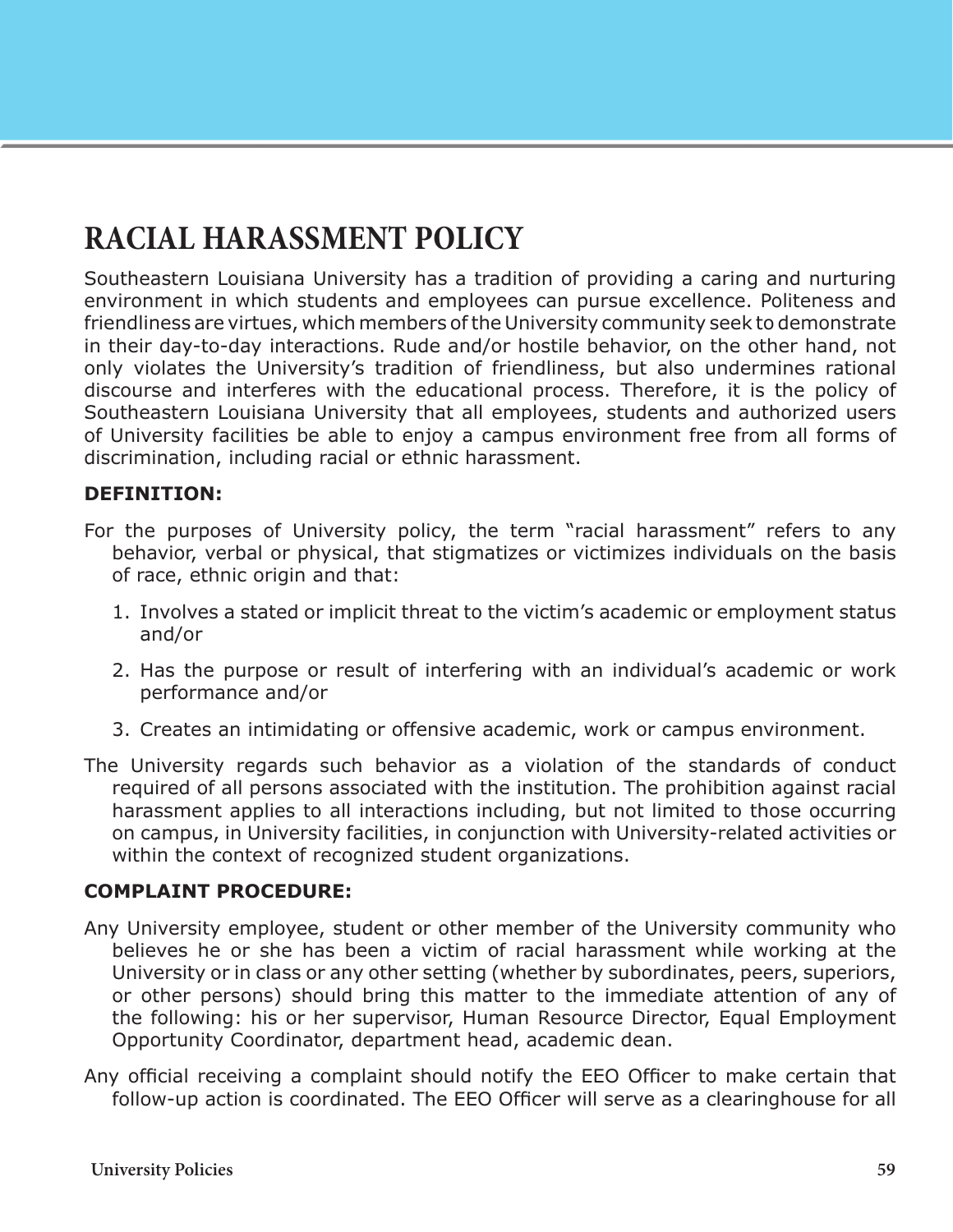related actions.

- If satisfaction is not adequate at initial levels, any affected individual should feel free to bring the matter to the attention of the Vice Presidents, the Provost, or the President. Confidential assistance also is available through the University Counseling Center.
- Action will be taken to examine impartially and resolve promptly any complaint. Confidentiality of all parties will be respected to the greatest extent possible, and employees, students and others will not be subjected to retaliation of any kind for reporting incidents of racial harassment.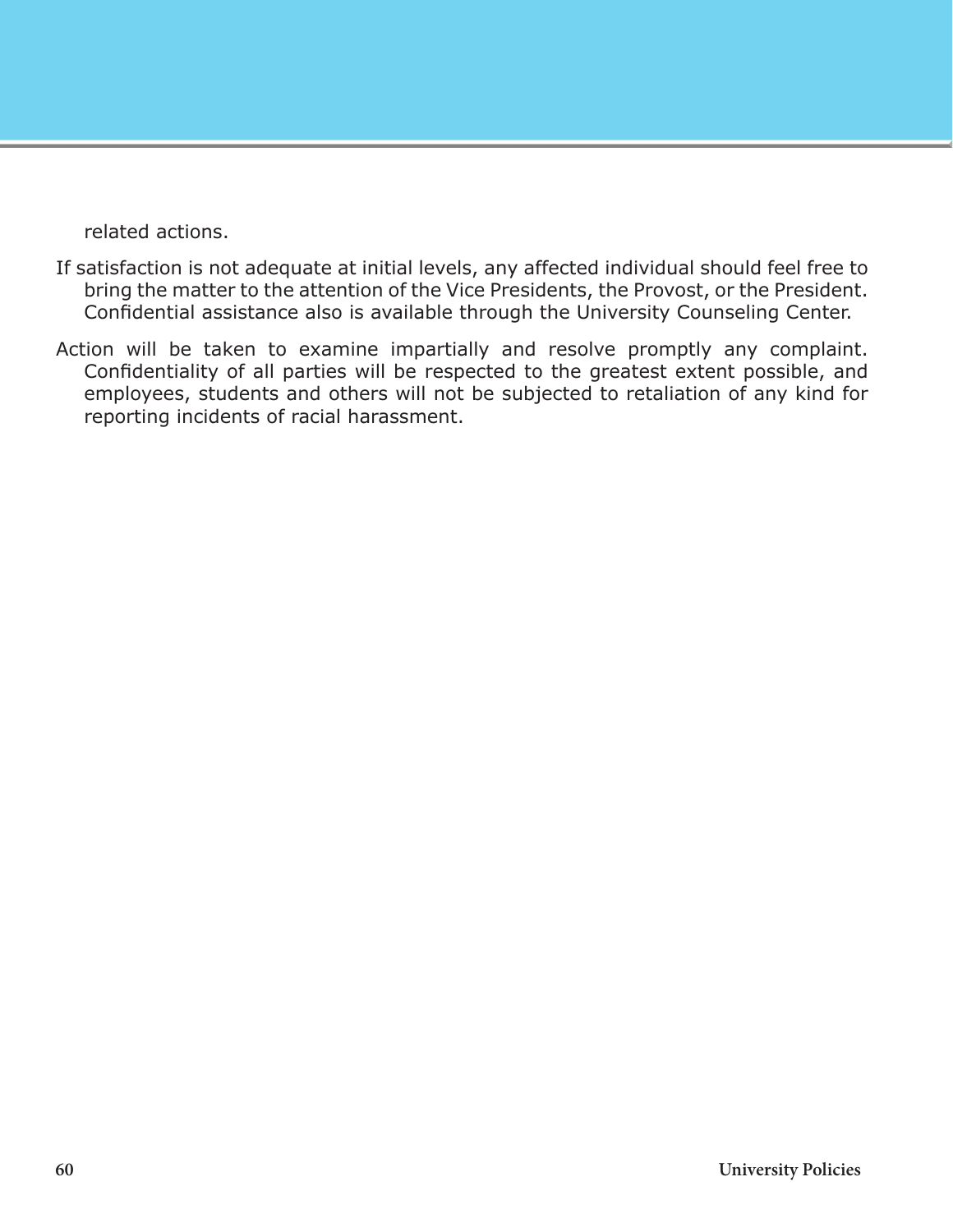## **GENDER DISCRIMINATION POLICY**

#### **Grievance Procedures:**

- In compliance with Title IX, the University has developed the following grievance procedure for students in cases of gender discrimination.
- If a student believes that he/she has been discriminated against on the basis of gender, the student has the right to use this Grievance Procedure without fear of reprisal because of his/her action. It is incumbent upon each budget unit head to provide students with an opportunity to be heard in accordance with the following procedure:
- **STEP ONE:** The student may present the grievance to the department or budget unit head of the area in which the complaint originates within five days after the incident caused him/her to be aggrieved.

The department or budget unit head will give the student an answer within three working days thereafter.

The student will not disrupt his/her class schedule or that of the department to present a grievance. They shall arrange a meeting at a time which is mutually convenient.

**STEP TWO:** If the student is not satisfied with the decision of the department head, he/she may, within five days of receipt of such a decision, submit the grievance in writing to the dean of the academic college to which the department is assigned.

The academic dean will discuss the grievance with the students within five working days and will render a decision in writing within five working days thereafter.

- **STEP THREE:** If the student is not satisfied with the decision of the academic dean, he/ she may, within five days of such written decision, submit the grievance in writing to the Provost. The Provost shall conduct a hearing within five working days and will render a decision in writing within five working days of the hearing.
- **STEP FOUR:** If the student is not satisfied with the decision of the Provost, he/she may, within ten working days, submit his/her grievance in writing to the President of the University for a final decision. The President will meet with the student within ten working days of the receipt of the student's grievance and will render a decision within five working days thereafter.
- Southeastern Louisiana University complies with the provisions of Title VI and of the Civil Rights Act of 1964, as amended, and Title IX of the Education Amendments of 1972, which designates that no person in the United States shall, on the basis of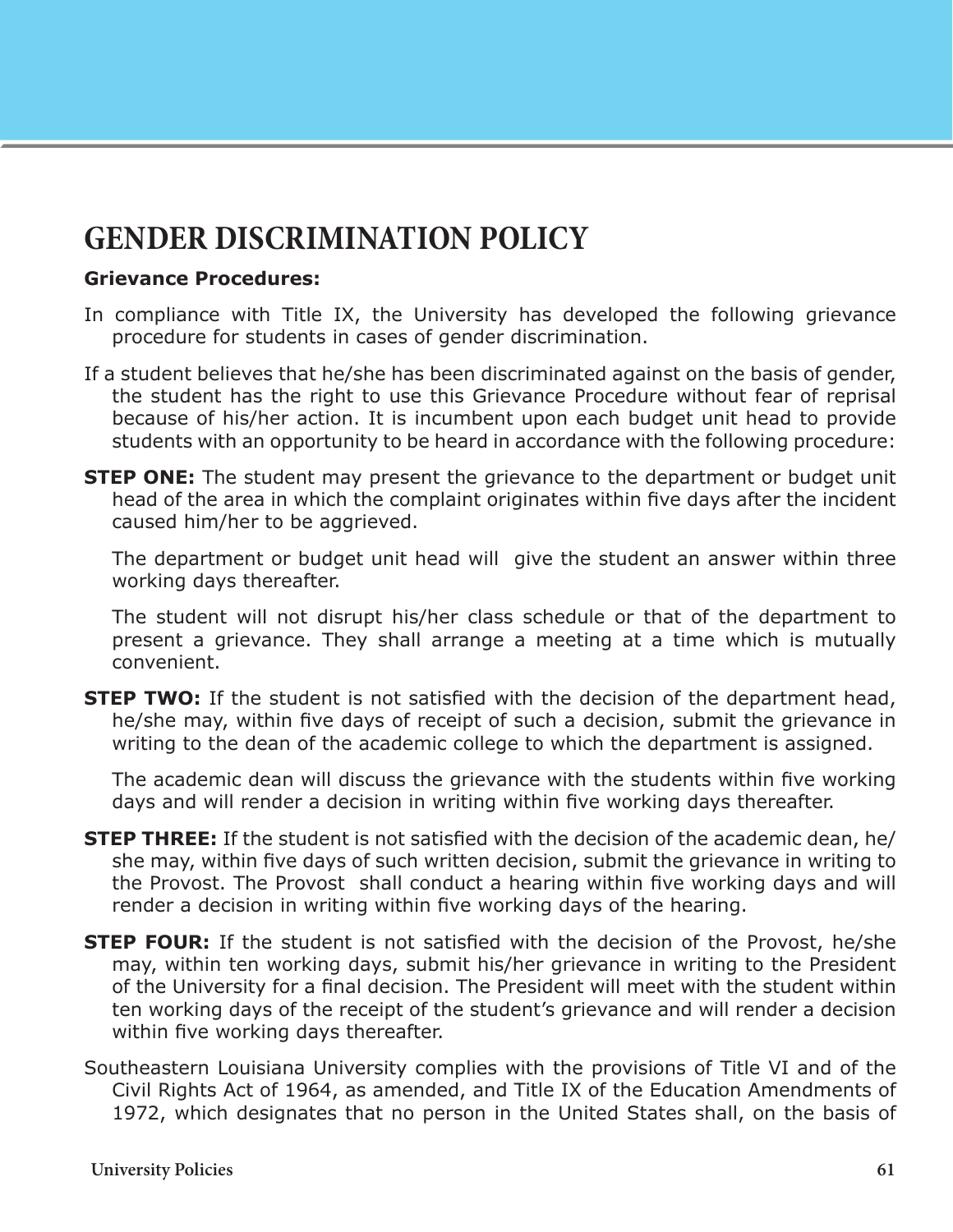color, gender, creed or national origin, be excluded from participating in, be denied the benefits of, or be subject to discrimination under any program or activity receiving Federal assistance.

- University policies affecting students will be administered in a non-discriminatory manner. Students will not be subjected to discrimination on the basis of gender with regard to admission; recruitment; housing and other facilities; access to course offerings; counseling and use of appraisal and counseling materials; financial assistance; employment assistance; health and insurance benefits and services; marital and parental status; athletics; and education programs and activities.
- Inquiries regarding compliance with Title IX may be directed to EEO/ADA Compliance Officer or the Director of the Office for Civil Rights, Department of Health, Education and Welfare.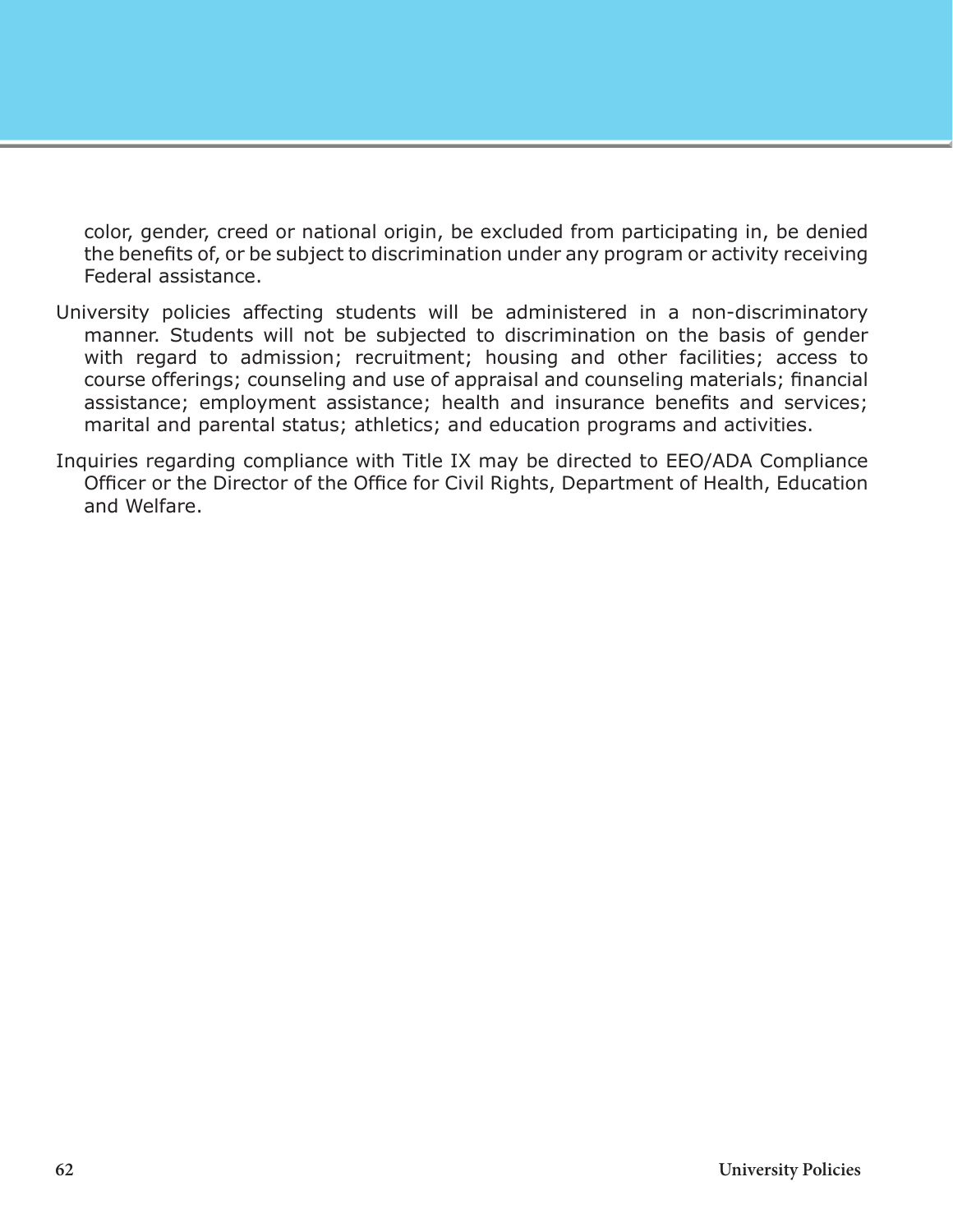## **AMERICANS WITH DISABILITIES ACT**

## **Compliance Statement**

Southeastern has adopted an internal grievance procedure providing for prompt and equitable resolutions of complaints alleging any action prohibited by the U.S. Department of Justice regulations implementing Title II of the Americans with Disabilities Act. Title II states, in part, that "no otherwise qualified disabled individual shall, solely by reason of such disability, be excluded from the participation in, be denied the benefits of, or be subjected to discrimination in programs or activities sponsored by a public entity.

Complaints should be addressed to EEO/ADA Compliance Officer, SLU Box 10328, Hammond, LA 70402, 985-549-5888, who has been designated to coordinate ADA compliance efforts.

- 1. A complaint should be filed in writing, contain the name and address of the person filing it and a brief description of the alleged violation of the regulations.
- 2. A complaint should be filed within 10 days after the complainant becomes aware of the alleged violation. (Processing of allegations of discrimination which occurred before this grievance procedure was in place will be considered on a case-by-case basis).
- 3. An investigation, as may be appropriate, shall follow a filing of a complaint. The investigation shall be conducted by the EEO/ADA Compliance Officer. These rules contemplate informal but thorough investigations, affording all interested persons and their representatives, if any, an opportunity to submit evidence relevant to a complaint.
- 4. A written determination as to the validity of the complaint and a description of the resolution, if any, shall be issued by the EEO/ADA Compliance Officer and a copy forwarded to the complainant no later than 30 days after its filing.
- 5. The EEO/ADA Compliance Officer shall maintain the files and records of Southeastern Louisiana University.

Students who have exhausted the internal administrative remedies of the University may choose to file a complaint alleging discrimination with the Office of Civil Rights: Dallas Office U. S. Department of Education 1999 Bryan Street, Suite 2600 Dallas, Texas 75201 Telephone: 214-880-2459 FAX: 214-880-3082; TDD: 214-880-2456

Email: OCR\_Dallas@ed.gov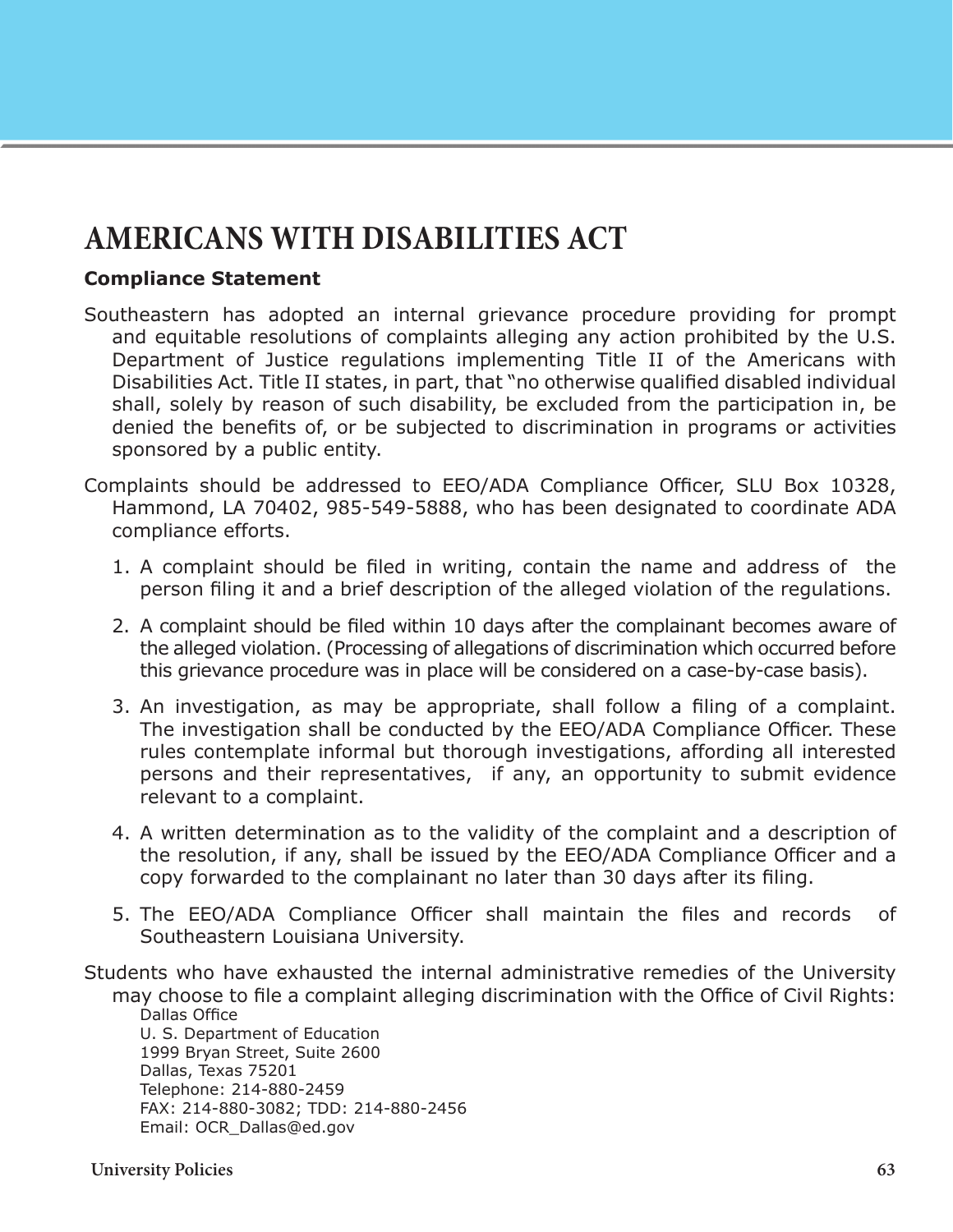# **HAZING POLICY**

Southeastern Louisiana University does not tolerate the physical, mental or psychological abuse of any individual or individuals. Any group suspected of participating in such hazing abuse will be fully investigated and, if found guilty, action will be taken against the organization. Individuals within a group found guilty of hazing may face suspension or expulsion from the University.

The University will not tolerate retaliation by any individual (whether or not that person was directly involved in the original incident) against any faculty, staff or student who reports, participates in an investigation of, or is a complainant in a disciplinary proceeding involving the allegation of hazing. Claims of retaliation will be investigated as a breach of the University's hazing policy and may result in University sanctions.

The University adheres to the University of Louisiana System's policy on hazing, Section XXIV, and the Fraternity Executive Association's statement on hazing (also referred to herein as the Association and/or FEA definition of and statement on hazing).

#### **Louisiana Law on Hazing**

#### R.S. 1801 Hazing Prohibited

Hazing in any form, or the use of any method of initiation into fraternal organizations in any educational institution supported wholly or in part by public funds, which is likely to cause bodily danger or physical punishment to any student or other person attending any such institution is prohibited.

## **Fraternity Executive Association (FEA): Statement on Hazing**

The Association defines hazing as any action taken or situation created, intentionally, whether on or off fraternity premises, to produce mental or physical discomfort, embarrassment, harassment or ridicule. Such activities and situations include paddling in any form; creation of excessive fatigue; physical and psychological shocks, quests, treasure hunts, scavenger hunts, road trips or any other such activities carried on outside the confines of the house; wearing, publicly, apparel which is conspicuous and not normally in good taste; engaging in public stunts and buffoonery; morally degrading or humiliating games and activities; late work sessions which interfere with scholastic activities; and any other activities which are not consistent with fraternal law, ritual or policy or the regulations and policies of the educational institution.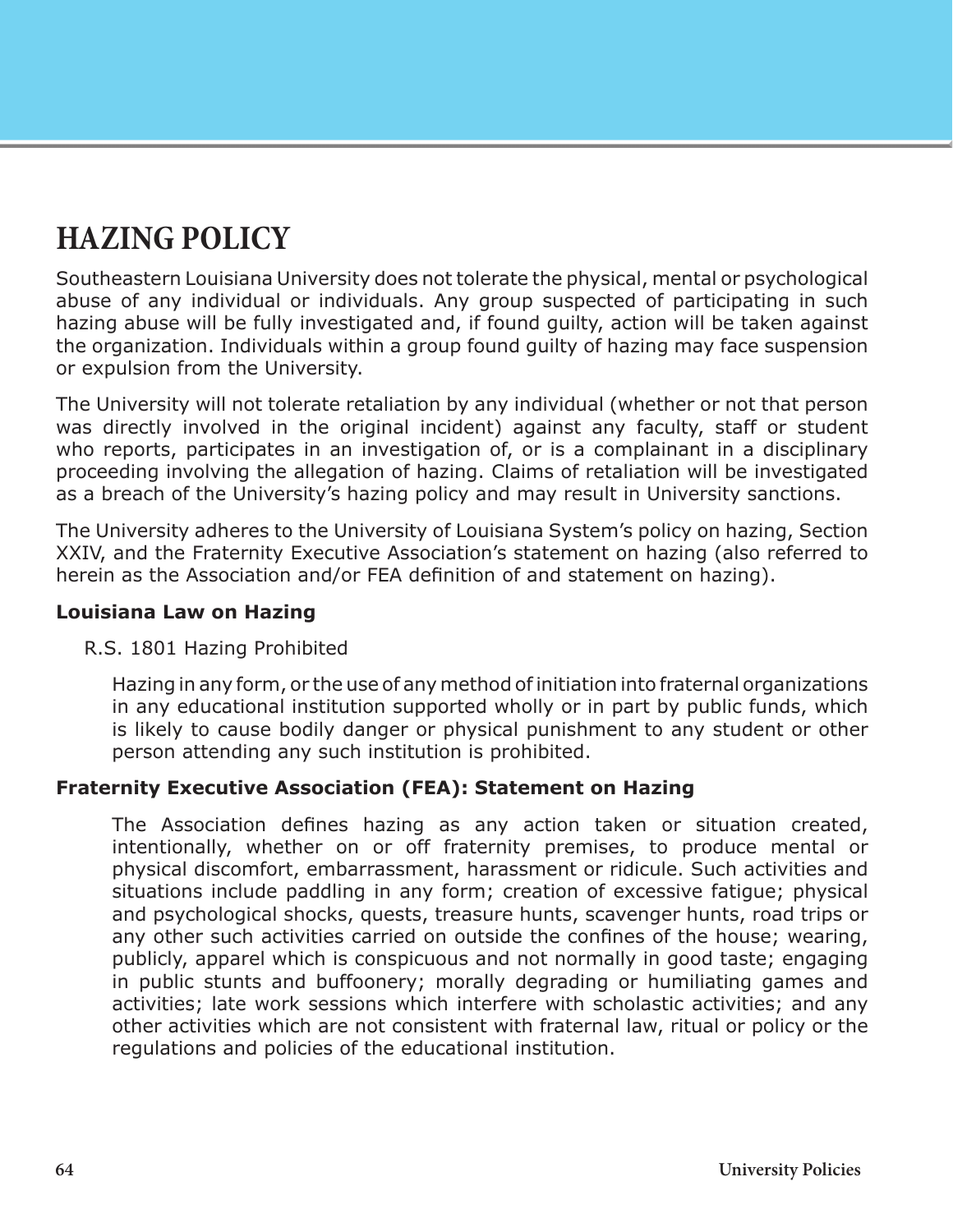## **Hazing Activities**

Hazing actions and situations include, but are not limited to the following:

- 1. Forcing or requiring the consuming of food or any other substance
- 2. Calisthenics (push-ups, sit-ups, jogging, runs, etc.)
- 3. "Treeings" (tying someone up and/or throwing food or other substances on them)
- 4. Paddle swats
- 5. Line ups
- 6. Theft of property
- 7. Road trips (dropping someone off to find their own way back)
- 8. Scavenger hunts
- 9. Curtailing sleep to less than six (6) continuous, uninterrupted hours per night
- 10. Conducting activities which do not allow adequate time for study
- 11. The use of obscenities and vulgarities in dress, language or action
- 12. Nudity at any time
- 13. Running personal errands of the members (driving them to class, cleaning their individual rooms, serving meals)
- 14. Forcing or requiring the violation of University, Federal, State or local law
- 15. Dressing alike, specific costumes or clothing
- 16. "Lock n Key" restricting activities unless permission is given

#### **Fraternity Insurance Purchasing Group, Risk Management Policy (FIPG: Focus on Hazing)**

Penalties:

The Interfraternity Council, Panhellenic Council, and Pan-Hellenic Councils are the governing bodies of the National Interfraternity Conference (NIC) and the National Pan-Hellenic Council (NPHC) chapters on the campus of Southeastern Louisiana University.

Having adopted the Fraternity Insurance Purchasing Group Risk Management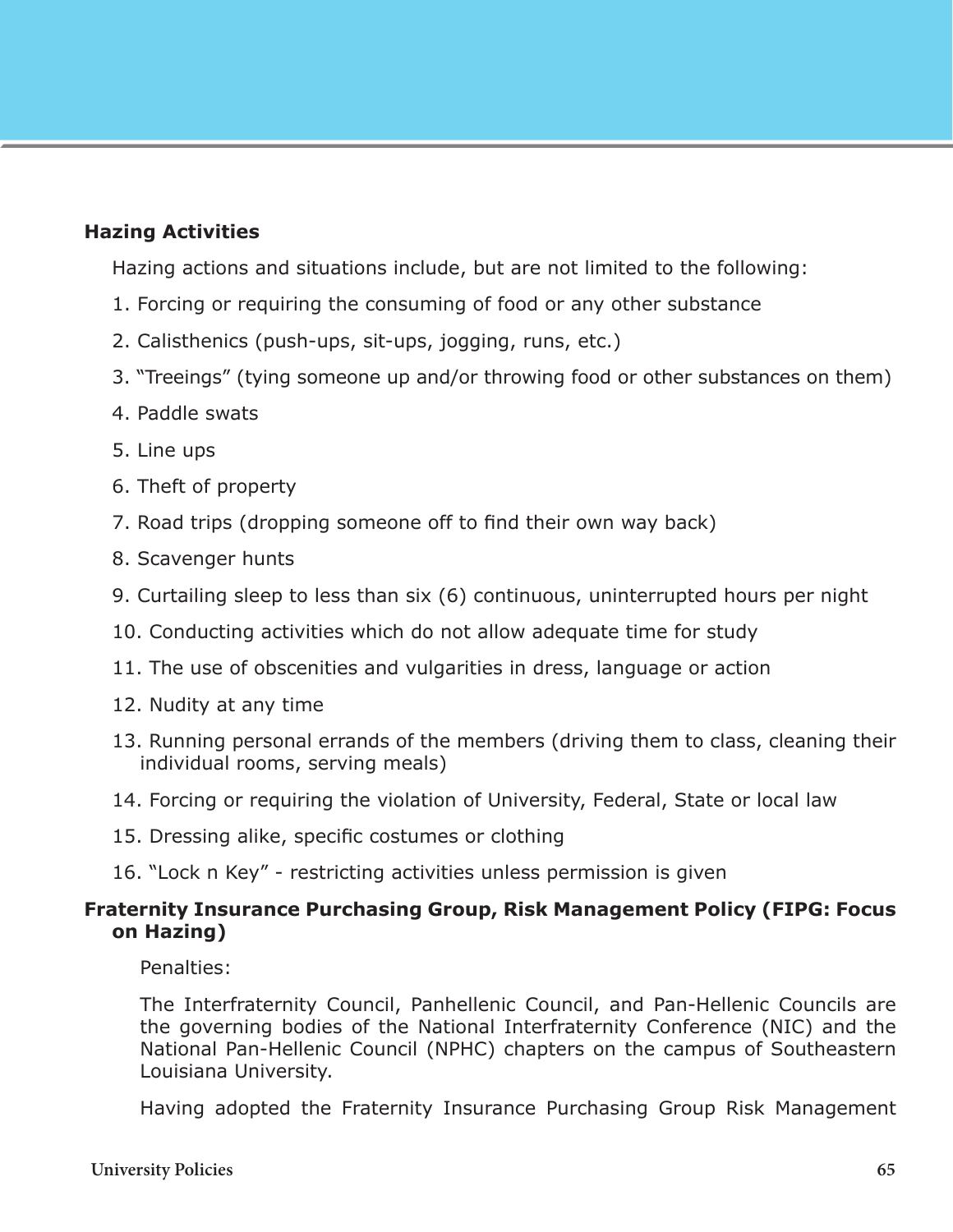Policy/Program (FIPG), each chapter and all levels of fraternity membership must know that hazing carries a number of risks, including the following:

- 1. A civil lawsuit
- 2. Criminal prosecution for an illegal act
- 3. Discipline by the fraternity
- 4. Discipline by the college or university
- 5. Possible loss of insurance coverage

#### **Hazing Explained**

What organizations may consider to be a perfectly harmless way of making students learn their lesson in education, may, in the view of others, be an act of violence that can be criminal. Hazing is a felony in more than 35 states. In addition, this administration does not condone or accept hazing as a normal part of fraternity education.

The danger in hazing is that it gets out of hand. What begins as an innocent prank can lead to disaster. There is the apocryphal story of the pledge who was tied to the railroad track, after the chapter carefully checked the timetable for that particular route—only to discover to their horror that trains do run late.

The role of the undergraduate chapter is to see that the education process is both enjoyable and rewarding, not only for the new members, but also for the active members. This calls for a precise agenda for membership education, including a list of activities and dates and times. New and old members can participate in any activity, and by being knowledgeable, get more out of activities and the educational experience.

#### **Where Hazing Begins**

Answer these questions about each activity in the pledge/new member education program. If there is one question that has a negative answer, then this activity must be eliminated.

- Is the activity an educational experience?
- Does this activity promote and conform to the ideals and values of the fraternity?
- Will this activity increase the new members' respect for the fraternity and the members of the chapter?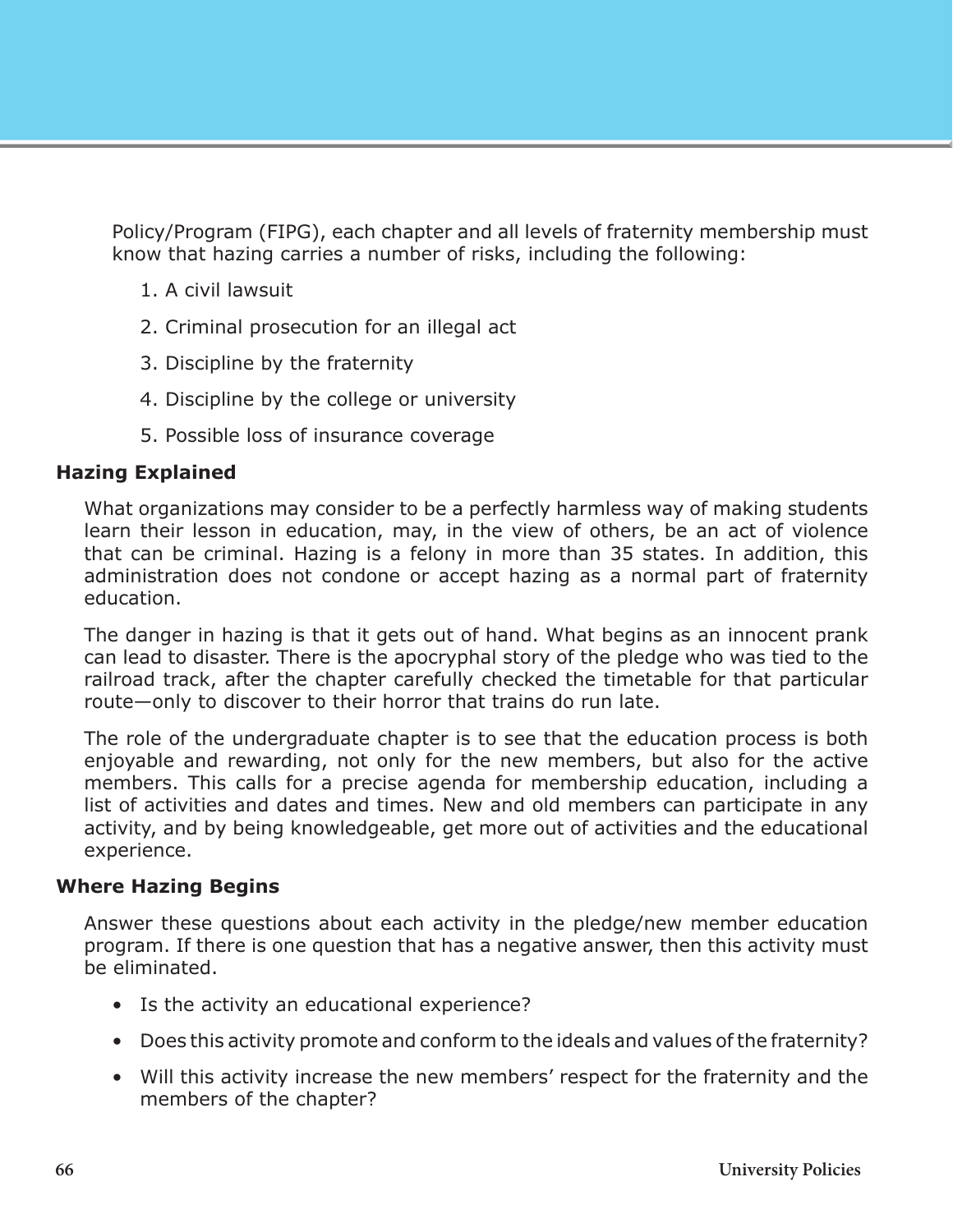- Is it an activity that pledges and initiated members participate in together?
- Would you be willing to allow parents to witness this activity? A judge?
- The University president?
- Does the activity have value in and of itself?
- Does the activity meet both the spirit and letter of the standards prohibiting hazing?

### **Dissemination of Hazing Policy**

Students are expected to conduct themselves in a manner, which supports the educational mission and function of the University, as well as to comply with all federal, state, and local laws. Students have the responsibility of familiarizing themselves with the conduct standards and regulations, which are distributed annually and will be held responsible for compliance with them. Southeastern's policy on hazing is contained in the Code of Student Conduct Standards and Regulations.

Each and every fraternal group within 10 business days from the start of each semester shall:

- 1) distribute a copy of the Southeastern Louisiana University Policy on Hazing to each of its members, and
- 2) have the Chapter President and the Pledge Educator sign and return to the Director of Student Engagement the University-issued statement which acknowledges compliance to the policy on Hazing and Hazing Awareness Education.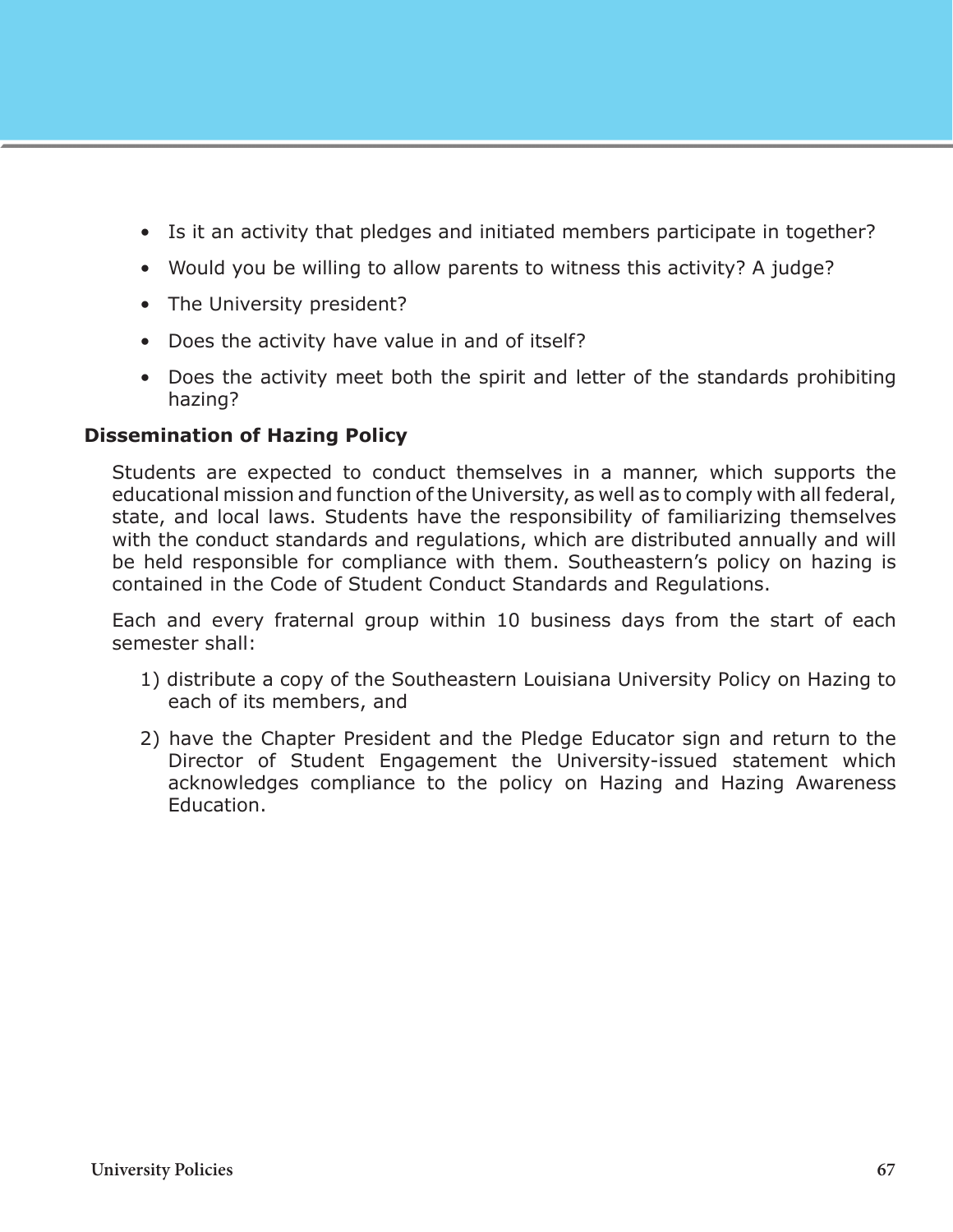## **Sexual Misconduct Policy and Procedure**

## **1. Introduction**

Southeastern Louisiana University is committed to creating and maintaining an educational community where all individuals who participate in University programs and activities can work and learn together in an atmosphere free of sexual misconduct. Every member of the University community should be aware that the University prohibits sexual misconduct, including but not limited to sexual harassment and sexual violence, and that such behavior violates both law and University policy. The University will respond promptly and effectively to reports of sexual misconduct, and will take appropriate action to prevent, to correct, and when necessary, to discipline behavior that violates this policy.

This Policy was designed to ensure a safe and non-discriminatory educational and work environment and to meet legal requirements. As a recipient of federal funds, the University is required to comply with Title IX of the Higher Education Amendments of 1972, which prohibits discrimination on the basis of sex in education programs or activities. Sexual misconduct, as defined in this policy, is a form of sex discrimination prohibited by Title IX.

This Policy applies to all University employees, students, and third parties both on campus as well as at off campus locations. This policy prohibits sexual misconduct committed by or against students, faculty, staff, or third parties. This Policy applies to sexual misconduct on University premises; at University-affiliated educational, athletic, or extracurricular programs or activities that have an adverse effect on the education or employment of a member of the University community; or that otherwise threatens the health and/or safety of a member of the University community.

## **2. Prevention and Education.**

Southeastern Louisiana University is committed to education and increasing awareness of students, faculty, and staff about preventing incidents of sexual misconduct. The Sexual Misconduct Task Force is a standing committee responsible for coordinating the university's sexual misconduct education and prevention programs. Members include representatives from the University Counseling Center, University Housing, Student Activities, Student Health Services, Student Conduct, the University Police Department, Athletics, Student Government, Human Resources, the Title IX Officer and other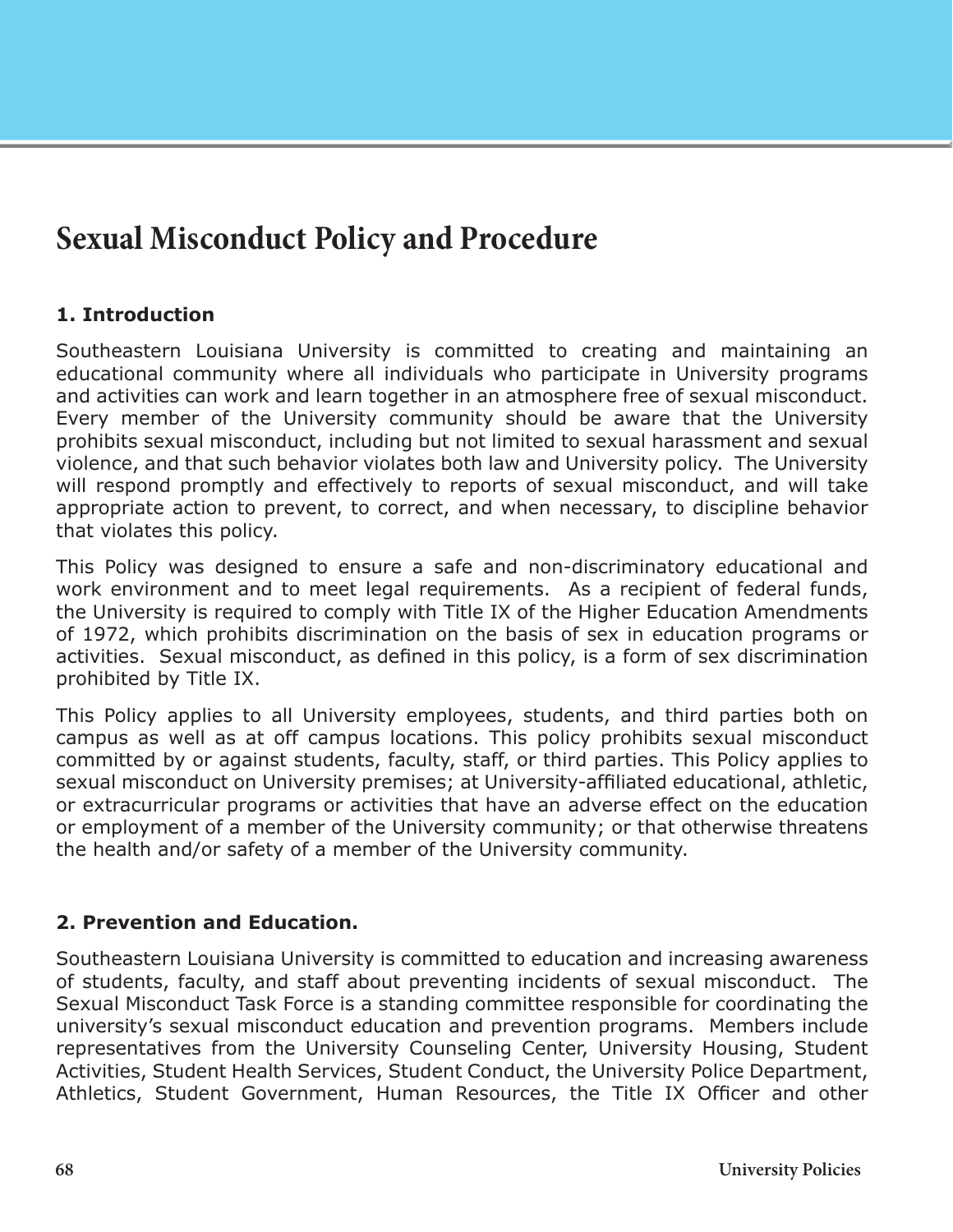individuals deemed important by the University President. Education and prevention initiatives are conducted throughout campus on a regular basis.

## **3. Definitions**

- **a. Coercion** is the use of express or implied threats, intimidation, or physical force which places an individual in fear of immediate harm or physical injury or causes a person to engage in unwelcome sexual activity. Coercion also includes administering a drug, intoxicant, or similar substance with the intent to impair that person's ability to Consent prior to engaging in sexual activity.
- **b. Confidential Advisor.** The confidential advisor primarily serves to aid the complainant in the resolution process. The "confidential" terminology may suggest that communications with the advisor will be kept confidential in all circumstances except where the institution or advisor may be required to disclose the communications under state reporting and federal laws. For example, Southeastern may be compelled by law to disclose communications between a victim and a confidential advisor if directed by the court in civil litigation Also, communications between a victim and a confidential advisor may be "education records" under the Family Educational rights and Privacy Act ("FERPA"); to the extent those records reference another student, such as an alleged perpetrator, that student would be entitled under FERPA to access portions of the records that relate to him or her.
- **c. Consent.** Consent to engage in sexual activity must exist from beginning to end of each instance of sexual activity. Consent is demonstrated through mutually understandable words and/or actions that clearly indicate a willingness to engage in a specific sexual activity. Silence alone, without actions evidencing permission, does not demonstrate consent. Consent must be knowing and voluntary. To give consent, a person must be of legal age. Assent does not constitute consent if obtained through coercion or from an individual whom the alleged offender knows or reasonably should know is incapacitated. The responsibility of obtaining consent rests with the person initiating sexual activity. Use of alcohol or drugs does not diminish one's responsibility to obtain consent. Consent to engage in sexual activity may be withdrawn by any person at any time. Once withdrawal of consent has been expressed, the sexual activity must cease. Consent is automatically withdrawn by a person who is no longer capable of giving consent. A current or previous consensual dating or sexual relationship between the parties does not itself imply consent or preclude a finding of responsibility.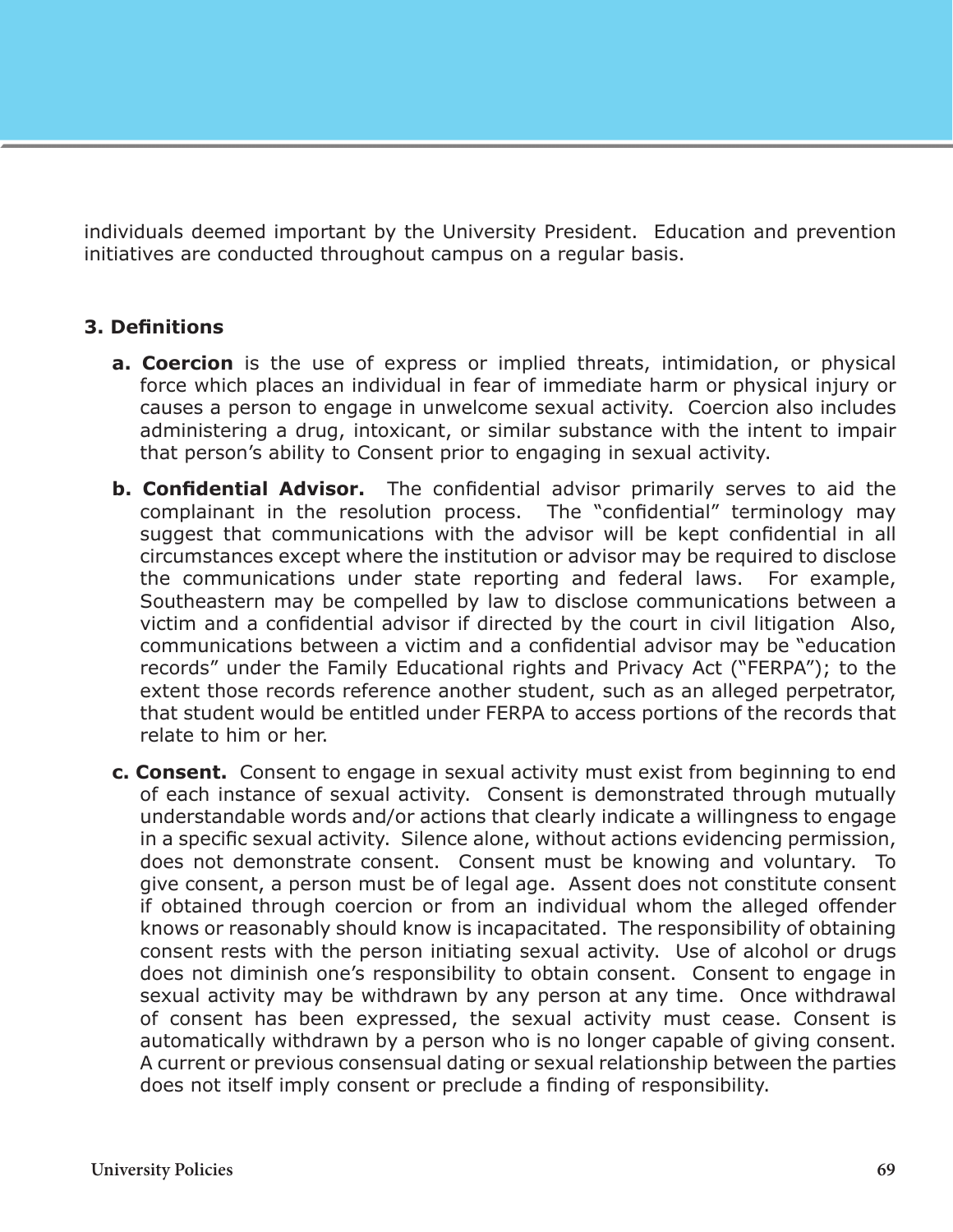**d. Cyber-stalking** means using electronic mail or electronic communication for the purpose of threatening, terrifying or harassing another person.

### **e. Dating Violence,**

Dating Violence, as defined in the Clery Act: Includes, but is not limited to, sexual or physical abuse or the threat of such abuse, committed by a person who is or has been in a social relationship of a romantic or intimate nature with the Alleged Victim. The existence of such a relationship will be determined based on a consideration of the length and type or relationship and the frequency of interaction.

Dating Violence, as defined in Louisiana state law: Includes but is not limited to physical or sexual abuse and any offense against the person as defined in the Criminal Code of Louisiana, except negligent injury and defamation, committed by one dating partner against the other. La RS 46:2151(C). For purposes of this Section, "dating partner " means any person who is or has been in a social relationship of a romantic or intimate nature with the victim and where the existence of such a relationship shall be determined based on a consideration of the following factors:

- (1) The length of the relationship.
- (2) The type of relationship.
- (3) The frequency of interaction between the persons involved in the relationship
- **f. Domestic Abuse,** as defined in Louisiana state law: Includes, but is not limited to, physical or sexual abuse and any offense against the person as defined in the Criminal Code of Louisiana, except negligent injury and defamation, committed by one family or household member against another. La. RS 46:2132(3).

#### **g. Domestic Violence**

Domestic Violence, as defined by the Clery Act: Includes, but is not limited to, sexual or physical abuse or the threat of such abuse, committed by a current or former spouse or intimate partner or any other person from whom the alleged victim is protected under federal or Louisiana law.

Domestic violence is further defined by the Clery Act as: a felony or misdemeanor crime of violence committed:

• By a current or former spouse or intimate partner of the victim;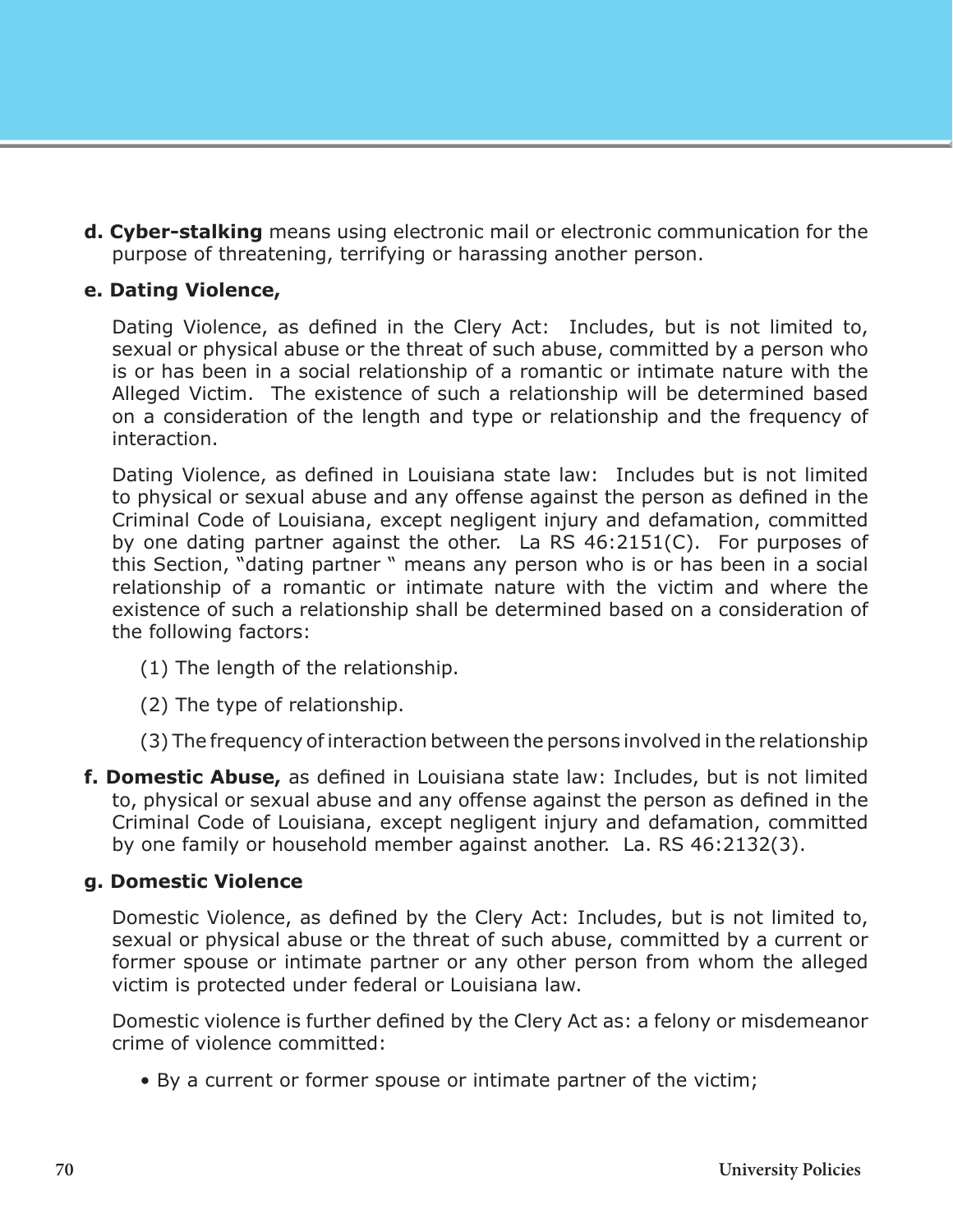• By a person with whom the victim shares a child in common;

• By a person who is cohabitating with, or has cohabitated with, the victim as a spouse or intimate partner;

• By a person similarly situated to a spouse of the victim under the domestic or family violence laws of the jurisdiction in which the crime of violence occurred; or

• By any other person against an adult or youth victim who is protected from the\at person's acts under the domestic or family violence laws of the jurisdiction in which the crime of violence occurred.

- **h. Family Violence,** as defined by Louisiana state law: Includes, but is not limited to, physical or sexual abuse and any offense against the person as defined in the Criminal Code of Louisiana, except negligent injury and defamation, committed by one family or household member against another. La. RS 46:2132(3)
- **i. Incapacitation.** An individual is considered to be incapacitated if, by reason of mental or physical condition, the individual is manifestly unable to make a knowing and deliberate choice to engage in sexual activity. Being drunk or intoxicated can lead to incapacitation; however, someone who is drunk or intoxicated is not necessarily incapacitated, as incapacitation is a state beyond drunkenness or intoxication. Individuals who are asleep, unresponsive or unconscious are incapacitated. Other indicators that an individual may be incapacitated include, but are not limited to, inability to communicate coherently, inability to dress/ undress without assistance, inability to walk without assistance, slurred speech, loss of coordination, vomiting, or inability to perform other physical or cognitive tasks without assistance.
- **j. Responsible Employee.** Responsible employees are those individuals who have the authority to take action to redress sexual violence and have been given the duty of reporting incidents of sexual violence or any other misconduct by students to the Title IX Coordinator/Officer or other appropriate school designee. However, an institutional decision to make all institution employees mandatory reporters of suspected or known sexual harassment or sexual misconduct to the Title IX Coordinator/Officer or other appropriate school designee does not render all institutional employees to be responsible employees. Employees who are authorized or required by law to keep information confidential by virtue of the employee's professional role such as Counseling staff or similar shall not be designated as mandated reporters of sexual harassment or as responsible employees.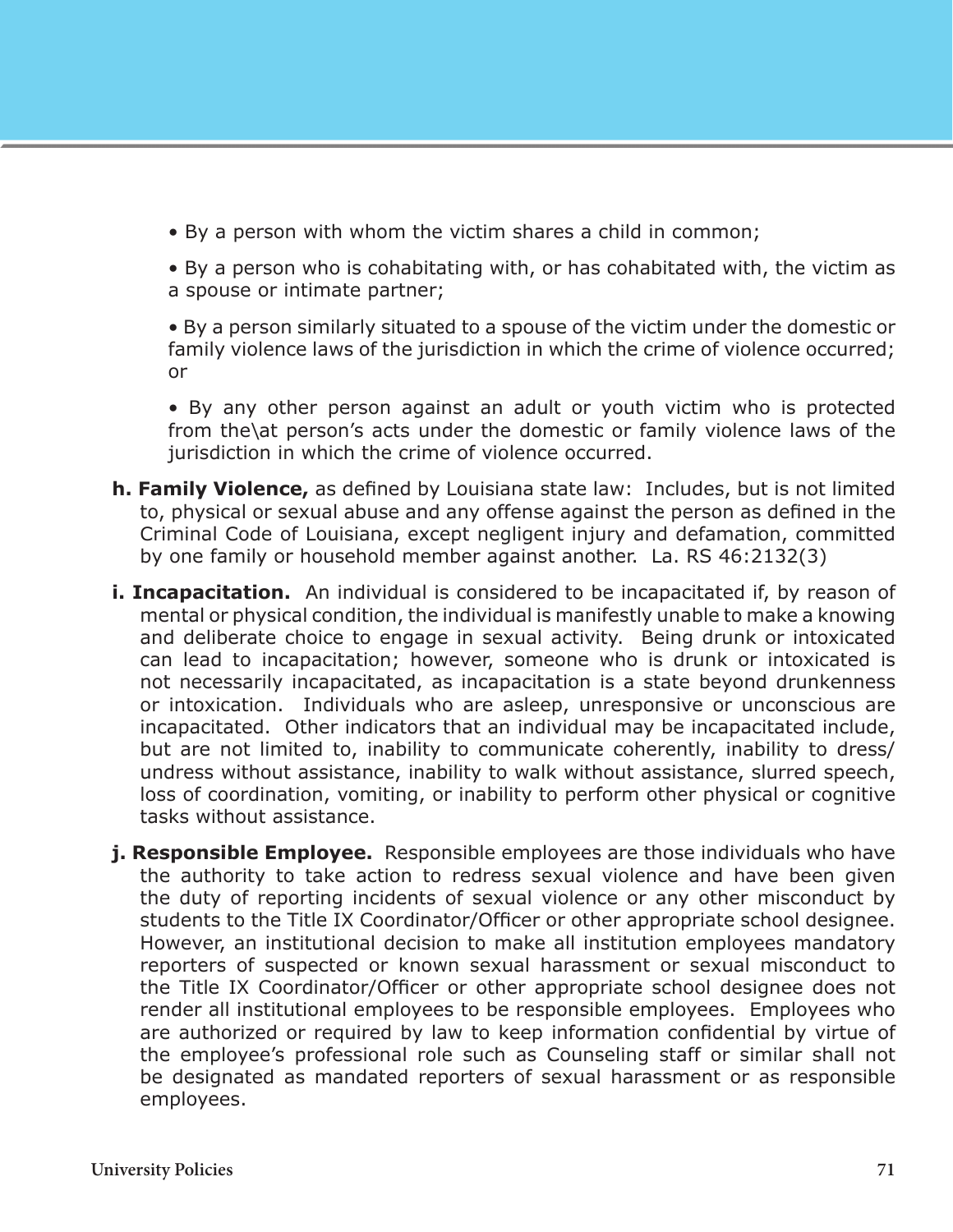**k. Retaliation.** Acts or attempted acts for the purpose of interfering with any report, investigation, or proceeding under this policy, or as retribution or revenge against anyone who has reported sexual misconduct or relationship violence or who has participated (or is expected to participate) in any manner in an investigation, or proceeding under this Policy. Prohibited retaliatory acts include, but are not limited to, intimidation, threats, coercion, or discrimination. Title IX prohibits retaliation. For purposes of this Policy, an attempt requires a substantial step towards committing a violation.

#### **l. Sexual Assault**

Sexual Assault, as defined by the Clery Act; An offense that meets the definition of rape, fondling, incest, or statutory rape as used in the FBI's UCR program.

Sexual Assault, as defined by Louisiana State Law, falls into two categories:

Non-Consensual Sexual Intercourse: Having or attempting to have sexual intercourse, cunnilingus, or fellatio without consent. Sexual intercourse is defined as anal or vaginal penetration by a penis, tongue, finger or inanimate object.

Non-Consensual Sexual Contact: Any intentional sexual touching, or attempted sexual touching, without consent.

- **m. Sexual Discrimination** is defined as any discrimination on the basis of gender or actual or perceived sexual orientation or gender identity.
- **n. Sexual Exploitation** is defined as an act attempted or committed by a person for sexual gratification, financial gain, or other advancement through the abuse or exploitation of another person's sexuality. Examples of sexual exploitation include, but are not limited to, non-consensual observation of individuals who are undressed or engaging in sexual acts, non-consensual audio-or videotaping of sexual activity, prostitution of another person, allowing others to observe a personal consensual sexual act without the knowledge or consent of all involved parties, and knowingly exposing an individual to a sexually transmitted infection without that individual's knowledge.
- **o. Sexual Harassment:** Unwelcome conduct of a sexual nature when (i) submission to such conduct is made either explicitly or implicitly a term or condition of a person's employment or education; (ii) submission to or rejection of such conduct by a person is used as the basis for a decision affecting that person's employment or education; or (iii) such conduct has the purpose or effect of unreasonably interfering with a person's employment or education, or creating an intimidating,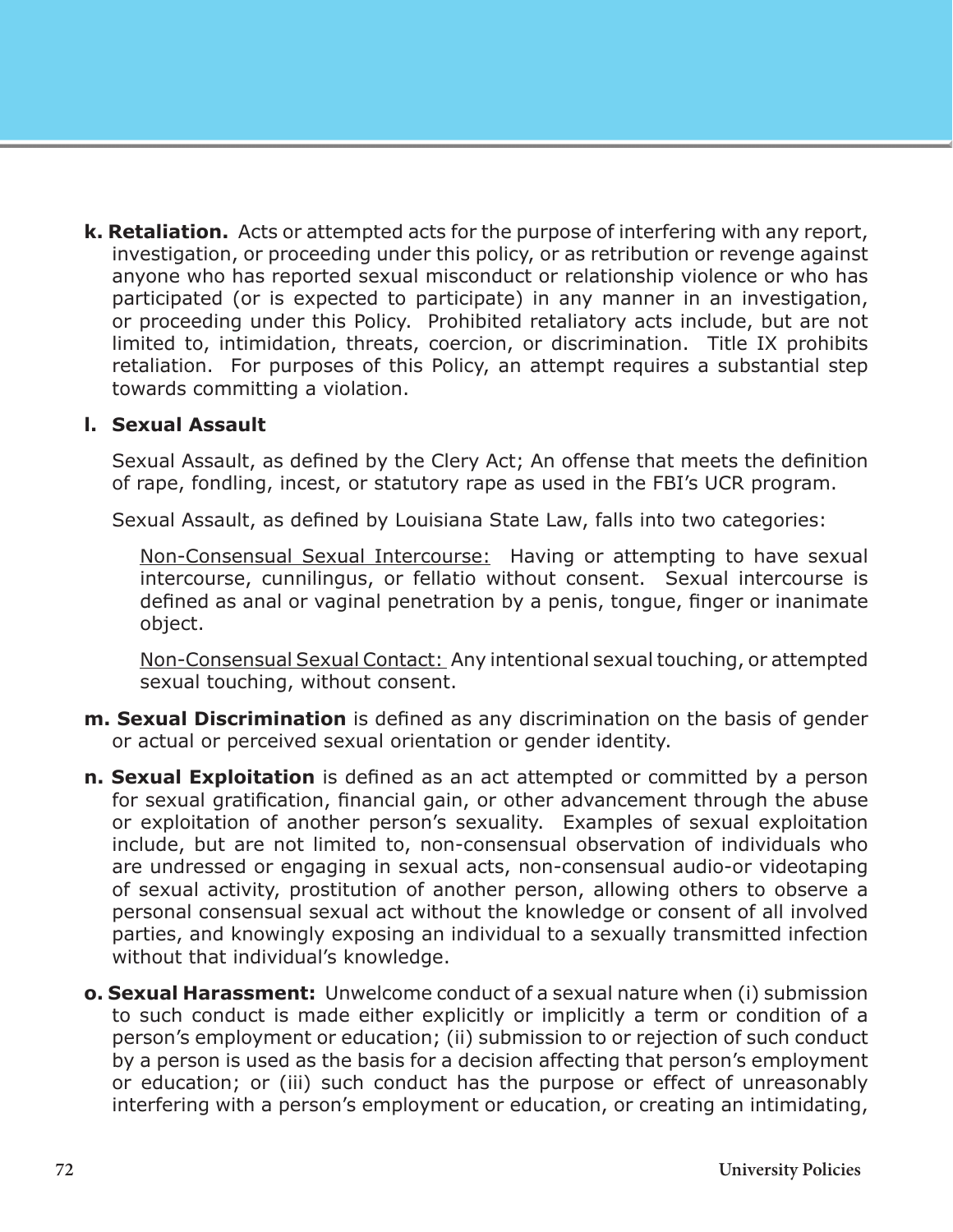hostile, or offensive employment or educational environment, and has no legitimate relationship to the subject matter of a course or academic research. Sexual harassment also includes non-sexual harassment or discrimination of a person because of the person's sex and/or gender, including harassment based on the person's nonconformity with gender stereotypes. For purposes of this Policy, the various forms of prohibited sexual harassment are referred to as "sexual misconduct."

- **p. Sexual Misconduct** is defined as a sexual act or contact of a sexual nature that occurs, regardless of personal relationship, without the consent of the other person(s), or that occurs when the person(s) is unable to give consent or whose consent is coerced or obtained in a fraudulent manner. For the purpose of this Policy, sexual misconduct includes, but is not limited to, sexual assault, sexual abuse, violence of a sexual nature, sexual harassment, non-consensual sexual intercourse, sexual exploitation, video voyeurism, contact of a sexual nature with an object, or the obtaining, posting or disclosure of intimate descriptions, photos, or videos without the express consent of the persons depicted therein, as well as dating violence, domestic violence and stalking.
- **q. Sexual Violence** is defined as physical sexual acts engaged in without the consent of the other person or when the other person is unable to consent to the activity. Sexual violence includes sexual assault, rape, battery, and sexual coercion; domestic violence; dating violence; and stalking.

#### **r. Stalking**

Stalking, as defined by the Clery Act, is: (1) intentional and repeated following or harassment that would cause a reasonable person to feel alarmed or that would cause a reasonable person to suffer emotional distress or (2) intentional and repeated uninvited presence at another person's home, work place, school, or any other place which would cause a reasonable person to be alarmed or would cause a reasonable person to suffer emotional distress as a result of verbal or behaviorally implied threats of death, bodily injury, sexual assault, kidnapping or any other statutory criminal act to the victim or any member of the victim's family or any person with whom the victim is acquainted.

Stalking, as defined by Louisiana state law: The intentional and repeated following or harassing of another person that would cause a reasonable person to feel alarmed or to suffer emotional distress. Stalking shall include but not be limited to the intentional and repeated uninvited presence of the perpetrator at another person's home, workplace, school, or any place which would cause a reasonable person to be alarmed, or to suffer emotional distress as a result of verbal or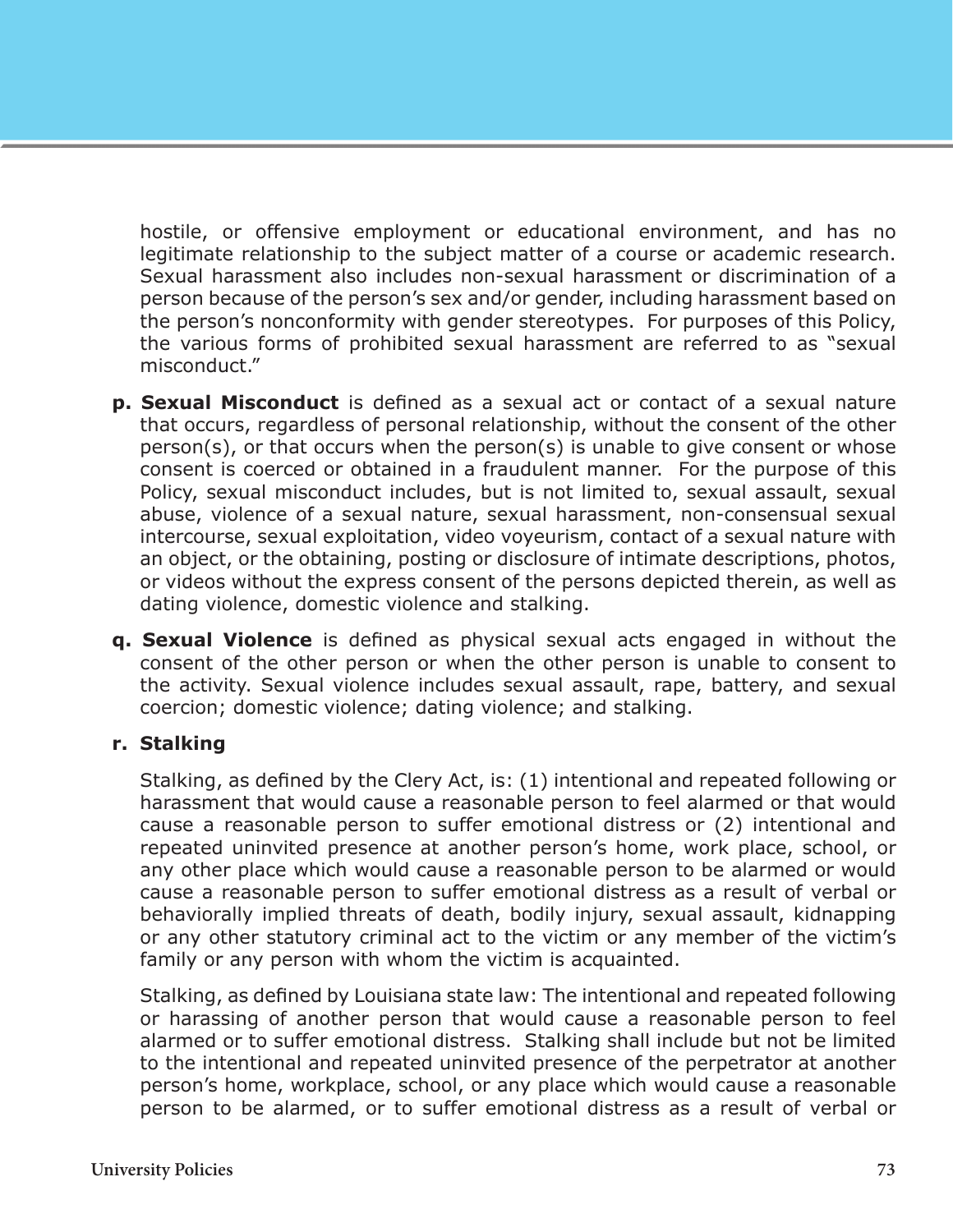behaviorally implied threats of death, bodily injury, sexual assault, kidnapping, or any other statutory criminal act to himself or any member of his family or any person with whom he is acquainted. La. RS 14:40.2(a) "Harassing" means the repeated pattern of verbal communications or nonverbal behavior without invitation which includes but is not limited to making telephone calls, transmitting electronic mail, sending messages via a third party or sending letters or pictures. "Pattern of conduct" means a series of acts over a period of time, however short, evidencing an intent to inflict a continuity of emotional distress upon the person. Constitutionally protected activity is not included within the meaning of pattern of conduct. La. RS 14:40.2(C).

### **4. Options for Assistance**

All members of the University community are encouraged to contact the Title IX Officer if they observe or encounter conduct that may be subject to this policy. This includes conduct by employees, students, or third parties. Reports of sexual misconduct may be brought to the Title IX Officer or to any manager, supervisor, or other designated employee responsible for responding to reports of sexual misconduct. If the person to whom misconduct normally would be reported is the individual accused of misconduct, reports may be made to another manager, supervisor, or designated employee. Managers, supervisors, and designated employees are required to notify the Title IX Officer or other appropriate official designated to review and investigate sexual misconduct complaints when a report is received.

Reports of sexual misconduct should be brought forward as soon as possible after the alleged conduct occurs. While there is no stated time frame for reporting, prompt reporting will better enable the University to respond to the report, determine the issues, and provide an appropriate remedy and/or action. All incidents should be reported even if a significant amount of time has passed. However, delaying a report may impede the University's ability to conduct an investigation and/or to take appropriate remedial actions.

- **a. Reporting Options.** A victim of sexual misconduct is encouraged to report to any of the sources below. Although the victim of sexual misconduct may decline to report the incident, the University supports, encourages and will assist those who have been the victim of sexual misconduct to report the incident to any individual or entity listed below:
	- i. University Police Department. An individual may report an incident of sexual misconduct directly with campus law enforcement by dialing (985) 549-2222.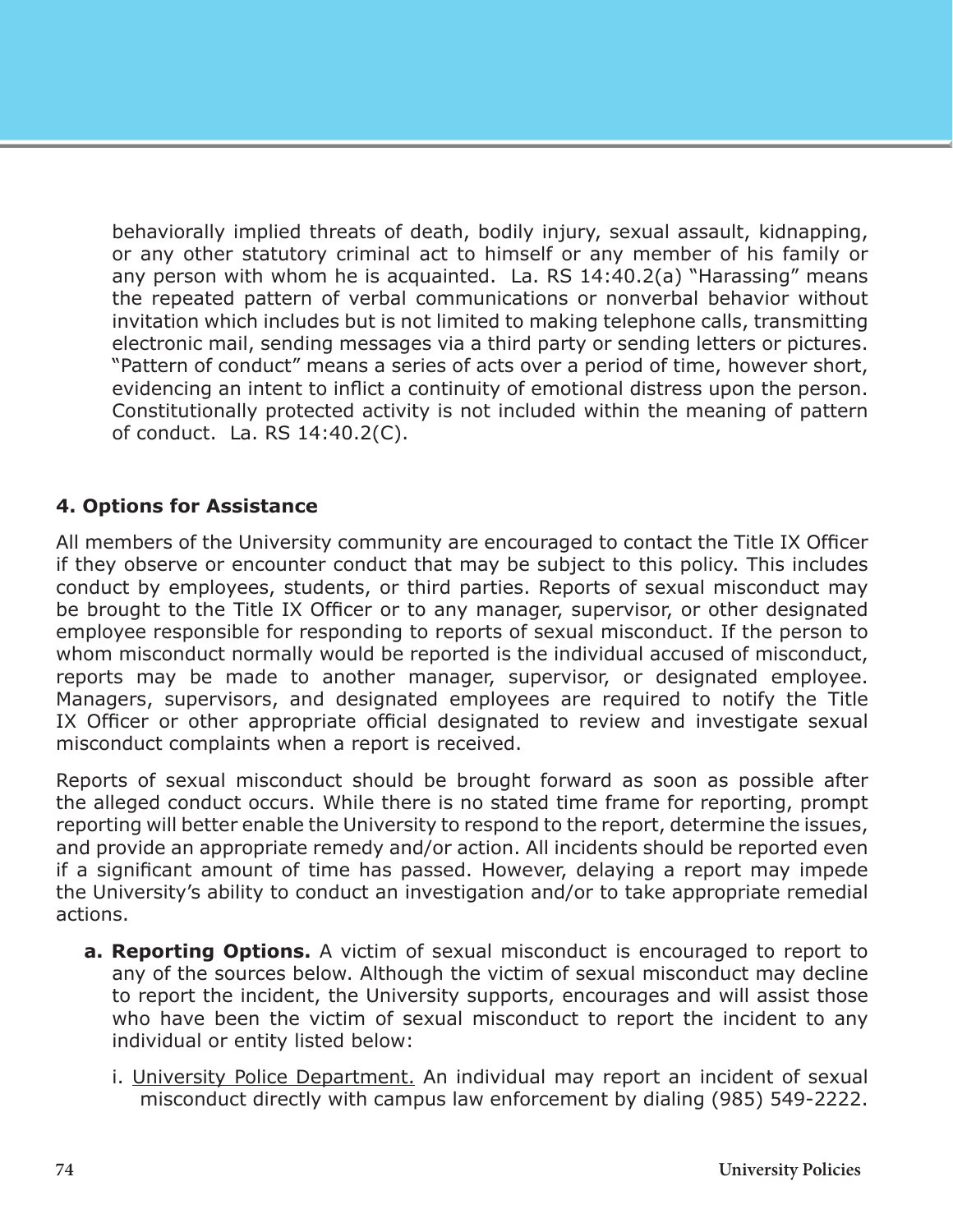Reporting to such officials helps protect others from future victimization; apprehend the alleged assailant; and maintain future options regarding criminal prosecution, University disciplinary action and/or civil action against the alleged wrongdoer. A complainant may request that his or her identity be kept confidential when reporting sexual misconduct to a sworn peace officer. Filing a police report does not obligate the complainant to continue with criminal proceedings or disciplinary action.

- ii. Title IX Officer. Any incident of sexual misconduct can be brought to the attention of the Title IX Officer. Although the University strongly encourages reporting sexual misconduct to the police, a complainant may request administrative action by the Title IX Officer with or without filing a police report. The Title IX Officer may be reached by dialing (985) 549-5888. The Title IX Officer may grant interim accommodations such as changing academic, living, transportation or working situations; and, any interim disciplinary action to protect the safety of the complainant.
- iii. The Office of Student Conduct. When a student is accused of sexual misconduct, regardless of the status of the alleged victim (i.e., another student, a faculty member, etc.), the relevant student disciplinary procedures set forth in the Student Conduct Code (www.southeastern.edu/code) shall constitute the formal investigation. Any student victim of sexual misconduct may request disciplinary action by the Office of Student Conduct with or without filing a police report. A complaint can be filed with the Office of Student Conduct by dialing (985) 549-2213 or reporting at www.southeastern.edu/reportit. The Office of Student Conduct may impose interim actions such as a no contact order or an interim suspension to protect the safety of the victim. The Office of Student Conduct extends additional rights in disciplinary procedures to victims of Sexual Misconduct which can be found at www.southeastern.edu/code.
- iv. Human Resources. A complaint of sexual misconduct may be brought to the Human Resources Department, which will promptly inform the Title IX Officer of the complaint. Human Resources can be contacted by dialing (985) 549- 2001.
- v. Responsible Employee. An individual may report alleged sexual misconduct to a Responsible Employee or any employee serving in an administrative role at the University. Responsible Employees must report the incident to the Title IX Officer. No employee is authorized to investigate or resolve complaints without the involvement of the Title IX Officer. Responsible employees shall include all administrators, unclassified staff, and resident assistants. Employees with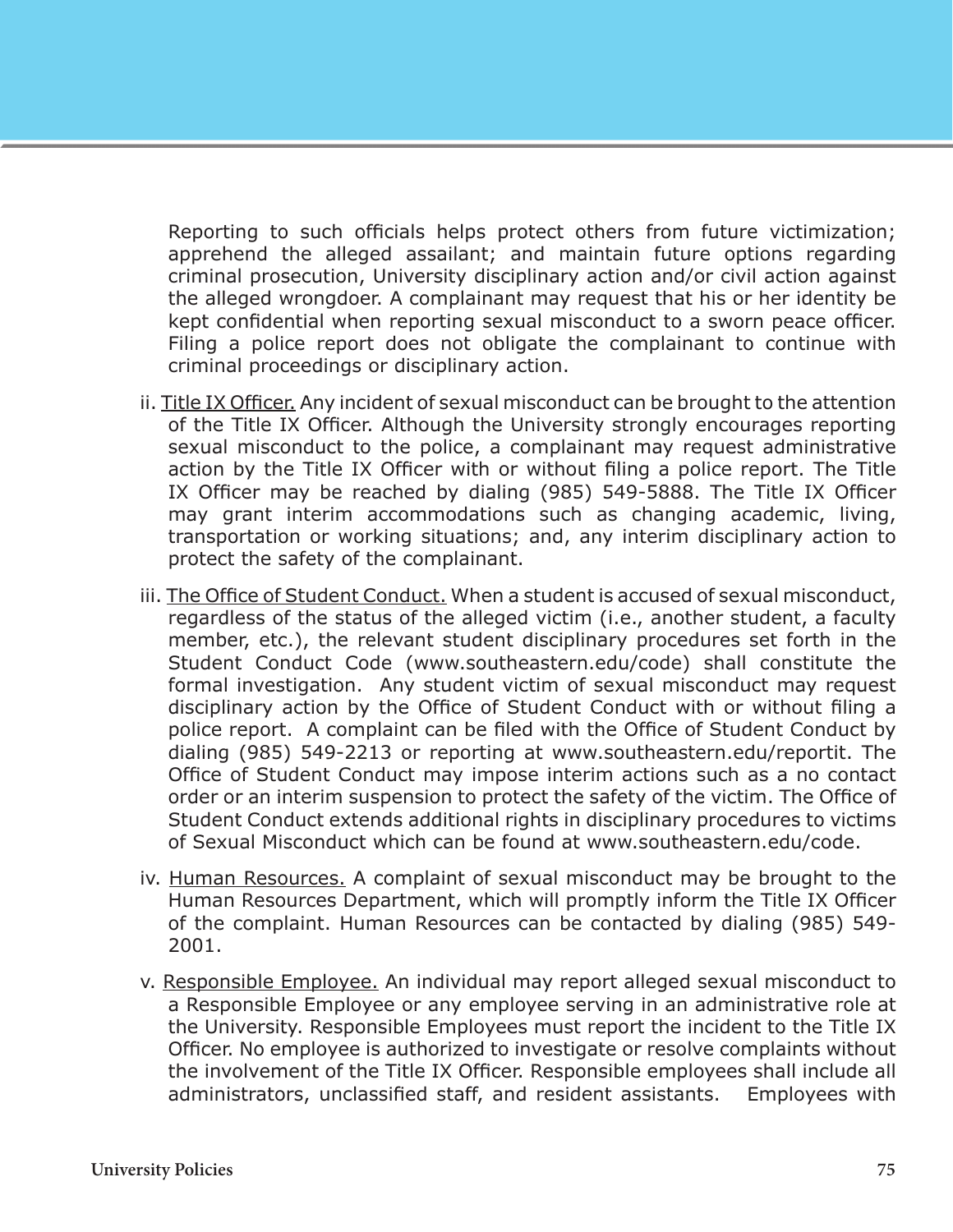confidentiality obligations as described in section 5d below are not included.

- vi. Anonymous Reports. Anonymous reports can be made at http://www. southeastern.edu/admin/police/anonymous reporting/index.html. Individuals who choose to file anonymous reports are advised that it may be very difficult for the University to follow up and/or take action on anonymous reports, where corroborating information is limited. Anonymous reports may be used for Clery Act data collection purposes and shall be forwarded to the Title IX Officer.
- **b. Preservation of Evidence.** Preservation of evidence is critical in instances of sexual misconduct. Prompt reporting may preserve options that delayed reporting does not, including the preservation of physical evidence (which may be necessary to prove sexual misconduct or to obtain a judicial order of protection), the support of crisis counseling, and immediate police response.
- **c. Amnesty from Student Discipline for the Reporting Party.** Assisting students who are reporting sexual misconduct is the University's primary interest. In order to facilitate reporting, the University may choose not to charge students who report sexual misconduct and any material witnesses with Student Code of Conduct violations for behavior that otherwise would be considered violations (for example consuming alcohol underage or consuming illegal drugs).
- **d. Retaliation.** Retaliation against an individual for making a good faith complaint of unlawful discrimination, harassment or other unlawful practice, or for using or participating in the complaint process, is a violation of University policy and is strictly prohibited. More about the University's retaliation policy can be found at http://www.southeastern.edu/resources/policies/assets/retaliation.pdf.

### **5. Confidentiality**

The University will respect the confidentiality of victims of sexual misconduct and the alleged offender(s) as much as possible, consistent with the University's legal obligations. Individuals who wish to report or discuss incidents of sexual misconduct should be aware that employees on campus have different reporting responsibilities and different abilities to maintain confidentiality or privacy, depending on their roles at the University.

**a. Limited Confidentiality of Reports to Employees.** When considering reporting options, complainants should be aware that certain University personnel can maintain strict confidentiality, while others have mandatory reporting and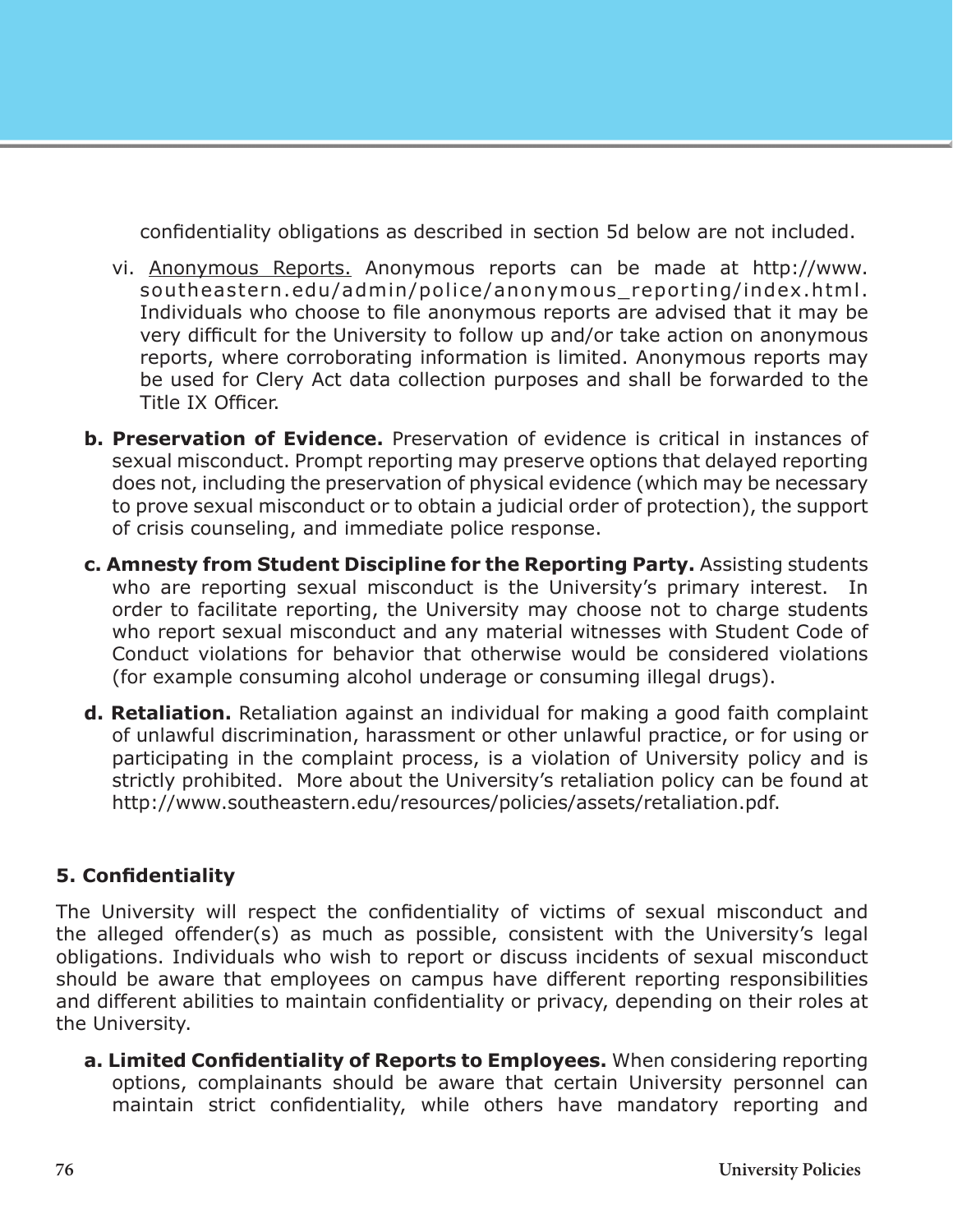response obligations. University personnel who are not confidential reporters and who receive a report of alleged sexual misconduct are required to share the information with appropriate administrative authorities for investigation and follow up. The University will protect a complainant's confidentiality by refusing to disclose his or her information to anyone outside the University to the maximum extent permitted by law. As for confidentiality of information within the University, the University must balance a victim's request for confidentiality with its responsibility to provide a safe and non-discriminatory environment for the University community.

- **b. Confidentiality Requests and Interim Measures/Accommodations.** The University's inability to take disciplinary action against a respondent accused of sexual misconduct because of a complainant's insistence of confidentiality will not restrict the University's ability to provide appropriate measures for the reasonable safety of the University community. The University may also use the information as an anonymous report for data collection purposes under the Clery Act.
- **c. Victim Identity Protected from Open Records.** The identity of those complaining of sexual misconduct will be withheld from those seeking records unless mandated by court order.
- **d. Employees Required to Maintain Confidentiality.** The following individuals are required to maintain confidentiality and shall not report any information about an incident to the Title IX Officer without a complainant's permission. Nonreporters include physical and mental health professionals, including licensed counselors who provide mental health counseling to members of the University community and those who act under the supervision of a health care employee. Those offices are:
	- i. University Counseling Center Location: 912 N. Oak St. Phone: (985) 549-3894 Fax: (985) 549-5007 Email: slucc@selu.edu Website: http://www.southeastern.edu/admin/counseling/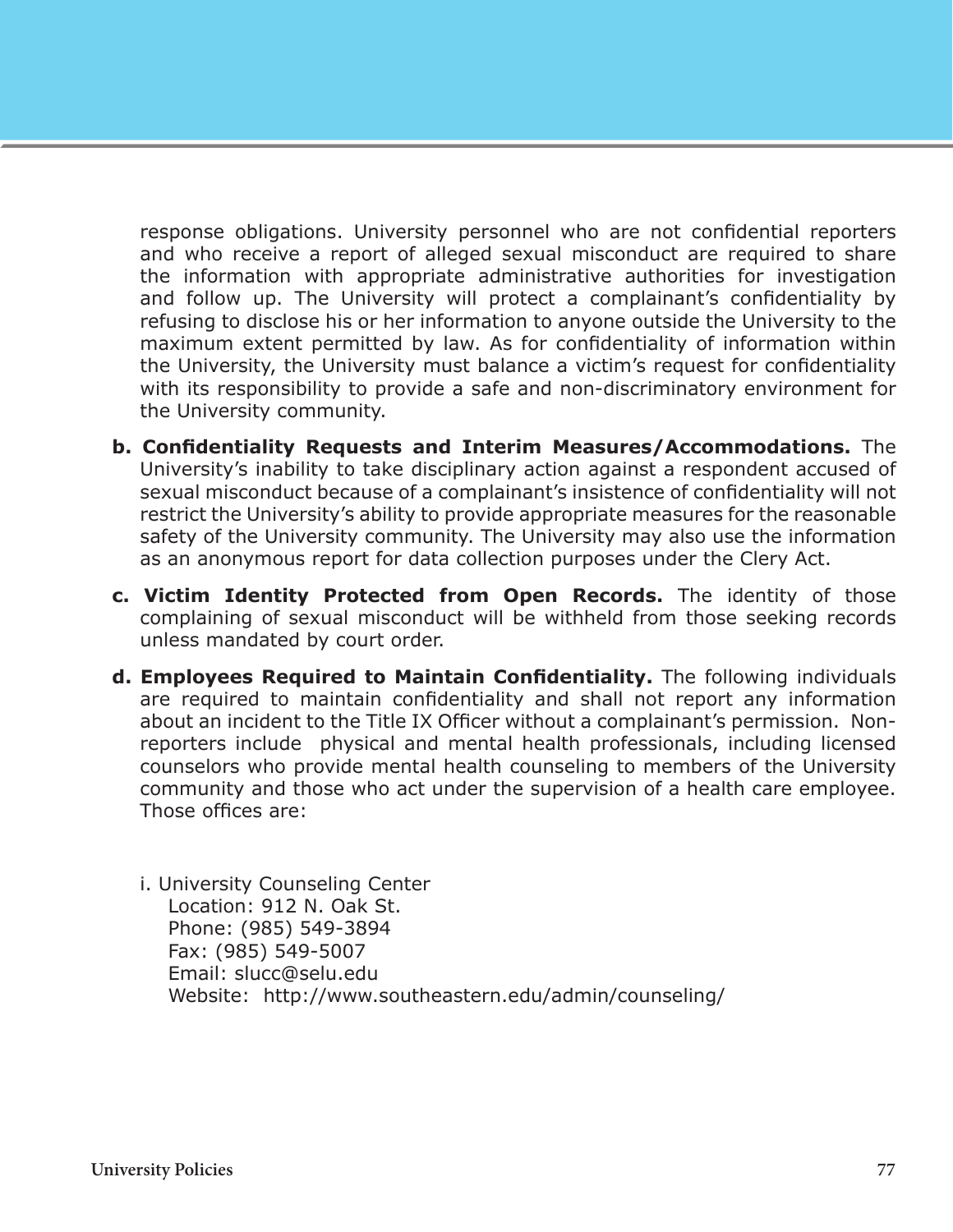ii. Vera W. Thomason Health Center Location: 1200 Infirmary Drive Phone: 985-549-5718 Fax: 985-549-2093 Email: health@selu.edu Website: http://www.southeastern.edu/admin/health\_ctr/

These offices will maintain confidentiality in accordance with the law and their professional rules of conduct. They will assist in a crisis situation and provide information about possible resources, some of which may include law enforcement, medical assistance, psychological counseling, victim advocacy assistance, legal assistance, University disciplinary action, immigration services and criminal prosecution. They will not reveal the complainant's identity to anyone without the complainant's permission except under very limited exceptions (e.g., if an immediate threat to the complainant or others is present, or if the complainant is a minor). Complainant's need not reveal their names if calling these individuals for information.

**e. Employees Who Must Report – Responsible Employees.** A responsible employee who receives a report of sexual misconduct must report to the Title IX Officer all relevant details about the alleged sexual misconduct shared by the complainant. A responsible employee should not share information with law enforcement without the complainant's consent, or unless the complainant has also reported the misconduct to law enforcement.

Before a complainant reveals any information to a responsible employee, the employee should ensure that the victim understands the employee's reporting obligations - and, if the complainant wants to maintain confidentiality, direct the complainant to confidential resources.

If the complainant chooses to tell the responsible employee what happened but also states that she or he wants to maintain confidentiality or does not want the matter investigated, the employee should tell the complainant that the University will consider the request but cannot guarantee that the University will be able to honor it. The responsible employee should explain his/her duty to report the incident to the Title IX Officer and that the report may be used for Clery Act data collection purposes. In reporting the details of the incident to the Title IX Officer, the responsible employee will also inform the Title IX Officer of the complainant's request for confidentiality.

When weighing a complainant's request for confidentiality or that no investigation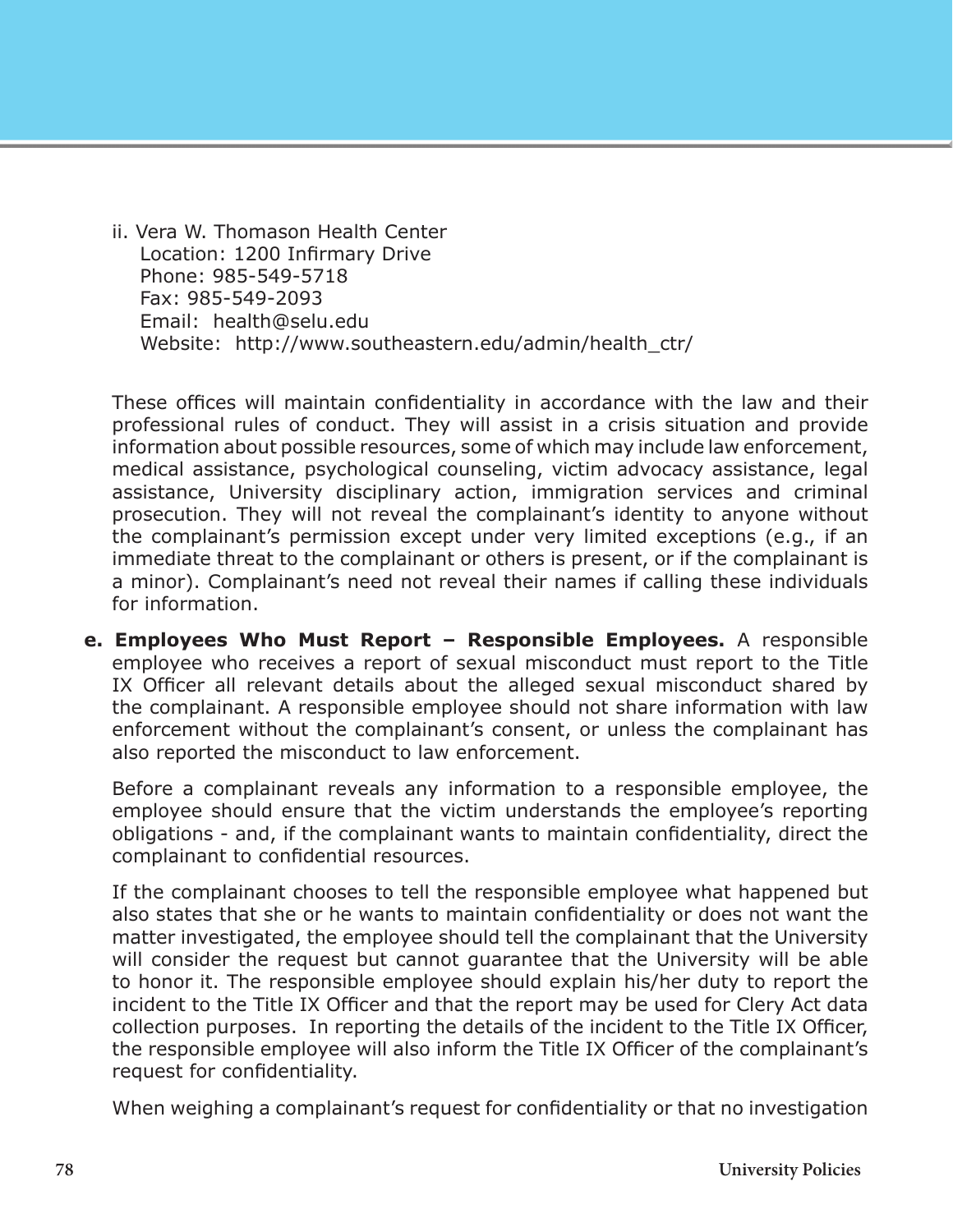or discipline be pursued, the University will consider a range of factors, including

- i. The increased risk that the alleged perpetrator will commit additional acts of sexual misconduct or other violence;
- ii. Whether there have been other sexual misconduct complaints about the same alleged perpetrator;
- iii. Whether the alleged perpetrator has a history of arrests or records from a prior school indicating a history of violence;
- iv. Whether the alleged perpetrator threatened further sexual misconduct or other violence against the complainant or others;
- v. Whether the alleged sexual misconduct was committed by multiple perpetrators;
- vi. Whether the alleged sexual misconduct was perpetrated with a weapon;
- vii. Whether the complainant was a minor at the time of the alleged conduct;
- viii. Whether the University possesses other means to obtain relevant evidence of the alleged sexual misconduct (e.g., security cameras or personnel, physical evidence); or
- ix. Whether the complainant's report reveals a pattern of conduct (e.g., via illicit use of drugs or alcohol) at a given location or by a particular group.
- **f. Breaches of Confidentiality.** Breaches of confidentiality or privacy committed by anyone receiving a report of alleged sexual misconduct or investigating the report of alleged sexual misconduct may be considered a separate violation of this Policy and may result in disciplinary sanctions.

#### **6. Investigation Procedures and Protocols**

Generally, upon receipt of a report of sexual misconduct the Title IX Officer will:

**a. Assignment.** The Title IX Officer will review the complaint and investigate the matter. Alternatively, the Title IX Officer may assign the investigation to a Deputy Coordinator or Investigator and advise the complainant of the name and contact information of the individual assigned. If a student complainant requests a disciplinary review the Title IX Officer may also assign the investigation to the Office of Student Conduct. The procedures and protocols for the Office of Student Conduct can be found at www.southeastern.edu/code.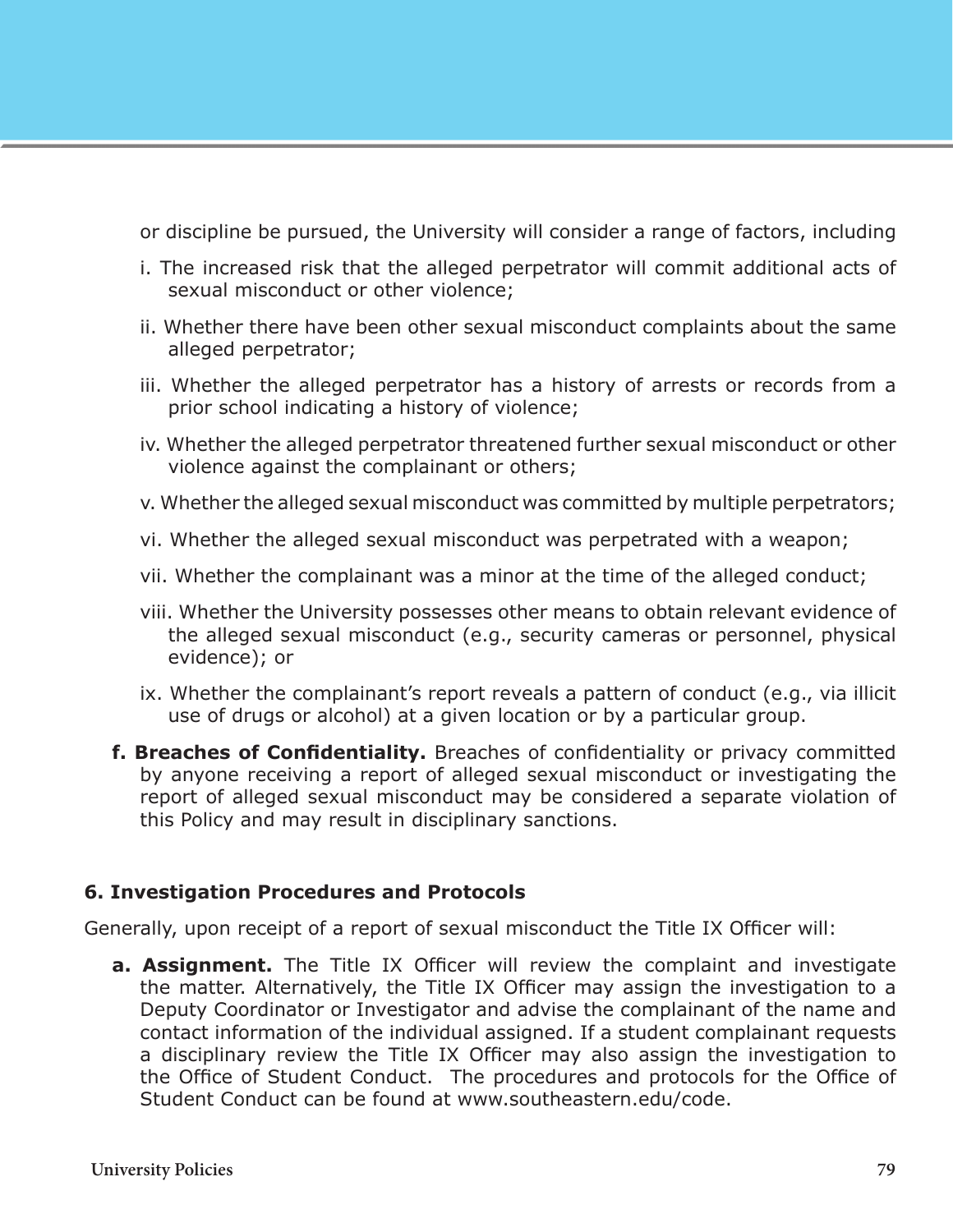- **b. Initial Meeting with Complainant.** As soon as is practicable, the individual investigating the complaint shall contact the complainant and schedule an initial meeting. At the initial meeting the Investigator will:
	- i. Provide a copy of this policy which explains the process and rights of all parties;
	- ii. Request additional information regarding the reported incident;
	- iii. Explain the investigatory process;
	- iv. Explain the options for reporting to law enforcement authorities (whether on campus or local police) and the Office of Student Conduct;
	- v. Discuss confidentiality standards and concerns with the complainant and advise that confidentiality may impact the University's ability to investigate fully;
	- vi. Determine whether the complainant wishes to pursue a resolution (formal or informal) through the University or seeks no resolution;
	- vii. Refer the complainant, as appropriate, to the Counseling Center or other resources which may include law enforcement, medical assistance, psychological counseling, victim advocacy resources, legal resources, University disciplinary action, immigration services, and criminal prosecution; and,
	- viii. Inform the complainant of the role of the confidential advisor and that they have the right to utilize the confidential advisor or any other advisor of their choosing;
	- ix. Discuss with the complainant, as appropriate, possible interim accommodations/ measures including but not limited to campus no-contact orders, reassignment of housing or work assignments, and modification of class schedules.
- **c. Notice of Allegations to Respondent.** At the outset of an investigation, the investigator will provide the respondent prompt notice of the allegations against him or her in writing together with a copy of/link to this Policy. A written notice of allegations will be provided to the complainant concurrently with respondent.
- **d. Equitable Treatment.** The investigator will remain neutral throughout the investigation and provide both the complainant and respondent opportunities to respond in person and in writing, to submit relevant documents, and to produce relevant witnesses. Both parties shall also be afforded simultaneous notices, an opportunity to have a representative or advisor present at all meetings, and the ability to inspect any information that will be used after the investigation during informal and formal disciplinary meetings. At no time will either party be offered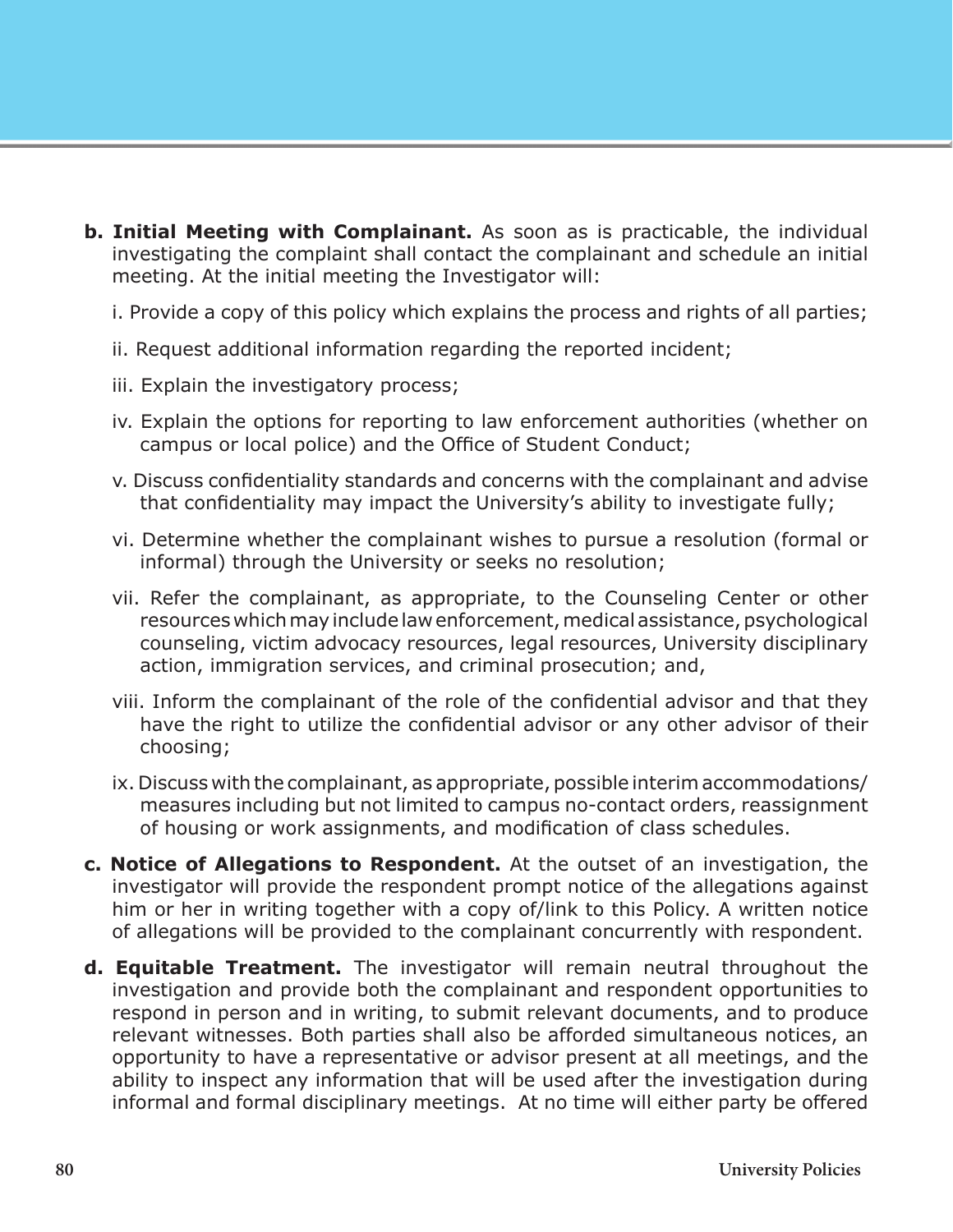mediation as an option to resolve a sexual misconduct case.

**e. Report of Investigation.** The investigator will complete a written investigative report that includes summaries of interviews conducted; photographs, if any; documents and materials received; descriptions of relevant evidence; summaries of relevant electronic records; and a detailed report of the events related to the incident. When the investigator is not the Title IX Officer the investigative report will be submitted to the Title IX Officer for review and finding. The Title IX Officer will review the report of investigation under the "preponderance of the evidence" and make a finding as to whether it is more likely than not that respondent violated the Sexual Misconduct Policy, and which specific sections of the Policy were violated.

If the investigation was coordinated by the Office of Student Conduct a formal hearing will be coordinated as outlined at www.southeastern.edu/code.

- **f. Sanctions.** If the Respondent is found responsible for sexual misconduct, the University will initiate a sanctioning process designed to eliminate the misconduct, prevent its recurrence, and remedy its effects, while supporting the University's educational mission and Title IX obligations. Sanctions or interventions may also serve to promote safety or deter students from similar future behavior. Some behavior is so harmful to the University community or so detrimental to the educational process that it may require more serious sanctions or interventions, such as removal from University housing, removal from specific courses or activities, suspension or expulsion from the University, or employment termination. Sanctions or interventions may include, but are not limited to, one or more of the following:
	- **i. Formal Reprimand:** A formal notice that the respondent has violated University policy and that future violations may be dealt with more severely.
	- **ii. Disciplinary Probation:** A designated period of time during which the respondent is not in good standing with the University. The terms of probation may involve restrictions of student privileges and/or set specific behavioral expectations.
	- **iii. Restitution:** Reasonable and limited compensation for loss, damage, or injury to the appropriate party in the form of money or material replacement.
	- **iv. Restriction from Employment at the University:** Prohibition of, termination from, or limitation on University employment.
	- **v. Class/Workshop/Training/Program Attendance:** Enrollment in and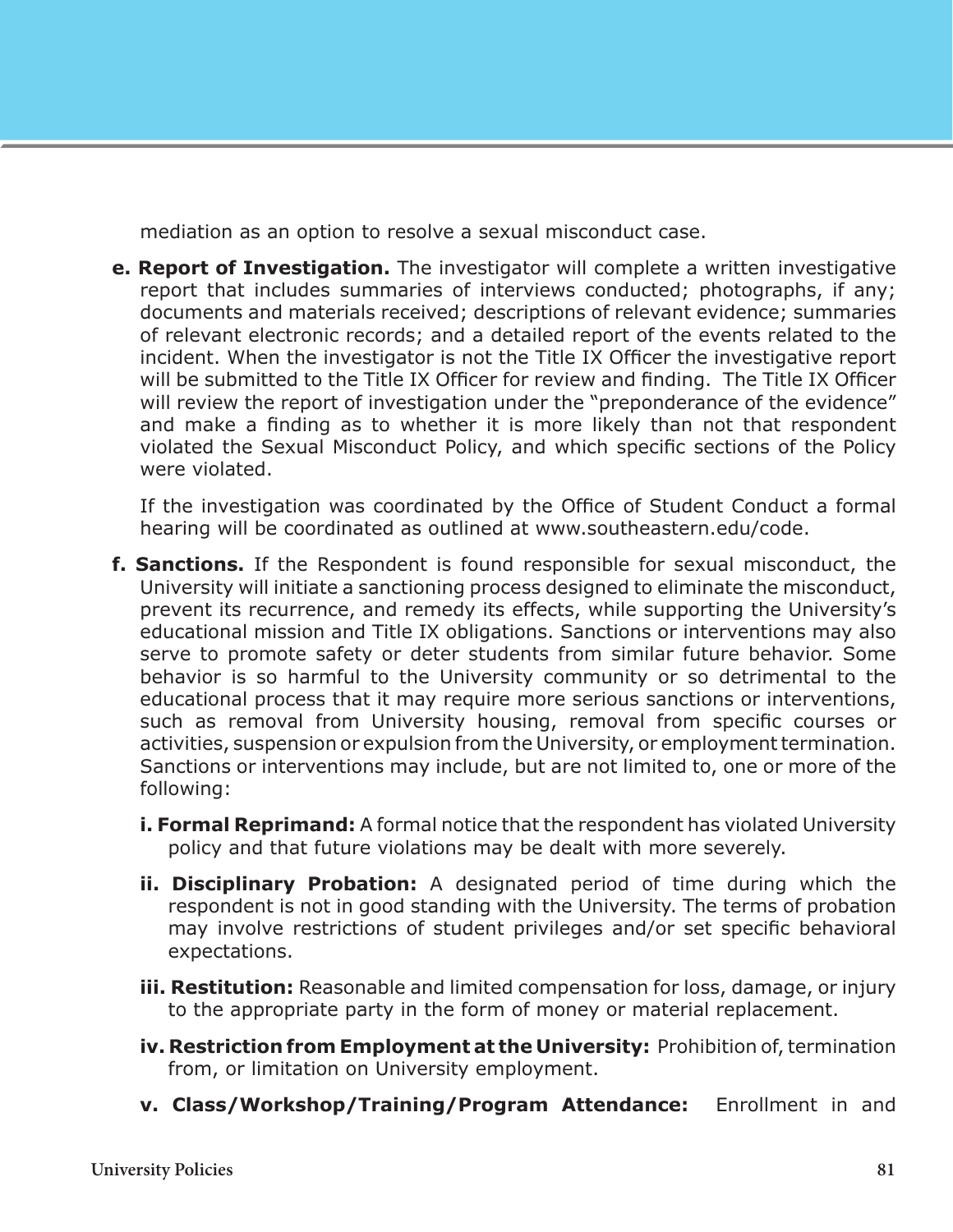completion of a class, workshop, training, or program that could help the respondent or the University community.

- **vi. University Housing Transfer or Removal:** Placement in another room or housing unit or removal from University housing. Housing transfers or removals may be temporary or permanent depending on the circumstances.
- **vii. Professional Assessment:** Completion of a professional assessment that could help the respondent or the University ascertain the respondent's ongoing supervision or support needs to successfully participate in the University community.
- **viii. Removal from Specific Courses or Activities:** Suspension or transfer from courses or activities at the University for a specified period of time.
- **ix. No Contact:** Restriction from entering specific University areas and/or from all forms of contact with certain persons.
- **x. Suspension:** Separation from the University for a specified period of time or until certain conditions are met.
- **xi. Expulsion:** Permanent separation from the University.
- **g. Appeals.** Either party may appeal the outcome of the matter except where a respondent has accepted an agreement under the sanctioning process outlined above. A review of the matter will be efficient and narrowly tailored. In student on student matters adjudicated by the Office of Student Conduct a party may appeal a Student Conduct Hearing Board's decision based on the appeals procedures outlined in the Student Code of Conduct which can be found at www.southeastern. edu/code. For those cases adjudicated by the Title IX Officer or his/her designee, a party may seek review only on the following grounds:
	- i. A material deviation from the procedures affected the outcome of the case; and/or
	- ii. There is new and relevant information that was unavailable, with reasonable diligence and effort, at the time of the investigation that could reasonably affect the investigation findings; and/or
	- iii. The sanctions/interventions are inappropriate or disproportionate to the determined violation(s)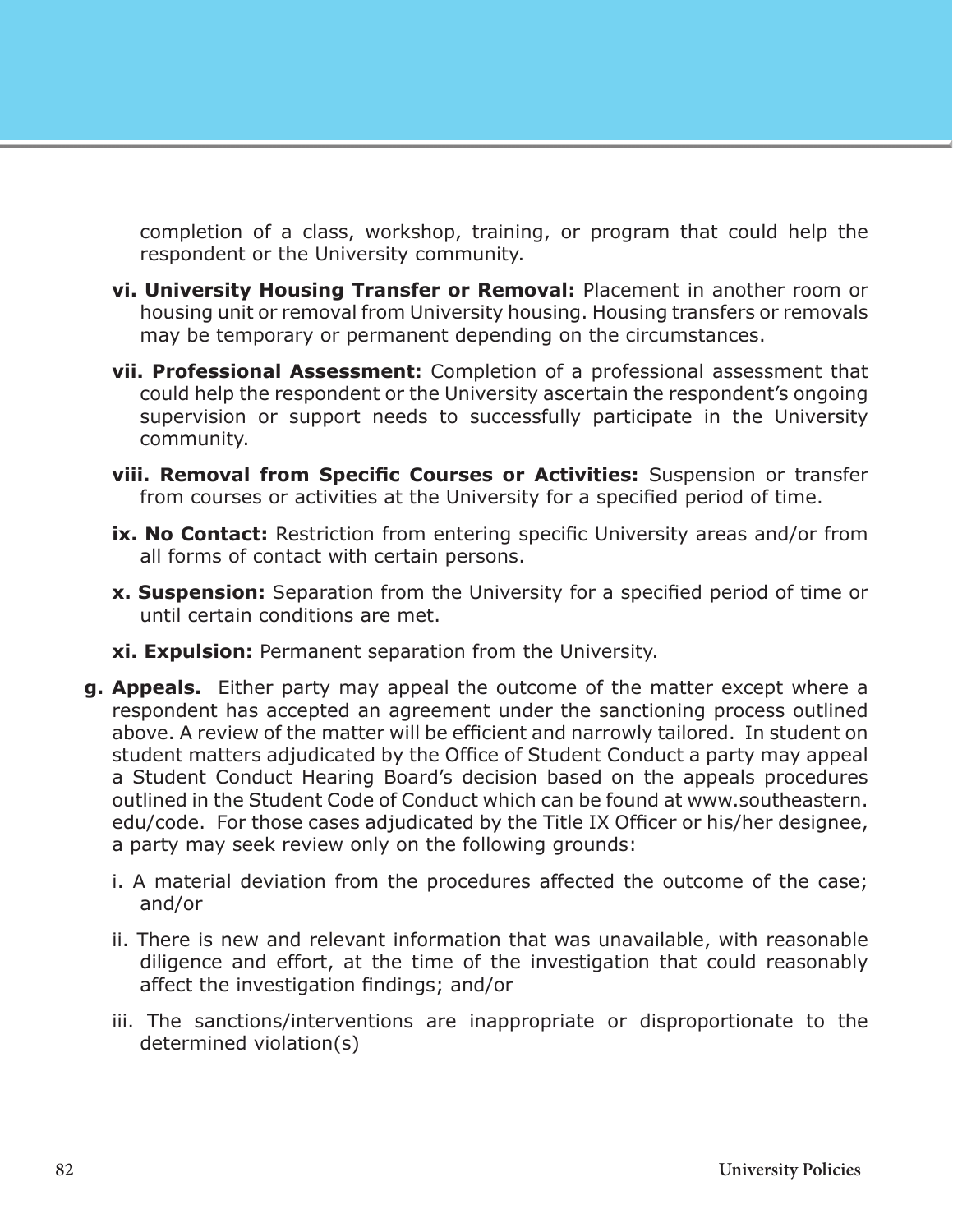To request a review from a case adjudicated by the Title IX Officer or his/her designee, a party must submit a written appeal to the University President within ten (10) calendar days of the date of the notification of the decision. The University President or his/her designee will assign an Appeals Board to review the appeal. The University President may deem a late submission reasonable under certain extraordinary and extenuating circumstances.

The Appeals Board will strive to complete review of an appeal within fifteen (15) days of its receipt. In a closed session, the Appeals Board will review the matter based on the issues identified in the request for appeal. The Appeals Board may conclude that there are no relevant issues of concern and therefore recommend that the University President affirm the final decision and any sanctions/ interventions. If the Appeals Board identifies issues of concern, the Board will provide the University President with one of the following recommended actions and any additional instructions or recommendations it deems appropriate under the circumstances:

- i. If there was a material deviation from procedure, remand the matter to the Title IX Officer and/or a new investigator with corrective instructions from the Appeals Board.
- ii. If new information appears relevant, refer the matter to the Title IX Officer and/ or the original investigator if available, to determine whether any modifications may need to be made to the original investigative report.
- iii. If the new evidence clearly does not support the finding(s) and provides firm and definite support for modification, the matter will be submitted to the University President or designee to review, in consultation with the Title IX Officer, and make any necessary modifications to the report.
- iv. If the sanctions are clearly inappropriate or disproportionate, alter the sanctions or interventions accordingly.

After necessary consideration and consultation with others, as appropriate, including the Title IX Officer, the University President or the designee may accept or modify the recommendations made by the Appeals Board. The University President's final and unreviewable decision will be made available to the participating parties, in writing, simultaneously.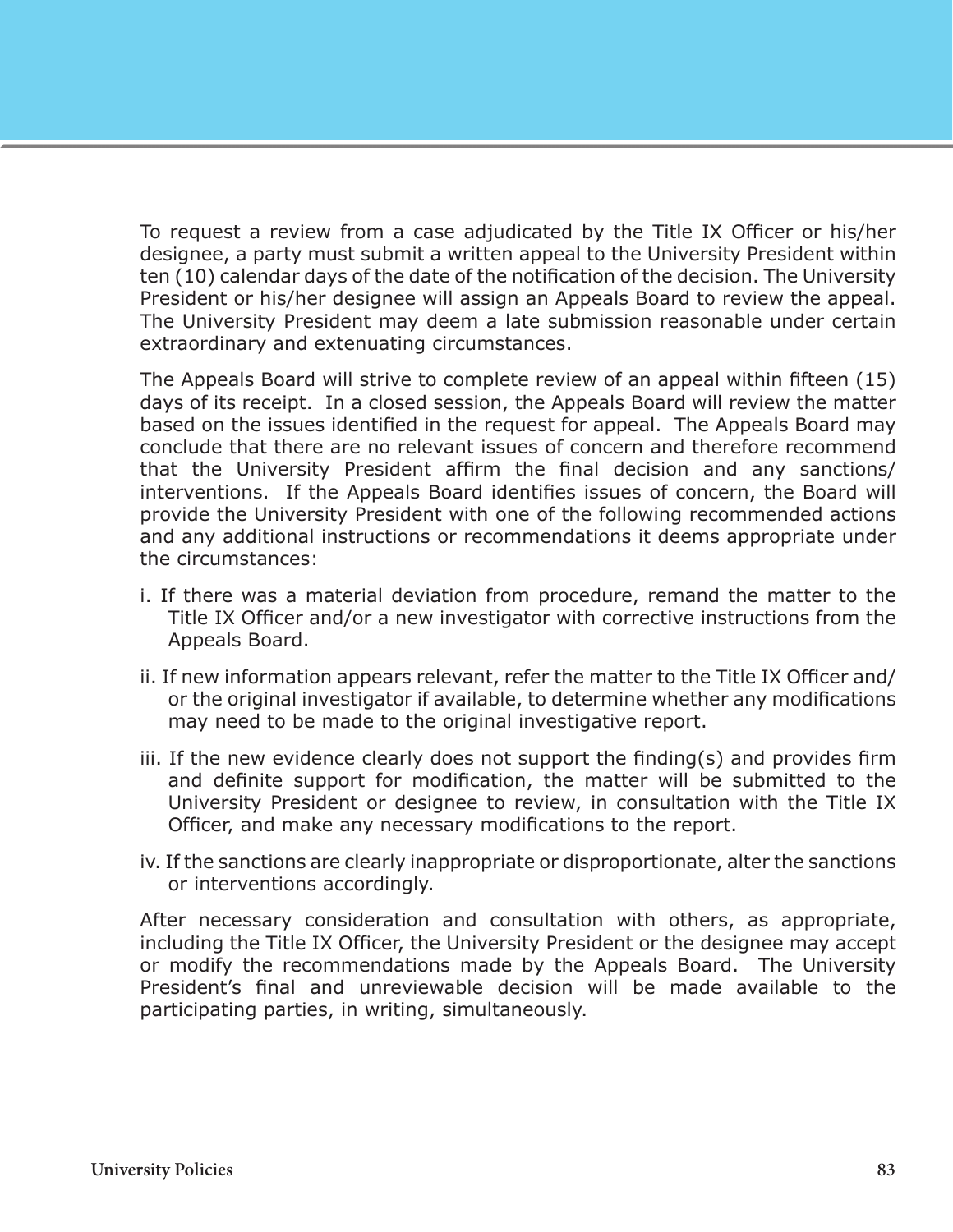### **Registration of Activities Policy Guidelines**

To ensure that the registration of your activity goes as smoothly as possible, please read the information listed below and take all the proper steps before using the following links: **[www.southeastern.edu/admin/stu\\_dev/reg\\_activities/index.](https://www.southeastern.edu/admin/stu_dev/reg_activities/index.php) [php](https://www.southeastern.edu/admin/stu_dev/reg_activities/index.php)** activities and **[www.selu.edu/admin/stu\\_dev/services](www.selu.edu/admin/stu_dev/services)**

- 1. Use of this link in no way guarantees the requester that the facility and/or services will be available.
- 2. The following activities and events must use the Registration of Activity Form before approval will be granted by the various departments affected:
	- A. Any event where alcohol will be present.
	- B. Any event sponsored by a student organization.
	- C. Any event where departments will utilize other facilities not in their jurisdiction.
	- D. Any event where services are provided by one or more of the following:
		- 1. University Police. (This will be determined by the Assistant Vice President for Student Affairs in conjunction with the Chief of University Police. Contract must be signed 10 days before the event.)
		- 2. Campus Dining.
		- 3. Physical Plant.

\* A service request must be turned into the Physical Plant Department two weeks prior to the event. Any organization making a request must have the signature of their faculty advisor.

- 4. Any other required service.
- E. Any event sponsored by an off-campus group/individual(s).
- F. Any continuing education class.
- G. Any event where admission is charged.
- 3. Requesters are strongly encouraged to check with the proper Building Head prior to completing the Registration of Activity Form to ensure availability. Click here for a list of facilities and the individual(s) to contact for use of that facility. Holding an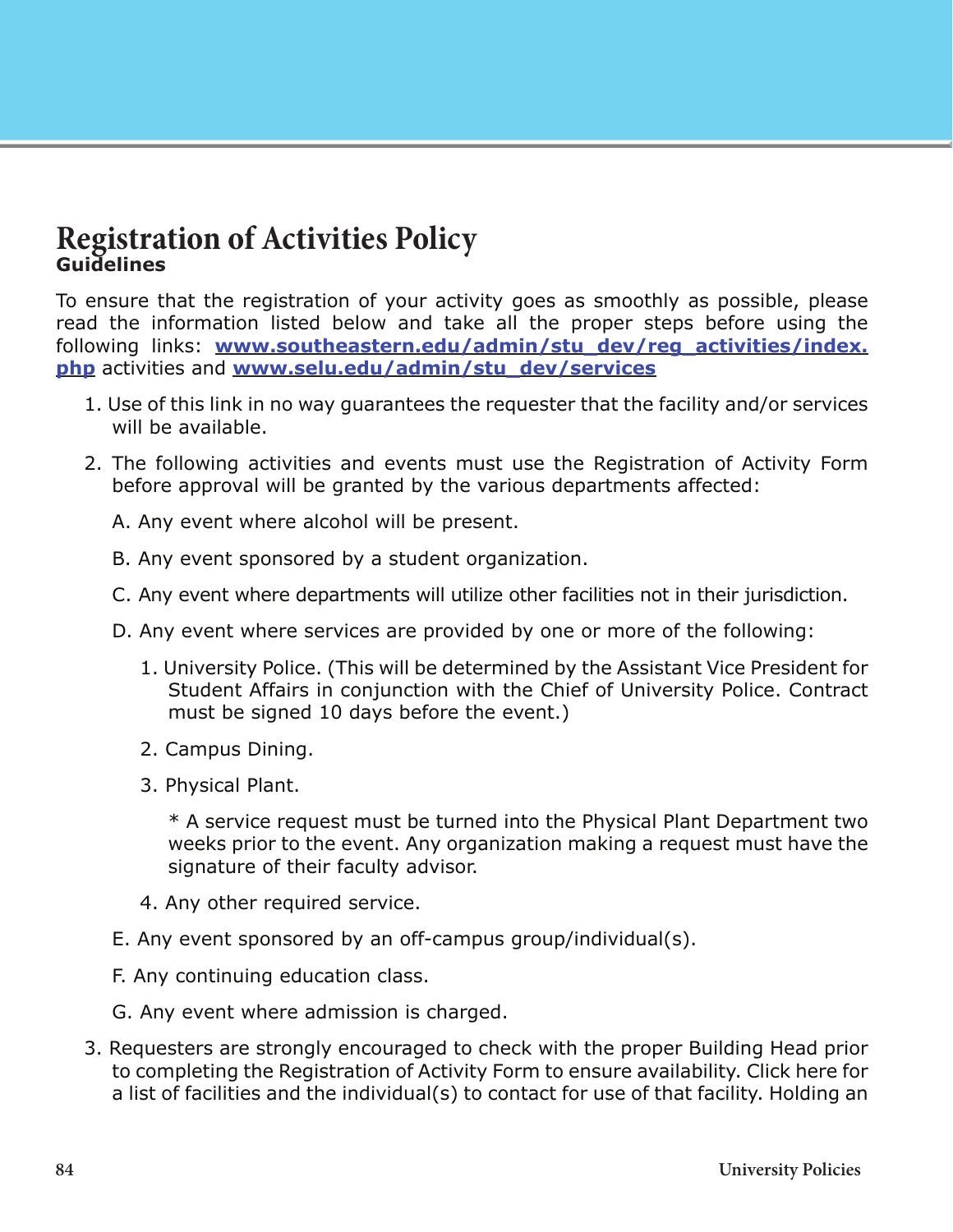event that has not been approved through this channel is a violation of University policy and may result in disciplinary sanctions for the organization or individuals involved.

- 4. Please be reminded that the maximum number of people allowed at an event is determined by the Fire Marshal and will be monitored by the University Police Department. Once that number has been reached, no other individuals will be allowed admittance.
- 5. Any request for additional services from any university department needs to be handled in person with the department providing the services. Use of the Registration of Activity Form in no way sets up or guarantees the services requested.
- 6. All off-campus groups/individual(s) must contact Continuing Education at (985) 549-2301 to use university facilities.
- 7. All requests are approved in accordance with University regulations regarding use of facilities and are subject to cancellation if conditions make it necessary.
- 8. Faculty advisors, sponsoring departments, and/or requesting groups are responsible for their group's activities and conduct during the event and may be required to pay for damages.
- 9. For approval, this form must be completed and submitted to the Assistant Vice President for Student Affairs (psdv5403@selu.edu) by NOON ON THE MONDAY OF THE WEEK PRECEDING THE EVENT unless other departments or facilities' policies come into play such as, but not limited to, alcohol events, off campus groups, etc. Requesters are urged to contact the facility head early to avoid any problems stemming from university policies. Organizers must present a copy of the approved event e-mail to University Police if requested.
- 10. Cancellations are to be made no later than forty-eight (48) hours in advance of the event. Failure to notify all concerned parties may result in loss of scheduling privileges and liability for charges for service or personnel.
- 11. Student organizations may not advertise an event until approval has been granted by the Assistant Vice President for Student Affairs.
- 12. Disapproval of facilities usage will be immediately reported to the requesting party.
- 13. Disapprovals may be appealed in writing to the Building Head's immediate supervisor.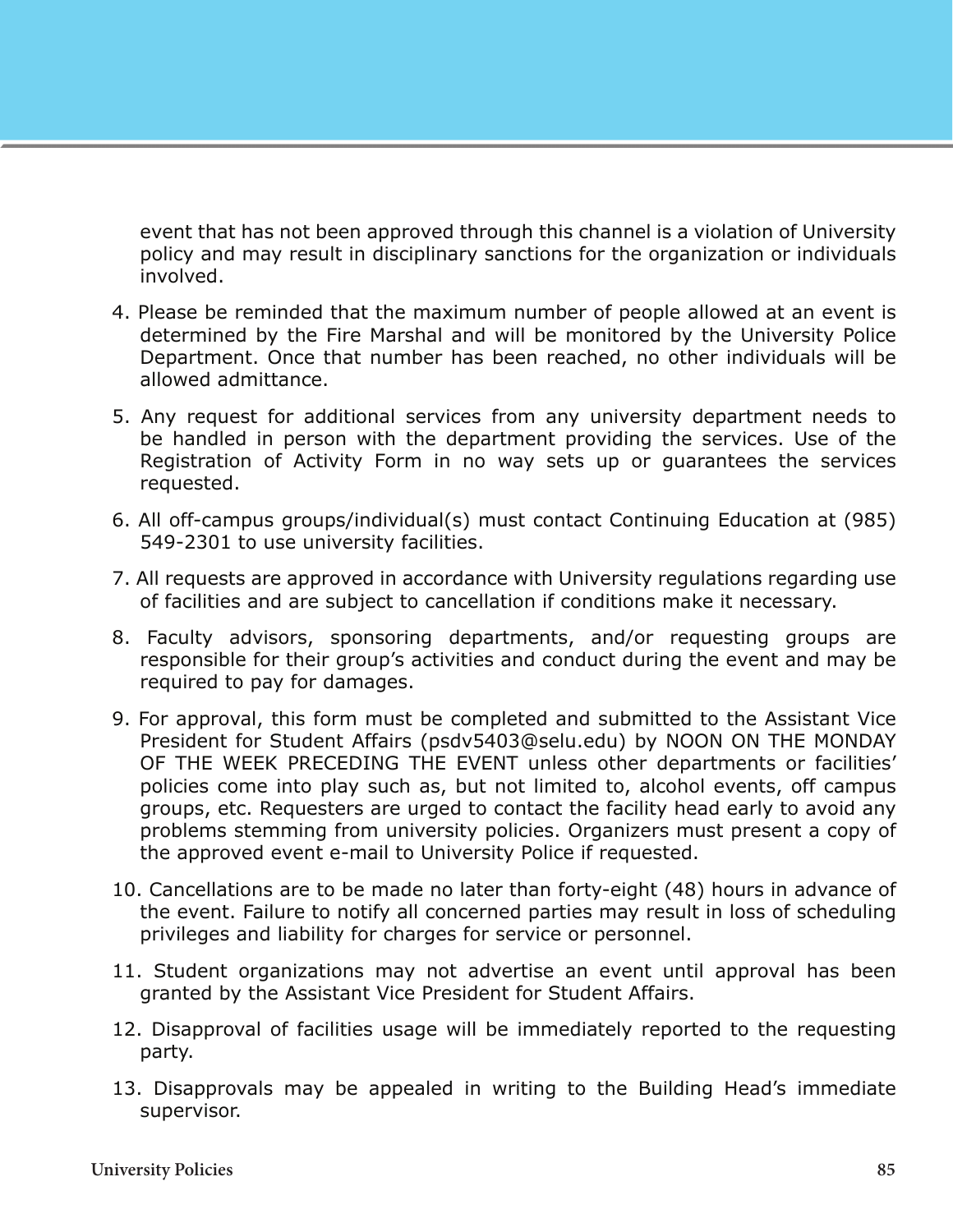- 14. All parties will be notified by e-mail when the event has been approved. An event is not approved until the organization or individuals requesting the space have been notified by e-mail that the event has been approved.
- 15. Requester must check the box below stating that he/she has read and understands the guidelines listed above before they will be allowed to use the Registration of Activity Form.
- 16. The policies for use of Southeastern Louisiana University facilities by third party groups/organizations can be found https://www.southeastern.edu/admin/conf\_ services/facility\_usage/policies\_for\_facility\_use\_updated\_11\_11\_12.pdf.
- 17. Any comments, questions, or concerns should be addressed to the Assistant Vice President of Student Affairs Office, 985-549-3792, jmchodgkins@selu.edu.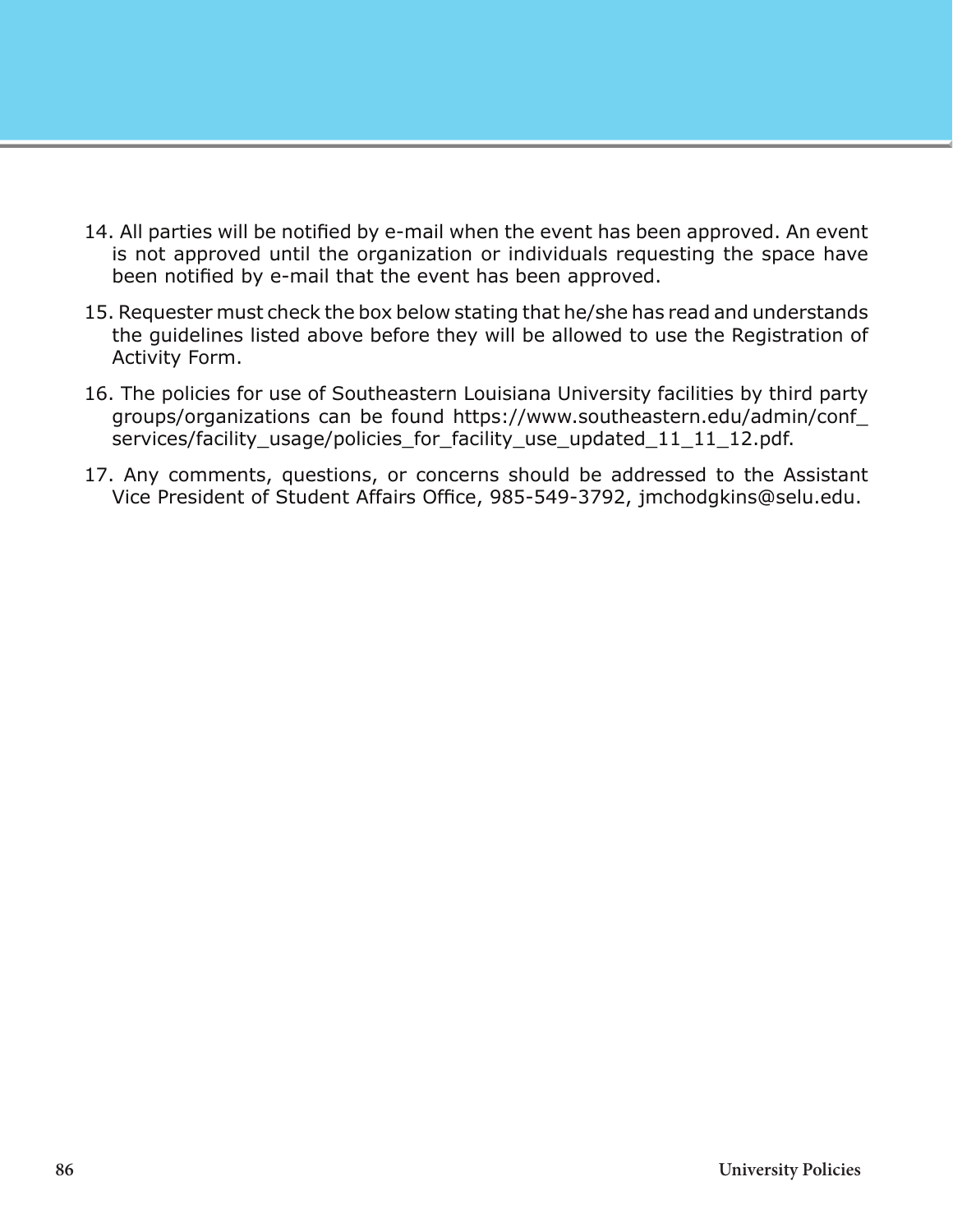### **University Policy On Public Speech, Assembly and Demonstrations**

Southeastern Louisiana University recognizes that freedom of speech and assembly are basic and essential to both intellectual and social development. These freedoms, guaranteed by the First and Fourteenth Amendments to the United States Constitution, shall be enjoyed by the university community at Southeastern. Free discussion of ideas of either controversial or non-controversial nature shall not be curtailed. These freedoms, however, are not absolute. Colleges and universities have well-established rights to regulate time, place, and manner so that activities do not intrude upon or interfere with the academic programs and administrative processes of the University. The University may designate one or more areas on campus where individuals may assemble and engage in speech activities. All speech and assembly activities must be conducted in accordance with university regulations.

#### TIME:

In accordance with US Federal Court decisions, the University has the right to regulate the time of speech or assembly activities. A two (2) hour time period will be provided to individual(s) and/or organizations for these purposes at Southeastern. Speech/ assembly activities will be limited to one two (2) hour time limit per seven (7) day period, commencing the Monday of each week.

#### PLACE:

The University has designated the following sites for public discussion and/or peaceful public assembly or demonstration:

- (1) the steps in front of the Student Union Annex and the grassy area immediately in front of the steps and bounded by the sidewalk;
- (2) the grassy area in front of the Claude B. Pennington, Jr. Student Activity Center;
- (3) Presidential Plaza area north of the Student Union,

as areas where public speech and assemblies may be conducted by students without prior administrative approval.

Individual(s) or organizations wishing to use such areas will be required to register the public speech or assembly a minimum of seven (7) days in advance through the office of Assistant Vice President for Student Affairs. Public assembly, discussion or demonstration shall not disturb or interfere with any program, event, or activity approved prior to the public assembly, discussion or demonstration; shall not unreasonably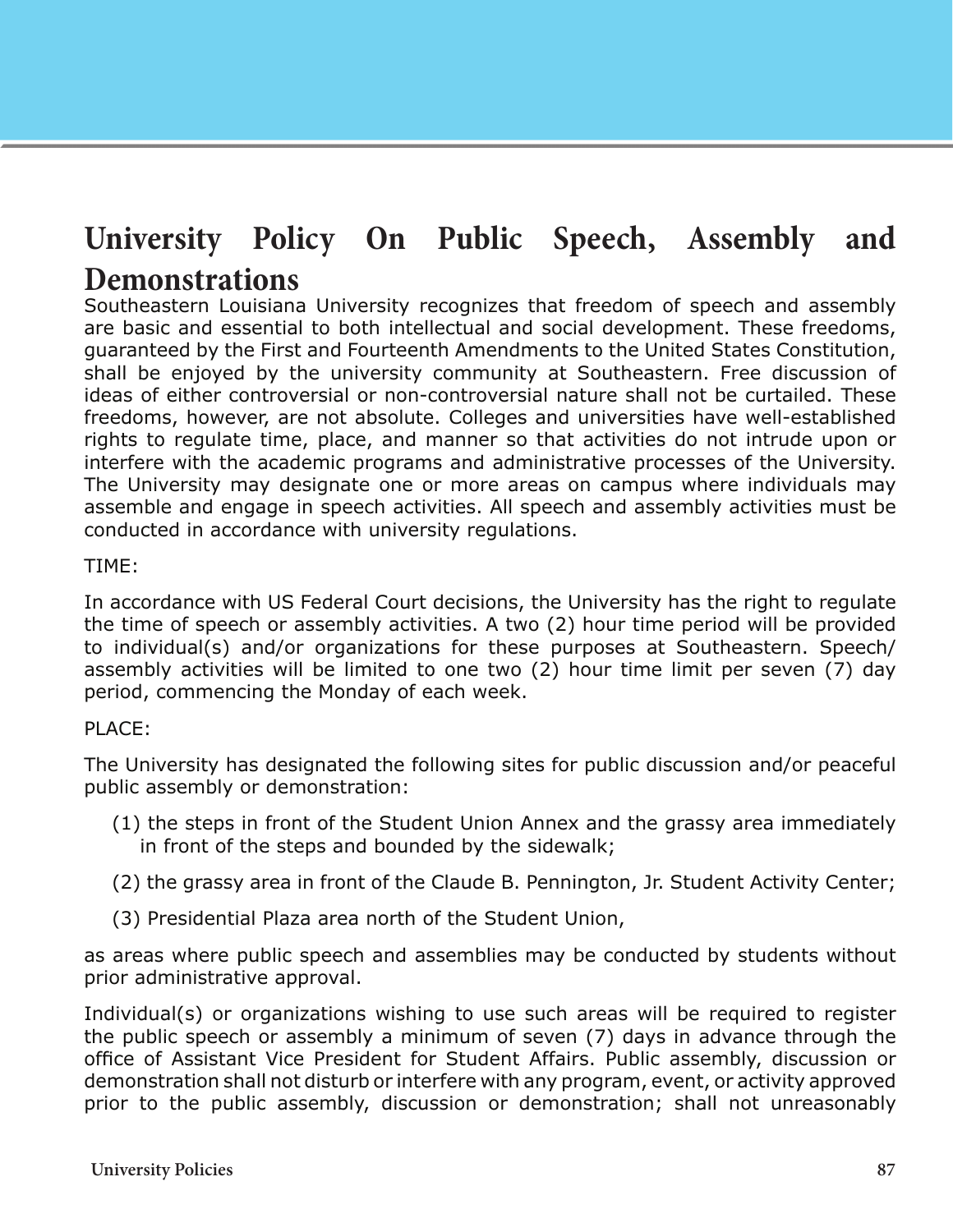disturb or interfere with normal operations and activities of the university; and will not be scheduled during other major events already scheduled on campus. Use of the area shall not include activities which could constitute non-permissible solicitation or which would be an infraction of the university sign policy in regards to indiscriminately handing out materials to passers-by.

#### MANNER:

- 1. Any individual(s) or organization may publicly assemble or demonstrate in a peaceful manner after attaining the permission of the Assistant Vice President for Student Affairs or his or her designee.
- 2. An application to assemble publicly or demonstrate must be made seven (7) days in advance on a form provided by the Assistant Vice President for Student Affairs and shall contain:
	- (a) the applicant's name, address, phone number, social security number and date of birth;
	- (b) the proposed location, date and time for the assembly or demonstration;
	- (c) the anticipated number of participants; including a list of authorized representatives of the organization who will be present along with their addresses, phone numbers, dates of birth, social security number and their purpose for being there, i.e. speaking, helping with set-up, etc. (ID cards will be provided to these individuals);
	- (d) the purpose of the assembly or demonstration;
	- (e) the signature of the applicant or, if an organization, its authorized representative.
- 3. The Assistant Vice President for Student Affairs shall approve an application properly made under section 2 unless there are reasonable grounds to believe that:
	- (a) the applicant is under a disciplinary penalty prohibiting publicly assembling or demonstrating;
	- (b) the proposed location is unavailable or inappropriate at the time requested;
	- (c) the proposed date and time are unreasonable;
	- (d) the assembly or demonstration would unreasonably obstruct pedestrian or vehicular traffic;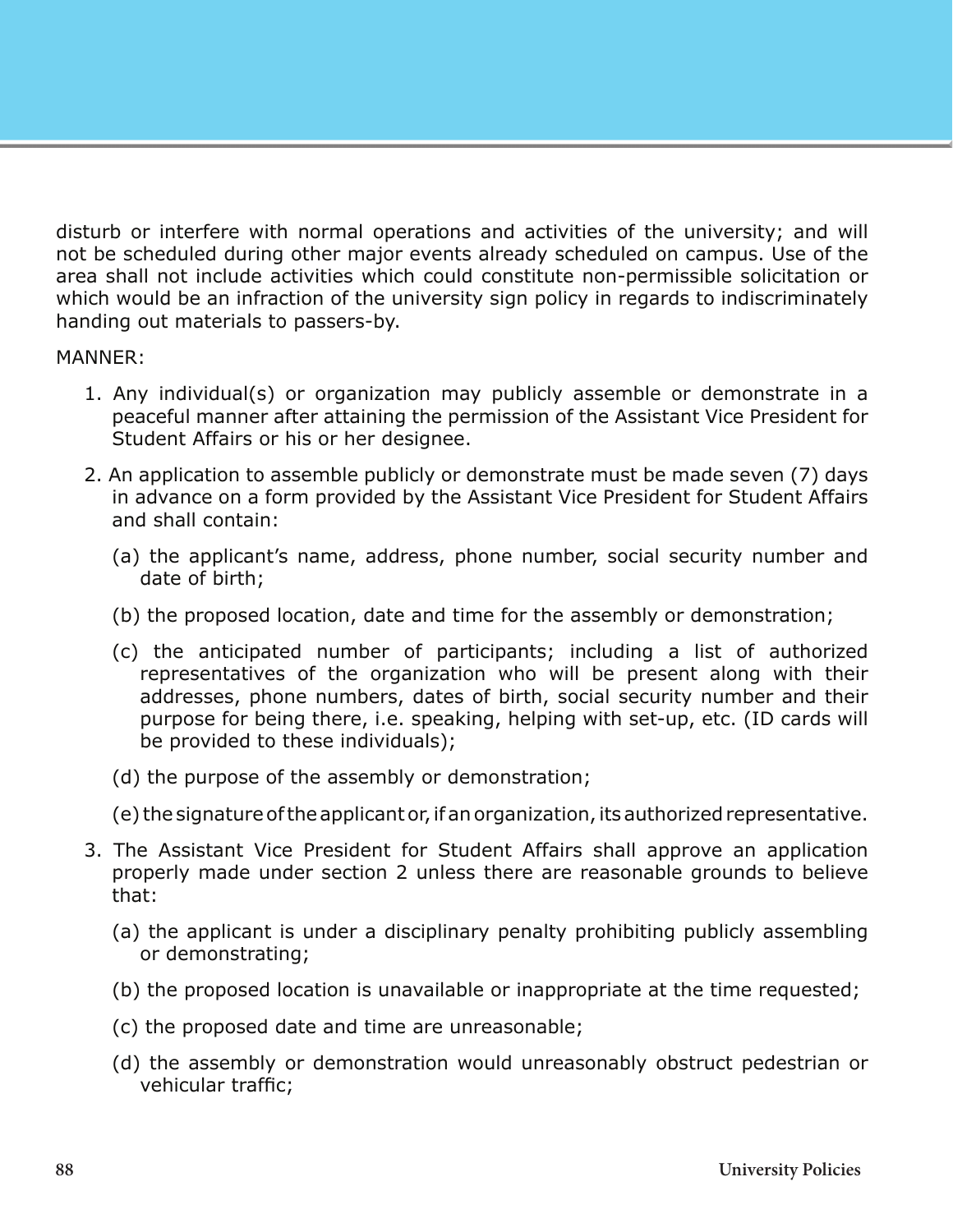- (e) the speech will constitute a clear and present danger to the institution's orderly operation, to students, faculty or staff, or property, through advocacy of immediate action.
- 4. The manner approved for the public assembly or demonstration will include but is not limited to the following conditions.
	- (a) Individual(s) or organizations will be restricted to the place described in the registration and are not allowed to leave that area to conduct their assembly.
	- (b) No harmful acts, destruction or defacement of property, or physical assaults of persons will be allowed. This includes threats and/or intimidation aimed at particular individuals and creating in them a realistic fear for their personal safety or the security of their property.
	- (c) No use of amplification devices is allowed.
	- (d) The speech may not be projected onto private areas, such as resident hall rooms or classrooms and thereby creating captive audiences who cannot guard their privacy by avoiding the speech.

#### SANCTIONS:

Individuals and/or organizations who fail to follow these policies and procedures may be subject to penalties, which may include banishment from campus, payment of damages, fines, etc. Violators will be referred to The Office of Student Conduct for adjudication.

NON-ENDORSEMENT/NON-GUARANTEE:

All views expressed by any individual or organization are those of the speaker and not, necessarily, of Southeastern Louisiana University. References made to any products and/or services are not guaranteed by the University.

#### VIDEO/AUDIO TAPING:

Southeastern reserves the right to video and/or audio tape any public speech, assembly, or demonstration held on its campus or at any of its satellite sites.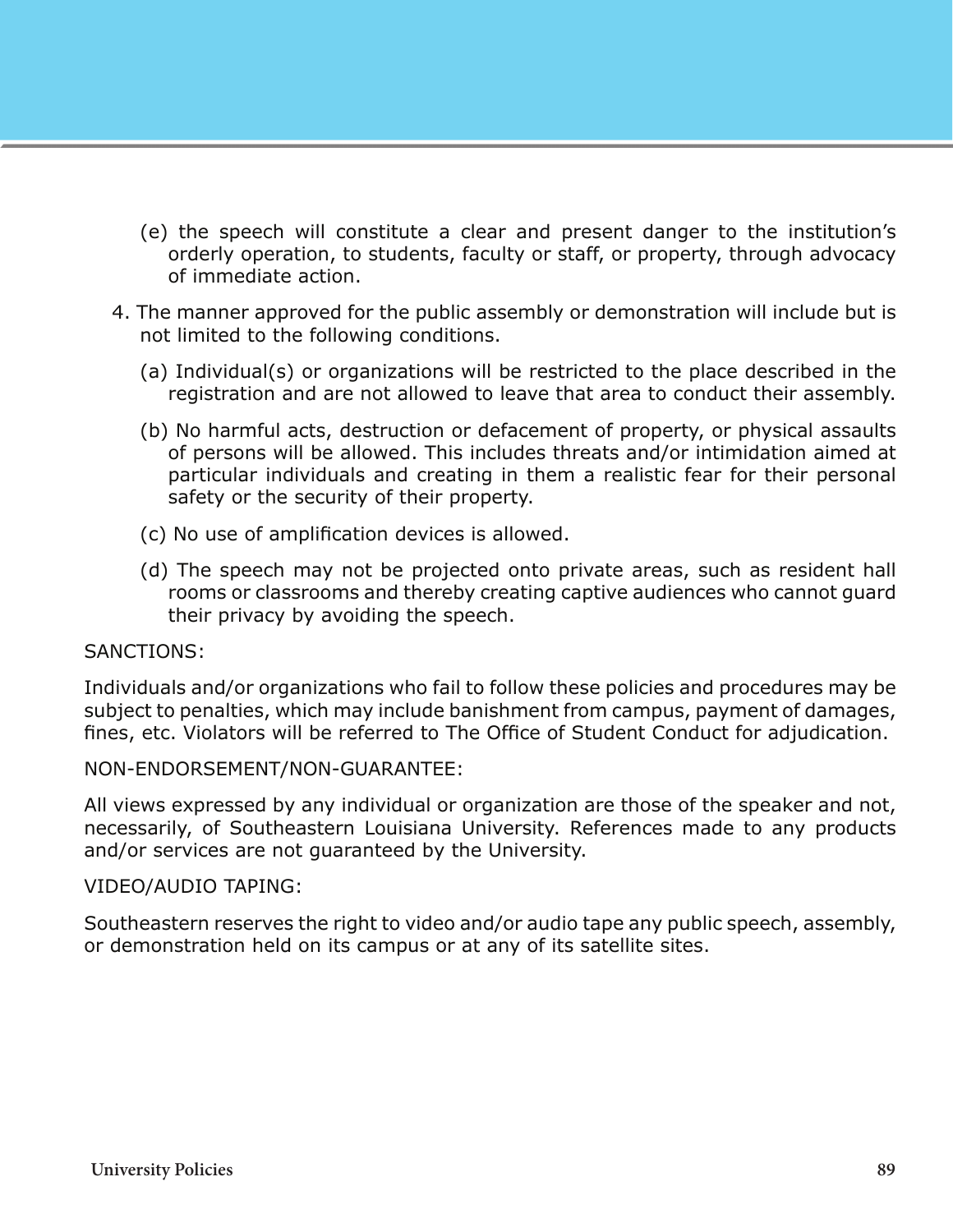# **Sign Posting Policy**

For information on posting signs, notices or advertisements on campus, contact the building head for the appropriate rules and permission. A list of building head coordinators is located at [www.selu.edu/admin/safety/bldg\\_coor/](http://www.selu.edu/admin/safety/bldg_coor/)

Sign approval forms can be picked up in the Assistant Vice President for Student Affairs Office or at **[www.selu.edu/admin/stu\\_dev/services/index.html](http://www.selu.edu/admin/stu_dev/services/index.html)**

# **Selling or Soliciting on Campus Policy**

Selling or soliciting on University grounds or in University buildings is permissible only with the approval of the Vice President for Student Affairs or his/her designee when solicitations of or by students are involved, and by the Vice President for Administration and Finance when students are not involved in these activities. University employees should feel free to ask agents who call on campus whether such permission has been secured.

### **Credit Card Solicitation Policy**

Southeastern does not allow the active solicitation of credit cards applications on campus. Student groups may not use this type of activity as a fund raiser.

Additional information may be found in the Assistant Vice President for Student Affairs Office or at **[www.southeastern.edu/admin/stu\\_dev/](http://www.southeastern.edu/admin/stu_dev/)**

### **Student Newspaper Distribution Bin Policy**

The University's official student newspaper, The Lion's Roar, is distributed on and off campus in various types of newspaper distribution bins, racks, and displays. Maintained by personnel with the Office of Student Publications, these bins are solely for the distribution of materials approved by the Director of Student Publications. No other materials may be placed in or on these bins for distribution. This includes all other publications, flyers, advertisements, applications, objects, or materials.

Some of the bins maintained by the Office of Student Publications have spaces for advertising. All advertising on these bins is coordinated and controlled by Student Publications. No advertisements should be placed in or on these bins without prior approval from the Director of Student Publications.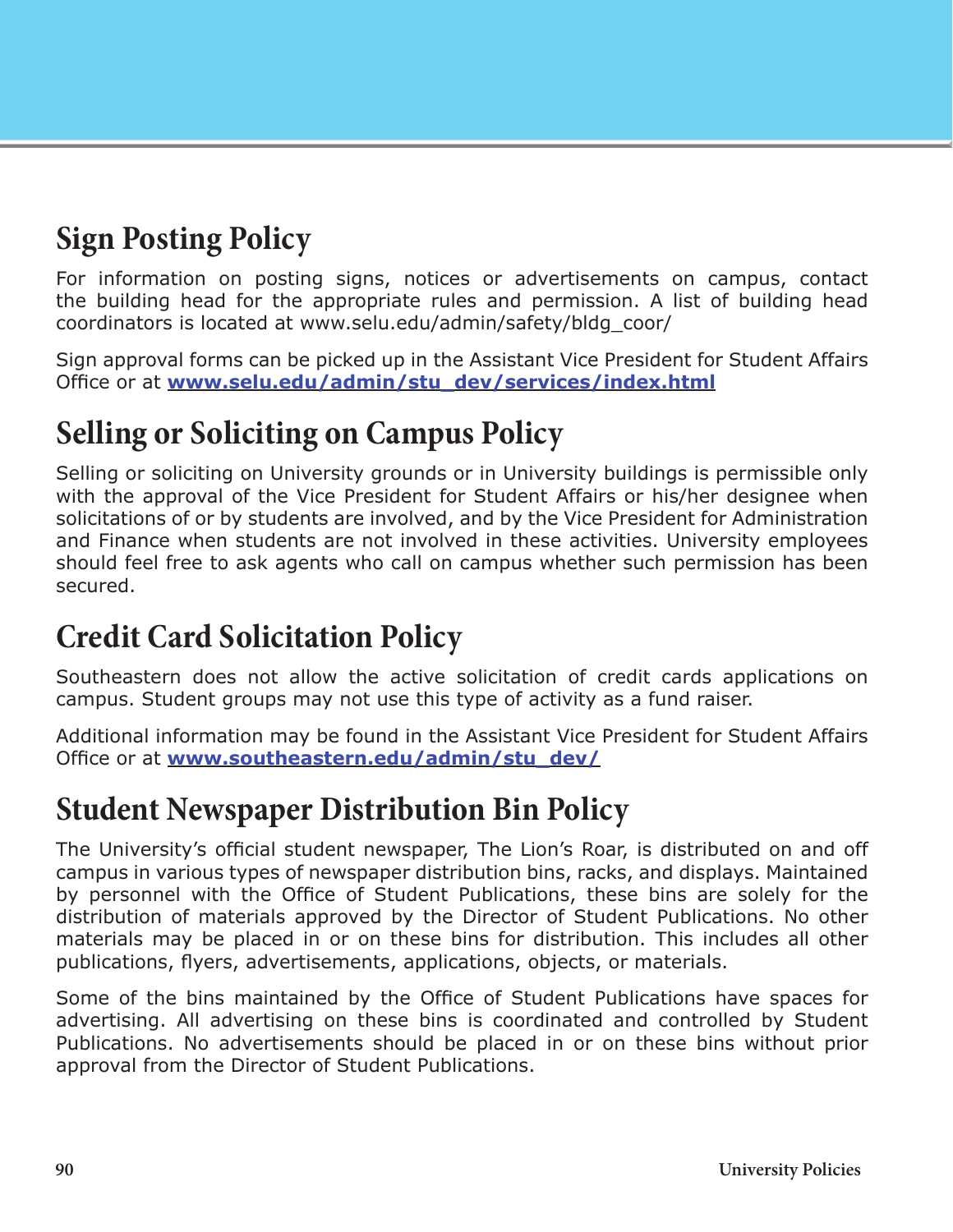### **Tobacco Free Policy**

**Purpose** - Southeastern Louisiana University is committed to promoting and maintaining a healthy and academic environment. To enable the University to fulfill this commitment and to be in compliance with Louisiana Act 211, it is necessary that a policy be implemented to provide a tobacco free environment. This policy becomes effective August 1, 2014.

**Scope** - This policy applies to all University students, faculty, staff, visitors and contractors. Tobacco use includes, but is not limited to cigarettes, cigars, cigarillos, pipes, hookah-smoked products, electronic cigarettes, and oral tobacco products such as dips, chews, etc.

**Policy** - The use of tobacco products is prohibited on all University property (indoors and outdoors) and in all Southeastern Louisiana University vehicles; this applies to all licensed and unlicensed vehicles owned, leased, and rented by the University. The sale, distribution, or advertisement of tobacco products is prohibited in University buildings and public areas. Disposal of used tobacco products (butts, spittoon contents, dip wads, etc.) on campus in anything other than appropriate trash bins will be considered littering and subject to appropriate fines.

**Exceptions** - There are certain exemptions to the Tobacco Free Policy, they include:

- A research project involving tobacco products as part of an educational or clinical objective once approved by Institutional Review Board (IRB).
- A University authorized theatrical or entertainment performance that requires tobacco use as part of the artistic production.
- Other requests as granted by the University President or his/her designee on a case by case basis.

**Enforcement** - Student violators will be ticketed by University Police personnel and referred to the Office of Student Conduct for disciplinary action as appropriate. Faculty, staff, contractors or visitors who violate this policy will be ticketed, and as appropriate may be reported to the relevant university department/office.

**Sanctions** - The penalty shall be a choice of either payment of a \$50 fine or 10 hours of Community Service (litter pickup). Egregious or repeat offenders may be subject to additional sanctions as determined by the Office of Student Conduct or other relevant university department/office as appropriate.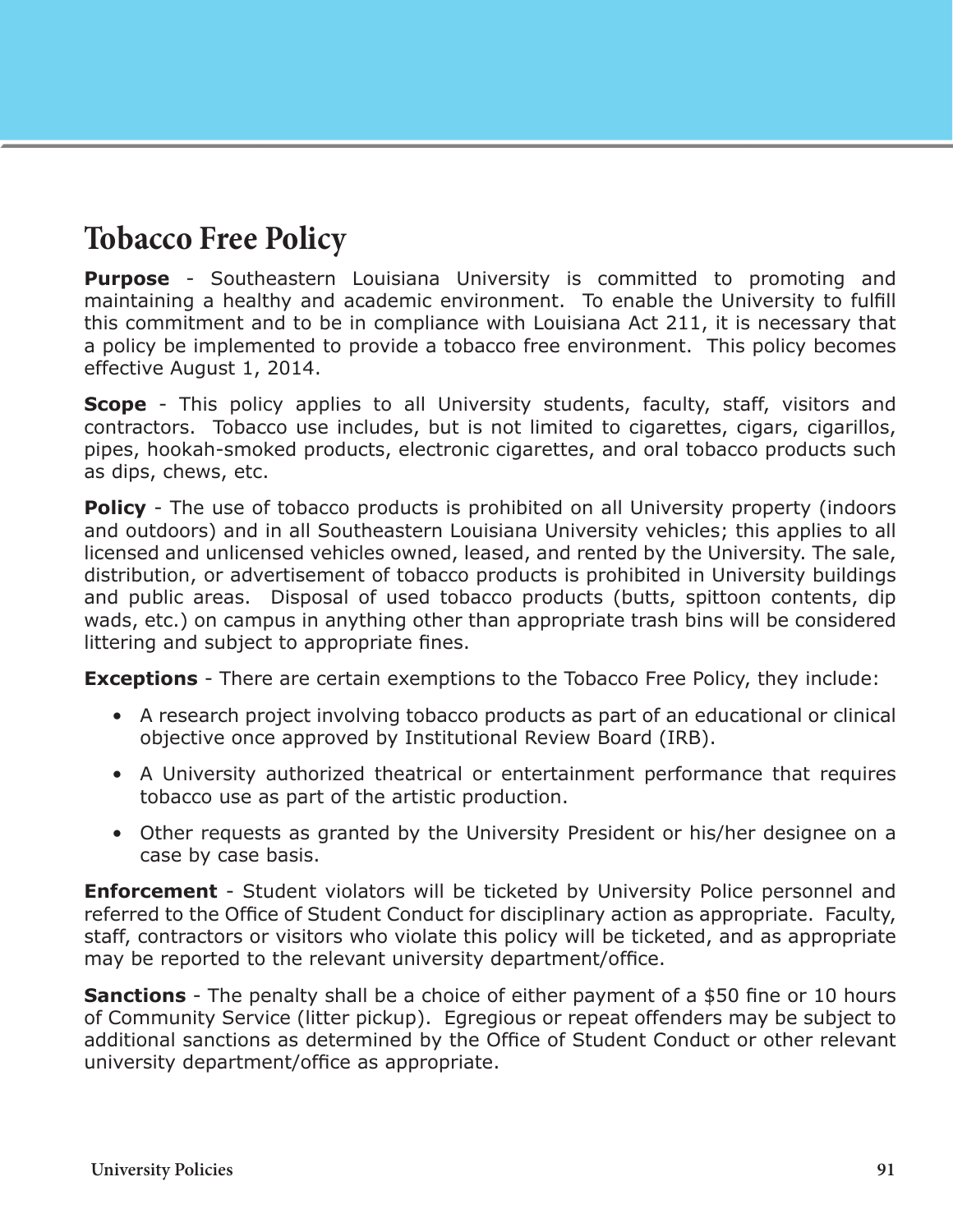# **Food Policy and Procedures for Student Organizations and Departmental Units**

#### POLICY:

The food policy shall apply to all student organizations and budgeted departmental units on the Southeastern campus and its associated off-campus sites and foster the following:

- 1. Protect the health and safety of students, faculty, staff and its guests.
- 2. Encourage food storage, preparation and handling in Campus Dining facilities whenever possible. Facilities include the Cafeteria and the Lion's Den in the Student Union.
- 3. Ensure external providers contracted to prepare and serve food at University facilities are adequately insured. (See outlined in procedure #3)
- 4. Ensure student organizations or departmental units exercise and understand their responsibility through the Food Safety Course if Campus Dining or an insured provider are not used.

#### PROCEDURE:

- 1. Student organizations and departmental units intending to sponsor or host events involving purchasing food items requiring preparation and/or handling of raw or perishable food items, shall secure approval for the event and the purchase from the Assistant Vice President for Student Affairs (See Food Policy Approval Form). This waiver form only applies to events not held in Campus Dining facilities and catered by Campus Dining.
- 2. Student organizations and departmental units are encouraged to solicit the services of Campus Dining in the preparation, cooking and/or serving of raw and/ or perishable food products. In the event Campus Dining is unable to respond to a food activity need or event in the time required, or within budgetary allowances, and written approval is secured from the Assistant Vice President for Student Affairs for an exception, the student organization or departmental unit may proceed to other requirements hereinafter stated.
- 3. Student organizations and departmental units may solicit the services of an external provider in the preparation, cooking and/or serving of raw and/or perishable food products. An external provider must provide Certificate of Insurance verification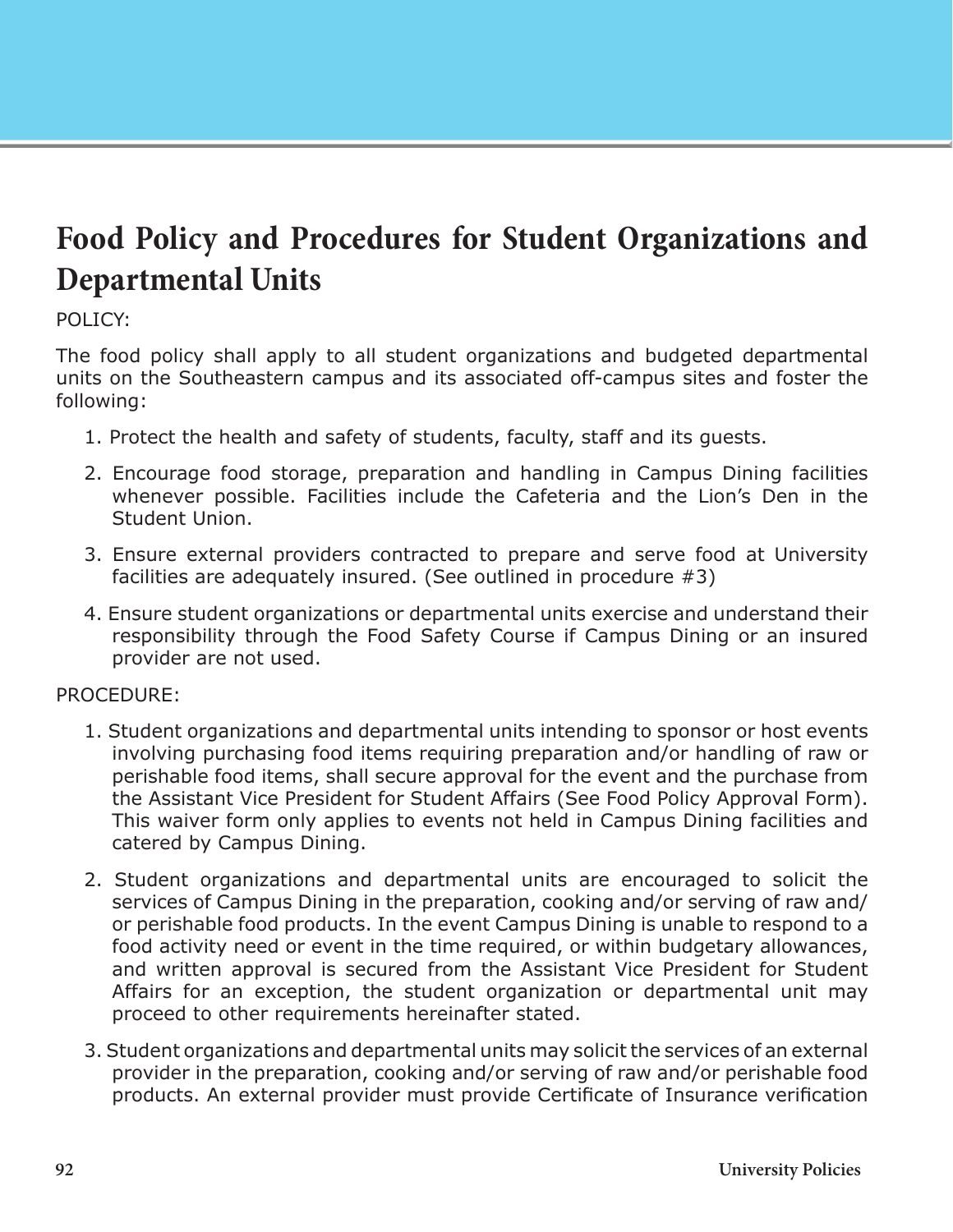of General Liability coverage in the amount of \$1,000,000. In addition, Workers' Compensation coverage must also be provided by qualified providers for any provider employees performing services at a University facility. All Certificates of Insurance must reflect current coverage and list Southeastern Louisiana University as a Certificate Holder. Departmental units are responsible to ensure appropriate bid laws are followed in contracting any external providers.

- 4. Student organizations and departmental units may requisition and purchase raw and/or perishable food products from Campus Dining or external suppliers for preparation and handling provided the following criteria are met:
	- **A.** At least one individual from the student organization or departmental unit must have attended and completed the Food Safety Course. These classes will be held roughly twice (2) a semester and the certification will be good for two calendar years. At least one certified individual must be present during the entire event.
	- **B.** Written approval by the Assistant Vice President for Student Affairs has been secured. (See Food Policy Approval Form)
	- **C.** Adequate cold storage and/or refrigeration is available for perishable food products.
	- **D.** Perishable food items are refrigerated in a timely manner after purchase or processed timely after removal from refrigeration.
	- **E.** Preparation and/or cooking is performed under sanitary conditions preferably in a kitchen location. Exception: Food cooked on a barbecue grill or in a kettle.
	- **F.** Items not consumed upon conclusion of the event are refrigerated, contained in a timely manner, or thrown away within a reasonable time immediately after the event.
	- **G.** The certified individual designated to supervise the food event fully understands his/her responsibility to ensure items C-F above are met.
- 5. Food may be provided for consumption that is prepared and/or provided at no cost to a student organization or departmental unit for the purpose of goodwill, fund raising, or the saving of funds. A Certificate of Insurance will not be required of the donor, but the University person coordinating and accepting the donation and the responsibility to ensure the health, safety and welfare of those to consume the food items must have attended and completed the Food Safety Course.
- 6. Requests For Special Meals In accordance with Section VII-C of the Louisiana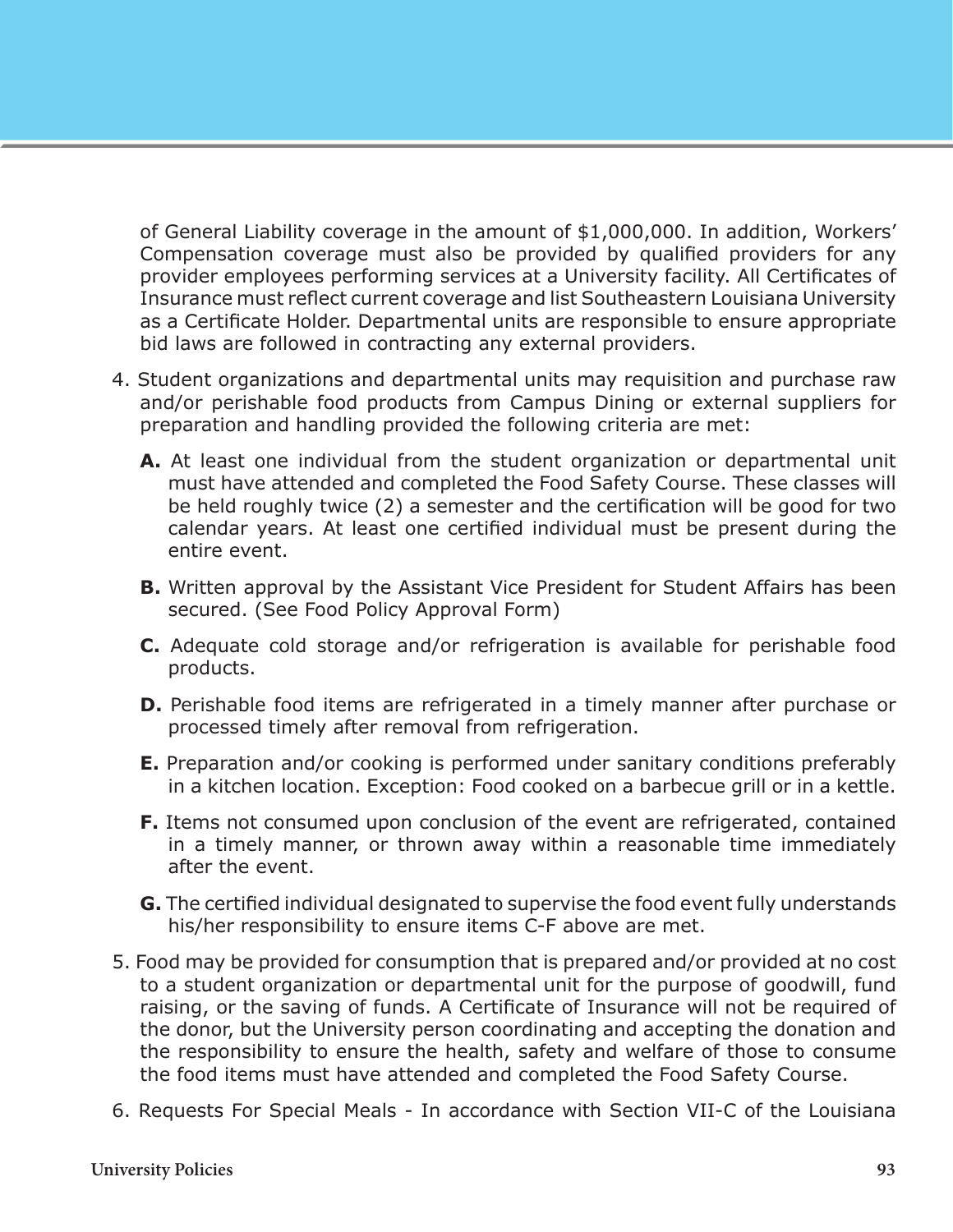Travel Guide: "A department head may authorize a special meal within allowable rates to be served in conjunction with a working meeting of the departmental staff" (department head in this phrase is Dr. John L. Crain, the head of our agency). This request must be fully completed and approved prior to each event. Meal cost per person should fall within the PPM limit. PPM In State meal cost:

Breakfast \$ 9.00

Lunch \$13.00

Dinner \$29.00

The form that must be completed for Requests For Special Meals can be found on the Controller's Web page at: **[www.southeastern.edu/admin/stu\\_dev/assets/](http://www.southeastern.edu/admin/stu_dev/assets/food_application_for.pdf) [food\\_application\\_for.pdf](http://www.southeastern.edu/admin/stu_dev/assets/food_application_for.pdf)**

This policy does not apply to:

- **A.** Packaged food purchases requiring no preparation, i.e. chips, cookies, crackers, canned dips, donuts, microwave products, etc.
- **B.** Food purchases prepared and served at the location of the provider, i.e. Burger King, McDonald's, Picadilly, Wendy's, etc.
- **C.** Food purchases prepared and cooked at the provider's establishment and delivered to the student organization or departmental unit for immediate consumption, i.e. pizza, etc.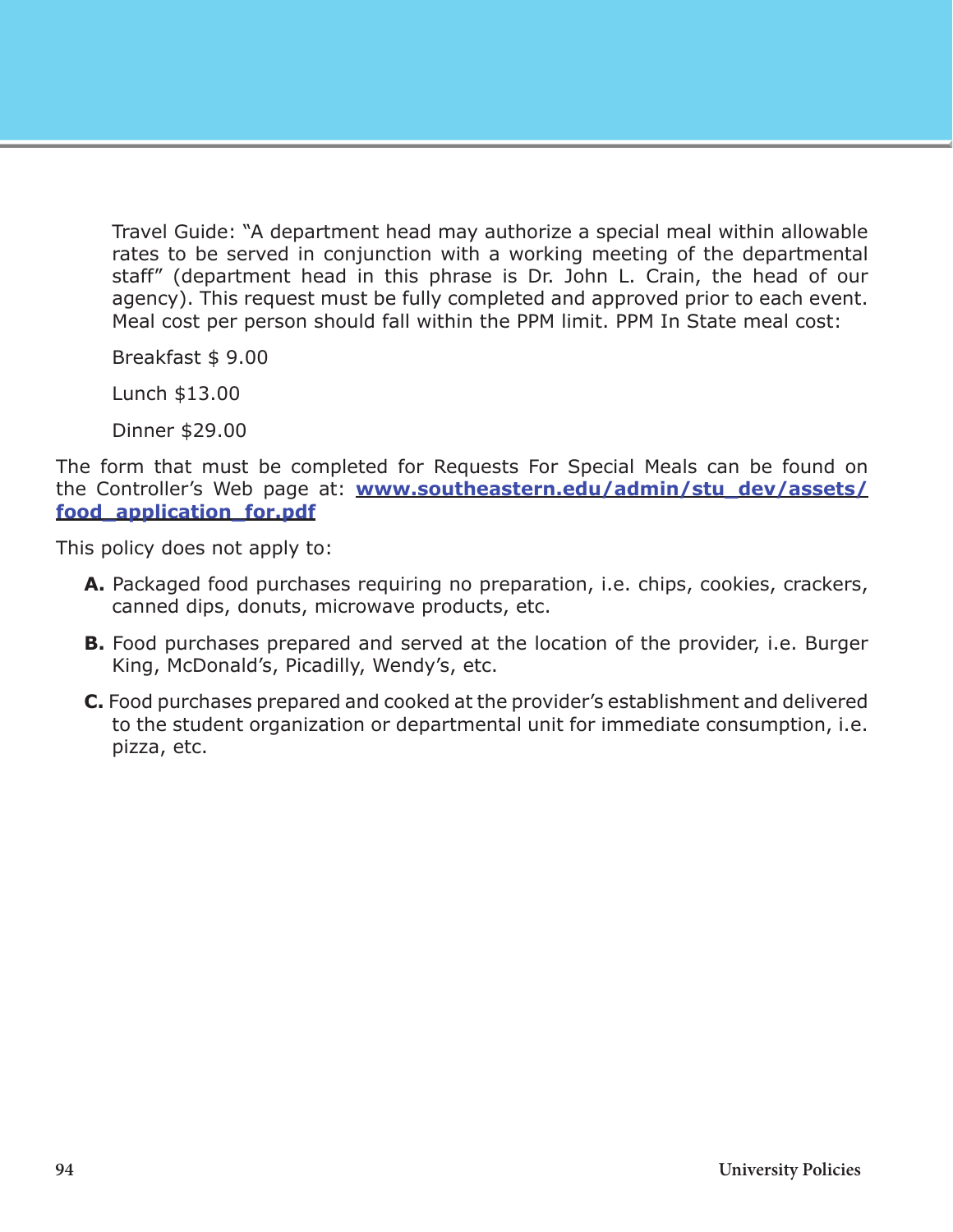# **Policy on Skateboards, Roller Skates, Rollerblades, Scooters, and Other Coasting Devices**

Skateboards, roller skates, rollerblades, scooters and other coasting devices may be used as a form of point-to-point transportation on sidewalks; they are not vehicles and are prohibited from roadways (except at marked pedestrian crossings) and parking lots on campus.

They are also prohibited in all other areas on campus including but not limited to:

- All steps and handrails
- All flower planters
- All resident hall balconies and walkways
- Residence hall rooms
- All sit walls
- All curbs and benches
- All ramps including handicap
- Inside of buildings
- University Residence and driveway
- Student Union Mall
- Fayard Sallie Port
- Library Breezeway
- Loading Areas
- Parking Garage
- University Center
- Elevators
- Tennis courts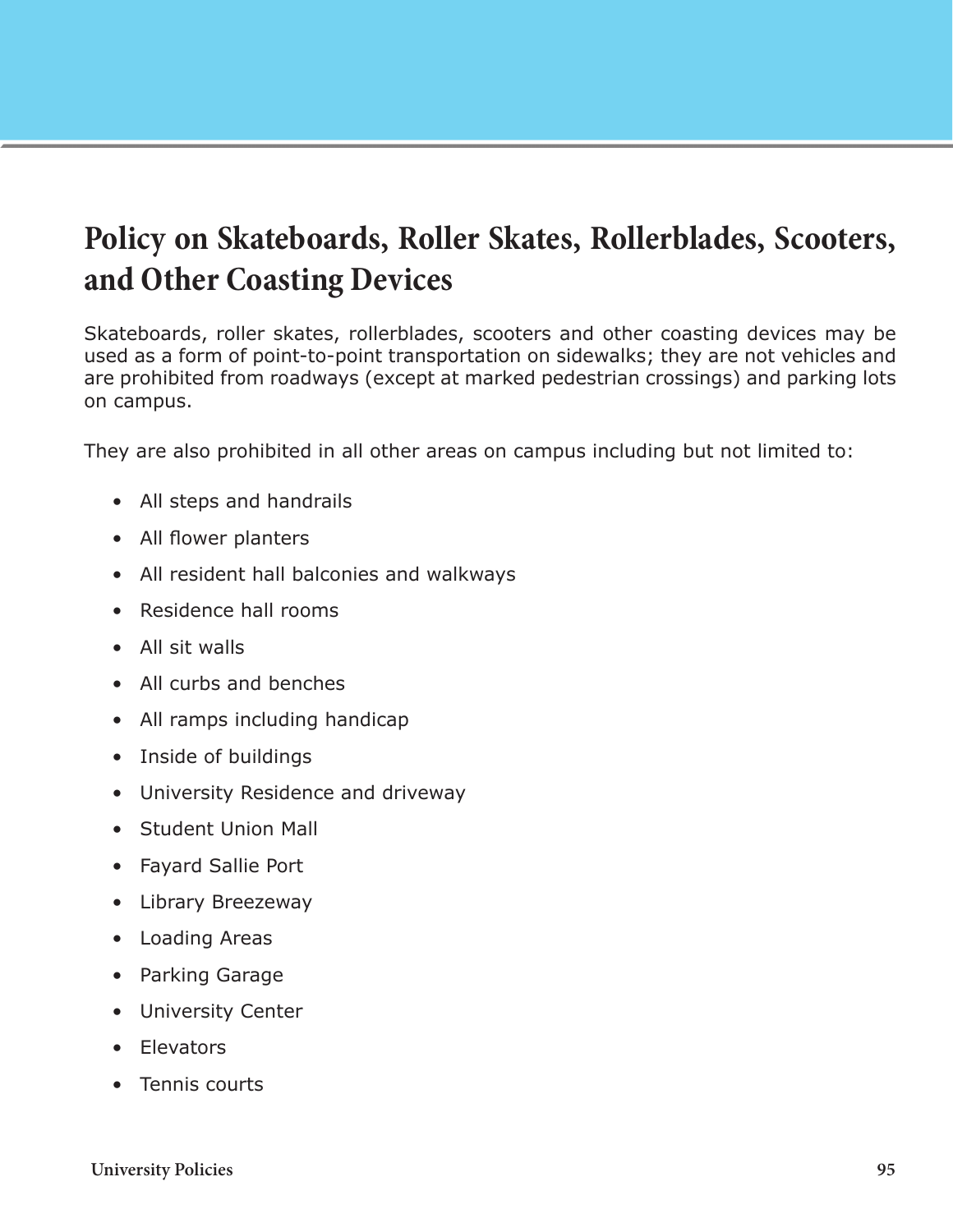- Beyond the inner fence of Kinesiology and Health Studies Track Facility
- Lab school area
- Construction areas
- Porches ( i.e. Pennington Center)
- Brick patios
- Walkway between stadium and parking garage

Skateboards, roller skates, rollerblades, scooters and other coasting devices should be used in courteous manner and shall not be used in any manner that places pedestrians at risk. Recreational use including but not limited to acrobatics, tricks, racing, or other stunts is strictly prohibited and a violation of the Student Code of Conduct under Endangerment. People using roller skates or rollerblades must remove them before entering all university buildings.

# **Anti-Litter Policy**

Southeastern Louisiana University takes pride in maintaining the beauty of its campus. Improper disposal of any form of litter is strictly prohibited on its main campus and all regional locations. Litter is any waste material, garbage, or rubbish, including but not limited to food, food wrappers, paper, cans, bottles, cigarette butts, ashes, or discarded debris. All members of the University community and visitors are required to utilize trash receptacles to dispose of any unwanted items or debris. Intentional disposal of waste material except in designated receptacles is a violation of the law, university policy, and the Student Code of Conduct. Compliance with this policy is expected from all University students, faculty, staff, visitors and contractors.

Student violators will be ticketed by University Police personnel and referred to the Office of Student Conduct for disciplinary action as appropriate. Faculty, staff, contractors or visitors who violate this policy will be ticketed, and as appropriate may be reported to the relevant university department/office.

The penalty shall be a choice of either payment of a \$50 fine or 10 hours of Community Service (litter pickup). Egregious or repeat offenders may be subject to additional sanctions as determined by the Office of Student Conduct or other relevant university department/office as appropriate.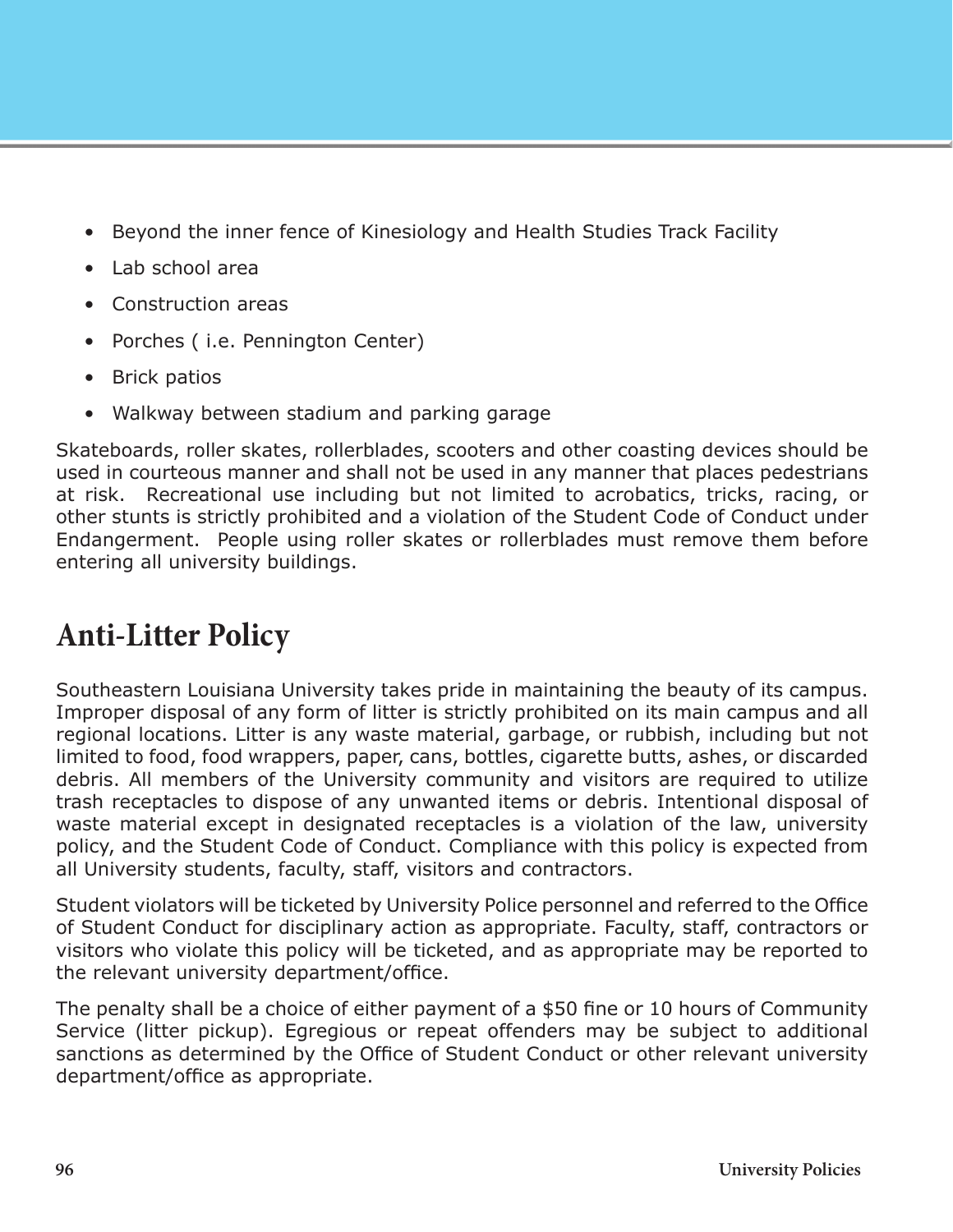# **ANNUAL SECURITY AND FIRE SAFETY REPORT**

According to the Jeanne Clery Disclosure of Campus Security Policy and Campus Crime Statistics Act (Clery Act), institutions which participate in Federal student financial aid programs are required to provide information to the public regarding campus safety and security policies and procedures. Statistics regarding crimes related to their campuses must also be reported. The definition set used for this format is according to the FBI Uniform Crime Reporting (UCR)/National Incident-Based Reporting System (NIBRS).

Southeastern Louisiana University is dedicated to providing a safe, secure and crimefree environment for students, faculty, staff and visitors to our Hammond Campus, Baton Rouge Nursing Center, St. Tammany Center, and Livingston Parish Literacy and Technology Center. Many individuals and departments are involved in campus safety and security. This information can help keep you and others safe at Southeastern.

At Southeastern Louisiana University, we endeavor to consistently provide accurate information to our community regarding the safety of our campus. In furtherance of these efforts, we make our policies, procedures, and statistics available electronically on this site (links below).

These documents are in .pdf format for easy printing and saving, in case you would like your own copy. You may also contact the University Police Department and request a printed copy.

**[http://www.southeastern.edu/admin/police/annual\\_security\\_and\\_fire\\_](http://www.southeastern.edu/admin/police/annual_security_and_fire_safety_report/index.html) [safety\\_report/index.html](http://www.southeastern.edu/admin/police/annual_security_and_fire_safety_report/index.html)**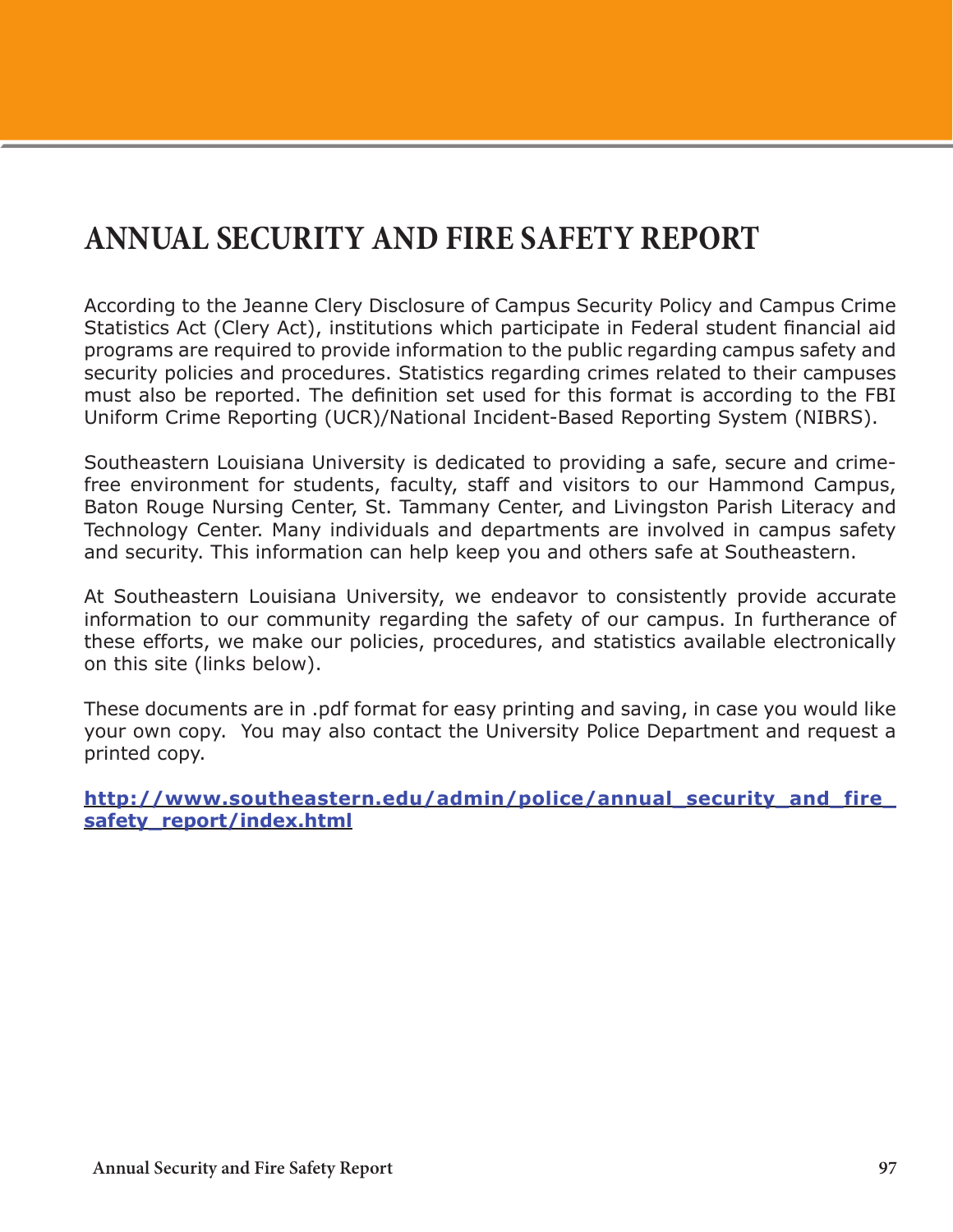### University Calendar Summer 2015

| May 19-June2                                                                                                                                   | Tuesday-Tuesday  | Summer Interim Classes-All fees for interim classes must be paid by the first class meeting of<br>the interim session                                                                                                                                                                                                                                                                                                                                                                                                                                              |  |  |  |
|------------------------------------------------------------------------------------------------------------------------------------------------|------------------|--------------------------------------------------------------------------------------------------------------------------------------------------------------------------------------------------------------------------------------------------------------------------------------------------------------------------------------------------------------------------------------------------------------------------------------------------------------------------------------------------------------------------------------------------------------------|--|--|--|
| May 25                                                                                                                                         | Monday           | Memorial Day Holiday                                                                                                                                                                                                                                                                                                                                                                                                                                                                                                                                               |  |  |  |
| May 26                                                                                                                                         | Tuesday          | Rental textbook pick-up begins for students who are paid                                                                                                                                                                                                                                                                                                                                                                                                                                                                                                           |  |  |  |
| <b>May 28</b>                                                                                                                                  | <b>Thursday</b>  | <b>Freshman Orientation</b>                                                                                                                                                                                                                                                                                                                                                                                                                                                                                                                                        |  |  |  |
| <b>May 28</b>                                                                                                                                  | Thursday         | Open Registration Ends at 5:30 p.m. on Thursday, May 28th. Students should check their schedule<br>for any classes removed due to low enrollment. Students who decide not to attend must drop all of their<br>classes.                                                                                                                                                                                                                                                                                                                                             |  |  |  |
| <b>May 28</b>                                                                                                                                  | Thursday         | Fee Payment Deadline and Class Cancellation for Non-Payment of Fees at 5:30 p.m. on Thursday,<br>May 28, 2015. Students who have not paid by 5:30 p.m. will be cancelled from their classes. Payments<br>must be received and posted to the students account by 5:30 p.m. Students whose classes are paid<br>with anticipated/pending aid must drop all their classes before first day of classes if they do not plan to<br>attend.                                                                                                                                |  |  |  |
| May 31-June2                                                                                                                                   | Sunday - Tuesday | Schedule Adjustment begins at 9:00 a.m. on Sunday, May 31st. Students should review their<br>schedule for classes cancelled for non-payment and for any classes removed due to low enrollment.<br>Students who decide not to attend must drop all of their classes. Students will be financially responsible<br>for any classes remaining on their schedule as of 5:30 p.m. on Tuesday, June 2nd.                                                                                                                                                                  |  |  |  |
| June 2                                                                                                                                         | Tuesday          | Last day for Undergraduate students to remove "I" grades                                                                                                                                                                                                                                                                                                                                                                                                                                                                                                           |  |  |  |
| June 3                                                                                                                                         | Wednesday        | First day of classes; Regular semester and Term I                                                                                                                                                                                                                                                                                                                                                                                                                                                                                                                  |  |  |  |
| June 3                                                                                                                                         | Wednesday        | Interim grades are due by 9:00 a.m.                                                                                                                                                                                                                                                                                                                                                                                                                                                                                                                                |  |  |  |
| June 3                                                                                                                                         | Wednesday        | Drop/Add period - During this drop/add period, a student may make schedule adjustments without<br>receiving a 'W' grade for each class dropped. However, a student will not be able to drop all of their<br>classes. To drop their last class, the student will need to resign from the university and will receive a 'W'<br>grade for the last class left on their schedule. Students may make final schedule adjustments until 5:30<br>p.m. on Wednesday, June 3, 2015. Students will be financially responsible for any classes remaining on<br>their schedule. |  |  |  |
| June 4                                                                                                                                         | Thursday         | Final Payment Deadline at 5:30 p.m. for all drop/add students registered for Summer 2015.<br>Students are responsible for tuition and fees for any courses that remain on their schedule.                                                                                                                                                                                                                                                                                                                                                                          |  |  |  |
| June 9                                                                                                                                         | Tuesday          | Summer Orientation/Early Registration Program I, Fall 2015 Freshman by Invitation                                                                                                                                                                                                                                                                                                                                                                                                                                                                                  |  |  |  |
| June 11                                                                                                                                        | <b>Thursday</b>  | Summer Orientation/Early Registration Program II, Fall 2015 Freshman by Invitation                                                                                                                                                                                                                                                                                                                                                                                                                                                                                 |  |  |  |
| June 15                                                                                                                                        | Monday           | Graduation Audits for Summer 2015 graduation candidates begin. No graduation applications for<br>Summer 2015 will be accepted after this date.                                                                                                                                                                                                                                                                                                                                                                                                                     |  |  |  |
| June 16                                                                                                                                        | Tuesday          | Term I Classes: Last day to withdraw from classes. Deadline at 5:30 p.m.                                                                                                                                                                                                                                                                                                                                                                                                                                                                                           |  |  |  |
| June 16                                                                                                                                        | Tuesday          | Summer Orientation/Early Registration Program III, Fall 2015 Freshman by Invitation                                                                                                                                                                                                                                                                                                                                                                                                                                                                                |  |  |  |
| June 18                                                                                                                                        | Thursday         | Summer Orientation/Early Registration Program IV, Fall 2015 Freshman by Invitation                                                                                                                                                                                                                                                                                                                                                                                                                                                                                 |  |  |  |
| June 23                                                                                                                                        | Tuesday          | Summer Orientation/Early Registration Program V, Fall 2015 Freshman by Invitation                                                                                                                                                                                                                                                                                                                                                                                                                                                                                  |  |  |  |
| June 25                                                                                                                                        | <b>Thursday</b>  | Summer Orientation/Early Registration Program VI, Fall 2015 Freshman by Invitation                                                                                                                                                                                                                                                                                                                                                                                                                                                                                 |  |  |  |
| June 25                                                                                                                                        | Thursday         | Term I Classes End                                                                                                                                                                                                                                                                                                                                                                                                                                                                                                                                                 |  |  |  |
| June 29                                                                                                                                        | Monday           | Term I Classes: Final Examinations                                                                                                                                                                                                                                                                                                                                                                                                                                                                                                                                 |  |  |  |
| June 30                                                                                                                                        | Tuesday          | Term II Classes Begin                                                                                                                                                                                                                                                                                                                                                                                                                                                                                                                                              |  |  |  |
| June 30                                                                                                                                        | Tuesday          | Regular Classes: Last day to withdraw from classes or resign from the University. Deadline at<br>5:30 p.m.                                                                                                                                                                                                                                                                                                                                                                                                                                                         |  |  |  |
| July 2                                                                                                                                         | <b>Thursday</b>  | Independence Day Holiday                                                                                                                                                                                                                                                                                                                                                                                                                                                                                                                                           |  |  |  |
| July 6                                                                                                                                         | Monday           | Term I grades due by 9:00 a.m.                                                                                                                                                                                                                                                                                                                                                                                                                                                                                                                                     |  |  |  |
| July 7                                                                                                                                         | Tuesday          | Summer Orientation/Early Registration Program VII, Fall 2015 Freshman by Invitation                                                                                                                                                                                                                                                                                                                                                                                                                                                                                |  |  |  |
| July 9                                                                                                                                         | Thursday         | Summer Orientation/Early Registration Program VIII, Fall 2015 Freshman by Invitation                                                                                                                                                                                                                                                                                                                                                                                                                                                                               |  |  |  |
| July 13                                                                                                                                        | <b>Monday</b>    | Term II Classes: Last day to withdraw from classes. Deadline at 5:30 p.m.                                                                                                                                                                                                                                                                                                                                                                                                                                                                                          |  |  |  |
| July 14                                                                                                                                        | Tuesday          | Summer Orientation/Early Registration Program IX, Fall 2015 Freshman by Invitation                                                                                                                                                                                                                                                                                                                                                                                                                                                                                 |  |  |  |
| July 16                                                                                                                                        | <b>Thursday</b>  | Summer Orientation/Early Registration Program X, Fall 2015 Freshman by Invitation                                                                                                                                                                                                                                                                                                                                                                                                                                                                                  |  |  |  |
| July 23                                                                                                                                        | Thursday         | Last day of classes                                                                                                                                                                                                                                                                                                                                                                                                                                                                                                                                                |  |  |  |
| July 27                                                                                                                                        | Monday           | Term II Classes: Final Examinations                                                                                                                                                                                                                                                                                                                                                                                                                                                                                                                                |  |  |  |
| July 27-28                                                                                                                                     | Monday-Tuesday   | Regular Classes: Final Examinations                                                                                                                                                                                                                                                                                                                                                                                                                                                                                                                                |  |  |  |
| July 29                                                                                                                                        | Wednesday        | Last day to return rental textbooks without a fine                                                                                                                                                                                                                                                                                                                                                                                                                                                                                                                 |  |  |  |
| July 30                                                                                                                                        | Thursday         | Grades due by 9:00 a.m.                                                                                                                                                                                                                                                                                                                                                                                                                                                                                                                                            |  |  |  |
| August 3                                                                                                                                       | Monday           | Student Accounts will be charged for any rental books not returned by 5:30 p.m.                                                                                                                                                                                                                                                                                                                                                                                                                                                                                    |  |  |  |
| NOTE: UNIVERSITY OFFICES WILL BE CLOSED ON FRIDAYS DURING THE SUMMER TERM; MEMORIAL DAY-<br>MONDAY, MAY 25; INDEPENDENCE DAY-THURSDAY, JULY 2. |                  |                                                                                                                                                                                                                                                                                                                                                                                                                                                                                                                                                                    |  |  |  |
| CAMPUS DINING OPERATIONS WILL BE CLOSED WHEN UNIVERSITY CLASSES ARE NOT IN SESSION.                                                            |                  |                                                                                                                                                                                                                                                                                                                                                                                                                                                                                                                                                                    |  |  |  |
|                                                                                                                                                |                  | PLEASE REFER TO www.selu.edu/AuxServices FOR FURTHER INFORMATION.                                                                                                                                                                                                                                                                                                                                                                                                                                                                                                  |  |  |  |
|                                                                                                                                                |                  | ALL RENTAL TEXTBOOKS MUST BE RETURNED TO TEXTBOOK RENTAL ON OR BEFORE 6:00 P.M. ON THE FIRST                                                                                                                                                                                                                                                                                                                                                                                                                                                                       |  |  |  |
| BUSINESS DAY FOLLOWING THE LAST DAY OF FINAL EXAMINATIONS. HOURS OF OPERATION EACH DAY                                                         |                  |                                                                                                                                                                                                                                                                                                                                                                                                                                                                                                                                                                    |  |  |  |
| DURING FINAL EXAMS: 7:00 A.M.-6:00 P.M.                                                                                                        |                  |                                                                                                                                                                                                                                                                                                                                                                                                                                                                                                                                                                    |  |  |  |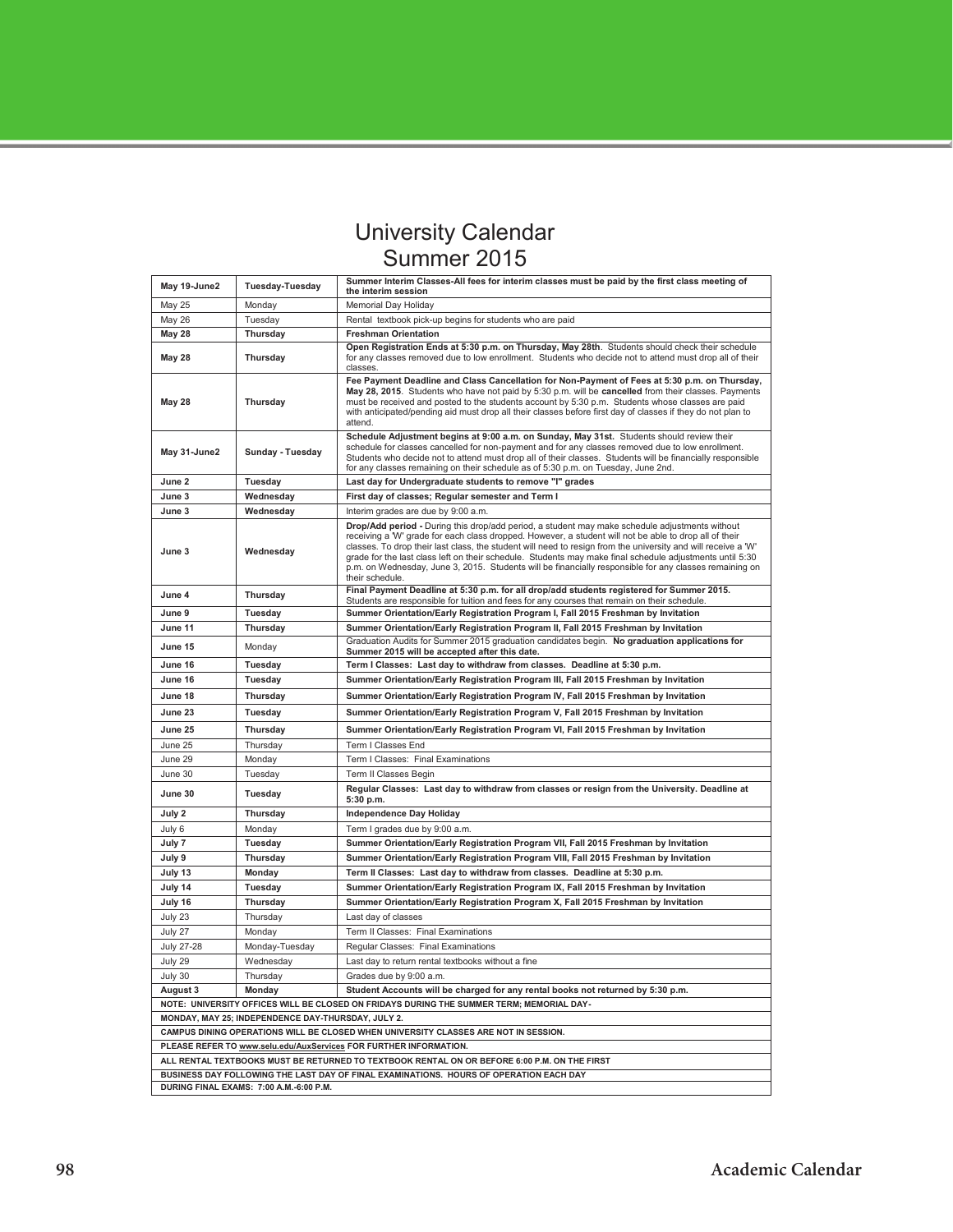### University Calendar Fall 2015

| August 3-17                                                                                                                                                                                      | Monday-Monday           | Fall Interim Classes – All fees for interim classes must be paid by the first class meeting of the<br>interim session.                                                                                                                                                                                                                                                                                                                                                                                                                                           |  |  |  |
|--------------------------------------------------------------------------------------------------------------------------------------------------------------------------------------------------|-------------------------|------------------------------------------------------------------------------------------------------------------------------------------------------------------------------------------------------------------------------------------------------------------------------------------------------------------------------------------------------------------------------------------------------------------------------------------------------------------------------------------------------------------------------------------------------------------|--|--|--|
| August 10                                                                                                                                                                                        | Monday                  | Rental textbook pick-up begins for students who have paid.                                                                                                                                                                                                                                                                                                                                                                                                                                                                                                       |  |  |  |
| <b>August 11</b>                                                                                                                                                                                 | Tuesday                 | <b>Faculty Return to Duty</b>                                                                                                                                                                                                                                                                                                                                                                                                                                                                                                                                    |  |  |  |
| August 13                                                                                                                                                                                        | Thursday                | <b>Freshman Orientation</b>                                                                                                                                                                                                                                                                                                                                                                                                                                                                                                                                      |  |  |  |
| August 14                                                                                                                                                                                        | Friday                  | Open Registration Ends at 12:30 p.m. on Friday, August 14th. Students should check their<br>schedule for any classes removed due to low enrollment. Students who decide not to attend<br>must drop all of their classes.                                                                                                                                                                                                                                                                                                                                         |  |  |  |
| August 14                                                                                                                                                                                        | Friday                  | Fee Payment Deadline and Class Cancellation for Non-Payment of Fees at 12:30 p.m. on<br>Friday, August 14, 2015. Students who have not paid by 12:30p.m. will be cancelled from<br>their classes. Payments must be received and posted to the students account by 12:30 p.m.<br>Students whose classes are paid with anticipated/pending aid must drop all their classes before<br>first day of classes if they do not plan to attend.                                                                                                                           |  |  |  |
| <b>August 16-18</b>                                                                                                                                                                              | Sunday-Tuesday          | Schedule Adjustment begins at 9:00 a.m. on Sunday, August 16th. Students should review their<br>schedule for classes cancelled for non-payment and for any classes removed due to low enrollment.<br>Students who decide not to attend must drop all of their classes. Students will be financially responsible<br>for any classes remaining on their schedule as of 5:00 p.m. on Tuesday, August 18th.                                                                                                                                                          |  |  |  |
| August 18                                                                                                                                                                                        | Tuesday                 | <b>Student Success Day</b>                                                                                                                                                                                                                                                                                                                                                                                                                                                                                                                                       |  |  |  |
| August 18                                                                                                                                                                                        | Tuesday                 | Students will be financially responsible for any classes remaining on their schedules as of 5:00 p.m. on<br>Tuesday, August 18th.                                                                                                                                                                                                                                                                                                                                                                                                                                |  |  |  |
| August 18                                                                                                                                                                                        | Tuesday                 | Last day for undergraduate students to remove "I" grades                                                                                                                                                                                                                                                                                                                                                                                                                                                                                                         |  |  |  |
| <b>August 19</b>                                                                                                                                                                                 | Wednesday               | First Day of Classes; Regular semester and Term I                                                                                                                                                                                                                                                                                                                                                                                                                                                                                                                |  |  |  |
| <b>August 19 - 20</b>                                                                                                                                                                            | Wednesday -<br>Thursday | Drop/Add period. During this drop/add period, a student may make schedule adjustments without<br>receiving a 'W' grade for each class dropped. However, a student will not be able to drop all of their<br>classes. To drop their last class, the student will need to resign from the university and will receive a 'W'<br>grade for the last class left on their schedule. Students may make final schedule adjustments until 5:00<br>p.m. Thursday, August 20, 2015. Students will be financially responsible for any classes remaining on<br>their schedule. |  |  |  |
| August 19                                                                                                                                                                                        | Wednesday               | Interim grades due by 9:00 a.m.                                                                                                                                                                                                                                                                                                                                                                                                                                                                                                                                  |  |  |  |
| August 21                                                                                                                                                                                        | Friday                  | Final Payment Deadline at 12:30 p.m. for all drop/add students registered for Fall 2015. Students<br>are responsible for tuition and fees for any courses that remain on their schedule.                                                                                                                                                                                                                                                                                                                                                                         |  |  |  |
| September 7                                                                                                                                                                                      | Monday                  | Labor Day Holiday                                                                                                                                                                                                                                                                                                                                                                                                                                                                                                                                                |  |  |  |
| September 15                                                                                                                                                                                     | Tuesday                 | Graduation Audit for Fall 2015 Graduation Candidates begin. No graduation applications for Fall<br>2015 will be accepted after this date. Last Day to apply for Spring 2016 graduation without late fee.                                                                                                                                                                                                                                                                                                                                                         |  |  |  |
| September 25                                                                                                                                                                                     | Friday                  | Term I Classes: Last day to withdraw from classes. Deadline at 12:30 p.m.                                                                                                                                                                                                                                                                                                                                                                                                                                                                                        |  |  |  |
| October 1-2                                                                                                                                                                                      | <b>Thursday-Friday</b>  | <b>Fall Break</b>                                                                                                                                                                                                                                                                                                                                                                                                                                                                                                                                                |  |  |  |
| October 7                                                                                                                                                                                        | Wednesday               | Term I Classes End                                                                                                                                                                                                                                                                                                                                                                                                                                                                                                                                               |  |  |  |
| October 12                                                                                                                                                                                       | Monday                  | Term I Classes: Final Examinations; M-W schedule                                                                                                                                                                                                                                                                                                                                                                                                                                                                                                                 |  |  |  |
| October 13                                                                                                                                                                                       | Tuesday                 | Term I Classes: Final Examinations; T-TH schedule                                                                                                                                                                                                                                                                                                                                                                                                                                                                                                                |  |  |  |
| October 14                                                                                                                                                                                       | Wednesday               | <b>Term II Classes Begin</b>                                                                                                                                                                                                                                                                                                                                                                                                                                                                                                                                     |  |  |  |
| October 23                                                                                                                                                                                       | Friday                  | Regular Classes: Last day to withdraw or resign from the University. Deadline at 12:30 p.m.                                                                                                                                                                                                                                                                                                                                                                                                                                                                      |  |  |  |
| October 23                                                                                                                                                                                       | Friday                  | Term I grades due by 9:00 a.m.                                                                                                                                                                                                                                                                                                                                                                                                                                                                                                                                   |  |  |  |
| November 16-<br>20                                                                                                                                                                               | <b>Monday-Friday</b>    | Priority Registration for Spring 2016 Classes                                                                                                                                                                                                                                                                                                                                                                                                                                                                                                                    |  |  |  |
| November 18                                                                                                                                                                                      | Wednesday               | Term II Classes: Last day to withdraw from classes. Deadline at 5:00 p.m.                                                                                                                                                                                                                                                                                                                                                                                                                                                                                        |  |  |  |
| November 23                                                                                                                                                                                      | Monday                  | Open Registration Begins for Spring 2016 Classes                                                                                                                                                                                                                                                                                                                                                                                                                                                                                                                 |  |  |  |
| November 25-<br>27                                                                                                                                                                               | Wednesday-Friday        | <b>Thanksgiving Holiday</b>                                                                                                                                                                                                                                                                                                                                                                                                                                                                                                                                      |  |  |  |
| December 4                                                                                                                                                                                       | Friday                  | Last day of classes                                                                                                                                                                                                                                                                                                                                                                                                                                                                                                                                              |  |  |  |
| December 5                                                                                                                                                                                       | Saturday                | Saturday Only Classes - Final Examinations                                                                                                                                                                                                                                                                                                                                                                                                                                                                                                                       |  |  |  |
| December 7-11                                                                                                                                                                                    | Monday-Friday           | <b>Final Examinations</b>                                                                                                                                                                                                                                                                                                                                                                                                                                                                                                                                        |  |  |  |
| December 10                                                                                                                                                                                      | Thursday                | Grades of prospective graduating students due by 9:00 a.m.                                                                                                                                                                                                                                                                                                                                                                                                                                                                                                       |  |  |  |
| December 12                                                                                                                                                                                      | Saturday                | Commencement 10:00 a.m.                                                                                                                                                                                                                                                                                                                                                                                                                                                                                                                                          |  |  |  |
| December 14                                                                                                                                                                                      | Monday                  | Grades due by 9:00 a.m. - Last day to return rental textbooks without a fine.                                                                                                                                                                                                                                                                                                                                                                                                                                                                                    |  |  |  |
| December 18                                                                                                                                                                                      | Friday                  | Student accounts will be charged for any rental books not returned by 12:30 p.m.                                                                                                                                                                                                                                                                                                                                                                                                                                                                                 |  |  |  |
| NOTE: UNIVERSITY OFFICES WILL BE CLOSED ON LABOR DAY-SEPTEMBER 7; FALL BREAK-OCTOBER 1-2;                                                                                                        |                         |                                                                                                                                                                                                                                                                                                                                                                                                                                                                                                                                                                  |  |  |  |
| THANKSGIVING, NOVEMBER 25-27; AND CHRISTMAS & NEW YEAR HOLIDAYS, DECEMBER 21-JANUARY 1st. CAMPUS DINING<br>OPERATIONS WILL BE CLOSED WHEN UNIVERSITY CLASSES ARE NOT IN SESSION. PLEASE REFER TO |                         |                                                                                                                                                                                                                                                                                                                                                                                                                                                                                                                                                                  |  |  |  |
| www.selu.edu/AuxServices FOR FURTHER INFORMATION.                                                                                                                                                |                         |                                                                                                                                                                                                                                                                                                                                                                                                                                                                                                                                                                  |  |  |  |
| ALL RENTAL TEXTBOOKS MUST BE RETURNED TO TEXTBOOK RENTAL ON OR BEFORE 6:00 P.M. ON THE FIRST BUSINESS                                                                                            |                         |                                                                                                                                                                                                                                                                                                                                                                                                                                                                                                                                                                  |  |  |  |
| DAY FOLLOWING THE LAST DAY OF FINAL EXAMINATIONS. HOURS OF OPERATION EACH DAY DURING FINAL EXAMS:                                                                                                |                         |                                                                                                                                                                                                                                                                                                                                                                                                                                                                                                                                                                  |  |  |  |
| 7:00 A.M.-6:00<br>P.M.                                                                                                                                                                           |                         |                                                                                                                                                                                                                                                                                                                                                                                                                                                                                                                                                                  |  |  |  |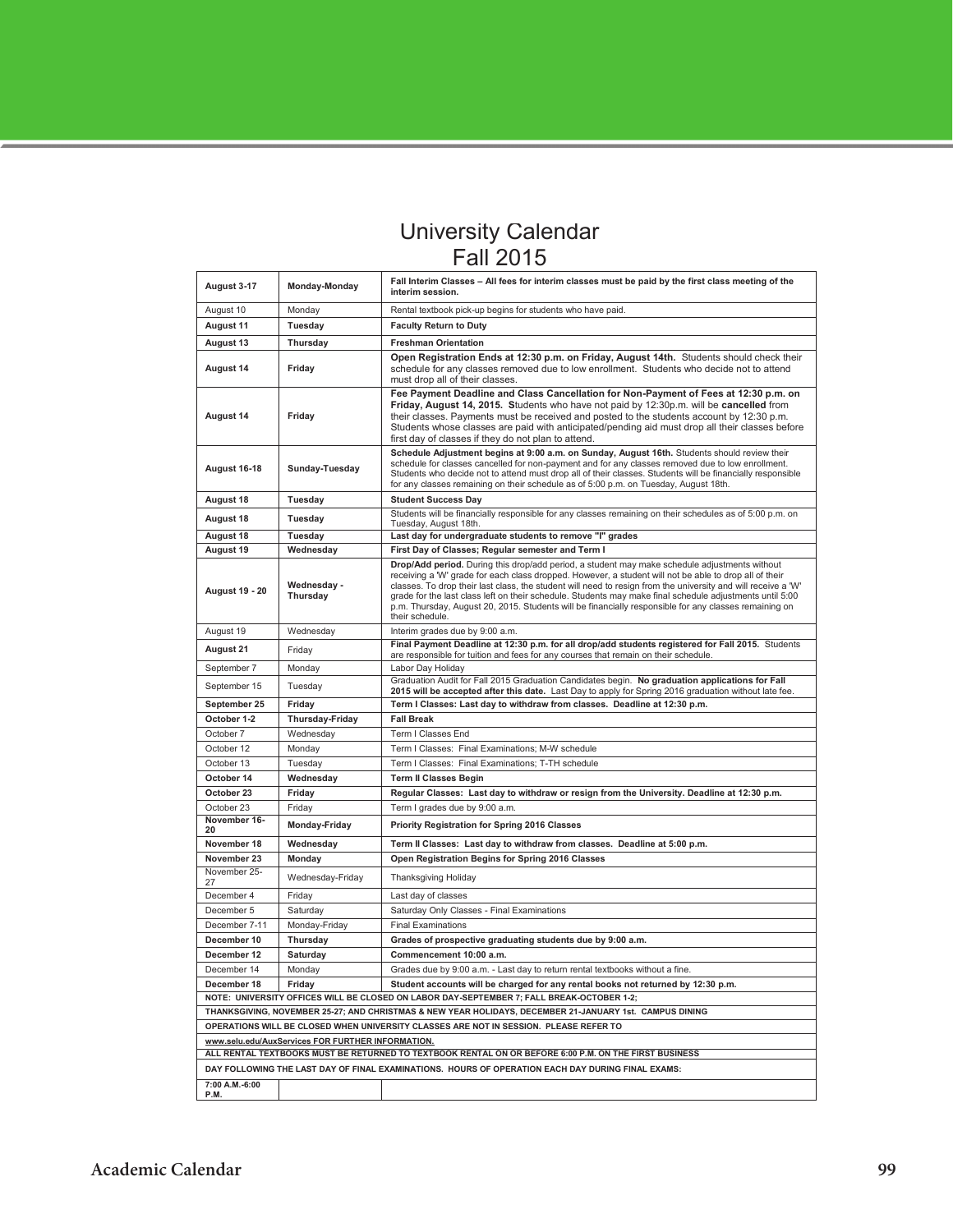### University Calendar Spring 2016

| December 15-<br>January 15                                                                                                                                                                     | <b>Tuesday -Friday</b>  | Spring Interim Classes - All fees for interim classes must be paid by the first class meeting of<br>the interim session.                                                                                                                                                                                                                                                                                                                                                                                                                                             |  |  |  |
|------------------------------------------------------------------------------------------------------------------------------------------------------------------------------------------------|-------------------------|----------------------------------------------------------------------------------------------------------------------------------------------------------------------------------------------------------------------------------------------------------------------------------------------------------------------------------------------------------------------------------------------------------------------------------------------------------------------------------------------------------------------------------------------------------------------|--|--|--|
| January 4                                                                                                                                                                                      | Monday                  | Rental textbook pick-up begins for students who have paid.                                                                                                                                                                                                                                                                                                                                                                                                                                                                                                           |  |  |  |
| January 6                                                                                                                                                                                      | Wednesday               | <b>Faculty Return to Duty</b>                                                                                                                                                                                                                                                                                                                                                                                                                                                                                                                                        |  |  |  |
| January 7                                                                                                                                                                                      | Thursday                | <b>Freshman Orientation</b>                                                                                                                                                                                                                                                                                                                                                                                                                                                                                                                                          |  |  |  |
|                                                                                                                                                                                                |                         | Open Registration Ends at 12:30 p.m. on Friday, January 8th. Students should check their                                                                                                                                                                                                                                                                                                                                                                                                                                                                             |  |  |  |
| January 8                                                                                                                                                                                      | Friday                  | schedule for any classes removed due to low enrollment. Students who decide not to attend must<br>drop all of their classes.                                                                                                                                                                                                                                                                                                                                                                                                                                         |  |  |  |
| January 8                                                                                                                                                                                      | Friday                  | Fee Payment Deadline and Class Cancellation for Non-Payment of Fees at 12:30 p.m. on<br>Friday, January 8, 2016. Students who have not paid by 12:30 p.m. will be cancelled from their<br>classes. Payment must be received and posted to the students account by 12:30 p.m. Students<br>whose classes are paid with anticipated/pending aid must drop all their classes before first day of<br>classes if they do not plan to attend.                                                                                                                               |  |  |  |
| January 10-12                                                                                                                                                                                  | Sunday - Tuesday        | Schedule Adjustment begins at 9:00 a.m. on Sunday, January 10th. Students should<br>review their schedule for classes cancelled for non-payment and for any classes removed due to low<br>enrollment. Students who decide not to attend must drop all of their classes. Students will be<br>financially responsible for any classes remaining on their schedule as of 5:00 p.m. on Tuesday,<br>January 12th.                                                                                                                                                         |  |  |  |
| January 12                                                                                                                                                                                     | Tuesday                 | Last day for undergraduate students to remove "I" grades                                                                                                                                                                                                                                                                                                                                                                                                                                                                                                             |  |  |  |
| January 13                                                                                                                                                                                     | Wednesday               | First Day of Classes; Regular Semester and Term I                                                                                                                                                                                                                                                                                                                                                                                                                                                                                                                    |  |  |  |
| January 13-14                                                                                                                                                                                  | Wednesday-<br>Thursday  | Drop/Add period. During this drop/add period, a student may make schedule adjustments without<br>receiving a 'W' grade for each class dropped. However, a student will not be able to drop all of their<br>classes. To drop their last class, the student will need to resign from the university and will receive a<br>'W' grade for the last class left on their schedule. Students may make final schedule adjustments<br>until 5:00 p.m. on Thursday, January 14, 2016. Students will be financially responsible for any<br>classes remaining on their schedule. |  |  |  |
| January 15                                                                                                                                                                                     | Friday                  | Final Fee Payment Deadline at 12:30 p.m. for all drop/add students registered for Spring 2016.<br>Students are responsible for tuition and fees for any courses that remain on their schedule.                                                                                                                                                                                                                                                                                                                                                                       |  |  |  |
| January 18                                                                                                                                                                                     | Monday                  | Martin Luther King Holiday                                                                                                                                                                                                                                                                                                                                                                                                                                                                                                                                           |  |  |  |
| February 8-12                                                                                                                                                                                  | Monday-Friday           | Mardi Gras Holiday                                                                                                                                                                                                                                                                                                                                                                                                                                                                                                                                                   |  |  |  |
| February 15                                                                                                                                                                                    | Monday                  | Graduation Audit for Spring 2016 Graduation Candidates begin. No graduation applications will<br>be accepted for Spring 2016 after this date. Last day to apply for Summer/Fall 2016 graduation<br>without late fee.                                                                                                                                                                                                                                                                                                                                                 |  |  |  |
| February 16                                                                                                                                                                                    | Tuesday                 | Term I Classes: Last day to withdraw from classes. Deadline at 5:00 p.m.                                                                                                                                                                                                                                                                                                                                                                                                                                                                                             |  |  |  |
| March <sub>7</sub>                                                                                                                                                                             | Monday                  | Term I Classes End                                                                                                                                                                                                                                                                                                                                                                                                                                                                                                                                                   |  |  |  |
| March 8                                                                                                                                                                                        | Tuesdav                 | Term I Classes: Final Examinations; T-TH schedule                                                                                                                                                                                                                                                                                                                                                                                                                                                                                                                    |  |  |  |
| March 9                                                                                                                                                                                        | Wednesday               | Term I Classes: Final Examinations; M-W schedule                                                                                                                                                                                                                                                                                                                                                                                                                                                                                                                     |  |  |  |
| March 11                                                                                                                                                                                       | Friday                  | Regular Classes: Last Day to withdraw or resign from the University. Deadline at 12:30 p.m.                                                                                                                                                                                                                                                                                                                                                                                                                                                                          |  |  |  |
| March 14<br><b>March 14-18</b>                                                                                                                                                                 | Monday<br>Monday-Friday | <b>Term II Classes Begin</b><br>Priority Registration for Summer and Fall 2016 Classes                                                                                                                                                                                                                                                                                                                                                                                                                                                                               |  |  |  |
| March 16                                                                                                                                                                                       | Wednesday               | Term I grades due by 9:00 a.m.                                                                                                                                                                                                                                                                                                                                                                                                                                                                                                                                       |  |  |  |
| March 21                                                                                                                                                                                       | Monday                  | Open Registration Begins for Summer and Fall 2016 Classes                                                                                                                                                                                                                                                                                                                                                                                                                                                                                                            |  |  |  |
| March 25-April                                                                                                                                                                                 | Friday-Friday           | Spring Break                                                                                                                                                                                                                                                                                                                                                                                                                                                                                                                                                         |  |  |  |
| March 31                                                                                                                                                                                       | Thursday                | Early Orientation for Scholarship Recipients                                                                                                                                                                                                                                                                                                                                                                                                                                                                                                                         |  |  |  |
| April 28                                                                                                                                                                                       | Thursday                | Term II Classes: Last Day to withdraw from classes. Deadline at 5:00 p.m.                                                                                                                                                                                                                                                                                                                                                                                                                                                                                            |  |  |  |
| May 6                                                                                                                                                                                          | Friday                  | Last day of classes                                                                                                                                                                                                                                                                                                                                                                                                                                                                                                                                                  |  |  |  |
| May 7                                                                                                                                                                                          | Saturday                | Saturday Only Classes - Final Examinations                                                                                                                                                                                                                                                                                                                                                                                                                                                                                                                           |  |  |  |
| May 9-13                                                                                                                                                                                       | Monday-Friday           | <b>Final Examinations</b>                                                                                                                                                                                                                                                                                                                                                                                                                                                                                                                                            |  |  |  |
| May 12                                                                                                                                                                                         | Thursday                | Grades of prospective graduating students due by 9:00 a.m.                                                                                                                                                                                                                                                                                                                                                                                                                                                                                                           |  |  |  |
| May 14                                                                                                                                                                                         | Saturday                | Commencement 10:00 a.m.                                                                                                                                                                                                                                                                                                                                                                                                                                                                                                                                              |  |  |  |
| May 16                                                                                                                                                                                         | Monday                  | Grades due by 9:00 a.m. - Last day to return rental textbooks without a fine                                                                                                                                                                                                                                                                                                                                                                                                                                                                                         |  |  |  |
| May 19                                                                                                                                                                                         | Thursdav                | Student accounts will be charged for any rental books not returned by 5:30 p.m.                                                                                                                                                                                                                                                                                                                                                                                                                                                                                      |  |  |  |
| NOTE: UNIVERSITY OFFICES WILL BE CLOSED ON MARTIN LUTHER KING HOLIDAY-JANUARY 18; MARDI-GRAS-<br>FEBRUARY 8-9, AND EASTER-March 25-28. CAMPUS DINING OPERATIONS WILL BE CLOSED WHEN UNIVERSITY |                         |                                                                                                                                                                                                                                                                                                                                                                                                                                                                                                                                                                      |  |  |  |
| CLASSES ARE NOT IN SESSION. PLEASE REFER TO www.selu.edu/AuxServices FOR FURTHER INFORMATION.                                                                                                  |                         |                                                                                                                                                                                                                                                                                                                                                                                                                                                                                                                                                                      |  |  |  |
|                                                                                                                                                                                                |                         |                                                                                                                                                                                                                                                                                                                                                                                                                                                                                                                                                                      |  |  |  |
|                                                                                                                                                                                                |                         | ALL RENTAL TEXTBOOKS MUST BE RETURNED TO TEXTBOOK RENTAL ON OR BEFORE 6:00 P.M. ON THE FIRST BUSINESS<br>DAY FOLLOWING THE LAST DAY OF FINAL EXAMINATIONS. HOURS OF OPERATION EACH DAY DURING FINAL                                                                                                                                                                                                                                                                                                                                                                  |  |  |  |
| EXAMS: 7:00 A.M.-6:00 P.M.                                                                                                                                                                     |                         |                                                                                                                                                                                                                                                                                                                                                                                                                                                                                                                                                                      |  |  |  |
|                                                                                                                                                                                                |                         |                                                                                                                                                                                                                                                                                                                                                                                                                                                                                                                                                                      |  |  |  |